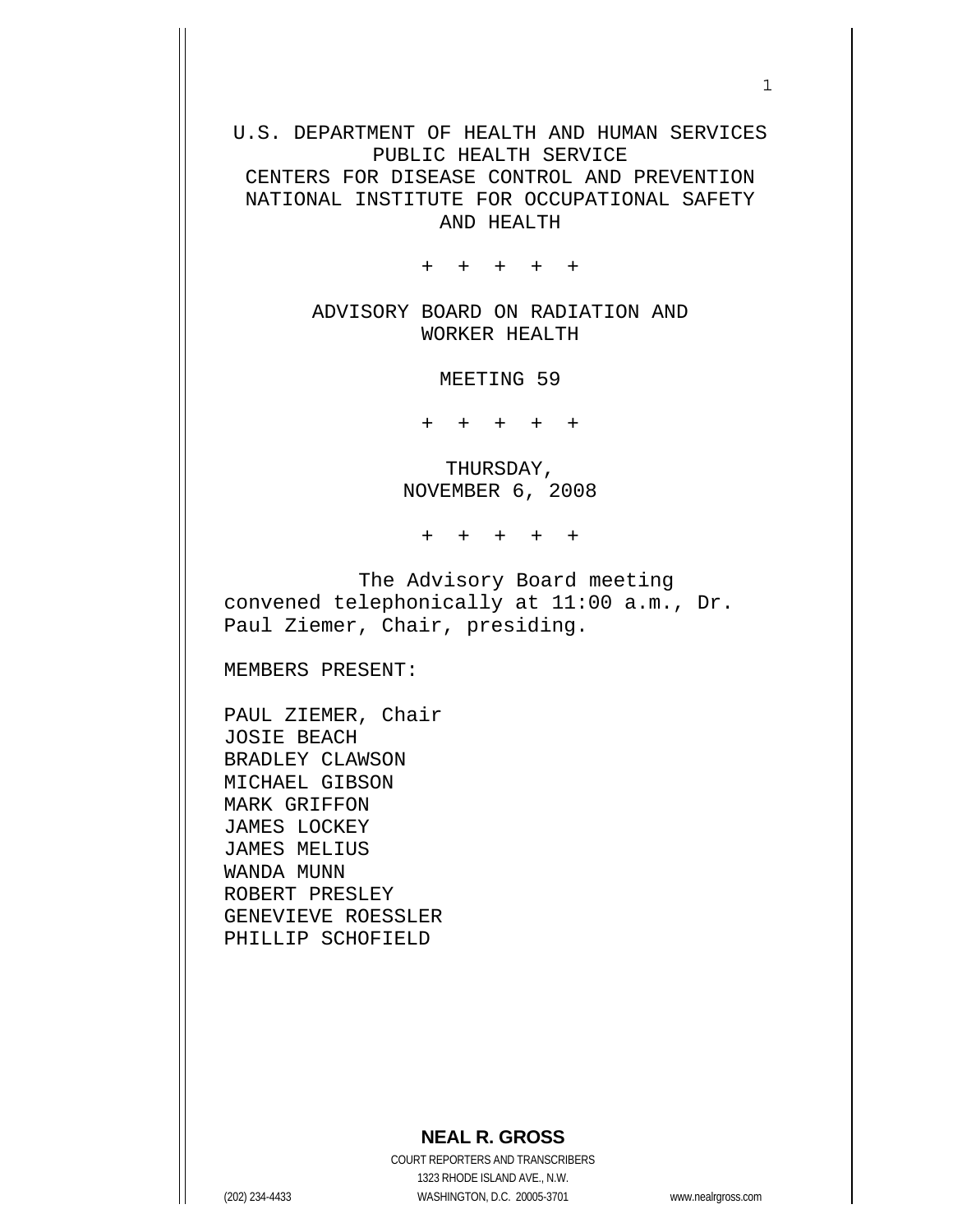ALSO PRESENT:

NANCY ADAMS, NIOSH Contractor JANINE ANDERSON, Coalition for a Healthy Environment BOB ANIGSTEIN, SC&A TERRIE BARRIE, ANWAG SHARON BLOCK, Office of Senator Ted Kennedy LARRY ELLIOTT, OCAS JOE FITZGERALD, SC&A STUART HINNEFELD, OCAS LIZ HOMOKI-TITUS, HHS EMILY HOWELL, HHS TED KATZ, Designated Federal Official JOYCE LIPSZTEIN, SC&A STEVE MARSCHKE, SC&A JOHN MAURO, SC&A JIM NETON, OCAS CHICK PHILLIPS, SC&A STEVE OSTROW, SC&A MATT PICKETT, Office of Representative John Shimkus LAVON RUTHERFORD, OCAS DAVID STAUDT, CDC MIKE WASKI, Office of Senator Patty Murray

## **NEAL R. GROSS**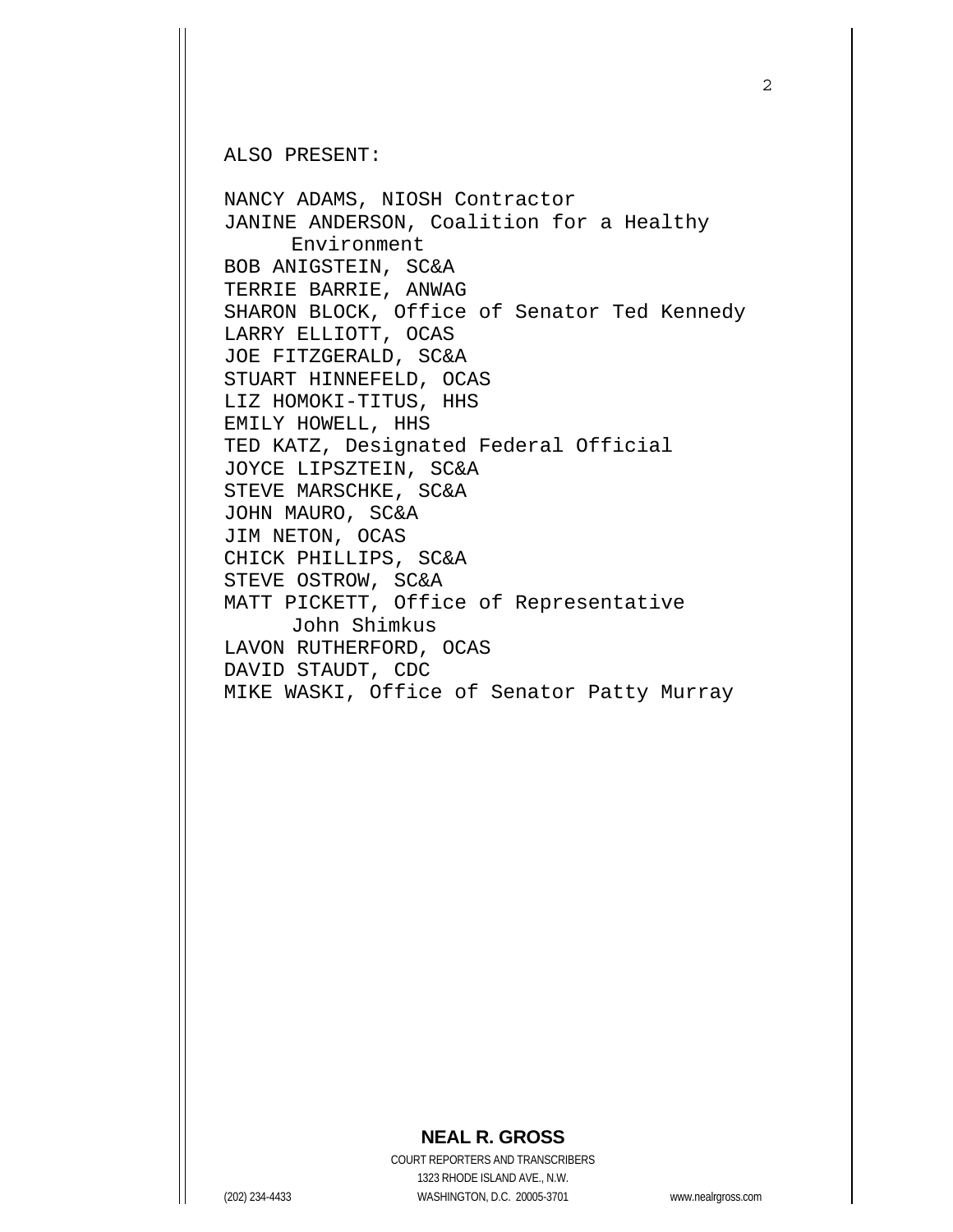|                | 3                                                                                                                                                                      |
|----------------|------------------------------------------------------------------------------------------------------------------------------------------------------------------------|
| 1              | $P-R-O-C-E-E-D-I-N-G-S$                                                                                                                                                |
| $\overline{2}$ | $11:03$ a.m.                                                                                                                                                           |
| 3              | MR. KATZ: I am just going to run                                                                                                                                       |
| 4              | down the list alphabetically. So, Ms. Beach?                                                                                                                           |
| 5              | MEMBER BEACH: I'm here.                                                                                                                                                |
| 6              | MR. KATZ: Mr. Clawson?                                                                                                                                                 |
| 7              | MEMBER CLAWSON: I'm here.                                                                                                                                              |
| 8              | MR. KATZ: Mr. Gibson?                                                                                                                                                  |
| 9              | MEMBER GIBSON: I'm here.                                                                                                                                               |
| 10             | MR. KATZ: Mr. Griffon?                                                                                                                                                 |
| 11             | MEMBER GRIFFON: I'm here.                                                                                                                                              |
| 12             | MR. KATZ: Dr. Lockey?                                                                                                                                                  |
| 13             | MEMBER MEMBER LOCKEY:: Here.                                                                                                                                           |
| 14             | MR. KATZ: Dr. Melius?                                                                                                                                                  |
| 15             | (No response.)                                                                                                                                                         |
| 16             | MR. KATZ: Okay. And Ms. Munn?                                                                                                                                          |
| 17             | MEMBER MUNN: Here.                                                                                                                                                     |
| 18             | MR. KATZ: Dr. Poston's not                                                                                                                                             |
| 19             | available, for the record. Mr. Presley?                                                                                                                                |
| 20             | MEMBER PRESLEY: Here.                                                                                                                                                  |
| 21             | MR. KATZ: And Dr. Roessler?                                                                                                                                            |
| 22             | MEMBER ROESSLER: Here.                                                                                                                                                 |
|                | <b>NEAL R. GROSS</b><br><b>COURT REPORTERS AND TRANSCRIBERS</b><br>1323 RHODE ISLAND AVE., N.W.<br>(202) 234-4433<br>WASHINGTON, D.C. 20005-3701<br>www.nealrgross.com |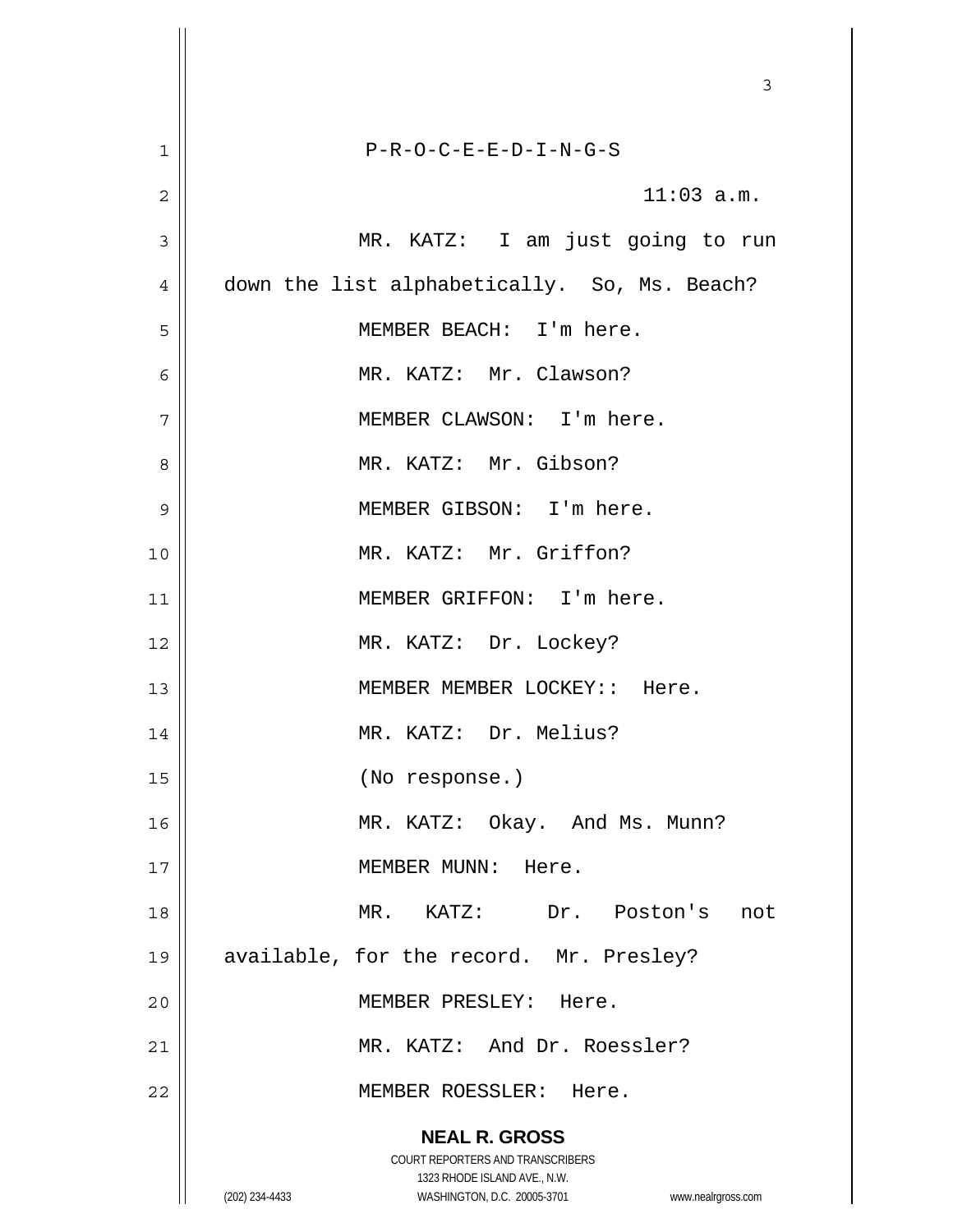|    | 4                                                                                                   |
|----|-----------------------------------------------------------------------------------------------------|
|    |                                                                                                     |
| 1  | MR. KATZ: And Mr. Schofield?                                                                        |
| 2  | MEMBER SCHOFIELD: Here.                                                                             |
| 3  | MR. KATZ: And Dr. Ziemer?                                                                           |
| 4  | CHAIR ZIEMER: Here.                                                                                 |
| 5  | MR. KATZ: Okay and then let me --                                                                   |
| 6  | I should probably -- we can go back and check                                                       |
| 7  | and see if Jim's joined us, but what I'll next                                                      |
| 8  | run through, since there is some participation                                                      |
| 9  | by OCAS ORAU team and SC&A and run through                                                          |
| 10 | those lists too. So, OCAS ORAU, who's on the                                                        |
| 11 | line?                                                                                               |
| 12 | MR. ELLIOT: Larry Elliot, the                                                                       |
| 13 | Director of OCAS is on the line.                                                                    |
| 14 | MR. HINNEFELD: Stu Hinnefeld.                                                                       |
| 15 | MR. NETON: Jim Neton, OCAS here.                                                                    |
| 16 | LaVon Rutherford,<br>MR. RUTHERFORD:                                                                |
| 17 | OCAS.                                                                                               |
| 18 | MR. KATZ: And any ORAU members?                                                                     |
| 19 | (No response.)                                                                                      |
| 20 | MR. KATZ: Okay then.<br>And<br>how                                                                  |
| 21 | about SC&A?                                                                                         |
| 22 | MR. MAURO: John Mauro here, SC&A.                                                                   |
|    | <b>NEAL R. GROSS</b>                                                                                |
|    | <b>COURT REPORTERS AND TRANSCRIBERS</b>                                                             |
|    | 1323 RHODE ISLAND AVE., N.W.<br>(202) 234-4433<br>WASHINGTON, D.C. 20005-3701<br>www.nealrgross.com |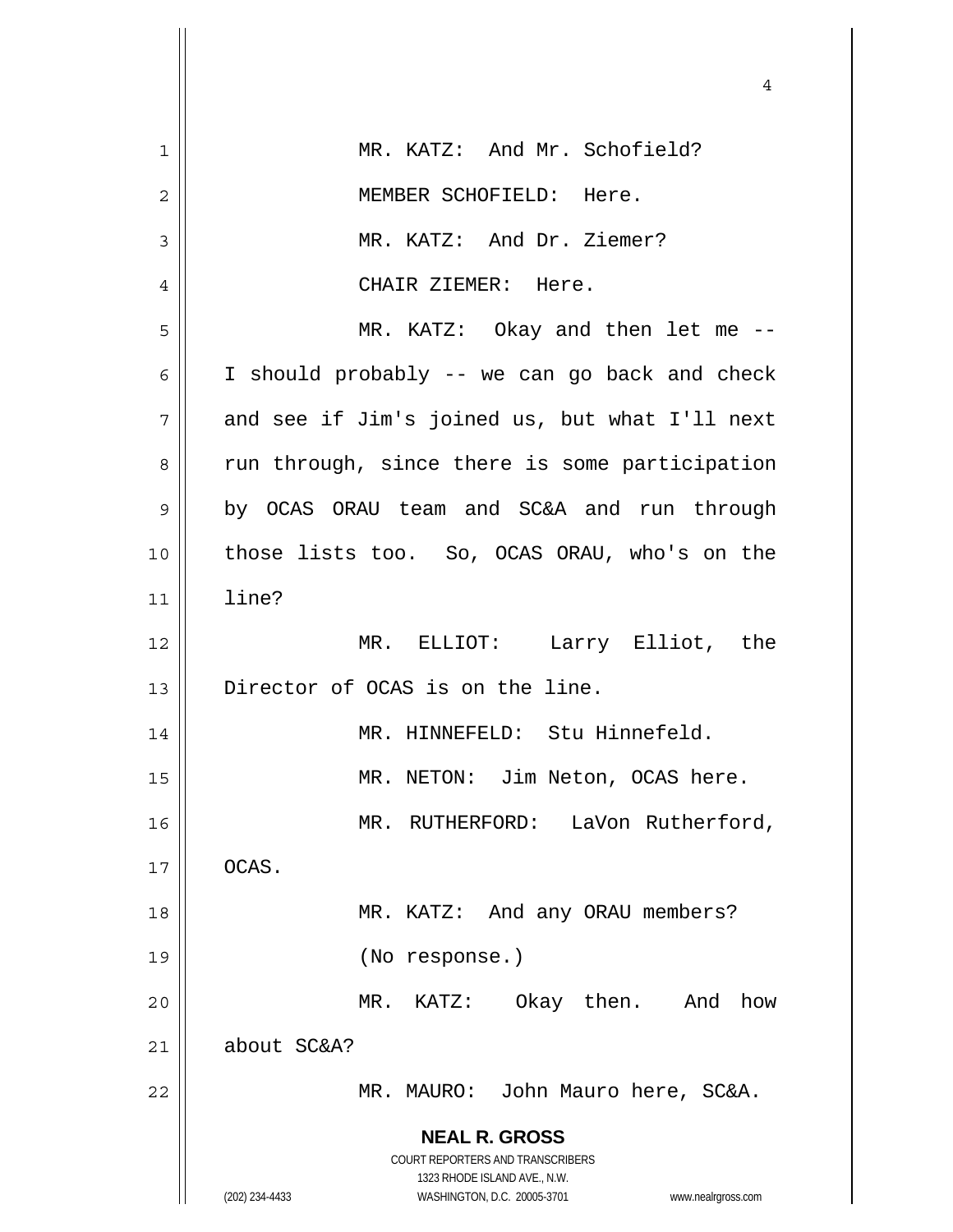|                | 5                                                                   |
|----------------|---------------------------------------------------------------------|
| $\mathbf 1$    | MR. FITZGERALD: Joe Fitzgerald.                                     |
| $\overline{2}$ | MR. ANIGSTEIN: Bob Anigstein,                                       |
| 3              | SC&A.                                                               |
| 4              | MR. OSTROW: Steve Ostrow SC&A.                                      |
| 5              | MR. MARSCHKE: Steve Marschke.                                       |
| 6              | MR. PHILLIPS: Chick Phillips.                                       |
| 7              | MR. KATZ: I'm sorry, the last                                       |
| 8              | person we couldn't hear.                                            |
| 9              | MR. PHILLIPS: Chick Phillips,                                       |
| 10             | SC&A.                                                               |
| 11             | MR. KATZ: Oh, Chick, welcome, Hi.                                   |
| 12             | MR. PHILLIPS: Thank you.                                            |
| 13             | MS. LIPSZTEIN: Joyce.                                               |
| 14             | CHAIR ZIEMER: I didn't catch that                                   |
| 15             | last one.                                                           |
| 16             | Joyce Lipsztein,<br>MS. LIPSZTEIN:                                  |
| 17             | SC&A.                                                               |
| 18             | CHAIR ZIEMER: Oh, Joyce. Okay.                                      |
| 19             | MR. KATZ: Joyce, welcome. Okay,                                     |
| 20             | it sounds like that does it for SC&A and then                       |
| 21             | just also, let me check other NIOSH or<br>HHS                       |
| 22             | personnel.                                                          |
|                | <b>NEAL R. GROSS</b>                                                |
|                | COURT REPORTERS AND TRANSCRIBERS<br>1323 RHODE ISLAND AVE., N.W.    |
|                | (202) 234-4433<br>WASHINGTON, D.C. 20005-3701<br>www.nealrgross.com |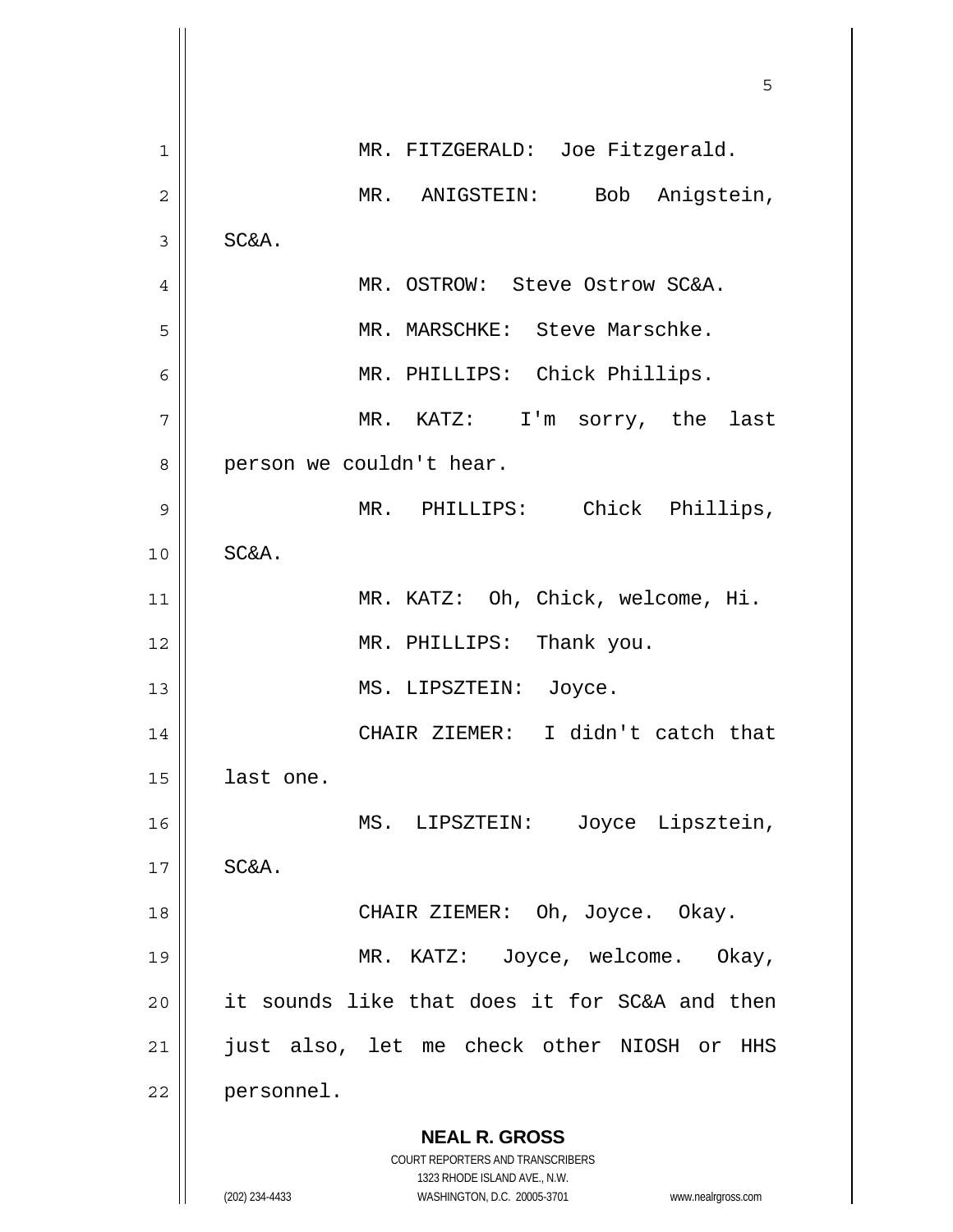**NEAL R. GROSS** COURT REPORTERS AND TRANSCRIBERS 1323 RHODE ISLAND AVE., N.W. (202) 234-4433 WASHINGTON, D.C. 20005-3701 www.nealrgross.com  $\sim$  6 1 MS. HOMOKI-TITUS: Liz Homoki-Titus 2 with HHS. 3 || MS. HOWELL: Emily Howell, HHS. 4 MR. STAUDT: David Staudt, CDC. 5 MS. ADAMS: Nancy Adams, 6 | contractor, NIOSH. 7 || MR. KATZ: Okay. And then this is 8 Ted Katz, the acting DFO and just remind 9 | everybody to use mute when you're not speaking 10 || and, Paul, it's all yours. 11 CHAIR ZIEMER: Okay. Did we double 12 | check, did Dr. Melius get --13 MR. KATZ: Oh, I'm sorry. Thank 14 you. Jim Melius? 15 (No response.) 16 CHAIR ZIEMER: Okay, we do have a 17 quorum so we will proceed. So I will  $18$  || officially call the meeting to order. This is 19 meeting 59 of the Advisory Board on Radiation 20 Worker Health. 21 Welcome everybody. I think there  $22$  || are some members of the public on the line as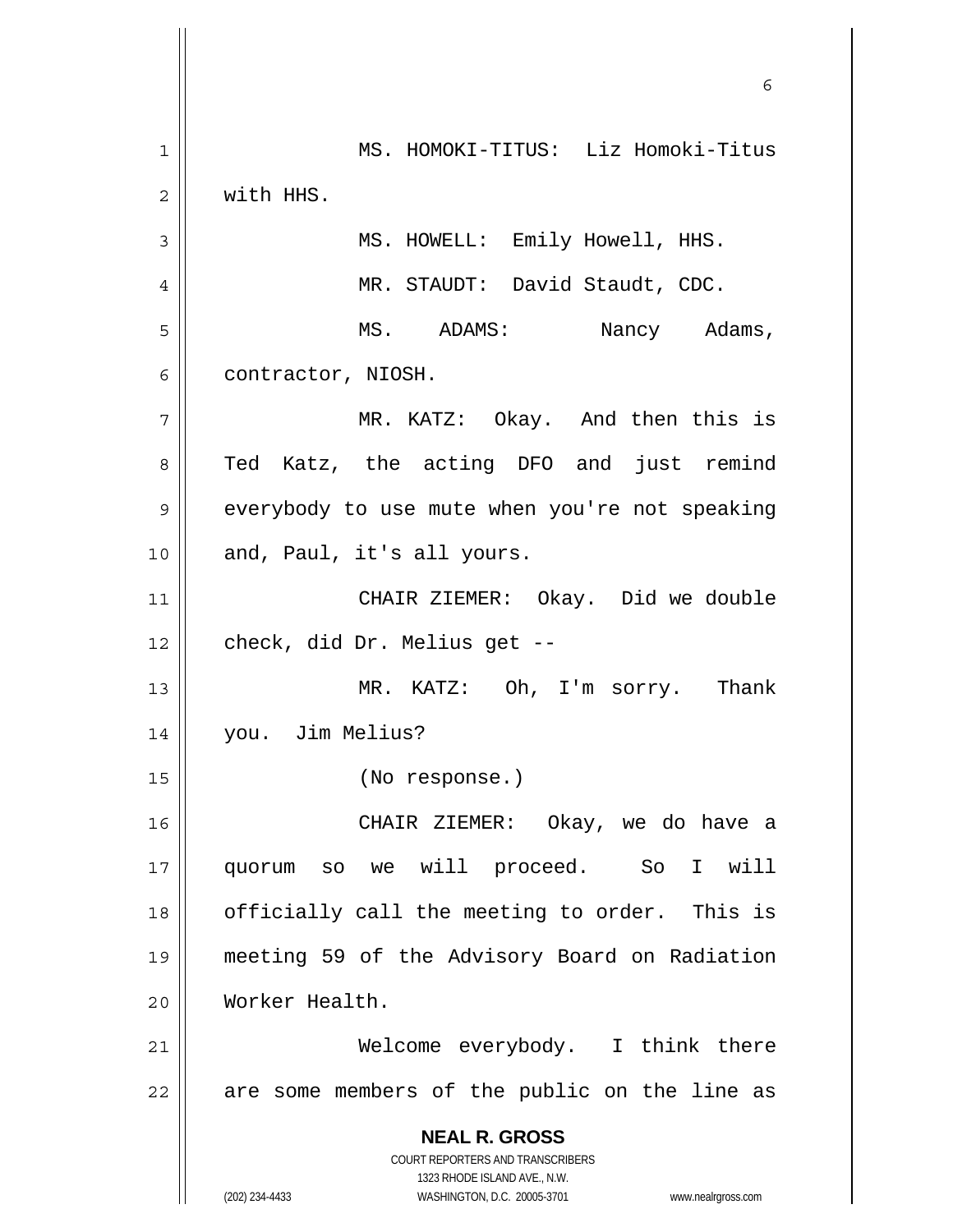**NEAL R. GROSS** COURT REPORTERS AND TRANSCRIBERS 1323 RHODE ISLAND AVE., N.W. 1 well. Janine Anderson identified herself. I 2 | don't know if there's any congressional people 3 aboard. 4 MR. WASKI: This is Mike Waski from 5 | Senator Patty Murray's Employment Workplace 6 | Safety Sub-Committee. 7 CHAIR ZIEMER: Oh, very good. 8 Thank you Mike. Any other congressional folks 9 aboard? 10 MS. BLOCK: Yes. Sharon Block from 11 || Senator Kennedy's office online. 12 || CHAIR ZIEMER: Thank you, Sharon. 13 MR. PICKETT: Matt Pickett with 14 | Congressman Shimkus' office. 15 CHAIR ZIEMER: Okay. Very good. 16 | Any others? 17 || (No response.) 18 CHAIR ZIEMER: Okay. Thank you 19 very much. Again, welcome everybody. I would  $20$  || like to make sure that everyone has a copy of 21 || the agenda. It was distributed to board 22 members by e-mail and it appeared on the

7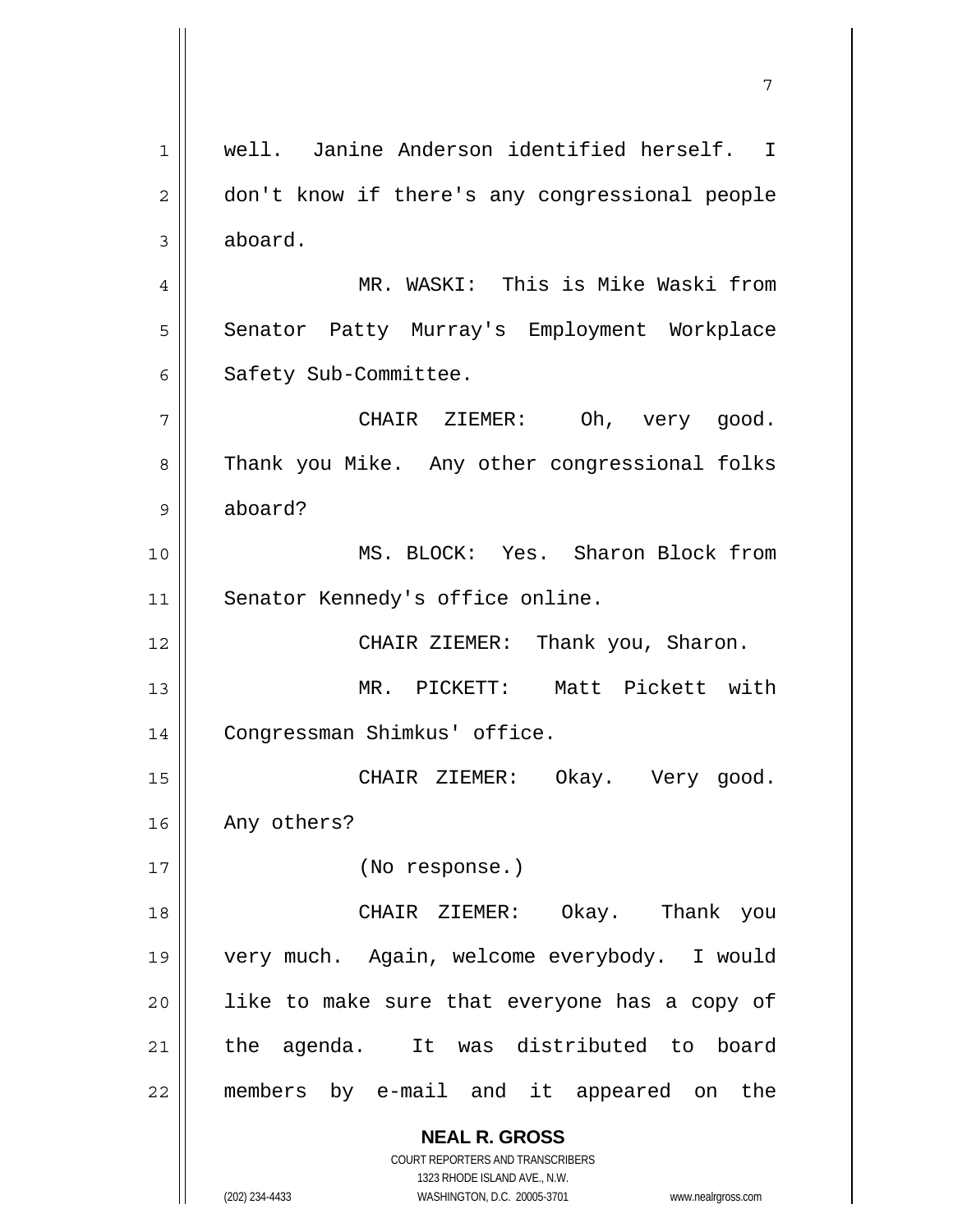**NEAL R. GROSS** COURT REPORTERS AND TRANSCRIBERS 1323 RHODE ISLAND AVE., N.W. (202) 234-4433 WASHINGTON, D.C. 20005-3701 www.nealrgross.com 1 | website as well. So if you don't have a copy  $2 \parallel$  and need one, you should be able to go 3 directly to the website and pick that up. 4 We will proceed down through the  $5 \parallel$  agenda as it is given. There are no times  $6 \parallel$  certain on there so we'll just go as the 7 agenda shows and take whatever time is needed 8 | for each item. 9 Are there any questions or any 10 board members that are in need of a copy of 11 | the agenda. Wanda, did you get a copy? 12 MEMBER MUNN: Yes, I did, Paul. 13 CHAIR ZIEMER: Okay. Very good. 14 MS. BARRIE: Dr. Ziemer, this is 15 | Terrie Barrie with ANWAG. 16 CHAIR ZIEMER: Oh, Terrie, yes.  $17$  | Thank you. 18 MS. BARRIE: How are you? Has 19 | there been any changes to the agenda? 20 CHAIR ZIEMER: I'm not aware of 21 any. Let's see, let me ask Ted Katz what's 22 || the most recent version that went on to the

<u>83 - Santa Carlos de Santa Carlos de Santa Carlos de Santa Carlos de Santa Carlos de Santa Carlos de Santa Ca</u>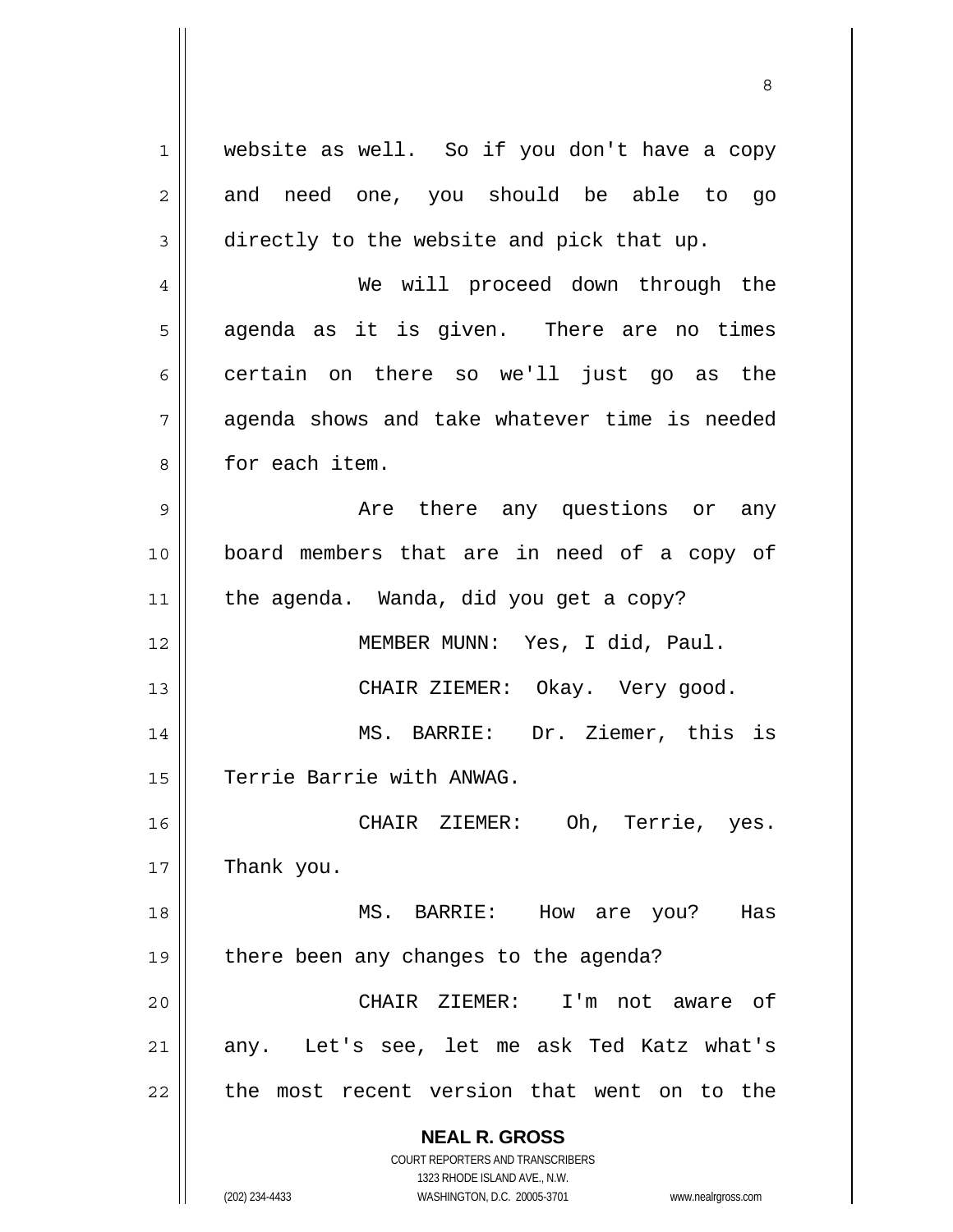1 website and there were no changes, I do not  $2 \parallel$  think.

9

3 MR. KATZ: Yes, I don't believe  $4 \parallel$  there's -- I mean, there's some details that 5 || may not be listed. I haven't lookED at what's 6  $\vert$  on the website, frankly, but it's more or less 7 as it's laid out.

8 || It's really, you know, we have, for 9 members of the public and I'm sorry for not 10 || calling roll for all of you, but since there's 11 no public comment session, I didn't do that. 12 But we have a series of updates on ongoing 13 || activities and a variety of things that are 14 almost of an administrative manner as well.  $15$  || But, I don't think -- there are no surprises 16 in here on the agenda.

17 || MS. BARRIE: Okay. Thank you.

CHAIR ZIEMER: Okay. The first item after our roll call and the official 20 || opening of the meeting is a status on the CANEL SEC petition. I'll simply point out the | board took action on this petition at its last

> **NEAL R. GROSS** COURT REPORTERS AND TRANSCRIBERS 1323 RHODE ISLAND AVE., N.W.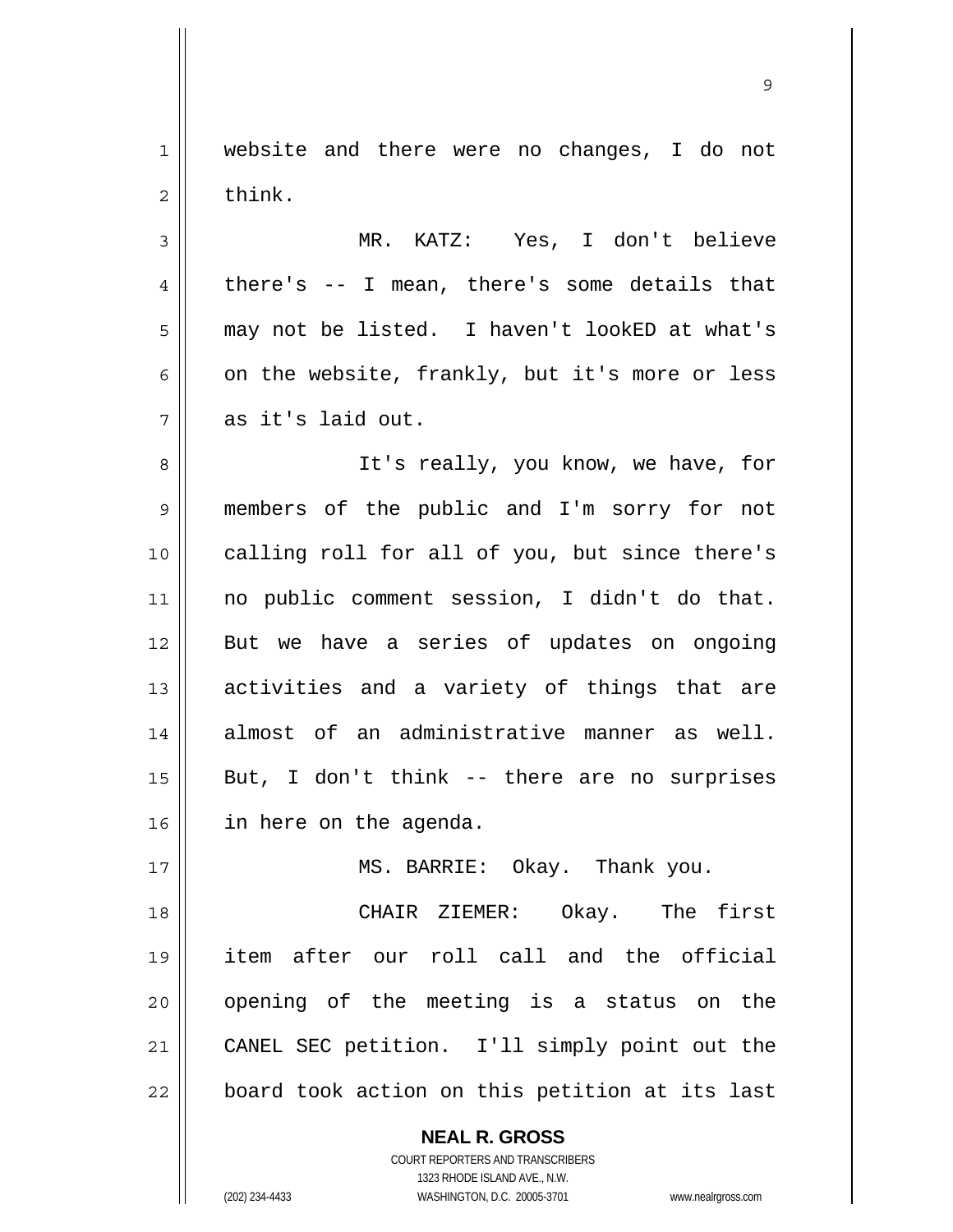| 1  | meeting, but one member was absent and, under                       |
|----|---------------------------------------------------------------------|
| 2  | our rules, we're required to get the vote of                        |
| 3  | that individual.                                                    |
| 4  | So, Ted, if you will give us an                                     |
| 5  | update on that recommendation.                                      |
| 6  | MR. KATZ: Right. Thank you, Dr.                                     |
| 7  | Ziemer. And you've already given us most of                         |
| 8  | the update.                                                         |
| 9  | Dr. Lockey, who was absent did vote                                 |
| 10 | afterwards according to procedure on September                      |
| 11 | 22 <sup>nd</sup> . He voted affirmatively in support of             |
| 12 | adding the Connecticut Aircraft Nuclear Engine                      |
| 13 | Laboratory to the SEC and I wanted to make                          |
| 14 | that a matter of record.                                            |
| 15 | And then also I should just note                                    |
| 16 | that on $10/24$ , October $24th$ , the Secretary of                 |
| 17 | HHS, Secretary Leavitt concurred with the                           |
| 18 | NIOSH recommendation and the board                                  |
| 19 | recommendation and sent a designation to                            |
| 20 | Congress to add this class.                                         |
| 21 | So that designation's sent to                                       |
| 22 | Congress. It has 30 days with Congress and                          |
|    | <b>NEAL R. GROSS</b>                                                |
|    | COURT REPORTERS AND TRANSCRIBERS                                    |
|    | 1323 RHODE ISLAND AVE., N.W.                                        |
|    | (202) 234-4433<br>WASHINGTON, D.C. 20005-3701<br>www.nealrgross.com |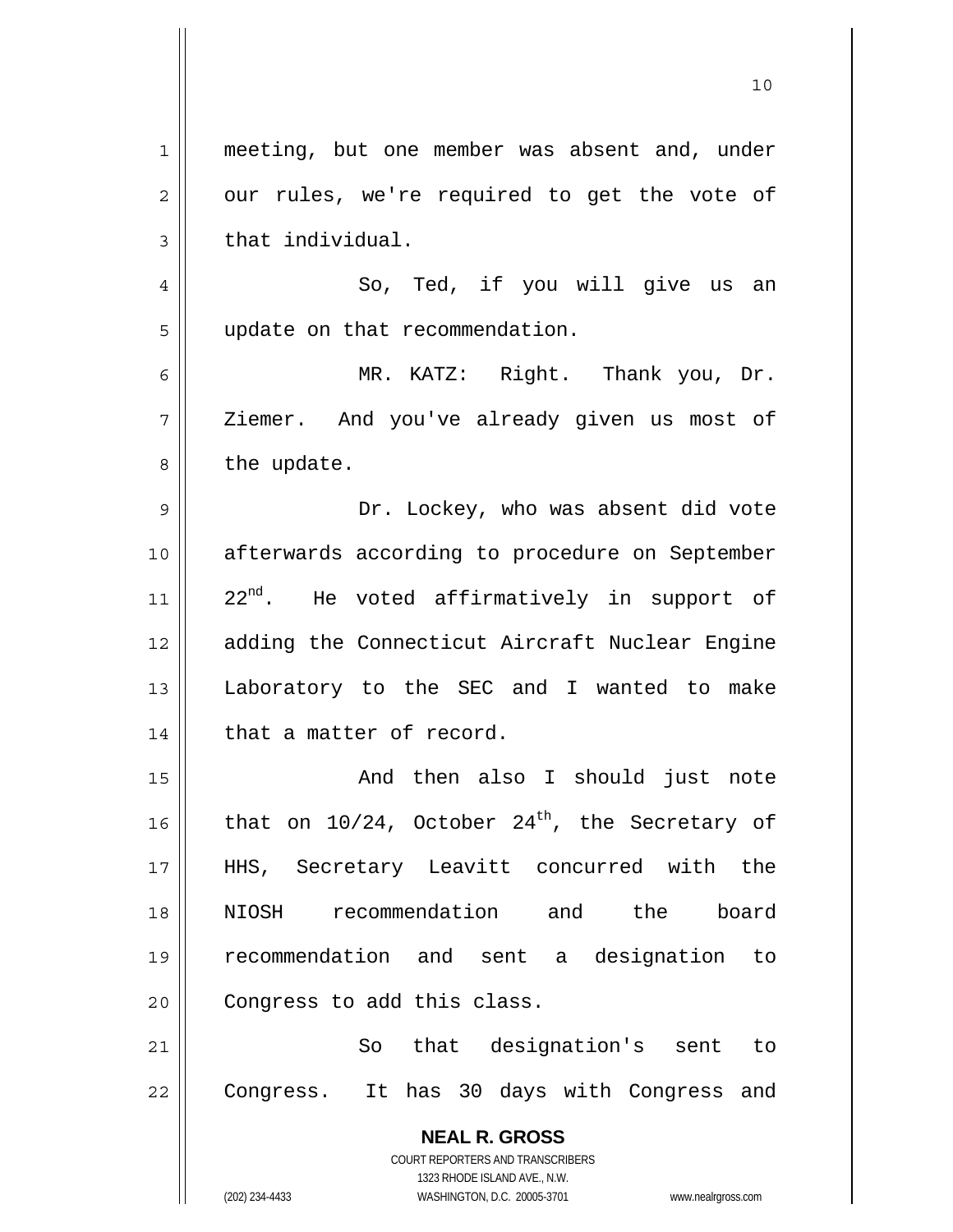**NEAL R. GROSS** COURT REPORTERS AND TRANSCRIBERS 1323 RHODE ISLAND AVE., N.W. 1 || should, as long as Congress doesn't take any 2 | action, it becomes effective. So I assume  $3$  | November 24<sup>th</sup> or thereabouts. 4 CHAIR ZIEMER: Okay. Thank you 5 || very much. Are there any questions on that 6 | petition? My recollection is that the vote to  $7 \parallel$  recommend, that was unanimous, if we include 8 | Dr. Lockey's vote. 9 MR. KATZ: That's correct. It was 10 unanimous. 11 || CHAIR ZIEMER: Thank you very much. 12 Next we have -- 13 MR. ELLIOT: Dr. Ziemer, this is 14 || Larry Elliot. 15 CHAIR ZIEMER: Yes. Larry. 16 MR. ELLIOT: I would just make note 17 || for the board and for the public that this 18 || class designation will come to full maturity 19 in the class that will be established later 20  $\parallel$  this month on the 23<sup>rd</sup> I believe. 21 CHAIR ZIEMER: Okay. That's the  $22$  | cutoff date for congress to  $-$ -

 $11$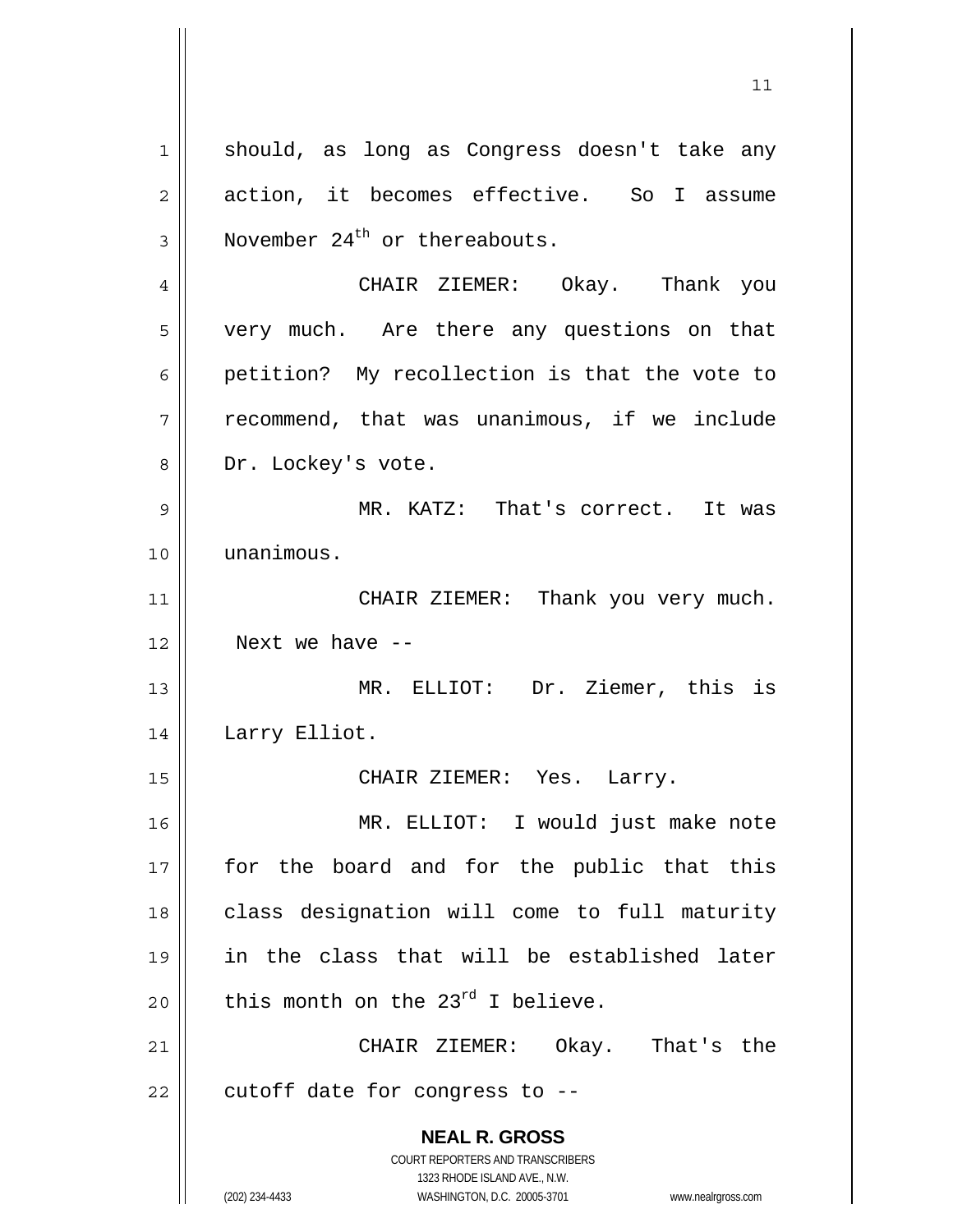|                | 12                                                                  |
|----------------|---------------------------------------------------------------------|
| 1              | MR. ELLIOT: That's correct.                                         |
| $\overline{2}$ | CHAIR ZIEMER: -- act if they wish                                   |
| 3              | to reverse.                                                         |
| 4              | MR. ELLIOT: So we anticipate that                                   |
| 5              | the claims that are effected by this class                          |
| 6              | will start being processed that following                           |
| 7              | Monday.                                                             |
| 8              | CHAIR ZIEMER: Thank you very much.                                  |
| 9              | Next, we're going to have an update on                              |
| 10             | special exposure cohort petition status. That                       |
| 11             | is all the numbers and the various actions and                      |
| 12             | status of the various petitions. And LaVon                          |
| 13             | Rutherford will provide that. LaVon, you're                         |
| 14             | on the line I believe.                                              |
| 15             | MR. RUTHERFORD: Yes, I am, Dr.                                      |
| 16             | Ziemer.                                                             |
| 17             | CHAIR ZIEMER: Thank you very much.                                  |
| 18             | Go ahead.                                                           |
| 19             | Yes. This will<br>MR. RUTHERFORD:                                   |
| 20             | as detailed as the face-to-face<br>be<br>not                        |
| 21             | advisory board meetings, but I'm going to give                      |
| 22             | you an update on the petitions that are with                        |
|                | <b>NEAL R. GROSS</b><br>COURT REPORTERS AND TRANSCRIBERS            |
|                | 1323 RHODE ISLAND AVE., N.W.                                        |
|                | (202) 234-4433<br>WASHINGTON, D.C. 20005-3701<br>www.nealrgross.com |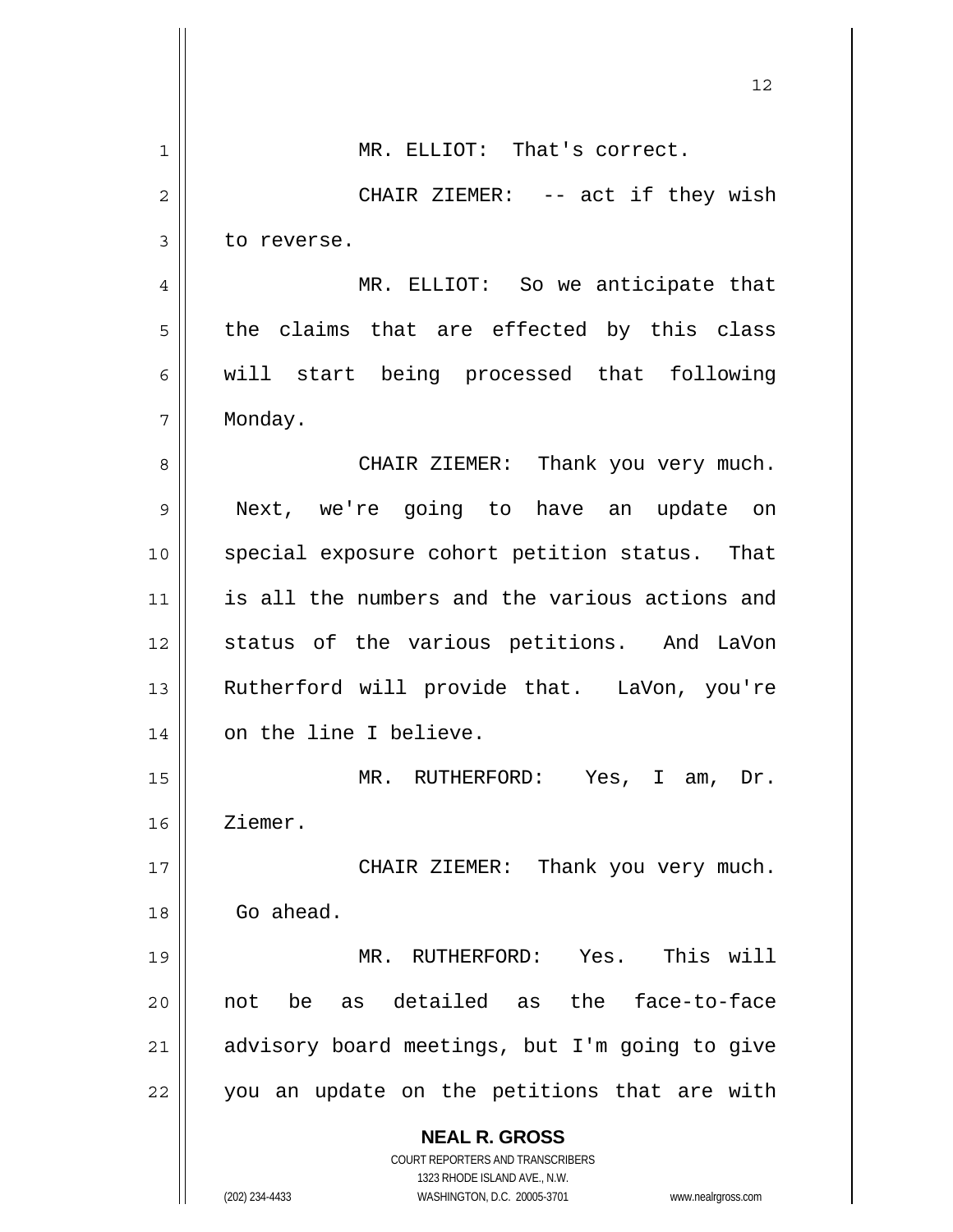1 || the advisory board awaiting recommendation,  $2 \parallel$  petitions that we plan to present at the 3 December board meeting, petition evaluations  $4 \parallel$  that we anticipate we'll be presenting at the 5 | February board meeting and other petitions  $6$  that are in the evaluation phase.

7 || Currently we have 10 petitions,  $8 \parallel$  actually we have 11 that are with the board 9 for recommendation if you include the Dow 10 addendum 2.

11 || We have Chapman Valve, the Feed 12 Material Production Center, Bethlehem Steel, 13 Hanford, Blockson Chemical, Pantex, Nevada 14 Test Site, Texas City Chemical, Mound, Santa 15 || Susanna and again as I mentioned we have the 16 Dow addendum 2, which addresses the residual 17 period.

18 Each one of those petition 19 evaluations are with the board, with the 20 | various work groups with the board.

21 || At the December board meeting, we 22 || plan to present the Savannah River Site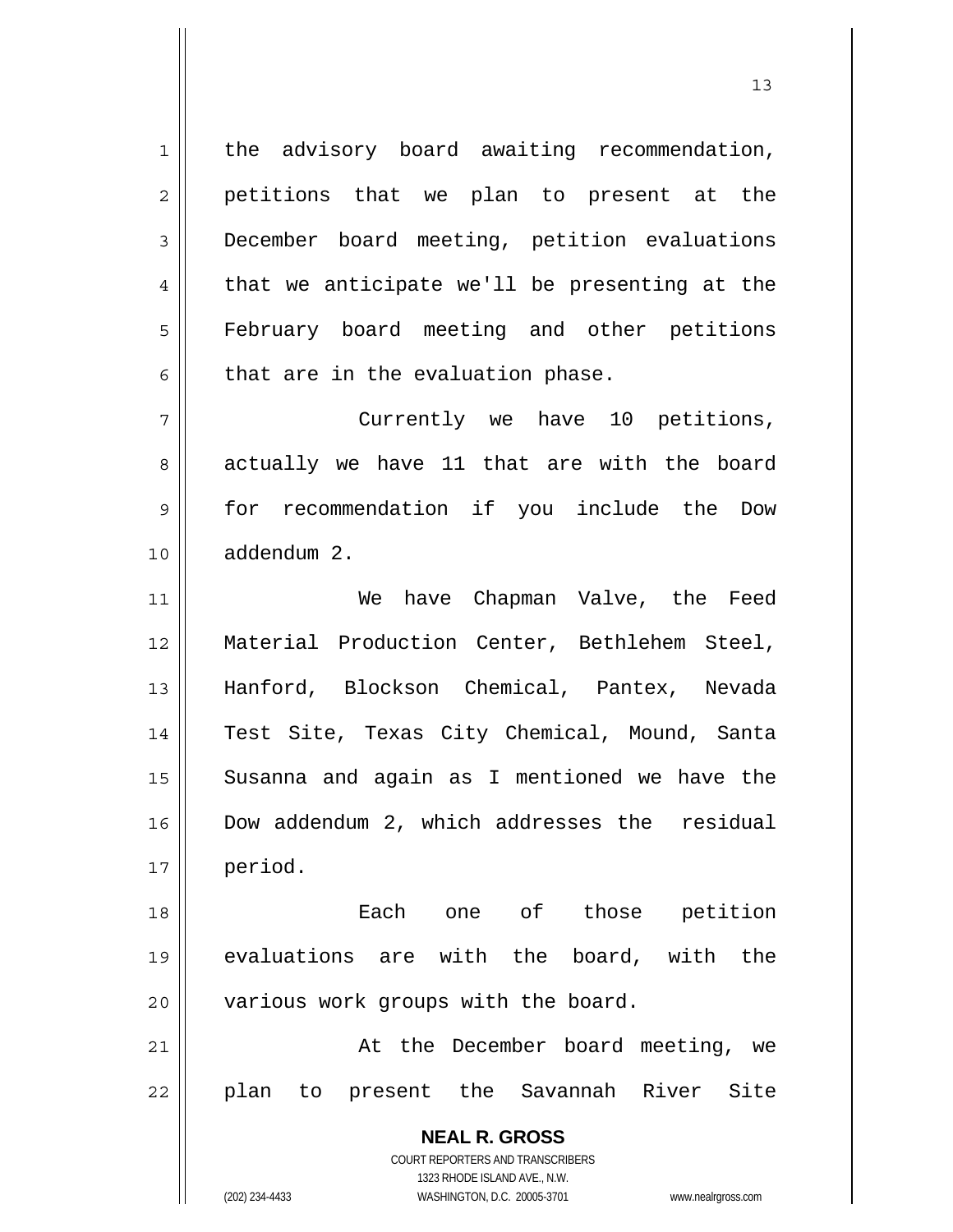1 evaluation that's for construction workers.  $2 \parallel$  The final report is in our office now and for  $3 \parallel$  final approval so that should go out soon. We 4 do have to have a review that has to be  $5 \parallel$  completed on that by the Department of Energy.

6 General Steel Industries, we have 7 already issued that report and sent that to 8 the petitioner of the board. And Linde 9 Ceramics, all three of those are 83.13s. 10 | Linde Ceramics was approved yesterday.

11 || The petition evaluation went to the 12 petitioner electronically this morning, it 13 will go to the board electronically this 14 afternoon and be FedExed out as well today. 15 That Linde Ceramics evaluation addresses the 16 | residual period only.

We have three 83.14s we plan to 18 || present at the board meeting in December. The Metallurgical Laboratory, that is the roughly || 1942 through 1946, Mallinckrodt, 1958 and the Vitro Manufacturing in Canonsburg. All three | of those are  $83.14s$ . The evaluations will be

> COURT REPORTERS AND TRANSCRIBERS 1323 RHODE ISLAND AVE., N.W. (202) 234-4433 WASHINGTON, D.C. 20005-3701 www.nealrgross.com

 **NEAL R. GROSS**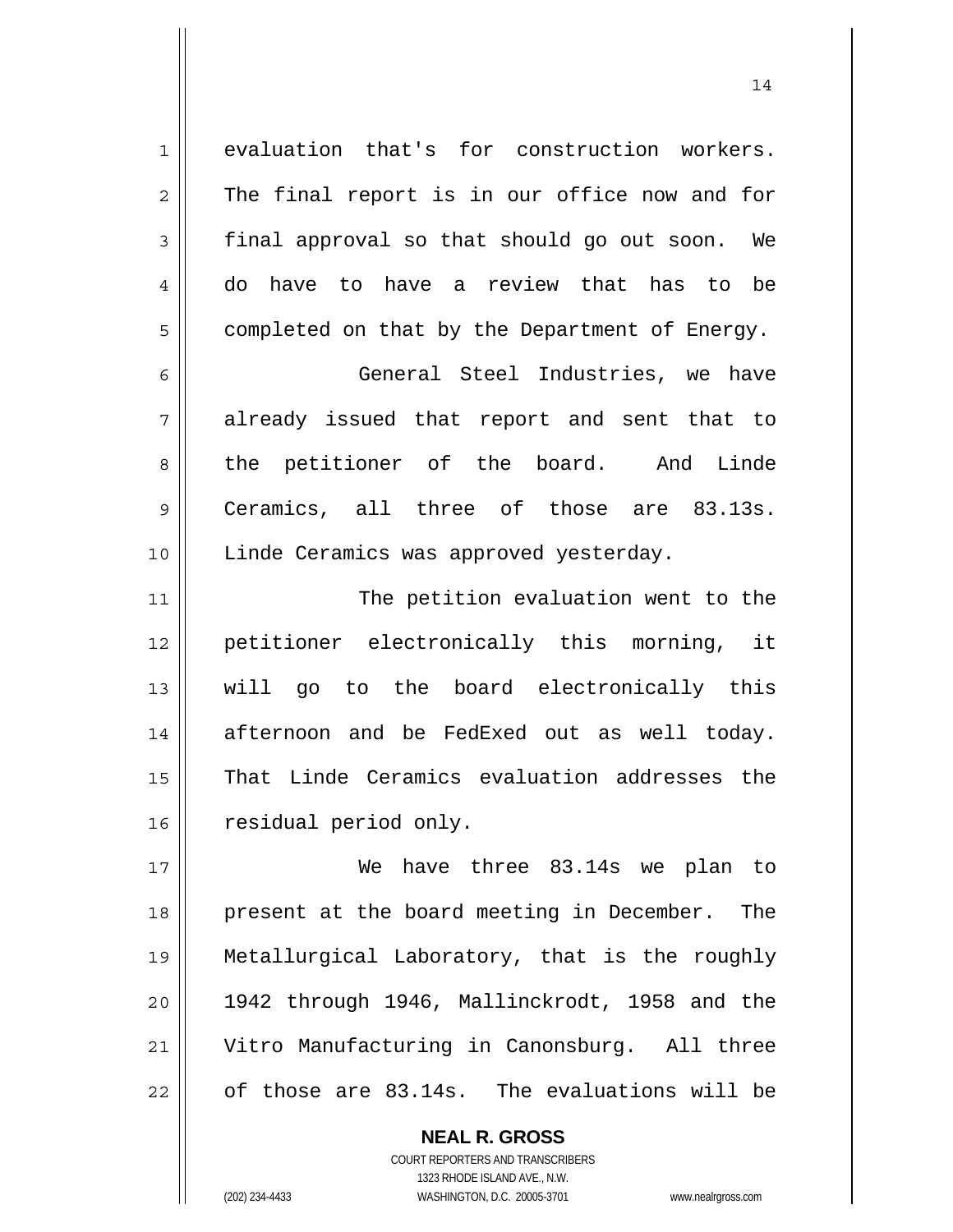$1 \parallel$  out later this month.

| $\overline{2}$ | At the February board meeting we                                                                                                                                |
|----------------|-----------------------------------------------------------------------------------------------------------------------------------------------------------------|
| 3              | plan to present three, possibly four, 83.13s.                                                                                                                   |
| 4              | Westinghouse Atomic Power Development, we                                                                                                                       |
| 5              | have been back and forth with the Department                                                                                                                    |
| 6              | Labor on the covered activity at<br>of                                                                                                                          |
| 7              | Westinghouse Atomic Power Development. We                                                                                                                       |
| 8              | have come to a conclusion of covered activity                                                                                                                   |
| $\mathsf 9$    | for the period and we're moving forward with                                                                                                                    |
| 10             | that 83.13 and we will be ready to present in                                                                                                                   |
| 11             | February.                                                                                                                                                       |
| 12             | Tyson Valley Powder Farm in St.                                                                                                                                 |
| 13             | Louis we will -- that report should be out no                                                                                                                   |
| 14             | later than early December. Not quite soon                                                                                                                       |
| 15             | enough to present at the December meeting, but                                                                                                                  |
| 16             | will be out at that time.                                                                                                                                       |
| $17$           | And then the Los Alamos National                                                                                                                                |
| 18             | Lab, the report, we did not make the 180 days,                                                                                                                  |
| 19             | we did extend beyond, but we will be ready for                                                                                                                  |
| 20             | the February board meeting.                                                                                                                                     |
| 21             | Brookhaven National Lab, we again                                                                                                                               |
| 22             | did not make the 180 days on that report. We                                                                                                                    |
|                | <b>NEAL R. GROSS</b><br>COURT REPORTERS AND TRANSCRIBERS<br>1323 RHODE ISLAND AVE., N.W.<br>(202) 234-4433<br>WASHINGTON, D.C. 20005-3701<br>www.nealrgross.com |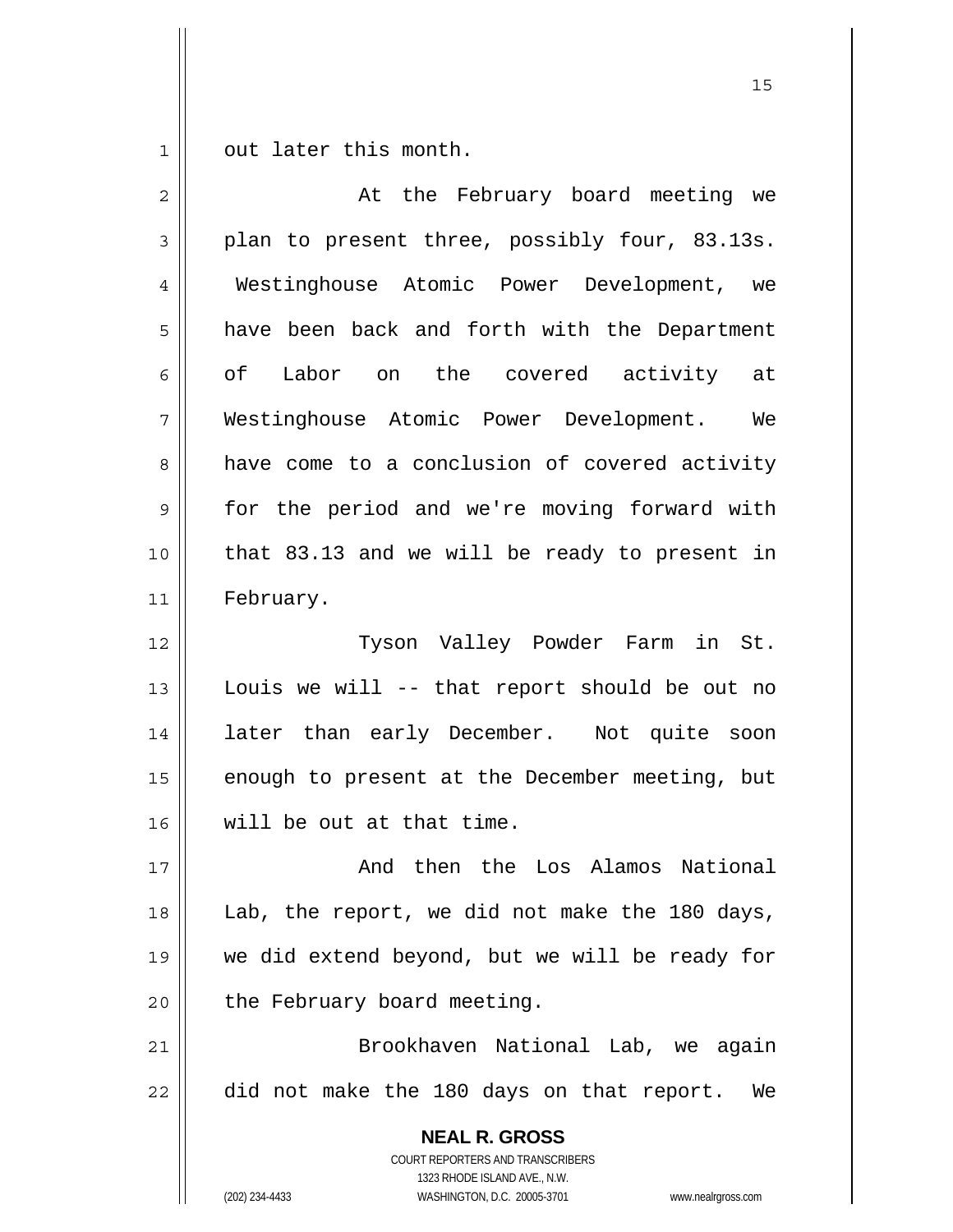1 have had some difficulties retrieving data and  $2 \parallel$  getting data from the site. We are getting  $3 \parallel$  that data now and moving forward on that, but 4 || with the short period after the December board 5 meeting and the holidays it will be a tight  $6$  squeeze to whether we actually make the 7 February board meeting. I should have a 8 better answer on that within the next few 9 weeks.

We have one 83.14 we plan to present and that's the Hood Building in February. We have three other petitions that 13 are in various stages of the evaluation process: United Nuclear Core Hematite, it qualified recently; Piqua Organic Moderated Reactor in Piqua, Ohio and Standard Oil Development Company of New Jersey. All three 18 || of those petitions recently were qualified for evaluation and we are moving forward with  $\parallel$  those evaluations.

21 || I know that recently we have had a  $22$  || few -- more than normal number of petitions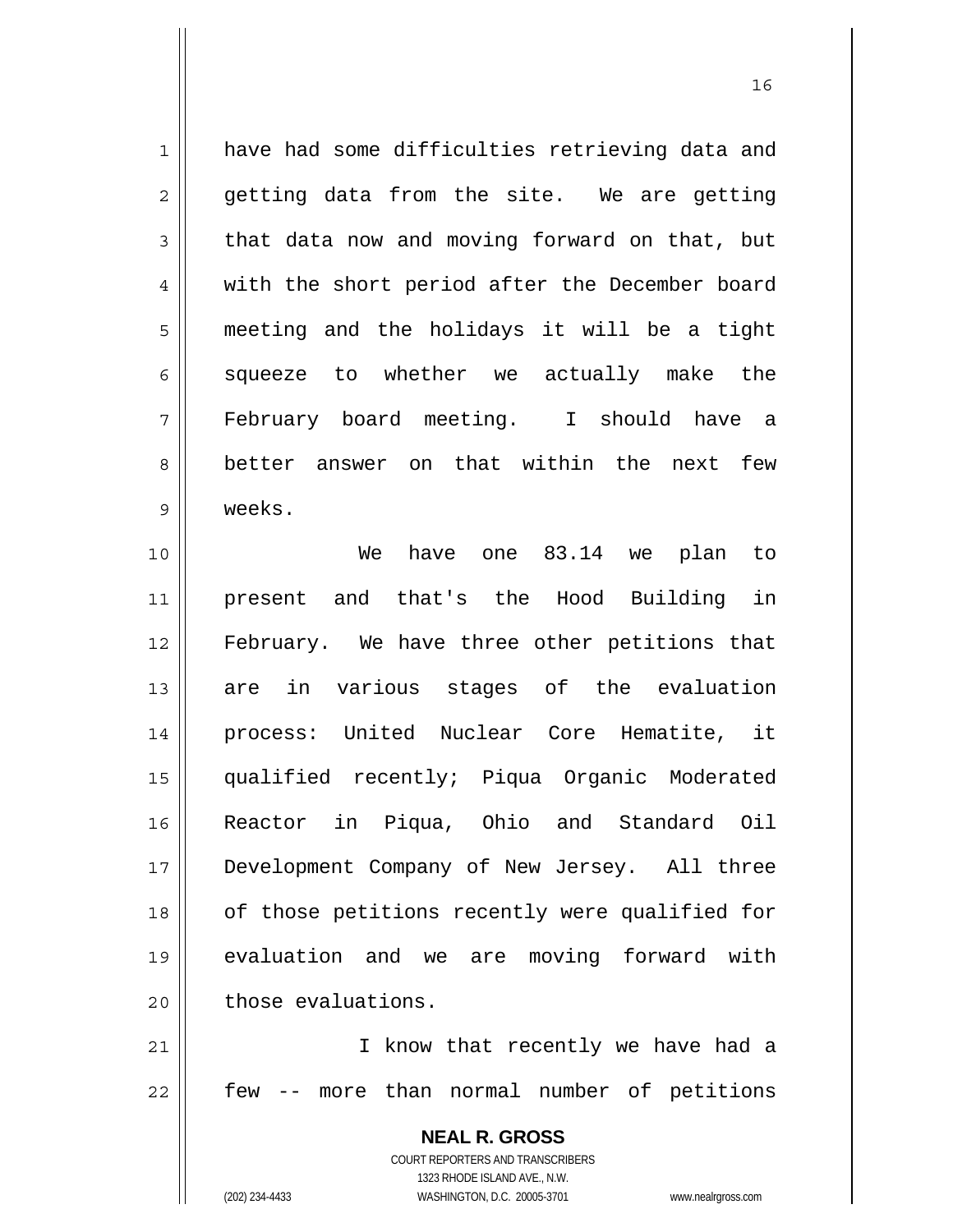1 || that have exceeded the 180 days. I'm going to  $2 \parallel$  briefly identify which ones those are and the 3 | reasons behind them.

17

4 || The Savannah River site, that was a  $5 \parallel$  petition where -- it's a petition where it was 6 | over a very large period of time, roughly 40  $7 \parallel$  or 50 years, a large site, a lot of data and 8 due to the size and complexity of that, we 9 || were unable to complete that report within the 10 180 days. We did let the board know that at a 11 fairly early stage of that evaluation once it 12 was recognized.

13 || Brookhaven National Lab, we have had trouble. This is a site where we had trouble initially getting the data and the information from the site.

17 || Over the last couple of months --18 || over the last month, month and a half, that 19 has eased up and we are getting that 20 information. However, it's still coming in 21 and there's still a lot there. And so,  $22$  || there's information that has to be evaluated

> COURT REPORTERS AND TRANSCRIBERS 1323 RHODE ISLAND AVE., N.W. (202) 234-4433 WASHINGTON, D.C. 20005-3701 www.nealrgross.com

 **NEAL R. GROSS**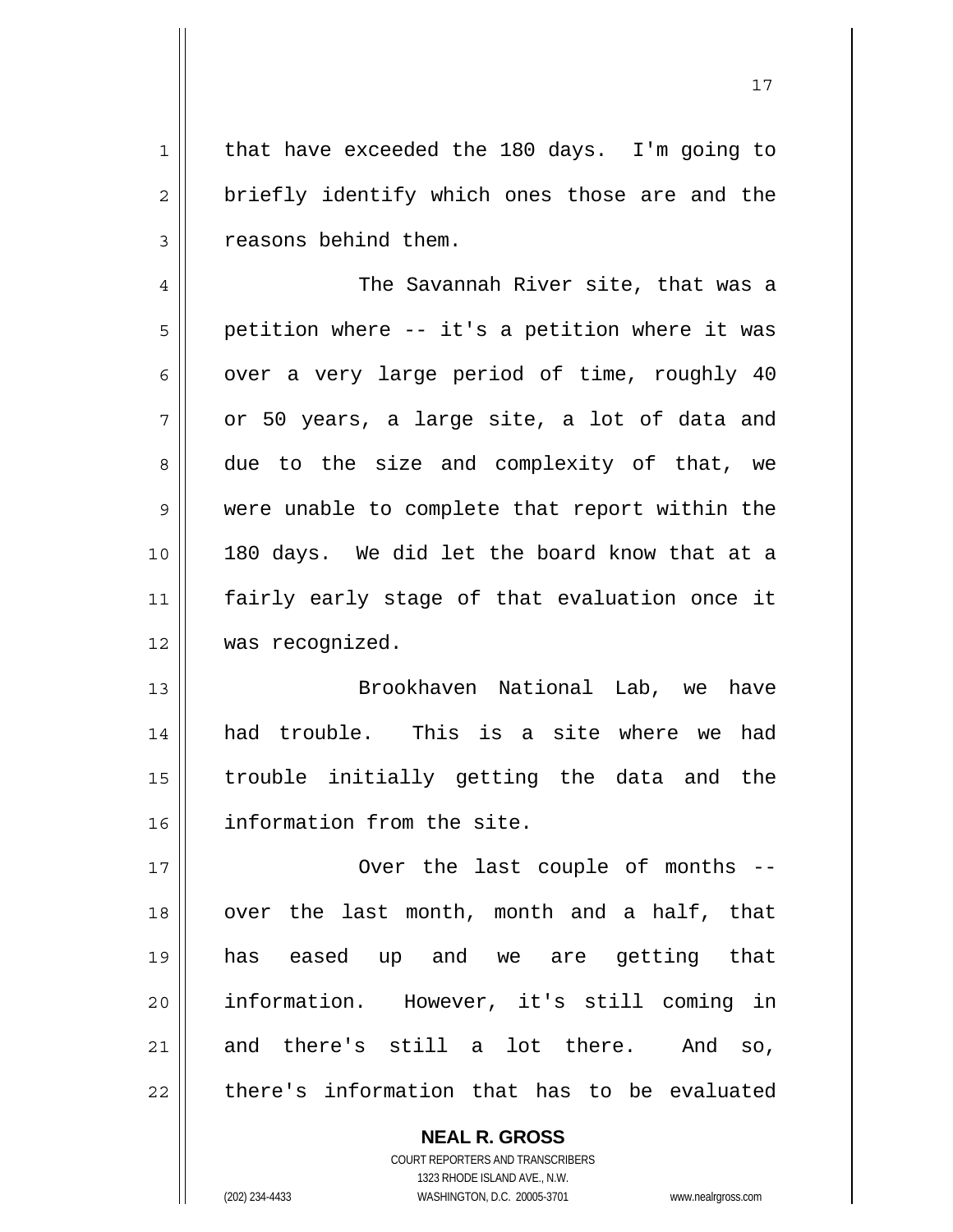1 and reviewed and data quality and so on that  $2 \parallel$  has slowed us down on the 180 days.

18

3 Los Alamos National Lab, I think  $4 \parallel$  this is another site where we had difficulty  $5 \parallel$  getting the data. We -- Greg Lewis with the 6 Department of Energy has worked very hard over  $7 \parallel$  the last month and we are getting a good 8 || response from the site now, but we did  $9 \parallel$  struggle for a period of time getting that 10 information.

11 General Steel Industries, that 12 || report was issued roughly a week after the 180 13 days. We had worked hard to get that report  $14$  | out and had hoped to get it out on the Friday, 15 || which would have made the 180 days; however, 16 we had a couple of minor comments that came 17 || that we had to resolve that forced us into the 18 | following week.

19 || Typically we try, as soon as it's 20 || recognized that we are not going to make the 21 180 days on a report, we notify the  $22$  || petitioners, the board and our congressional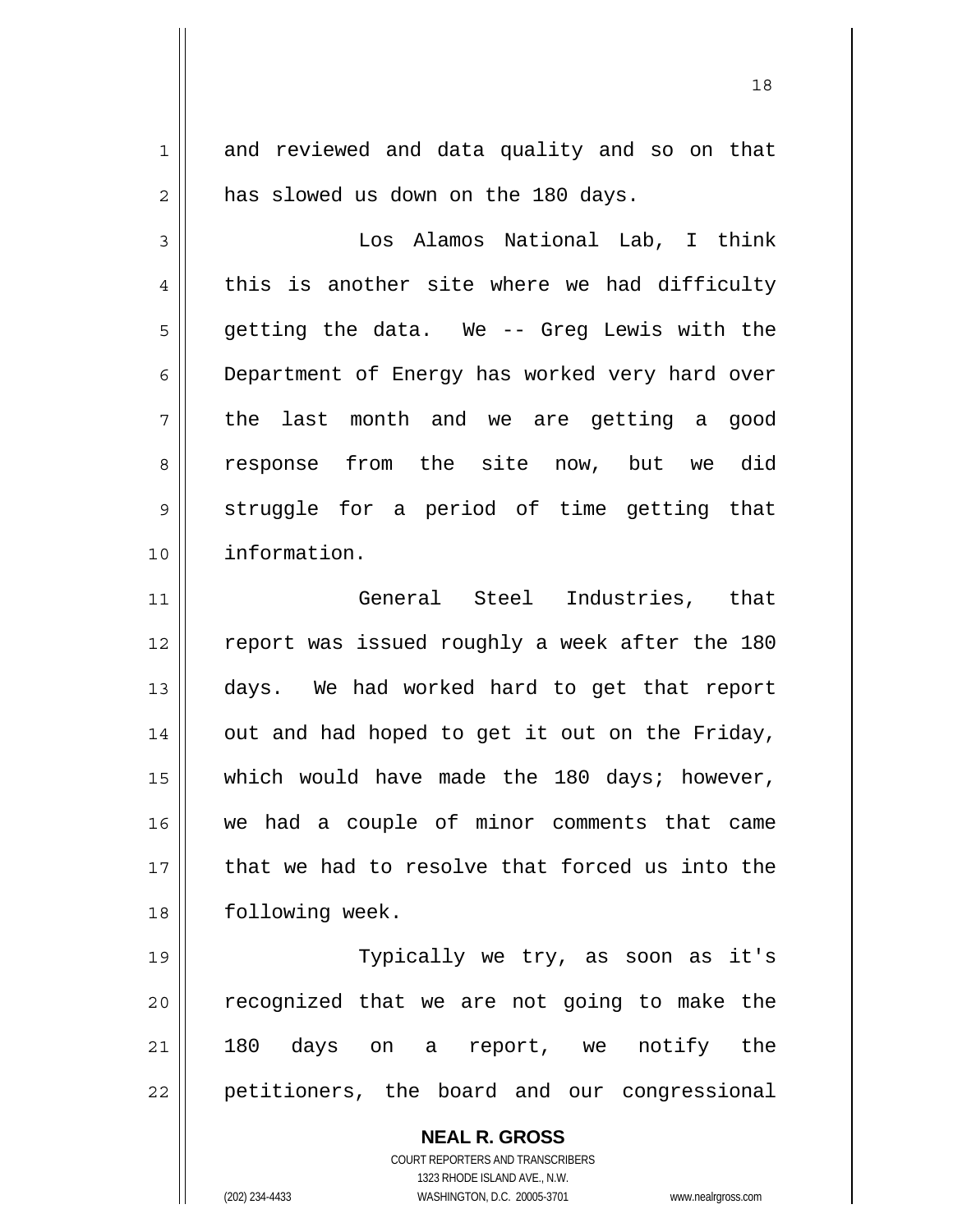1 contacts to make them aware of that. With  $2 \parallel$  GSI, again, we were right up to the deadline  $3 \parallel$  and thought we were going to make it; however, 4 we did notify the petitioner and the board on  $5 \parallel$  the Monday following that Friday that were  $6 \parallel$  weren't going to make it and we did get that  $7$  | report out that week.

Linde Ceramics was a little different. Linde Ceramics, the petition was submitted, did not provide enough -- did not provide a good basis for qualification initially and did not provide good supporting documentation.

After a roughly 30-day period, 30 to 45-day period of back and forth with the 16 || petitioner, the petitioner came in with a new basis and new supporting documentation that ultimately qualified the petition. But roughly 60 days was lost in that process, that 20 || slowed us down. That report, again, was approved today -- or yesterday and is out.

22 || So we have had a few that have not

 **NEAL R. GROSS** COURT REPORTERS AND TRANSCRIBERS 1323 RHODE ISLAND AVE., N.W.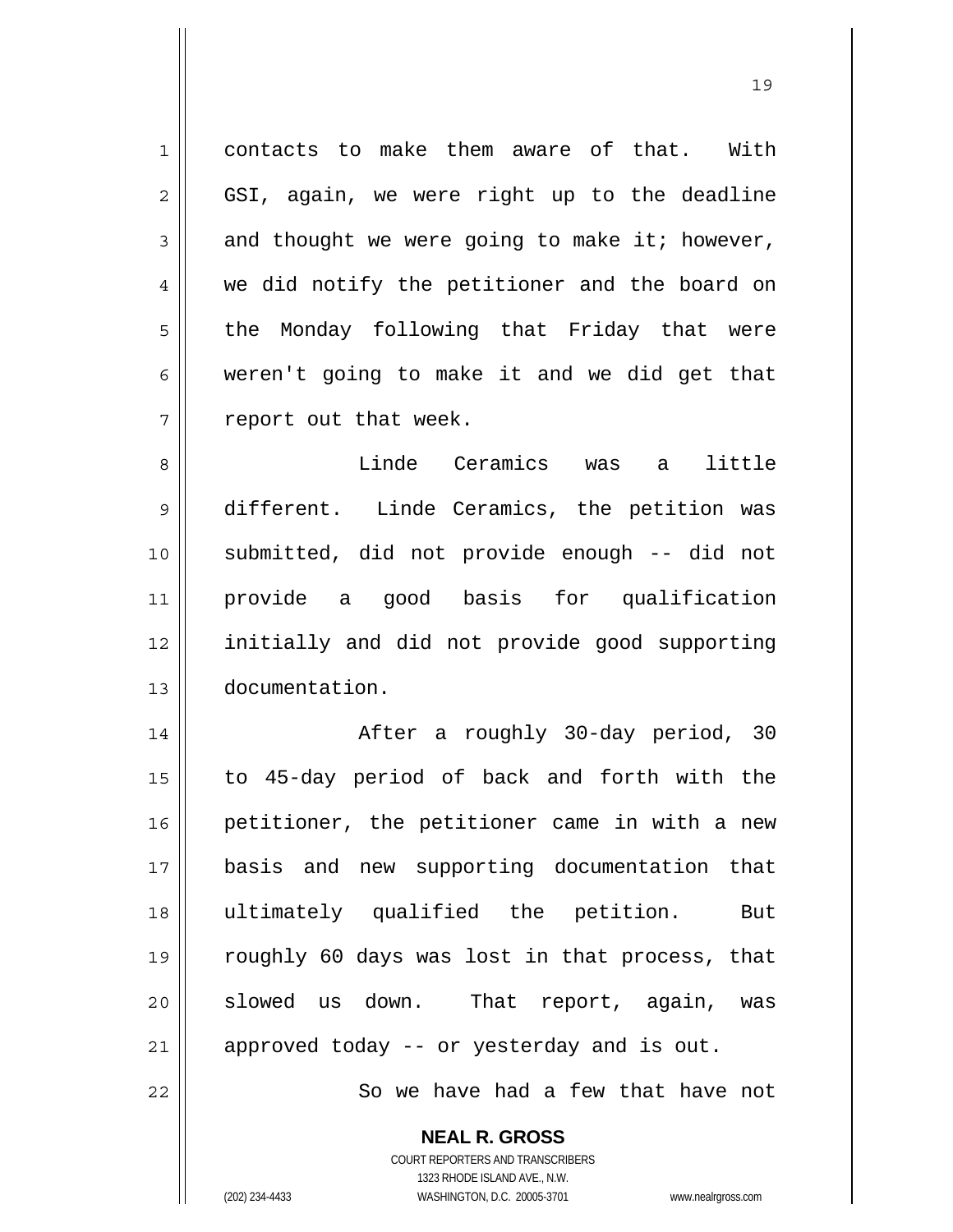**NEAL R. GROSS** COURT REPORTERS AND TRANSCRIBERS 1323 RHODE ISLAND AVE., N.W. 1 made the 180 days and I wanted to brief the 2 board on the reasons behind those and 3 hopefully we don't have any here in the 4 || future. And that's pretty much it for my 5 | summary update. Any questions? 6 CHAIR ZIEMER: Thank you very much, 7 LaVon. Just for clarification, the Metallurgy 8 || Lab, is that the U of Chicago facility? 9 MR. RUTHERFORD: Yes, it is. 10 CHAIR ZIEMER: Okay. And the Hood  $11$  || Building is  $-$ 12 MR. RUTHERFORD: MIT. 13 CHAIR ZIEMER: MIT. Okay. 14 MR. RUTHERFORD: Actually, if you 15 | remember, Dr. Ziemer, we had went forward with 16 a report, evaluation report on MIT and the 17 Department of Labor sent us a letter reminding 18 us, well actually, pointing out that the Hood 19 Building was a separate designation than the 20 MIT facility. 21 || Although they're listed under the  $22$   $\parallel$  DOE facility database, under the same heading,

(202) 234-4433 WASHINGTON, D.C. 20005-3701 www.nealrgross.com

20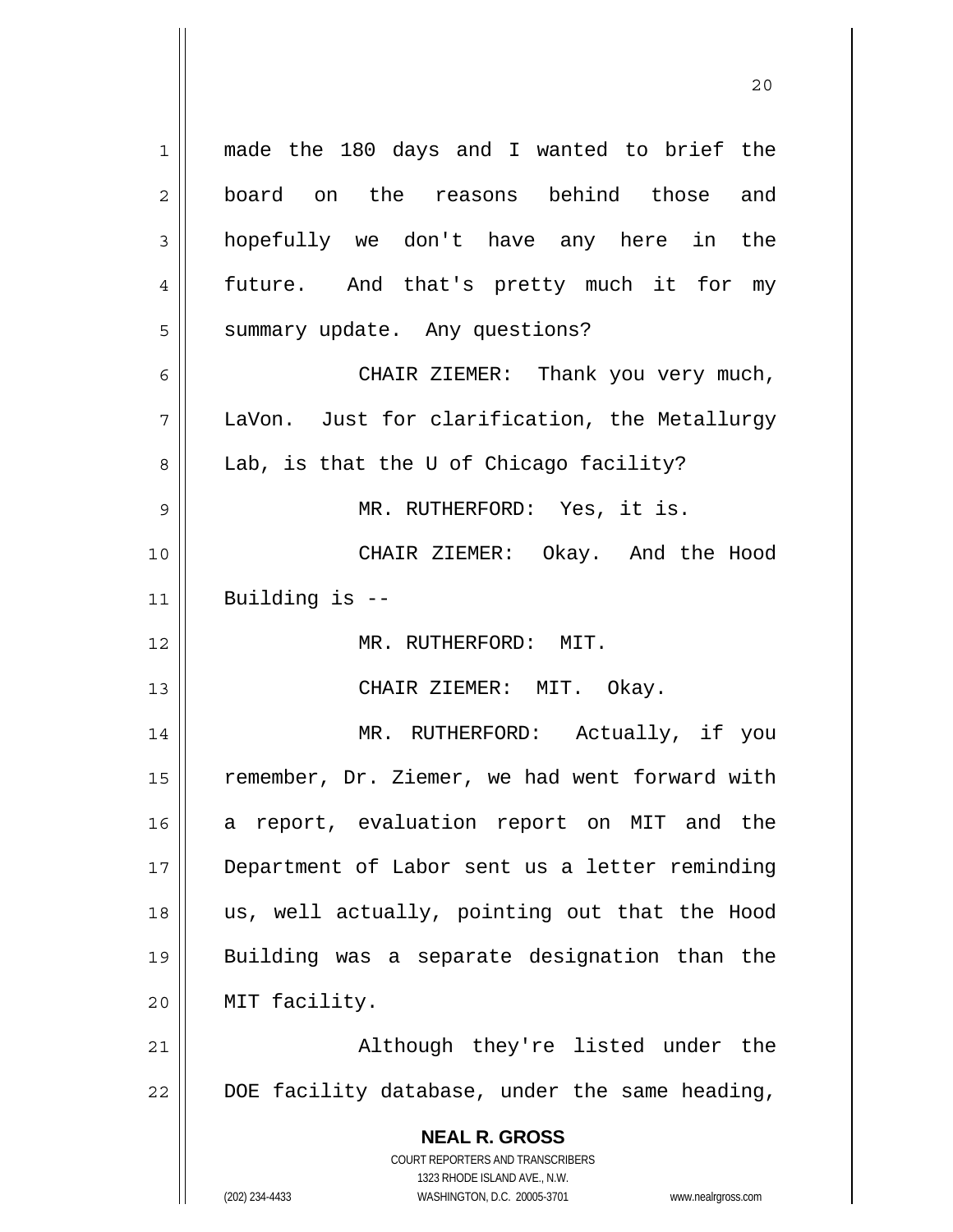1 || they're separate designations and we can't 2 || move forward with an SEC class for two, two 3 | facilities for one class. And so we're moving forward with the Hood Building. The MIT facility, we do not have a qualified  $6 \parallel$  petitioner at this time. CHAIR ZIEMER: Yes. So the Hood 8 || Building, although it's part of the MIT will  $9 \parallel$  be a separate action; is that correct? MR. RUTHERFORD: Yes. CHAIR ZIEMER: Thank you. Board members, any questions on the information from 13 LaVon? MEMBER MELIUS: No. This is Jim Melius, I'm on now. CHAIR ZIEMER: Oh, Jim. Thank you. 17 || We note that you're aboard. MR. KATZ: Yes. MR. RUTHERFORD: Jim, Dr. Melius, your being on reminded me, at the last board meeting, when we were discussing CANEL, one of || the questions that we brought up was the issue

21

 **NEAL R. GROSS** COURT REPORTERS AND TRANSCRIBERS

 1323 RHODE ISLAND AVE., N.W. (202) 234-4433 WASHINGTON, D.C. 20005-3701 www.nealrgross.com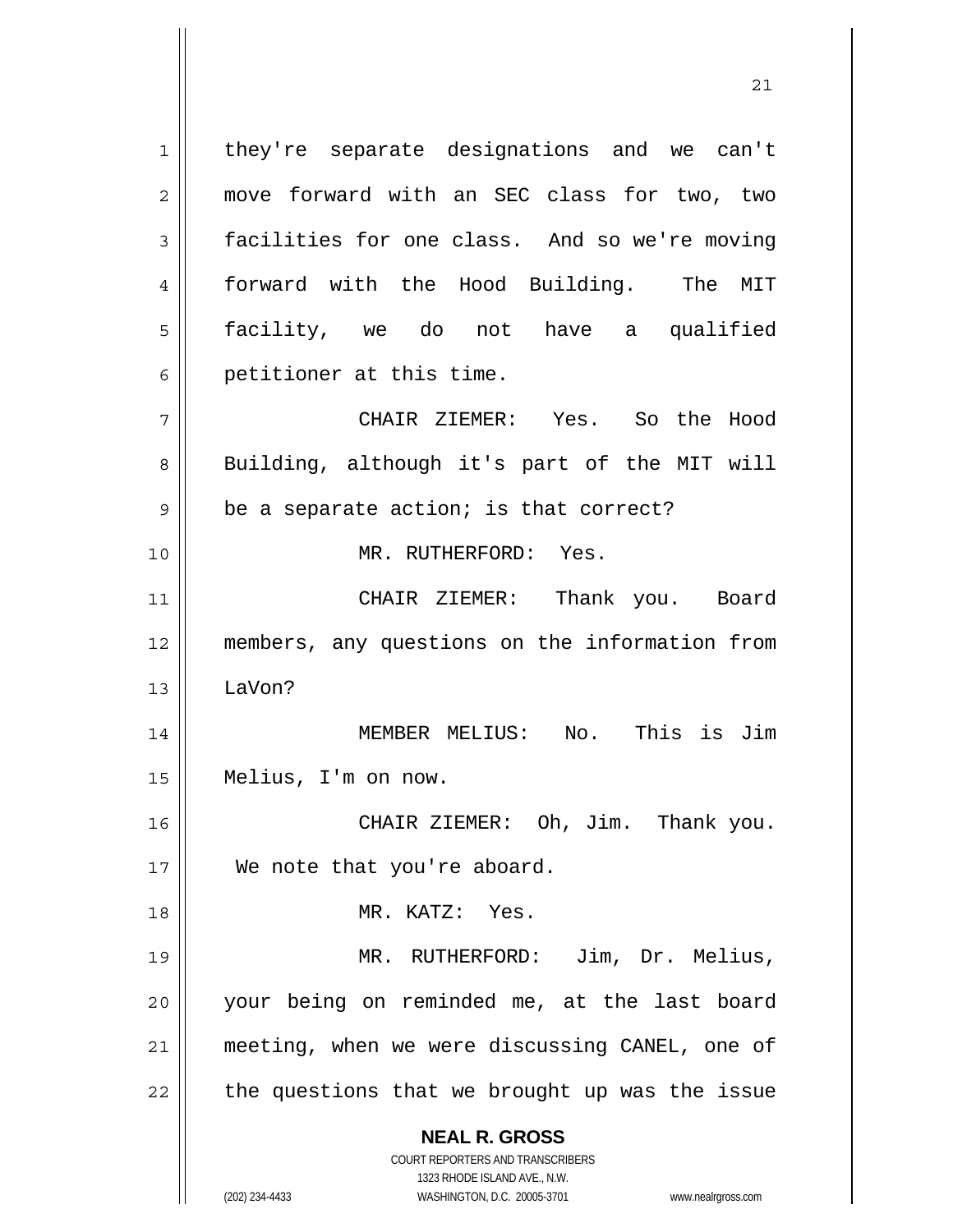**NEAL R. GROSS** COURT REPORTERS AND TRANSCRIBERS 1323 RHODE ISLAND AVE., N.W. 1 of potential additional covered work or 2 || covered employment at the site because of 3 dismantlement activities. 4 We have provided all of our 5 || references that support that dismantlement 6 activity to the Department of Labor and sent a  $7 \parallel$  letter to them, so we are following up on that 8 action. 9 MEMBER MELIUS: Okay. Thanks a 10 lot. 11 CHAIR ZIEMER: Okay. Any other 12 questions, board members, on the updates of 13 the SEC petition, status of these various  $14 \parallel$  ones? 15 || TaVon, on the Linde one, I just 16 want to give us a heads up because we have a 17 response letter to Senators Schumer and 18 || Clinton and Representative Slaughter that 19 we'll be looking at later, it concerns Linde  $20$  || and we'll probably have to make an appropriate 21 modification. 22 || But just for the record, can you

22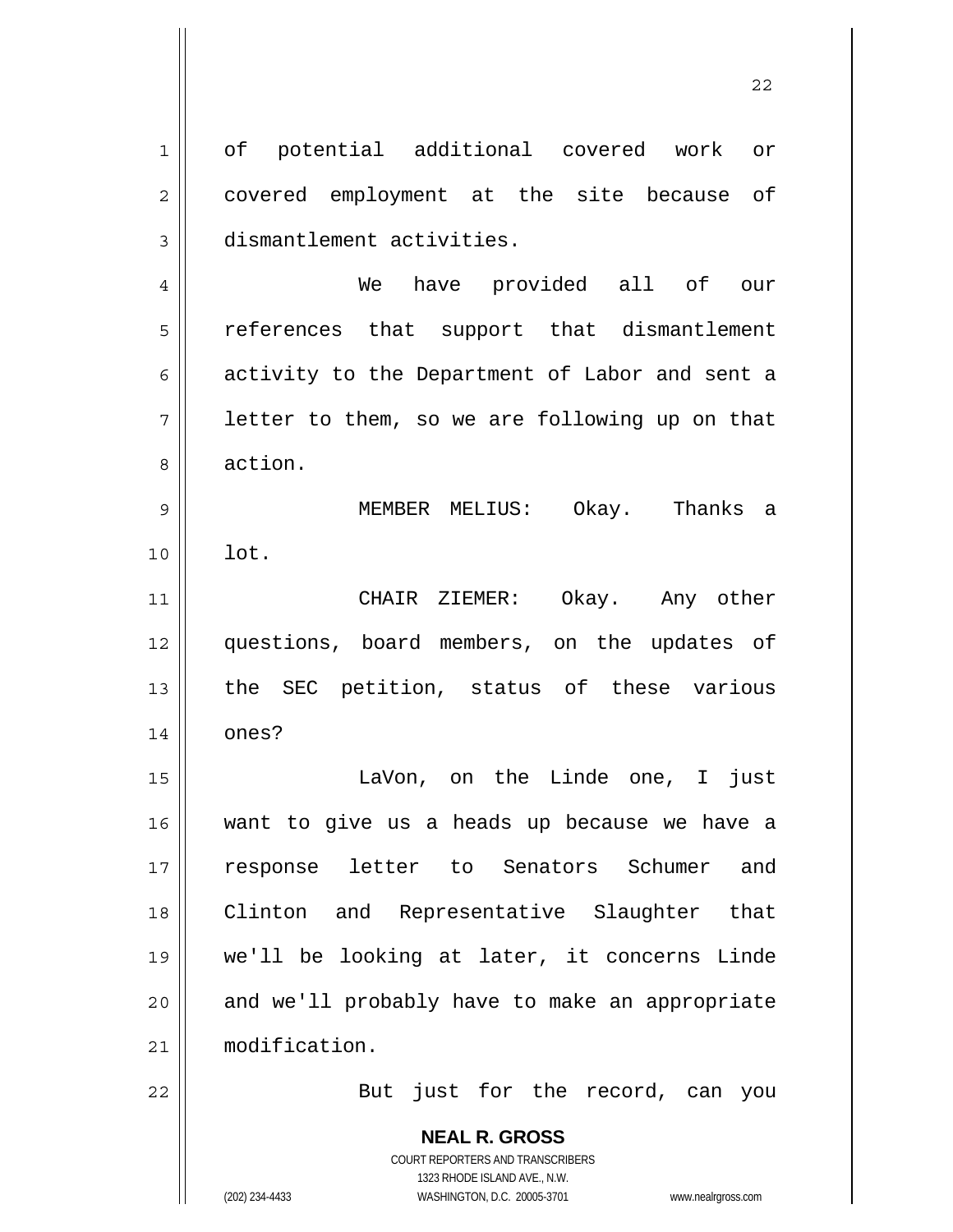**NEAL R. GROSS** 1 | tell us the status of the period before the 2 | residual period? 3 MR. RUTHERFORD: Yes, I can. 4 CHAIR ZIEMER: The years, I believe  $5 \parallel$  they are `47 to `53. 6 MR. RUTHERFORD: That's correct.  $7 \parallel$  It's at the end of `53. Yes, that was that we 8 || received a petition a while back that was for  $9 \parallel$  that period. We did not qualify the petition 10 || because the petition basis was not met. 11 || The petition basis surrounded 12 monitoring data and we had monitoring data  $13$  || that that petition, the petitioner requested 14 an administrative review, it went through the 15 | administrative review team. 16 The administrative review team 17 || reviewed the information and concurred with 18 OCAS's findings that it did not, or that we 19 had followed the process properly and it did  $20$  | not qualify. 21 || At that time, we received from the  $22$  || petitioner a letter that indicated that they

23

 COURT REPORTERS AND TRANSCRIBERS 1323 RHODE ISLAND AVE., N.W.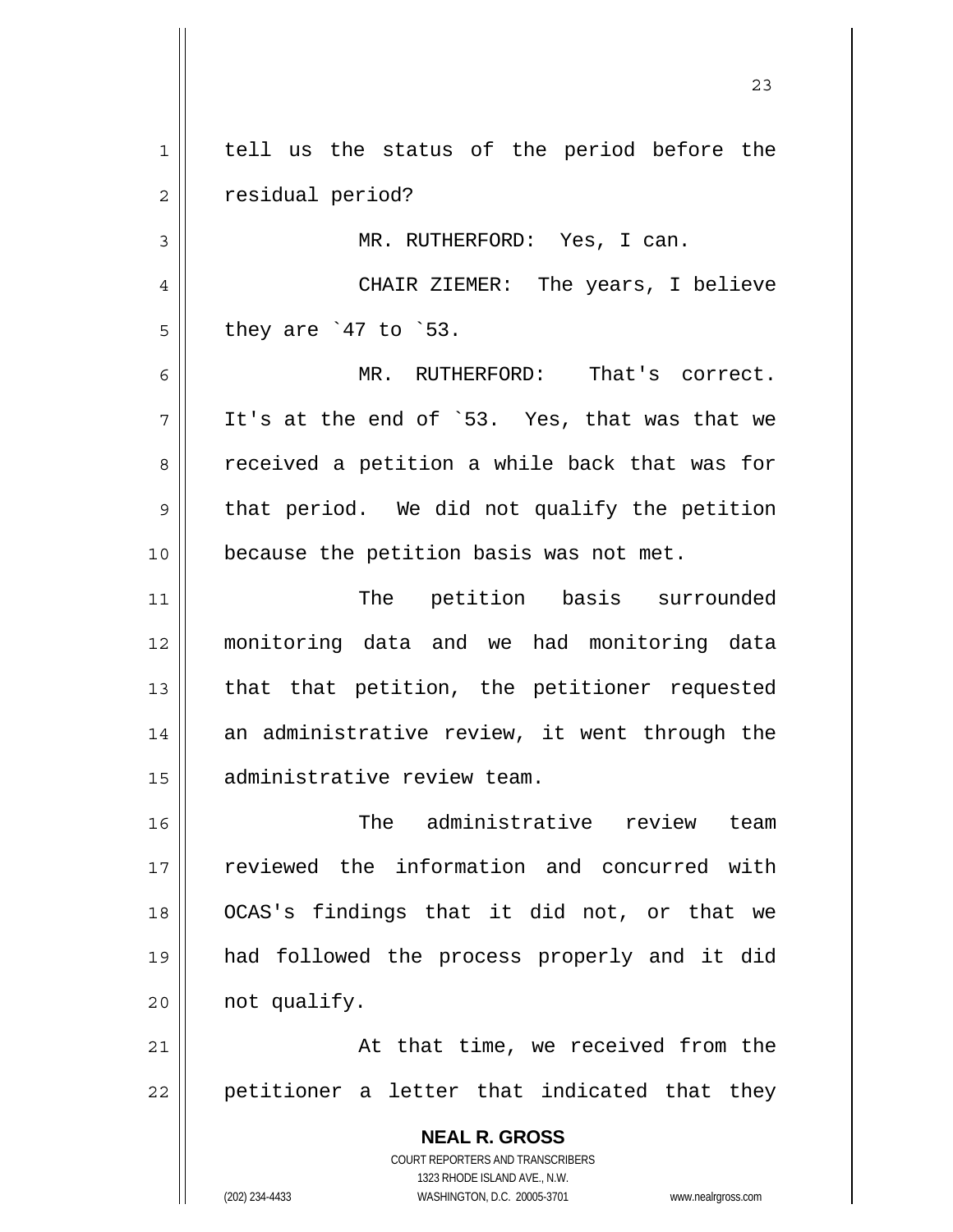1 || felt that there was a classified document that 2 || included the information that supported that 3 Belgian Congo ore was processed at Linde 4 during the  $\dot{4}3$  to  $\dot{4}4$ , 1943 to  $\dot{4}4$  period.

5 Even though we had completed the 6 administrative review and effectively could 7 have closed the petition, we committed to the 8 petitioner that we would go back and look at  $9 \parallel$  that document and we indicated that if that 10 document supported a reason, whether it was a 11 || reason the petitioner provided or not, a 12 || reason for qualification, we would qualify the 13 | petition and move forward.

14 We contacted the Department of 15 Energy in Germantown, we supplied the 16 Department of Energy in Germantown a list of 17 questions that focused around what types of 18 || ore were processed during the period, whereas 19 || Belgian Congo or the 65% percent Belgian Congo 20 processed.

21 We asked a number of questions and  $22$  || based on the answers to those questions, they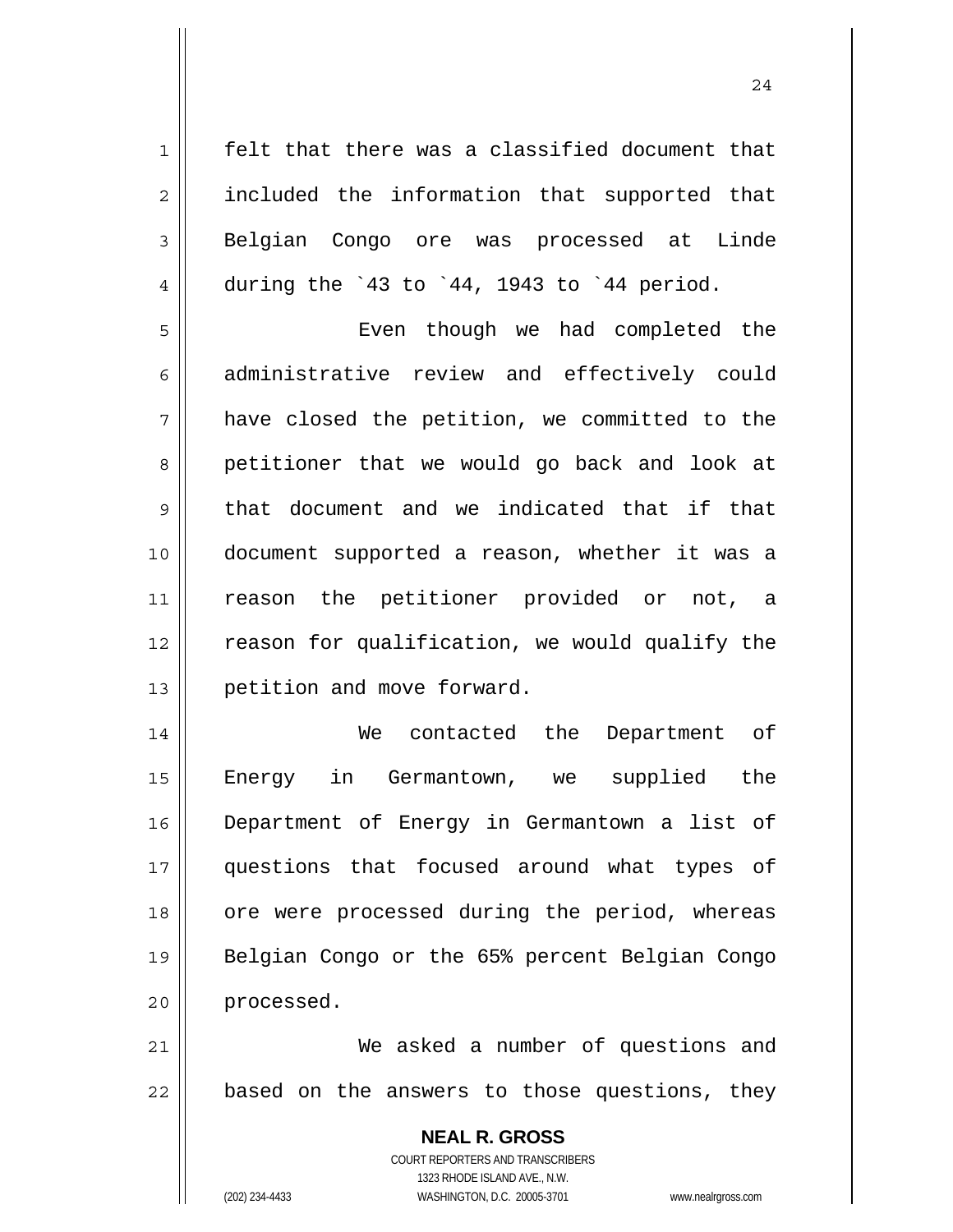1 came back and it was no, that it was not 2 processed at Linde. We do know that the  $3 \parallel$  material was there and that there was roughly, 4 I can't remember, around 2,000 pounds of the 5 material was at the site, but the material was  $6 \parallel$  never processed, it was there.

<u>25</u>

They had anticipated possibly 8 processing it, but tests and experiments that were done by Electromet, I guess did not support putting that into the process, so they did not do that. So we concluded that the classified document did not provide new 13 || information that would support qualifying the petition.

I also pointed out to the petitioner that the period that the Belgian Congo ore was at Linde was already a SEC -- a 18 || currently covered SEC class. We had a class at Linde that covers up to 1947 and we do have documentation that the material was not onsite  $21 \parallel$  after 1946.

22 || So that gives you a little update.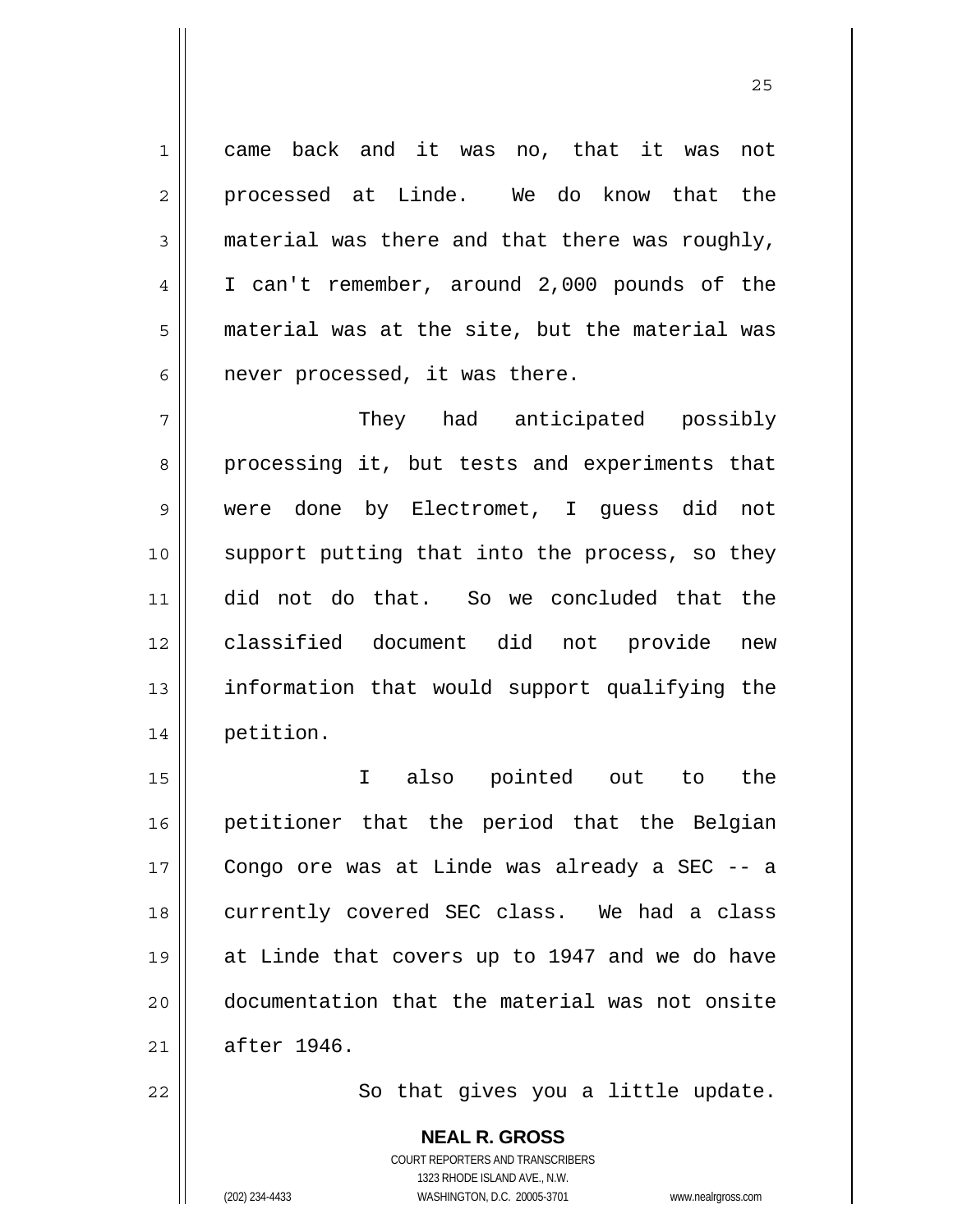$1 \parallel$  We have not -- we did send a letter recently  $2 \parallel$  back to the petitioner indicating that the new 3 information did not support qualifying for  $4 \parallel$  that period. 5 CHAIR ZIEMER: Thank you. That's  $6 \parallel$  very helpful. When we get down in the agenda  $7 \parallel$  to that point I want to make sure that the 8 words we include in the letter, and I may want 9 || to add a sentence or two about the period from 10 || `47 to `53, that we correctly characterize  $11$   $\parallel$  that. 12 So we'll come back to the Linde 13 issue in a little bit. Board members, any 14 other questions? 15 (No response.) 16 CHAIR ZIEMER: If there are none, 17 || we are going to proceed with updates from the 18 various work groups as well as the dose 19 reconstruction subcommittee. And I think 20 probably we will start with the subcommittee  $21$  and then Ted, if you will do it sort of by  $22$  || roll call, take us through the various work

> **NEAL R. GROSS** COURT REPORTERS AND TRANSCRIBERS 1323 RHODE ISLAND AVE., N.W.

(202) 234-4433 WASHINGTON, D.C. 20005-3701 www.nealrgross.com

<u>26</u>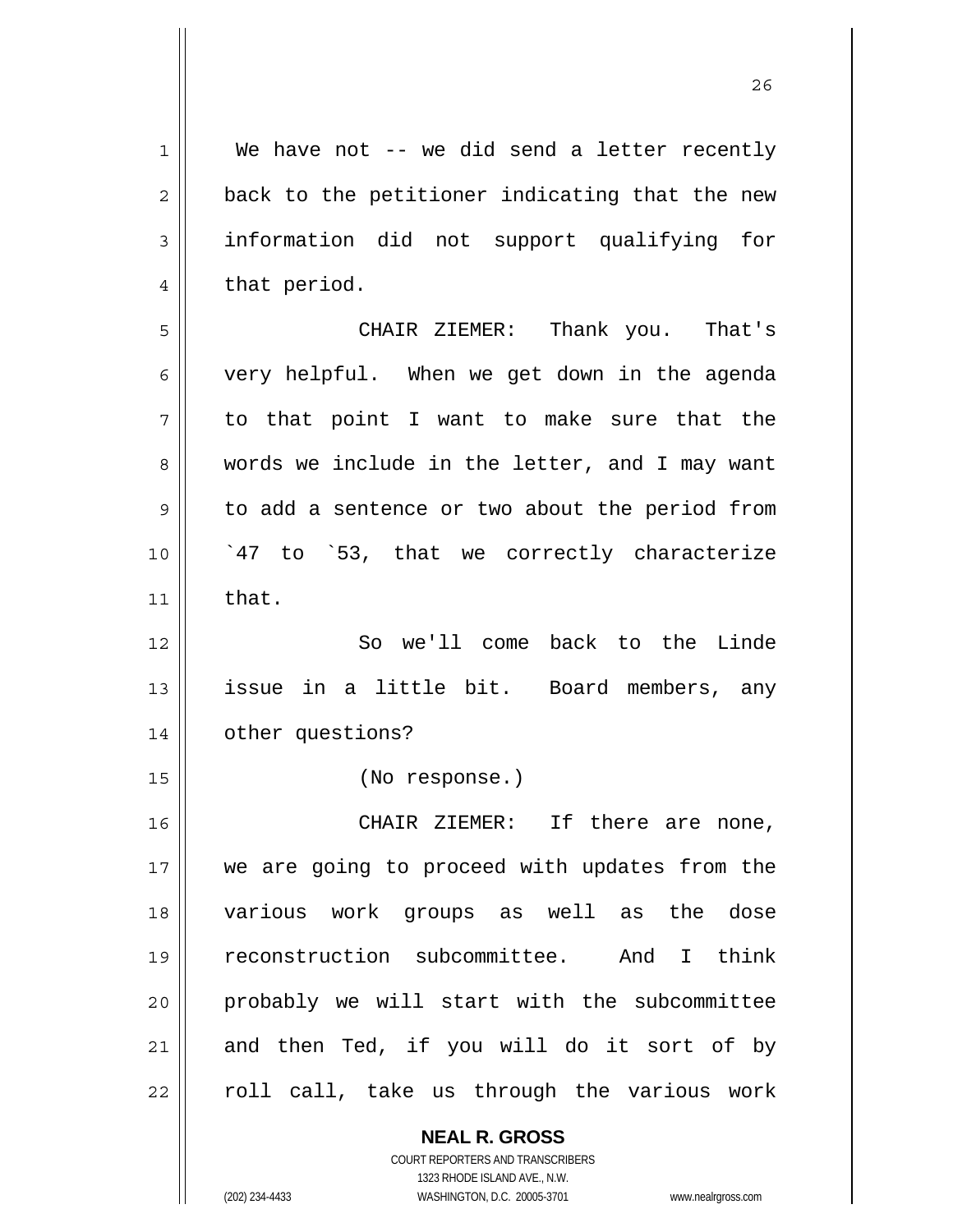1 || groups and we'll hear from the chairs of each  $2 \parallel$  of the work groups.

3 MEMBER GRIFFON: Do you want me to  $4 \parallel$  qo first? This is Mark Griffon.

5 CHAIR ZIEMER: Yes, Mark, do you 6 want to begin with the dose reconstruction 7 || subcommittee and then we'll move to the work 8 | groups?

MEMBER GRIFFON: Sure. Sure. This will be a very brief one. The subcommittee hasn't met since the last board meeting. We  $\parallel$  do have a meeting planned for December 8<sup>th</sup>, I  $\parallel$  believe, yes December 8<sup>th</sup> in Cincinnati and I'll be prepared to give a full report at the 15 || board meeting, you know, on the  $16^{th}$  through the  $18^{th}$ .

17 || But the topics for discussion at  $18$  || that, we're just going to continue on with our 19 || sets of cases. I think we're on matrix items 20  $\parallel$  six, seven and eight -- will be on the agenda. 21 || Additionally, the first 100 cases  $22$  | letter will be discussed also at that meeting.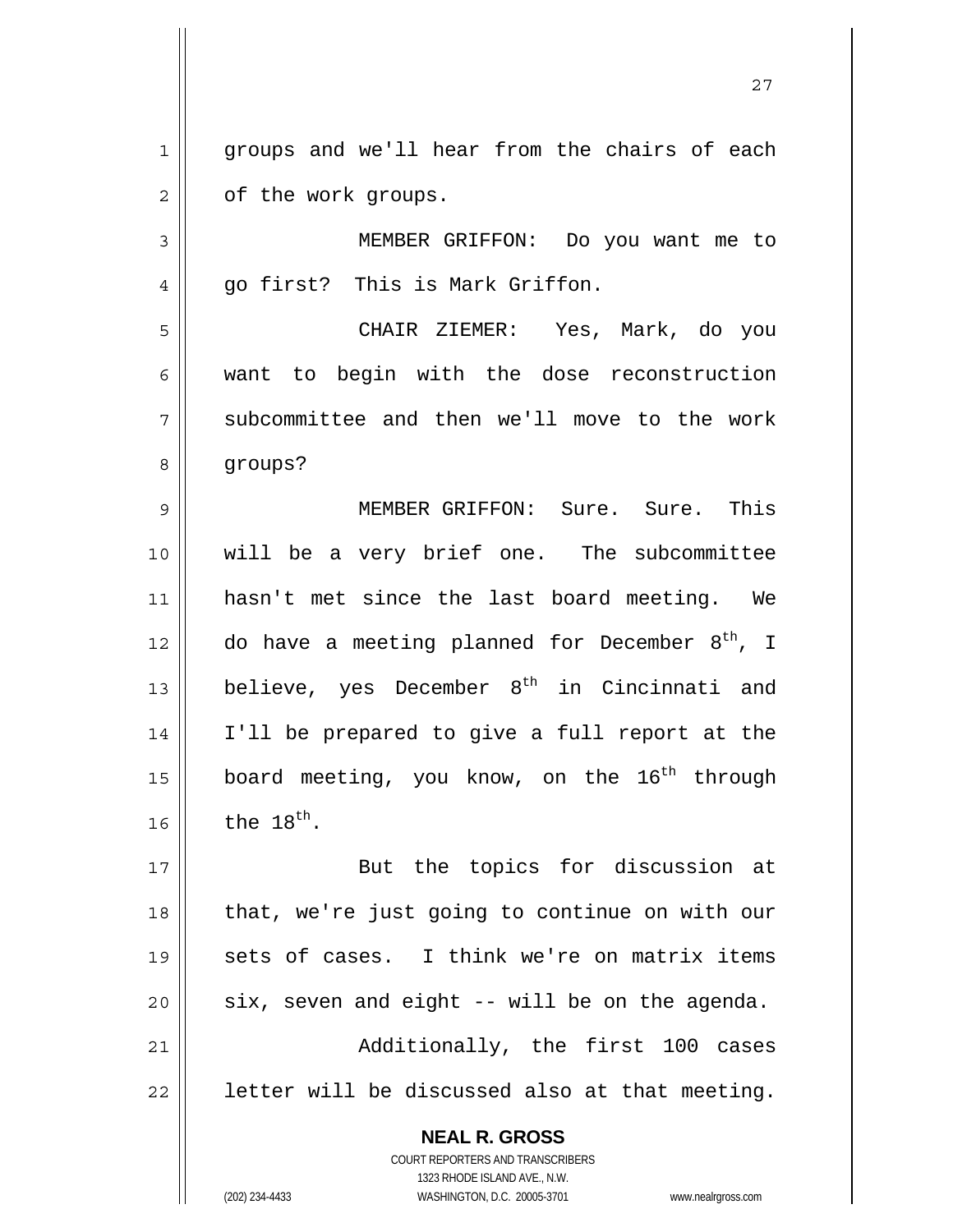| $\mathbf 1$    | We had a preliminary draft that was put out                                                                                                                     |
|----------------|-----------------------------------------------------------------------------------------------------------------------------------------------------------------|
| $\overline{2}$ | and I asked for some feedback from some of the                                                                                                                  |
| 3              | subcommittee members and I think we're going                                                                                                                    |
| $\overline{4}$ | to further work on editing that letter at the                                                                                                                   |
| 5              | December $8th$ meeting.                                                                                                                                         |
| 6              | And that's the only updated point                                                                                                                               |
| 7              | at this point for the subcommittee.                                                                                                                             |
| 8              | CHAIR ZIEMER: Thank you. Board                                                                                                                                  |
| 9              | members, any questions for Mark?                                                                                                                                |
| 10             | (No response.)                                                                                                                                                  |
| 11             | MR. KATZ: Okay then --                                                                                                                                          |
| 12             | CHAIR ZIEMER: Before we leave                                                                                                                                   |
| 13             | that, just one other point. I'll simply                                                                                                                         |
| 14             | indicate to the board members that I                                                                                                                            |
| 15             | distributed to you within the last few days, a                                                                                                                  |
| 16             | copy of a letter that came from the Secretary                                                                                                                   |
| 17             | via CDC basically acknowledging the<br>last                                                                                                                     |
| 18             | report on the cases 61 through 100, just as a                                                                                                                   |
| 19             | matter of record. And a copy of that letter                                                                                                                     |
| 20             | was distributed to all board members.                                                                                                                           |
| 21             | Okay, let's proceed.                                                                                                                                            |
| 22             | KATZ: Okay then, let's go<br>MR.                                                                                                                                |
|                | <b>NEAL R. GROSS</b><br>COURT REPORTERS AND TRANSCRIBERS<br>1323 RHODE ISLAND AVE., N.W.<br>(202) 234-4433<br>WASHINGTON, D.C. 20005-3701<br>www.nealrgross.com |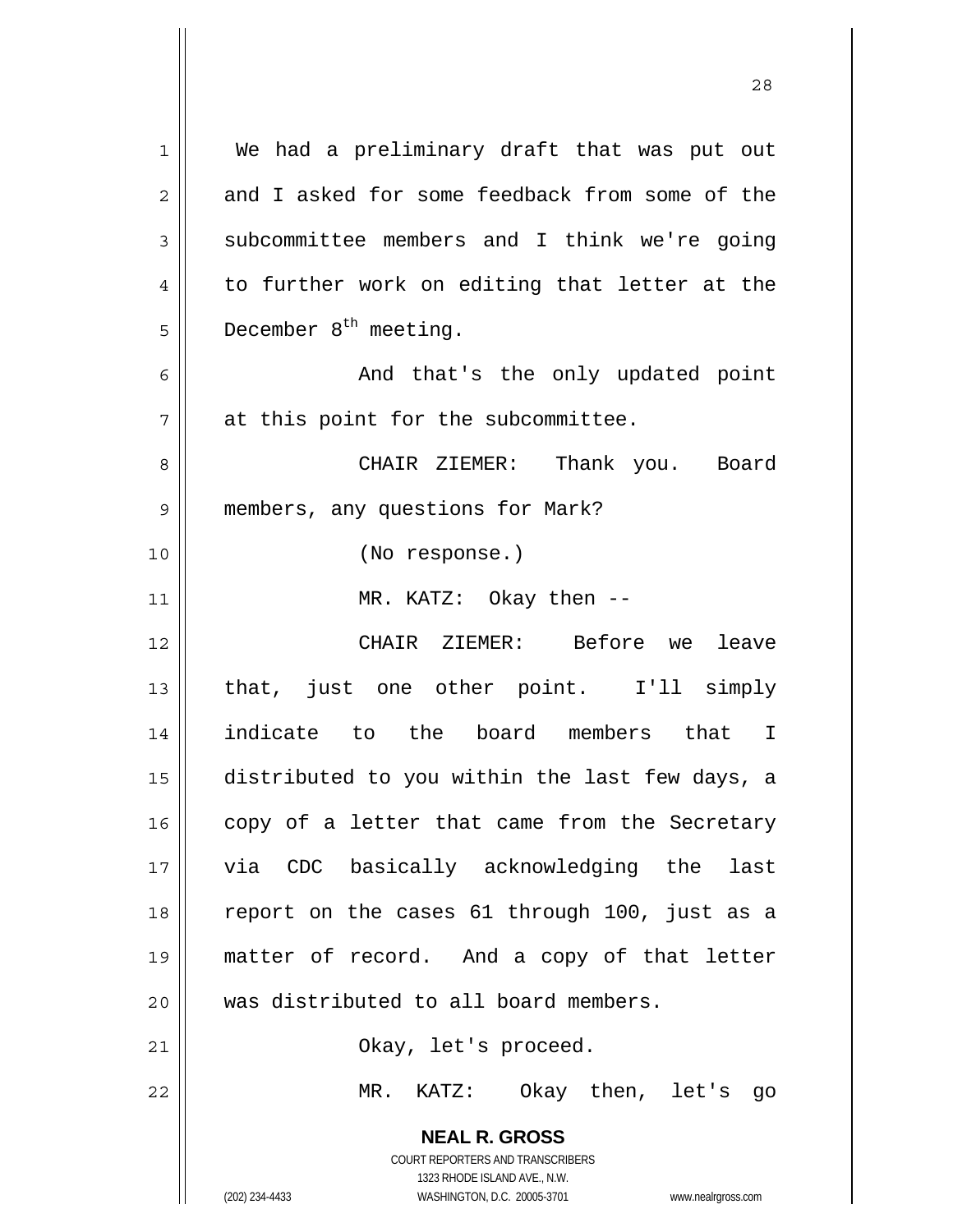| $\mathbf 1$    | alphabetically. Blockson Chemical, Ms. Munn?   |
|----------------|------------------------------------------------|
| $\overline{2}$ | MEMBER MUNN: Yes. The Blockson                 |
| 3              | work group met in Cincinnati face-to-face on   |
| 4              | October $15^{th}$ . We had had very specific   |
| 5              | instructions from the full board as a result   |
| 6              | of our presentations there during the previous |
| 7              | meeting.                                       |
| 8              | We were instructed to focus                    |
| 9              | specifically on the radon issue, which was the |
| 10             | first item of our agenda. We spent a           |
| 11             | significant amount of time on that and also    |
| 12             | reviewed the bounding value determination.     |
| 13             | We visited the surrogate daily use             |
| 14             | issues, talked about the co-worker model,      |
| 15             | identified the assumptions that were used for  |
| 16             | coverage of the maintenance workers and        |
| 17             | discussed the data quality concerns.           |
| 18             | The meeting lasted most of the day.            |
| 19             | We had one or two technical items that were    |
| 20             | going to be discussed further by SC&A and      |
| 21             | NIOSH prior to our upcoming December meeting.  |
| 22             | We had agreed that that technical exchange     |
|                | <b>NEAL R. GROSS</b>                           |

<u>29</u>

 COURT REPORTERS AND TRANSCRIBERS 1323 RHODE ISLAND AVE., N.W. (202) 234-4433 WASHINGTON, D.C. 20005-3701 www.nealrgross.com

 $\mathsf{II}$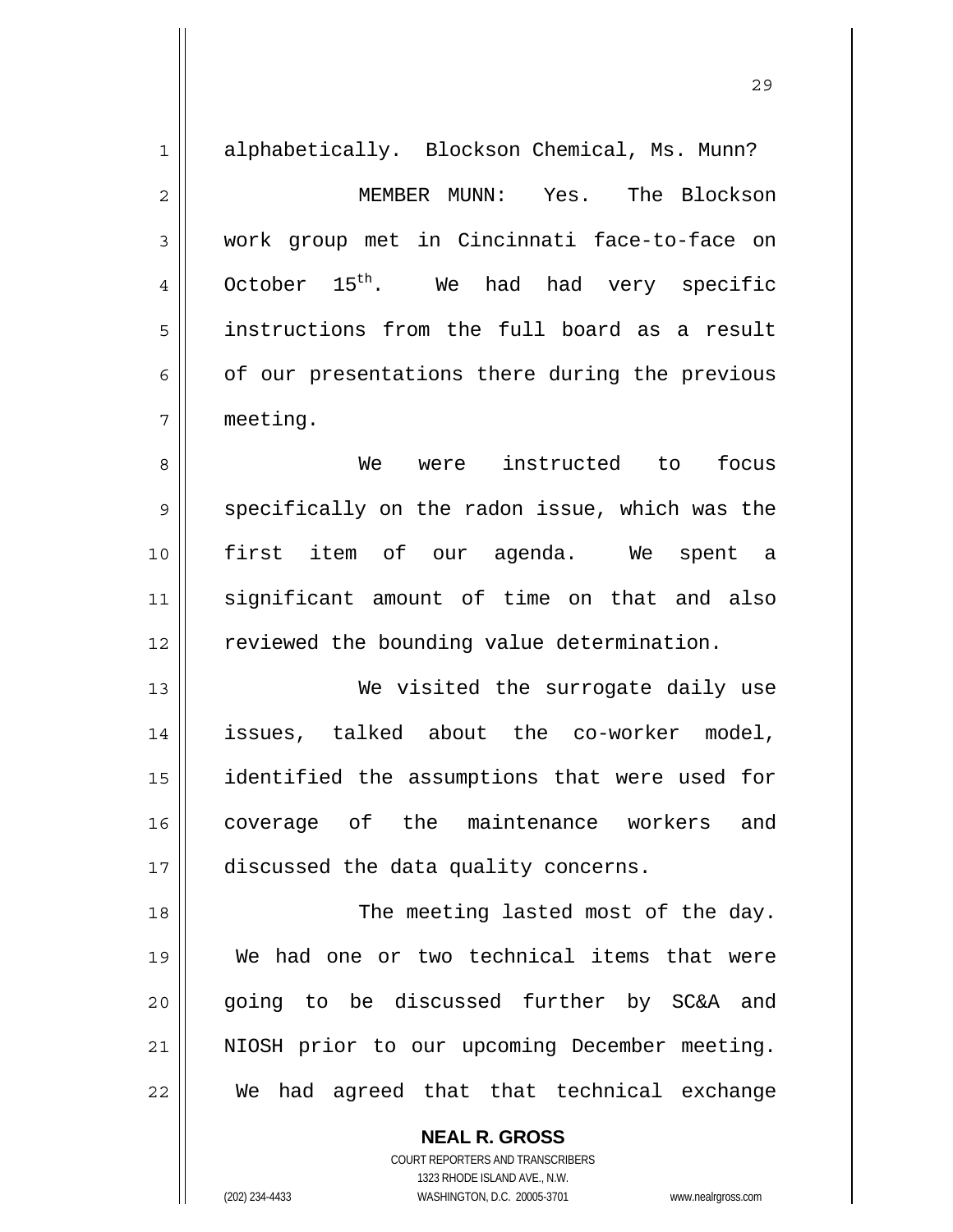1 | would occur sometime in the very near future  $2 \parallel$  now.

 **NEAL R. GROSS** COURT REPORTERS AND TRANSCRIBERS 1323 RHODE ISLAND AVE., N.W. 3 || Thad been notified of that, 4 | it's occurred during the last 48 hours while 5 | my computer system is down. So far as I know  $6 \parallel$  we are in the process of establishing a date  $7 \parallel$  for that now. It is hoped that the entire 8 work group will be able to have one final 9 telephone call of the work group itself to 10 discuss the information that's exchanged in 11 that technical exchange that's ongoing and 12 || that we will have a report for the December 13 meeting. 14 CHAIR ZIEMER: Okay. Thank you 15 | very much. Any questions? 16 (No response.) 17 CHAIR ZIEMER: Okay, let's proceed. 18 || MR. KATZ: Okay, then it's -- well 19 the next is Chapman Valve and Dr. Poston isn't 20 with us. Mark, can you fill in? 21 MEMBER GRIFFON: Sure. I can take  $22 \parallel$  a stab at it. I know we have not had a work

(202) 234-4433 WASHINGTON, D.C. 20005-3701 www.nealrgross.com

30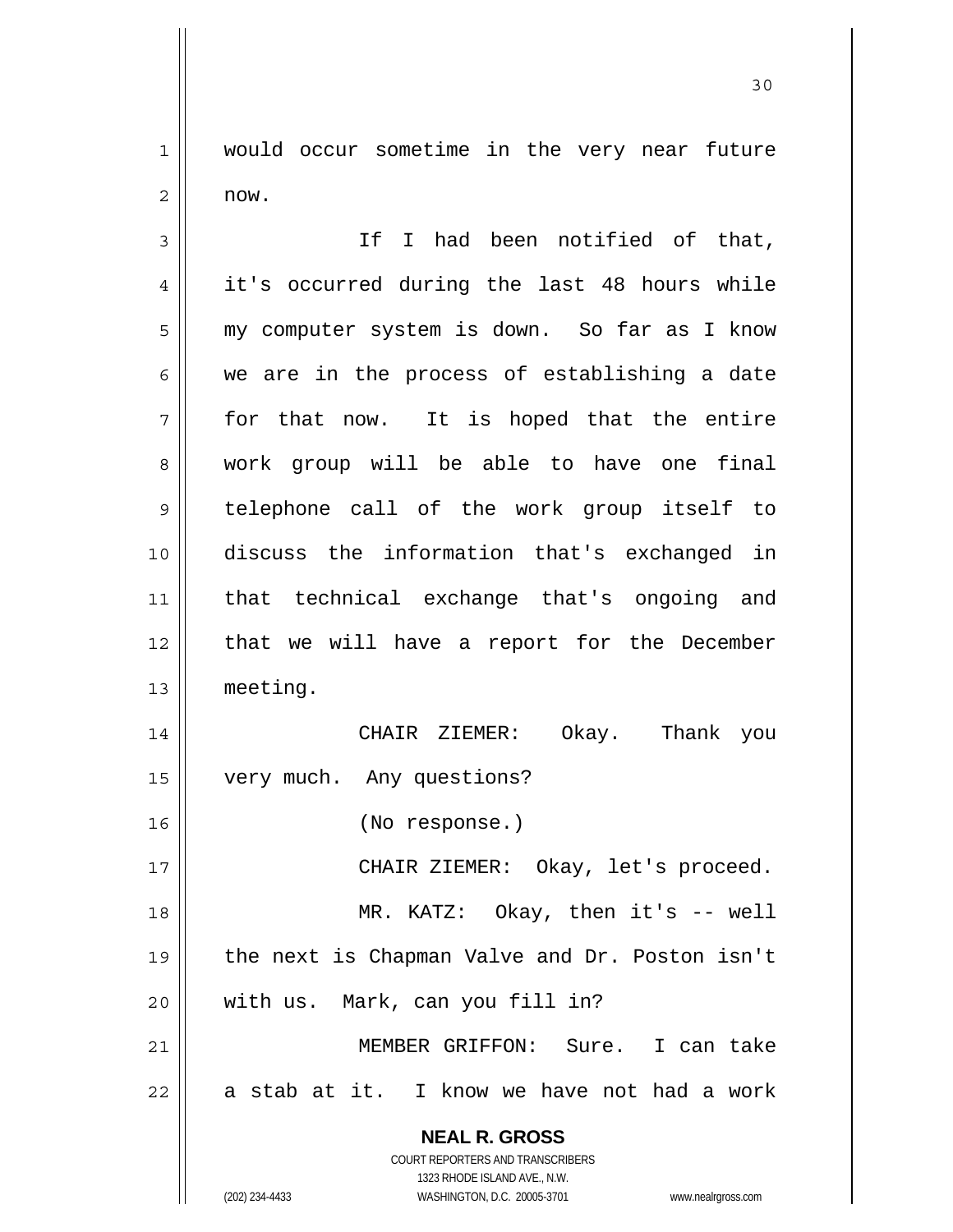1 || group meeting on Chapman Valve since the last 2 meeting. I do remember as they left and I 3 might want to go back to the record for the 4 exact action items, but we did ask NIOSH to  $5 \parallel$  follow up on certain things.

6 One was the question about the 7 || naval operations and second was whether there 8 was any reports or if they could contact the 9 company that was involved in the actual 10 cleanup of the site to see if there's any 11 || records -- any discussions.

12 Mainly, both the reasons for those 13 were to pursue this question of the enriched 14 uranium, the possible use of enriched uranium 15 || and the timing of that on the site. So I 16 || think that was where we left it.

17 I don't know if John has heard 18 || anything back from NIOSH, but we haven't had 19 another meeting yet and we were kind of 20 waiting, I think, until we had some more new 21 || information to be discussed, otherwise there 22 | wasn't a need for a meeting.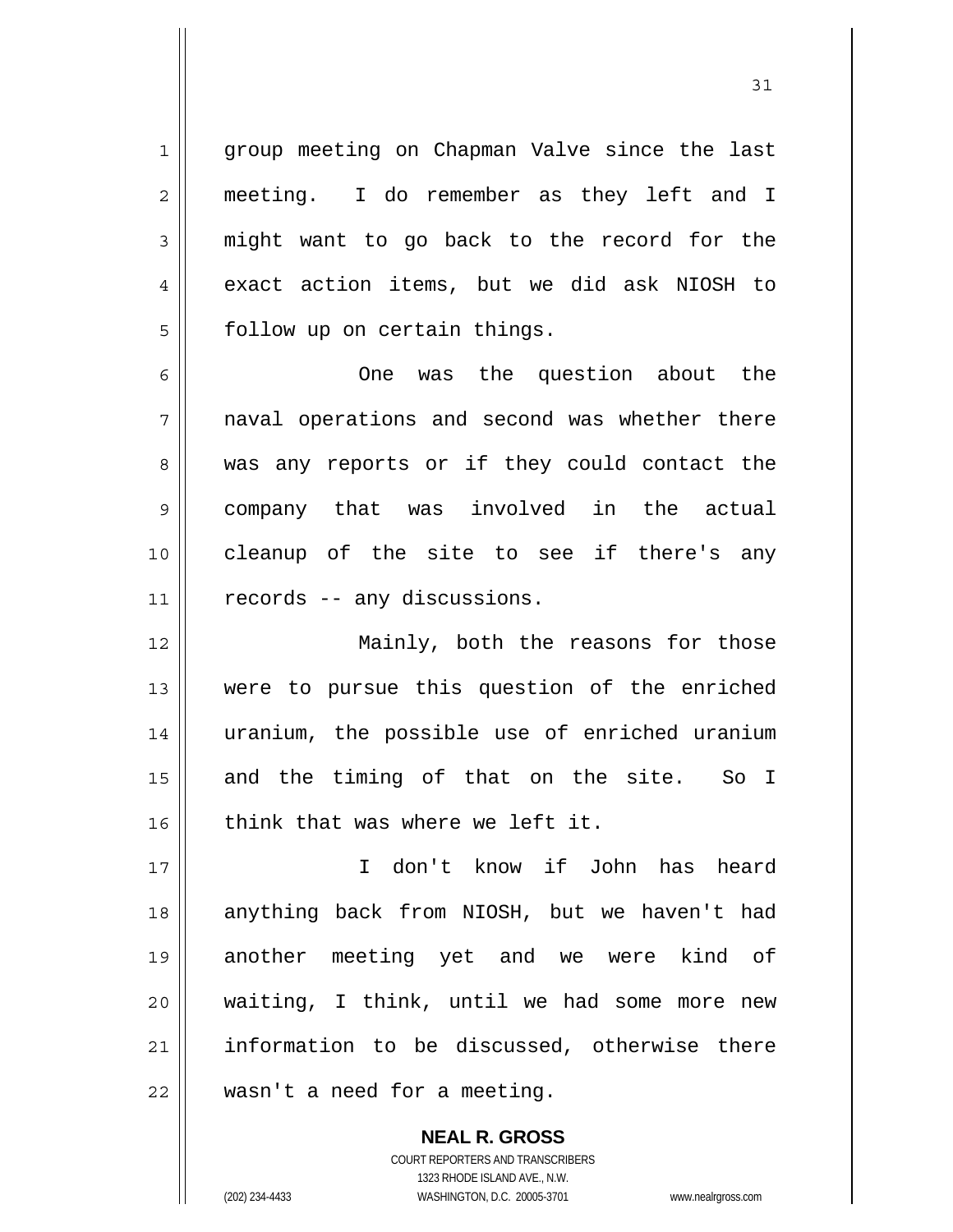**NEAL R. GROSS** COURT REPORTERS AND TRANSCRIBERS 1323 RHODE ISLAND AVE., N.W. 1 MR. ELLIOT: This is Larry Elliot, 2 if I can. 3 | MEMBER GRIFFON: Sure. 4 MR. ELLIOT: I'm offering a comment  $5 \parallel$  here that might help inform. Yes, we took an 6  $\parallel$  action item for NIOSH to attempt to see if we 7 could get the Department of Defense to give us 8 some feedback on questions about what 9 Department of Defense activities might have 10 occurred at Chapman Valve that could have 11 resulted in this enriched uranium sample 12 || that's been the subject of conversation and 13 debate. 14 We have advanced that issue to the 15 Department of Defense and we have not yet 16 heard back from them. We had one exchange for 17 clarification and we provided that 18 clarification, but we have not received 19 || anything further at this time. 20 CHAIR ZIEMER: So we are awaiting a  $21$  reply from DOD and depending on what that is, 22 || the work group then can proceed. Any

32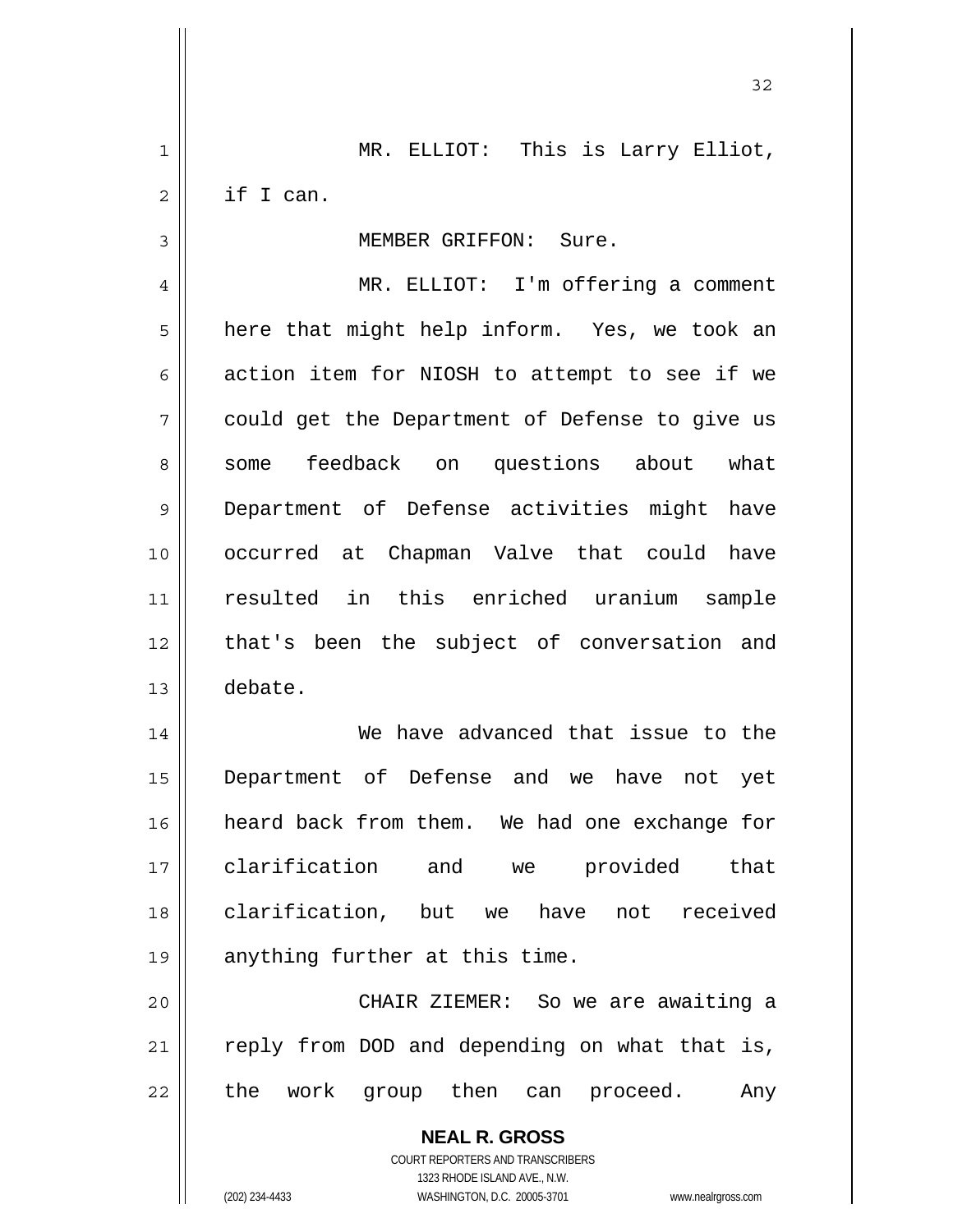**NEAL R. GROSS** COURT REPORTERS AND TRANSCRIBERS 1323 RHODE ISLAND AVE., N.W. (202) 234-4433 WASHINGTON, D.C. 20005-3701 www.nealrgross.com 33 1 || questions or comments? 2 || (No response.) 3 CHAIR ZIEMER: Thank you. 4 MR. KATZ: Okay. Fernald site,  $5 \parallel$  then, by Clawson. 6 MEMBER GIBSON: Ted, this is Mike. 7 || Could I interrupt for just a minute? 8 CHAIR ZIEMER: You bet. Mike 9 Gibson. 10 MEMBER GIBSON: Yes, I just got an 11 e-mail from Dan McKeel that looks like it's 12 || addressed to Paul, Ted and the board that he 13 tried to call into this conference call and it 14 says that it's reached capacity and he 15 wondered if more ports can be made available. 16 MR. KATZ: Mike, thank you for  $17$   $\parallel$  that. Let me check into that. 18 || MEMBER GIBSON: Okay. Thanks. 19 CHAIR ZIEMER: Mike, would you mind  $20$  || if you have your e-mail open, could you reply  $21$  to Dan and indicate that we are trying to see 22 | about opening more ports?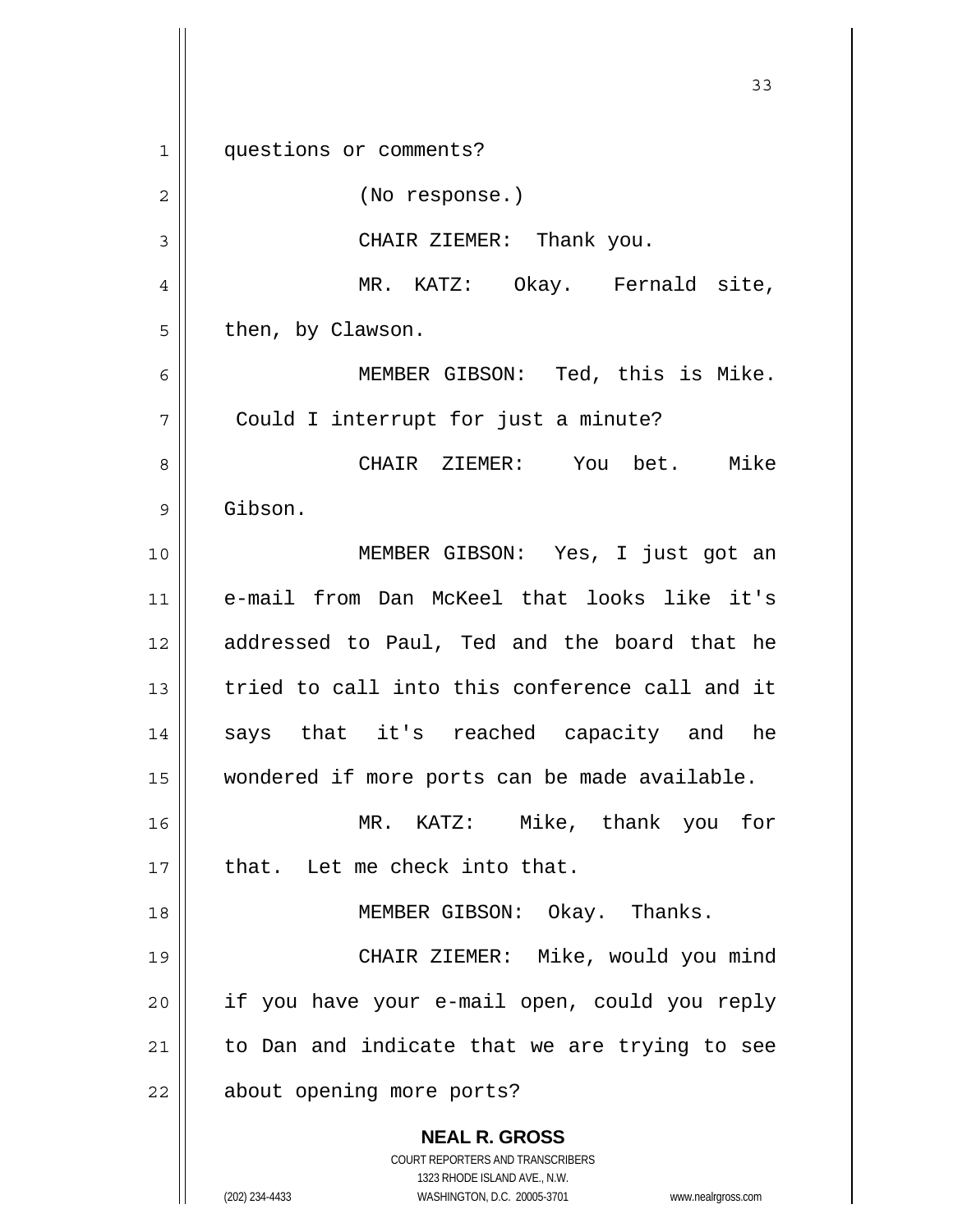|                | 34                                                                                                  |
|----------------|-----------------------------------------------------------------------------------------------------|
| $\mathbf{1}$   | MEMBER GIBSON: Yes, I'll do that.                                                                   |
| $\overline{c}$ | CHAIR ZIEMER: Thank you very much.                                                                  |
| 3              |                                                                                                     |
| 4              | MR. KATZ: I'm sorry, I'm going to                                                                   |
| 5              | have to just take a 30 second break to do                                                           |
| 6              | that. But I'll be right back with you.                                                              |
| 7              | CHAIR ZIEMER: Okay. Well, let's                                                                     |
| 8              | go ahead with the Fernald site. Brad Clawson,                                                       |
| 9              | if you want to report?                                                                              |
| 10             | MEMBER CLAWSON: Okay. Can you                                                                       |
| 11             | hear me okay?                                                                                       |
| 12             | CHAIR ZIEMER: Sure.                                                                                 |
| 13             | MEMBER CLAWSON: Okay. We met the                                                                    |
| 14             | $28th$ of this month, we're proceeding on --                                                        |
| 15             | CHAIR ZIEMER: Well actually last                                                                    |
| 16             | month, right? October 28 <sup>th</sup> ?                                                            |
| 17             | MEMBER CLAWSON: Yes, well I guess                                                                   |
| 18             | we are into the next month. Yes, the 28 <sup>th</sup> of                                            |
| 19             | last month, the Fernald work group met in                                                           |
| 20             | Cincinnati. We've got several issues that                                                           |
| 21             | we're looking into.                                                                                 |
| 22             | SC&A has provided that they're                                                                      |
|                | <b>NEAL R. GROSS</b><br>COURT REPORTERS AND TRANSCRIBERS                                            |
|                | 1323 RHODE ISLAND AVE., N.W.<br>(202) 234-4433<br>WASHINGTON, D.C. 20005-3701<br>www.nealrgross.com |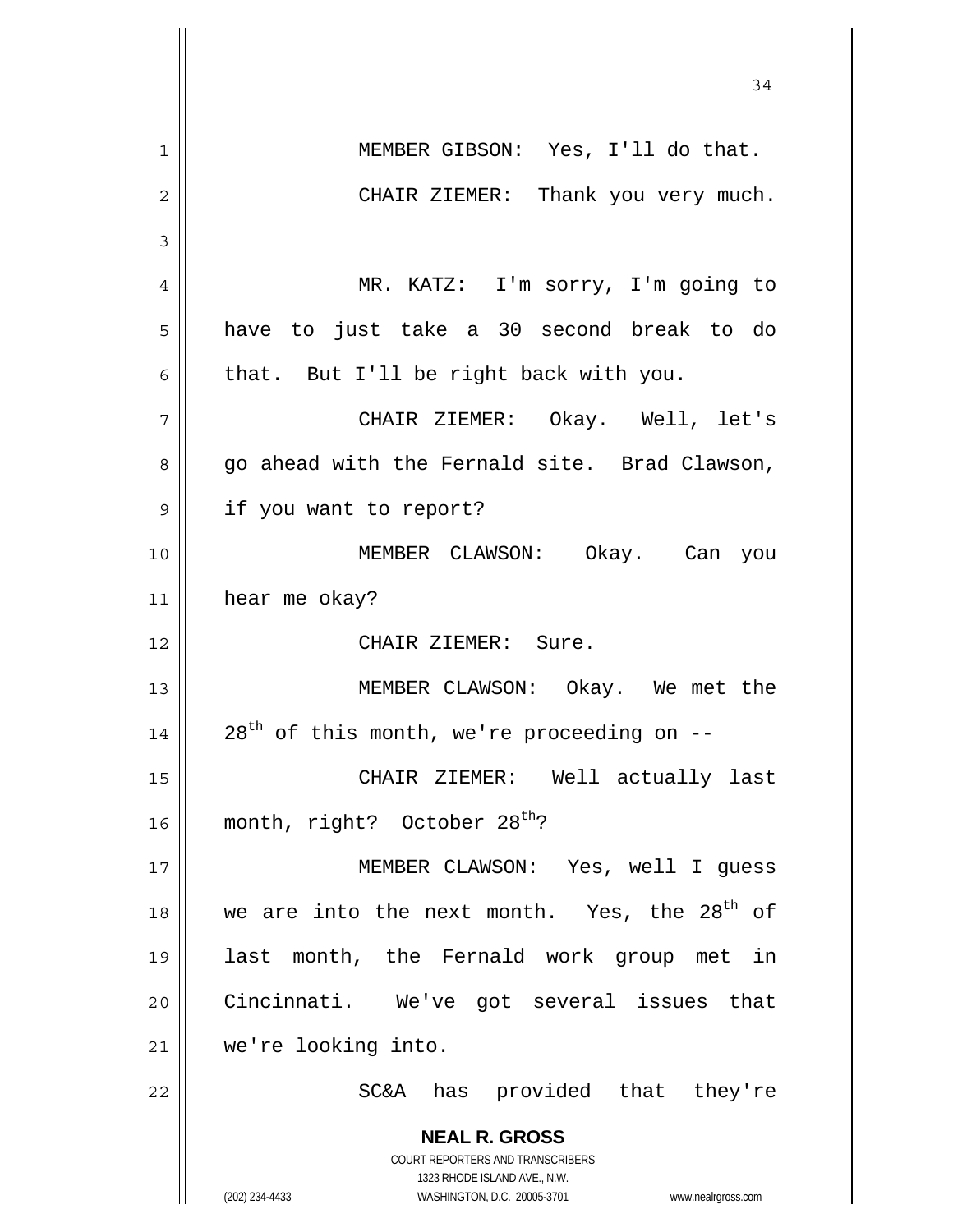1| going to do sampling plan force at this 2 || meeting we reconstructed a little bit and made  $3 \parallel$  it more clear what we wanted to be able to get  $4 \parallel$  out of that. We're still dealing with several 5 || issues, the radon issues, they're looking into  $6 \parallel$  the Tiger Team reports back in those areas. 7 They're also looking at the co-8 worker data model that's going to be used on 9 || the O: drive. We're still just proceeding on 10 forward. We've got -- each side's got several 11 || things that they're working on and we're just 12 | proceeding forward. 13 CHAIR ZIEMER: Okay. Thank you. 14 Questions for Brad or comments? 15 (No response.) 16 CHAIR ZIEMER: Okay. 17 || MR. KATZ: Okay, I'm back with you. 18 Let me just note, I hope someone would send 19 an e-mail to Dr. McKeel because we have 50 20 ports and it's hard for me imagine that there 21 are 50 people listening in, although I've 22 || asked for them to expand the ports regardless,

<u>35</u>

 1323 RHODE ISLAND AVE., N.W. (202) 234-4433 WASHINGTON, D.C. 20005-3701 www.nealrgross.com

 **NEAL R. GROSS** COURT REPORTERS AND TRANSCRIBERS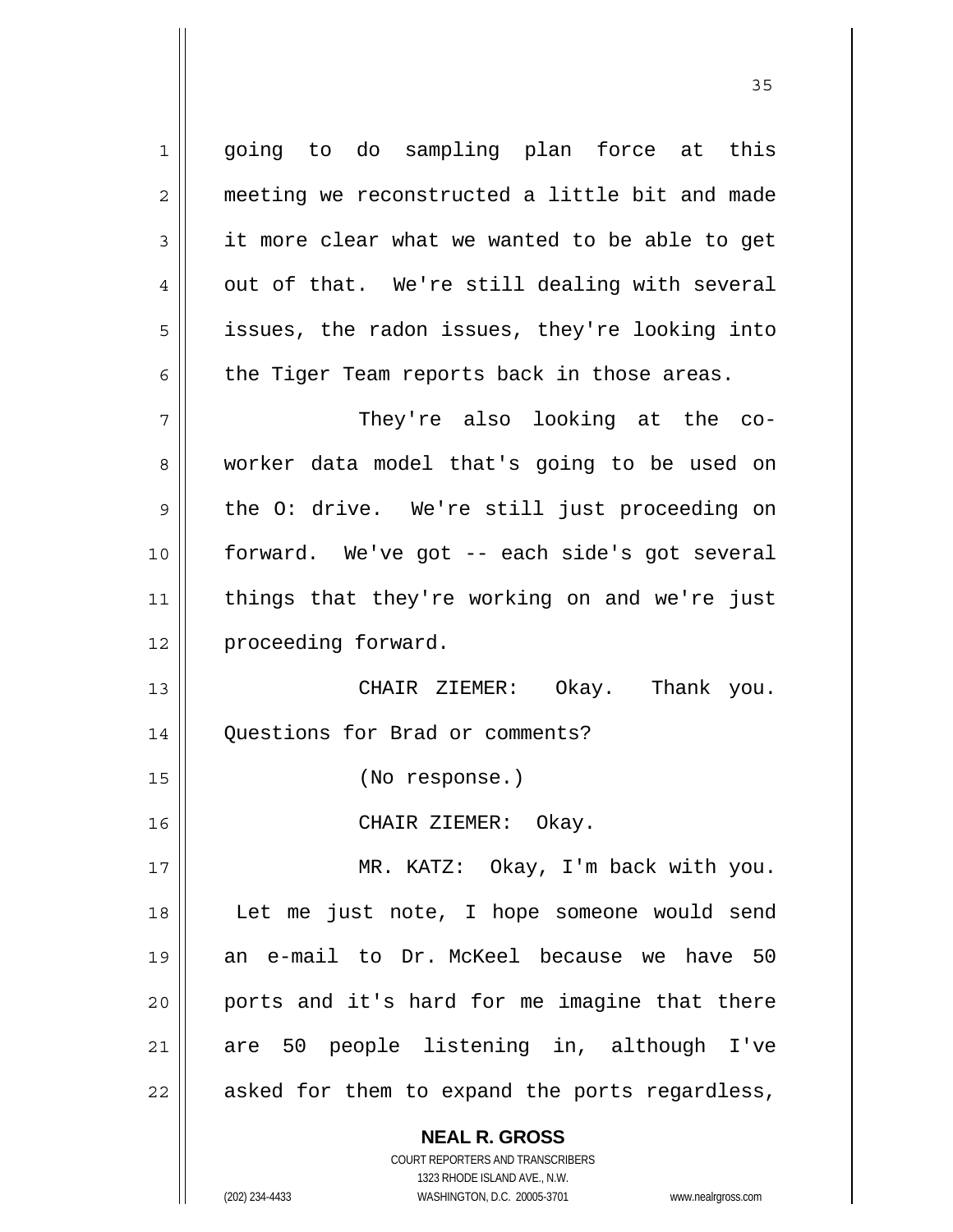|    | 36                                                                  |
|----|---------------------------------------------------------------------|
| 1  | but there should be enough ports already.                           |
| 2  | MEMBER MELIUS: Ted, when I signed                                   |
| 3  | in which was a little bit late, I was told I                        |
| 4  | was the 50 <sup>th</sup> caller.                                    |
| 5  | MR. KATZ: Oh, okay. Well there                                      |
| 6  | you have it then. I've asked for them to                            |
| 7  | expand it. Thank you Jim.                                           |
| 8  | MR. KATZ: Okay, so let's move on                                    |
| 9  | then $--$                                                           |
| 10 | CHAIR ZIEMER: That was Fernald,                                     |
| 11 | let's proceed.                                                      |
| 12 | MR. KATZ: To Hanford site profile                                   |
| 13 | and that's you, Dr. Melius.                                         |
| 14 | MEMBER MELIUS: Yes. The work                                        |
| 15 | group hasn't met. I actually just got an                            |
| 16 | update from NIOSH about some of their recent                        |
| 17 | activities and we also have had a, sort of an                       |
| 18 | internal report from SC&A looking at some of                        |
| 19 | the neutron issues and I think we're -- we                          |
| 20 | need to resolve some of the data access issues                      |
| 21 | which we're working on now in terms of getting                      |
| 22 | some information to -- so SC&A can review it.                       |
|    | <b>NEAL R. GROSS</b><br>COURT REPORTERS AND TRANSCRIBERS            |
|    | 1323 RHODE ISLAND AVE., N.W.                                        |
|    | (202) 234-4433<br>WASHINGTON, D.C. 20005-3701<br>www.nealrgross.com |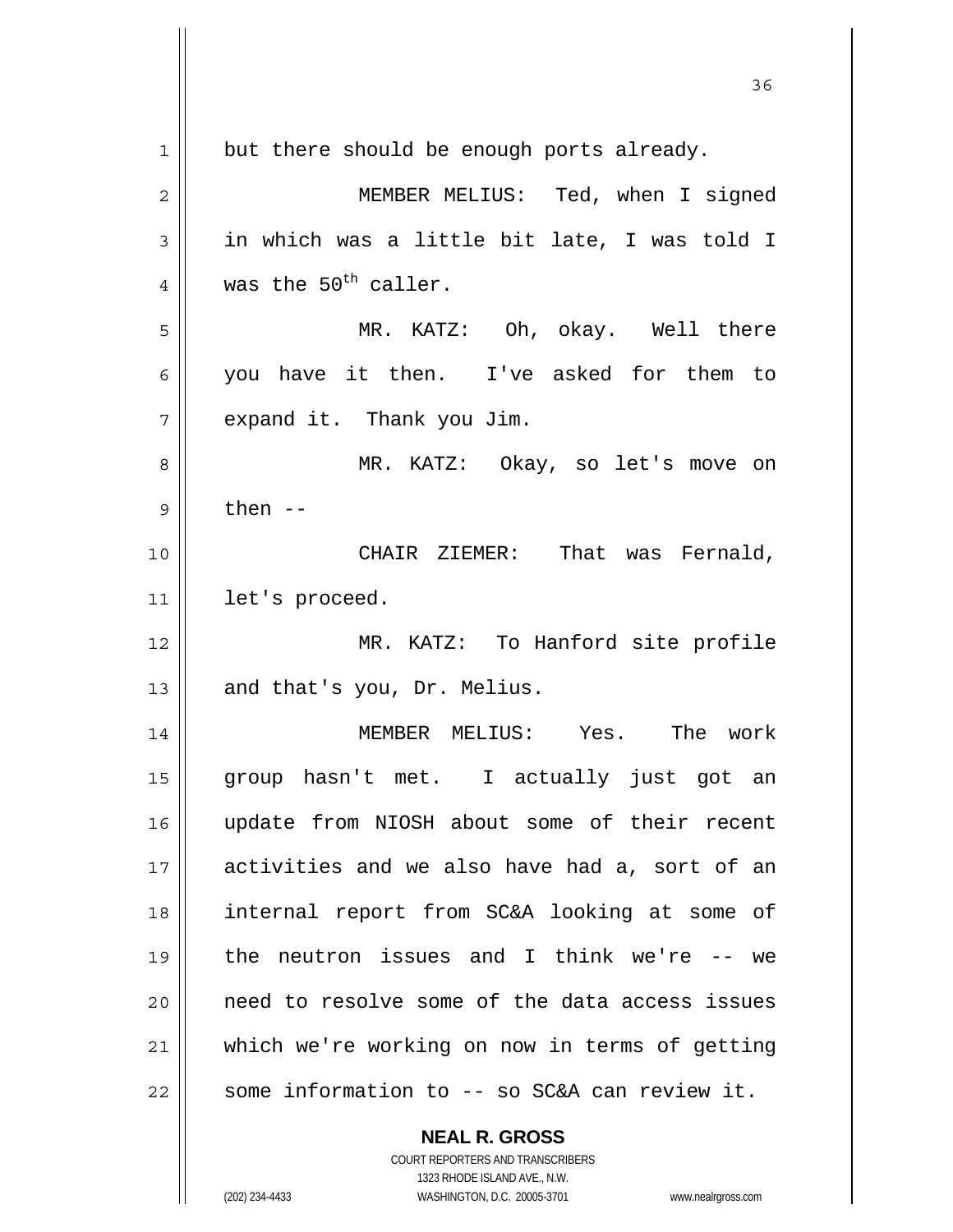**NEAL R. GROSS** COURT REPORTERS AND TRANSCRIBERS 1323 RHODE ISLAND AVE., N.W. (202) 234-4433 WASHINGTON, D.C. 20005-3701 www.nealrgross.com 1 || So I think probably -- I don't 2 | expect any work group meetings until at least 3 until the December meeting, but we will be 4 active in terms of reviewing the SEC issues 5 l there. 6 CHAIR ZIEMER: Okay. Thank you. 7 Ouestions? 8 || (No response.) 9 CHAIR ZIEMER: Okay, let's proceed. 10 Ted, are you still there? We lost Ted there 11 temporarily, I guess. Let me look at, to get 12 the work group list here before me and see 13 who's next here. He was doing them 14 || alphabetically I think. 15 MS. BARRIE: Yes, he was. Just 16 finished Hanford. 17 || CHAIR ZIEMER: That was Hanford,  $18$  | let's see. I think Los Alamos then is next, 19 Mark? 20 MEMBER GRIFFON: Yes, Los Alamos is  $21$  next. And I think LaVon just gave my update.  $22$   $\parallel$  They -- we're waiting for the LANL evaluation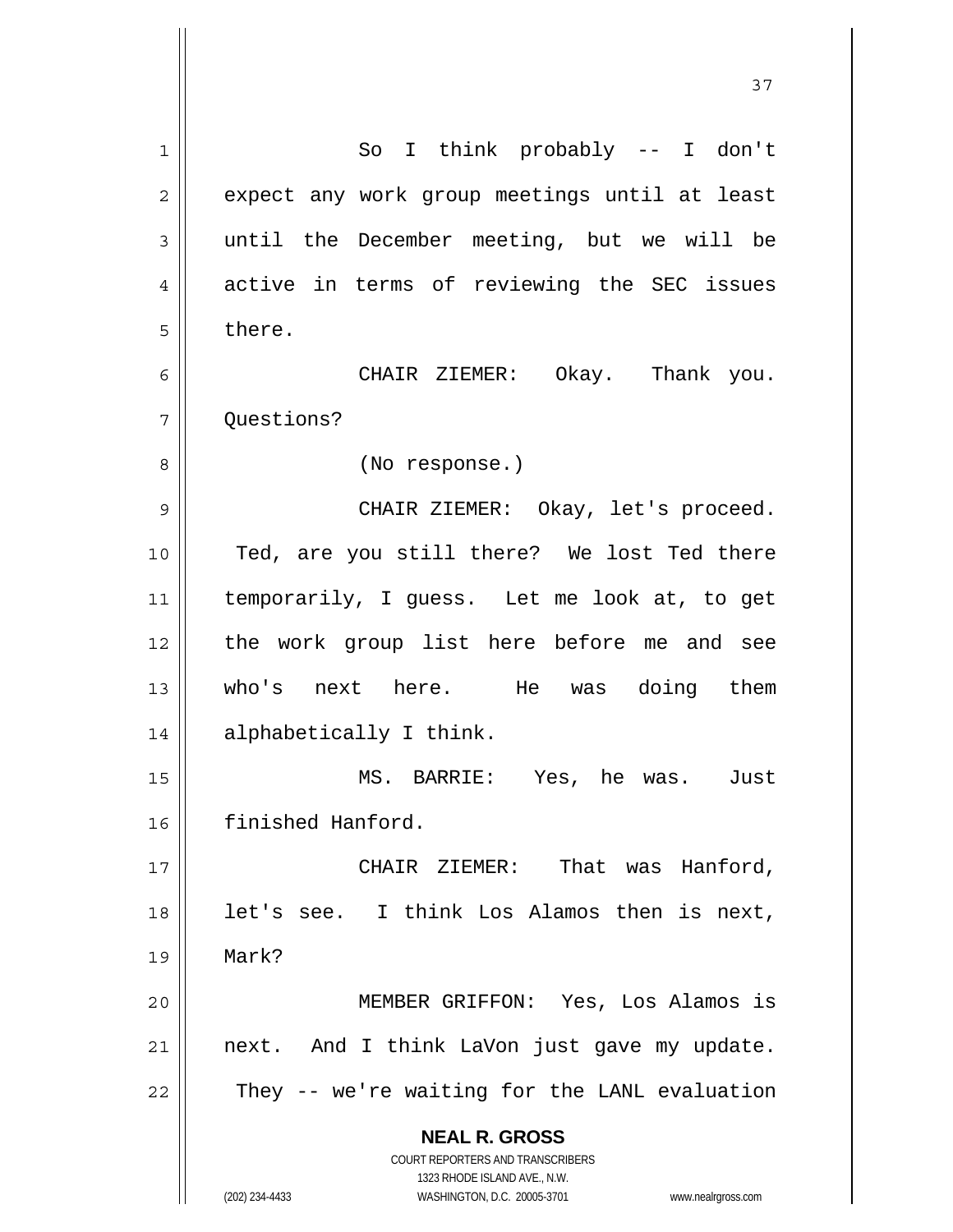**NEAL R. GROSS** COURT REPORTERS AND TRANSCRIBERS 1323 RHODE ISLAND AVE., N.W. (202) 234-4433 WASHINGTON, D.C. 20005-3701 www.nealrgross.com  $1 \parallel$  report and as soon as we get that we're going 2 || to reconvene the work group on LANL. So  $3 \parallel$  there's no update on this at this point. 4 MR. KATZ: I'm sorry. It's Ted, I 5 was somehow -- I don't know if it's this port  $6 \parallel$  problem, but I was dropped and I'm back.  $7$  | You've already -- did you just get through INL 8 and LANL? 9 CHAIR ZIEMER: Yes. We're ready 10 | for Linde Ceramics. 11 || MR. KATZ: We're ready for Mound,  $12 \parallel$  right? 13 MEMBER MUNN: You didn't do INL; 14 did you? 15 MR. KATZ: We don't have a work 16  $\parallel$  group for -- we did LANL, next would be Mound;  $17 \parallel$  right? 18 CHAIR ZIEMER: Well, Linde work 19 group actually finished their task, I believe  $20$  | is the case, right? 21 || MEMBER MUNN: Right. 22 MR. KATZ: Right. Right. So next

<u>38</u>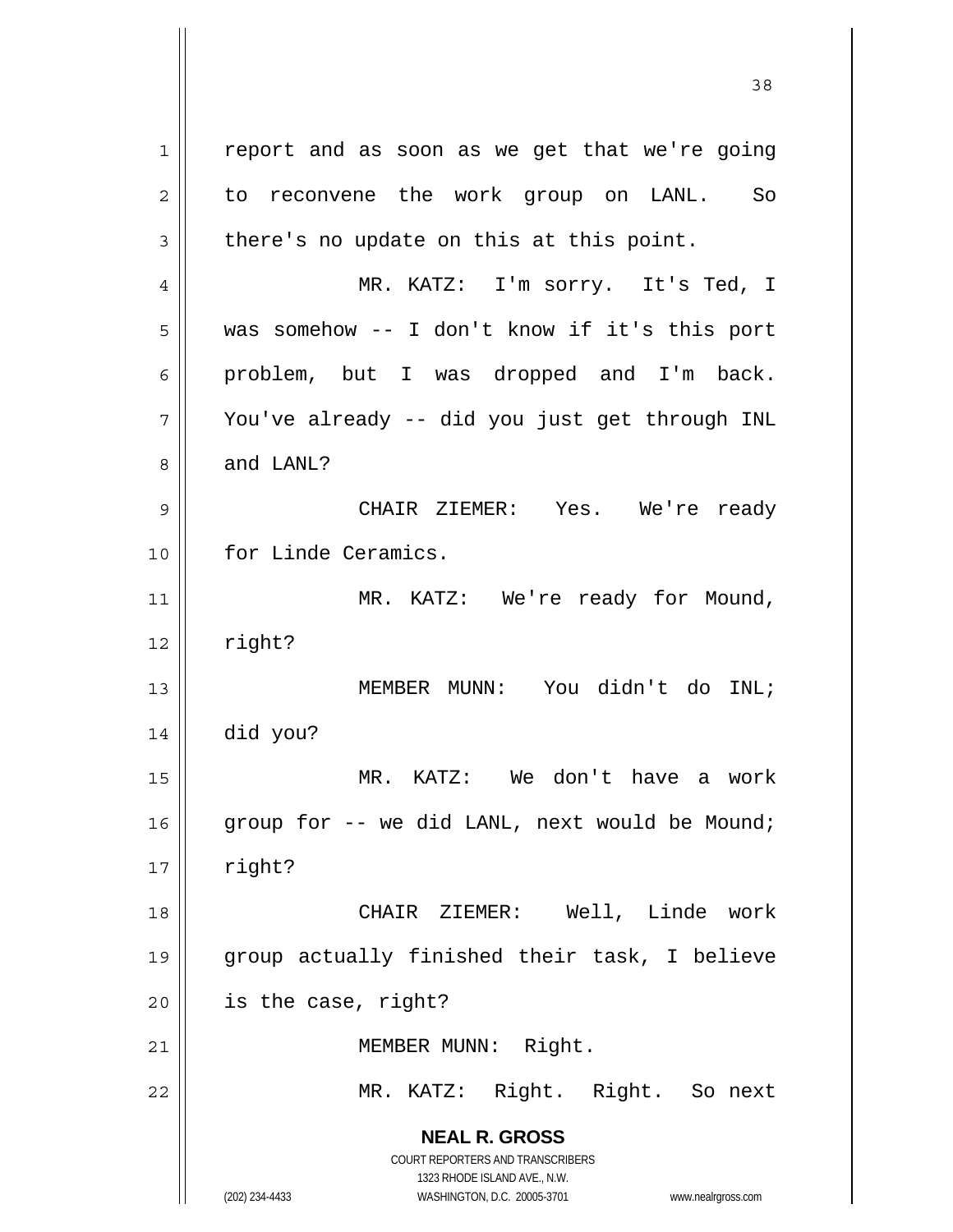$1 \parallel$  is Mound, Ms. Beach?

| 2    | MEMBER BEACH: Yes. The Mound work                                                                   |
|------|-----------------------------------------------------------------------------------------------------|
| 3    | group last met face-to-face on October 27 <sup>th</sup> .                                           |
| 4    | SC&A reported on several issues. The work                                                           |
| 5    | group is making progress and plans to schedule                                                      |
| 6    | two technical calls between NIOSH and SC&A on                                                       |
| 7    | the Plutonium-238 issue and neutrons.                                                               |
| 8    | And hopefully we're going to have                                                                   |
| 9    | those scheduled before the end of this year.                                                        |
| 10   | I also hope to be ready to schedule the next                                                        |
| 11   | work group meeting right at the first of 2009.                                                      |
| 12   | That's all I have.                                                                                  |
| 13   | CHAIR ZIEMER: Okay. Thank you.                                                                      |
| 14   | Questions or comments?                                                                              |
| 15   | (No response.)                                                                                      |
| 16   | CHAIR ZIEMER: Okay.                                                                                 |
| $17$ | MR. KATZ: Okay, the Nevada Test                                                                     |
| 18   | Site, Bob Presley.                                                                                  |
| 19   | MEMBER PRESLEY: Okay. The Nevada                                                                    |
| 20   | Test Site met on the 29 <sup>th</sup> , all members were                                            |
| 21   | present either there in person or by phone.                                                         |
| 22   | SC&A had turned in their comment evaluation on                                                      |
|      | <b>NEAL R. GROSS</b>                                                                                |
|      | COURT REPORTERS AND TRANSCRIBERS                                                                    |
|      | 1323 RHODE ISLAND AVE., N.W.<br>(202) 234-4433<br>WASHINGTON, D.C. 20005-3701<br>www.nealrgross.com |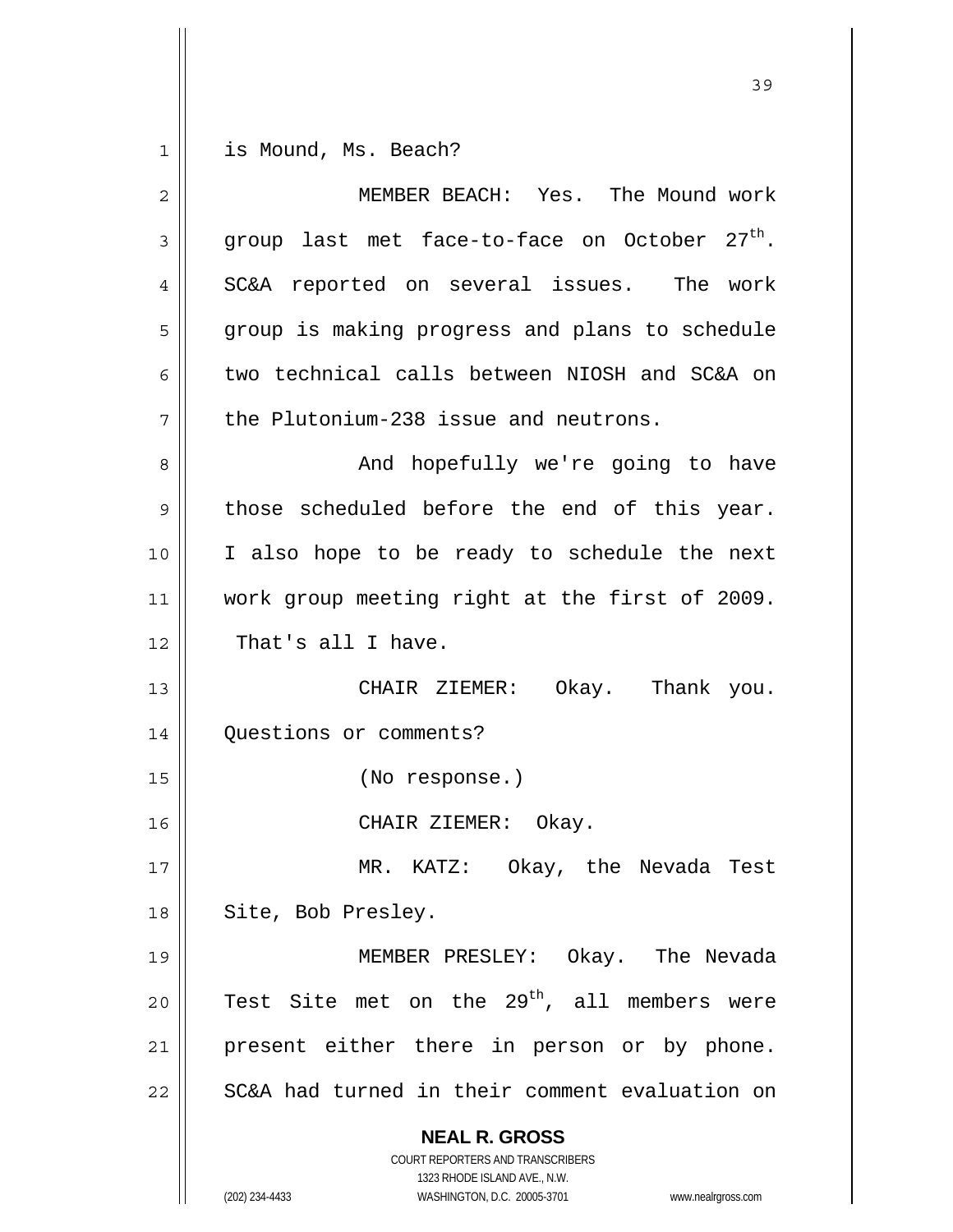**NEAL R. GROSS** COURT REPORTERS AND TRANSCRIBERS 1323 RHODE ISLAND AVE., N.W. 1 | the occupational internal or environmental 2 dose. That was discussed at length by SC&A  $3 \parallel$  and NIOSH. 4 We are presently waiting for some 5 comments back from NIOSH. Also, there was an 6 | internal dosimetry data document that SC&A had  $7 \parallel$  prepared and that was also discussed in full. 8 We're waiting on NIOSH's comment on that. 9 || I think that the NTS working group 10 is moving forward. I believe there's some 11 hope for us now. We will schedule a working 12 group somewhere around the first of the year 13 when NIOSH has a chance to make their comments  $14$  and then get back to the working group. So,  $15$  | that's my report. 16 CHAIR ZIEMER: Thank you, Robert. 17 | Again questions or comments? 18 (No response.) 19 CHAIR ZIEMER: Okay. 20 MR. KATZ: Okay. Before we go on,  $21$  || let me just make a note. If someone has Dr. 22 McKeel's e-mail handy, and if he hasn't been

40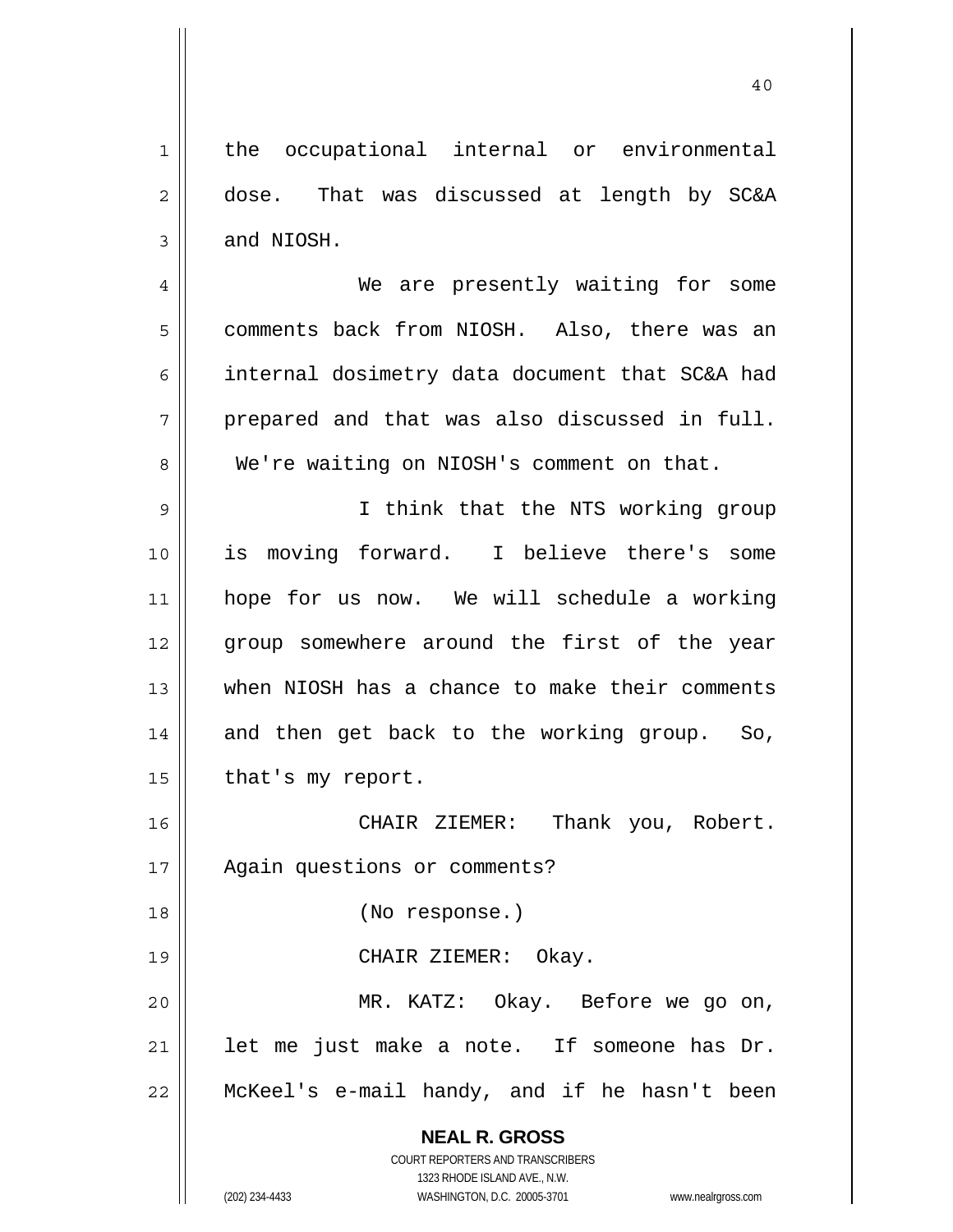**NEAL R. GROSS** COURT REPORTERS AND TRANSCRIBERS 1323 RHODE ISLAND AVE., N.W. (202) 234-4433 WASHINGTON, D.C. 20005-3701 www.nealrgross.com 1 able to join us, we added 20 ports, so he 2 || should be able to now. 3 CHAIR ZIEMER: Mike, did you try -- 4 || Mike Gibson, did you try e-mailing Dr. McKeel? 5 DR. MCKEEL: This is Dan McKeel, 6 I'm on. 7 CHAIR ZIEMER: Oh, Dan, you're on.  $\vert$  8 || DR. MCKEEL: Okay, I was the 50<sup>th</sup> 9 || port joining at 11:30 and I missed all of 10 LaVon's presentation. So I'm really very 11 || unhappy about that, but I'll turn it back. 12 CHAIR ZIEMER: Yes, and LaVon if 13 you wouldn't mind at the end of the meeting, 14 could you send Dr. McKeel a summary of what 15 you presented? 16 MR. RUTHERFORD: Yes, there's no 17 || problem. I'll send that. 18 || MR. KATZ: Okay. And we apologize  $19$  on that. 20 CHAIR ZIEMER: We'll try to get you 21 updated, Dr. McKeel, as quickly as we can. 22 MR. KATZ: I don't know if we've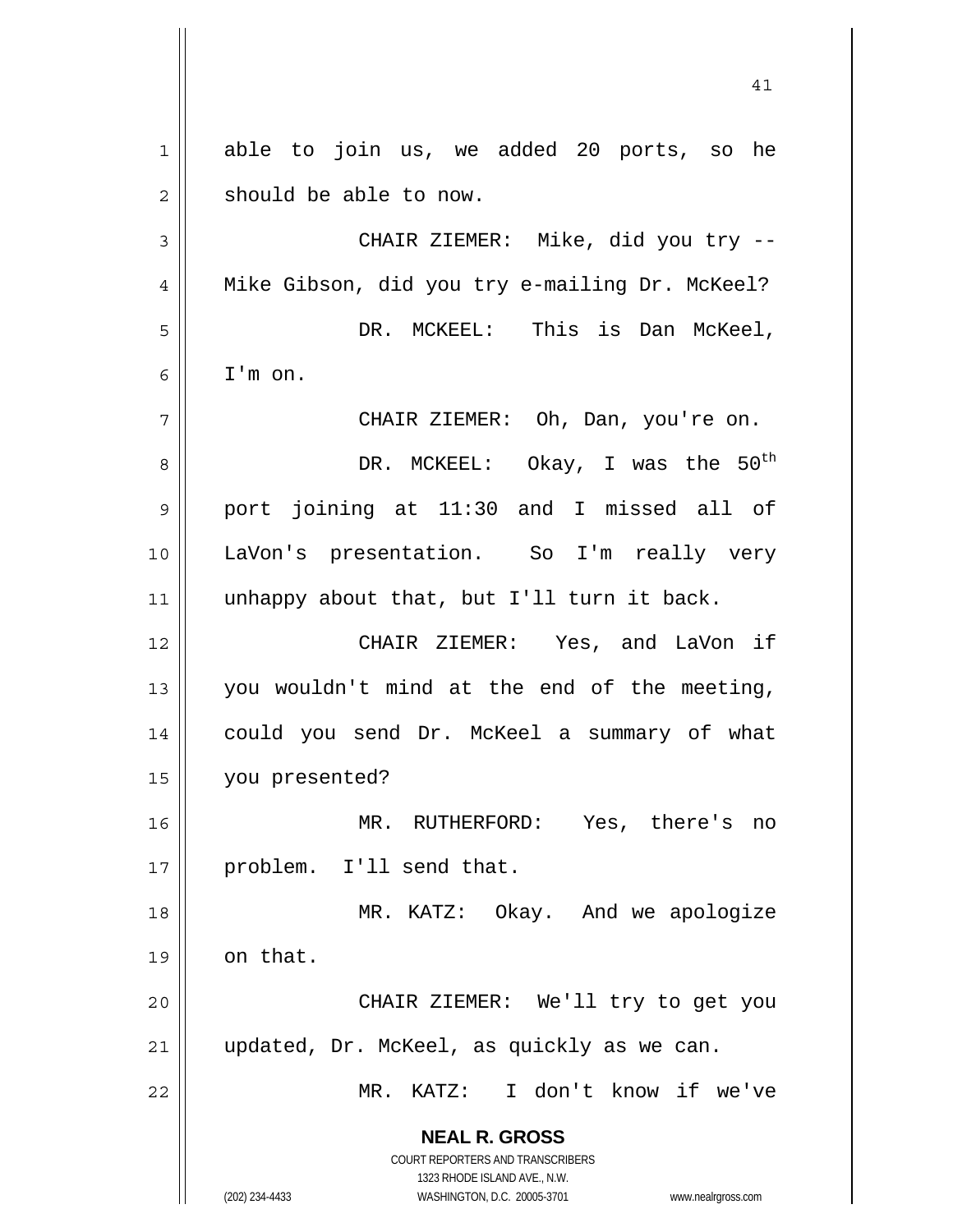**NEAL R. GROSS** COURT REPORTERS AND TRANSCRIBERS 1323 RHODE ISLAND AVE., N.W. (202) 234-4433 WASHINGTON, D.C. 20005-3701 www.nealrgross.com 1 ever broached 50 before, but in the future we  $2 \parallel$  will have more ports for these calls. 3 CHAIR ZIEMER: Okay. Dr. McKeel, 4 we'll try to get you that information as  $5 \parallel$  rapidly as we can here. 6 DR. MCKEEL: Thank you very much. 7 CHAIR ZIEMER: Okay. Then let's  $8 \parallel$  see, where are we on  $-$ 9 MR. KATZ: We're on Pantex and 10 || that's Brad Clawson. 11 MEMBER CLAWSON: Yes. Pantex work 12 || group, if you remember right, we just formed 13  $\parallel$  that last time. We're in the process -- and I 14 || believe you were assisting us with this, Ted,  $15$  to be able to set up a meeting to be able to 16 discuss how we're going to be able to handle 17 || this with the amount of classified material 18 || and so forth. As of yet, we have not been 19 || able to meet. 20 CHAIR ZIEMER: Okay. Any 21 | questions, board members? 22 (No response.)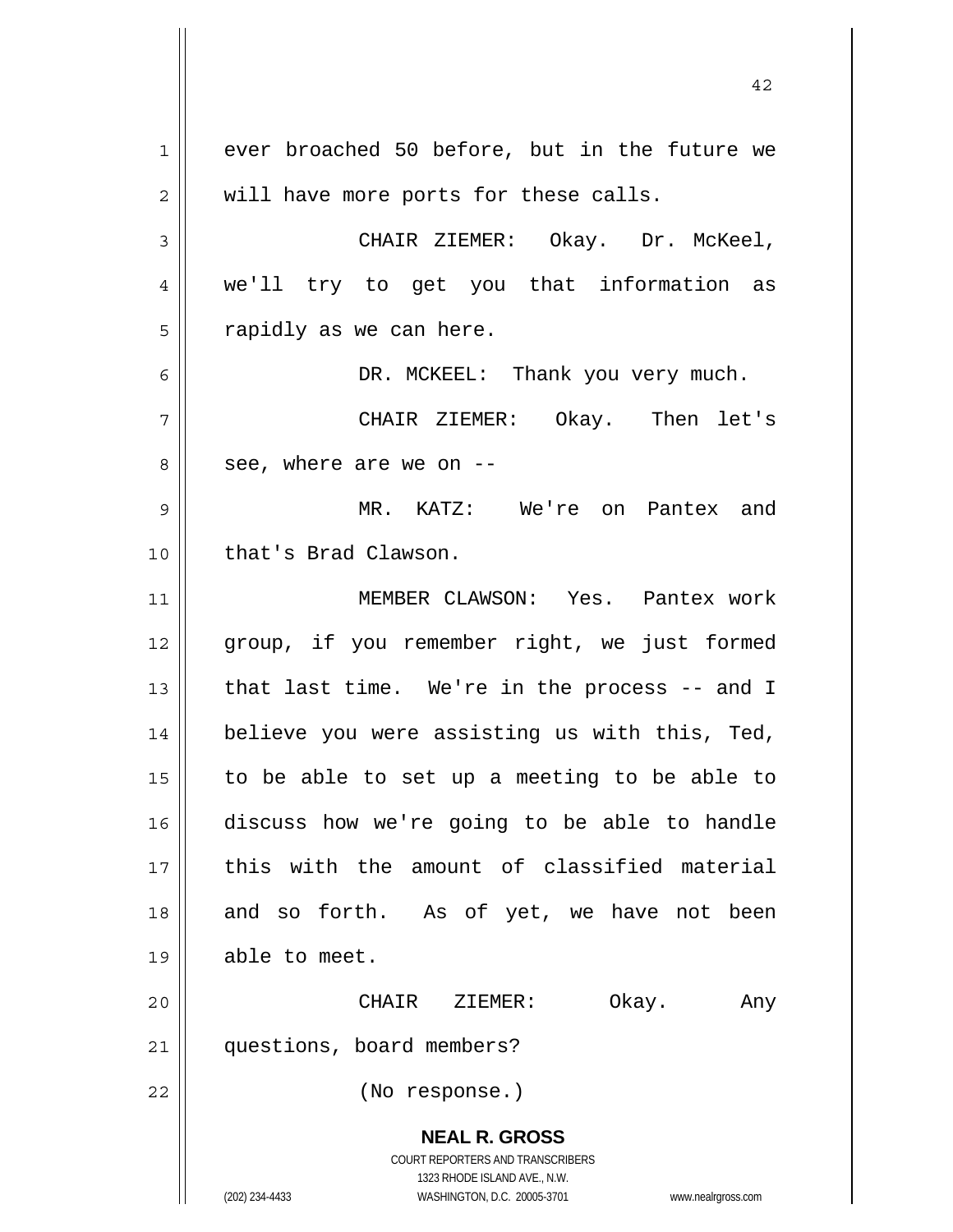|              | 43                                             |
|--------------|------------------------------------------------|
| $\mathbf{1}$ | CHAIR ZIEMER: Okay, let's proceed.             |
| 2            | MR. KATZ: Okay. We have Pinellas,              |
| 3            | Phil?                                          |
| 4            | MEMBER SCHOFIELD: Yes. Pinellas,               |
| 5            | we're waiting on the review by DOE on OTIB-66  |
| 6            | on the metal tritides. Until that issue is     |
| 7            | kind of cleared up, we're not going to do      |
| 8            | anything to that. Hopefully that will be done  |
| 9            | soon and we will be able to proceed then with  |
| 10           | some guidance from DOE.                        |
| 11           | CHAIR ZIEMER: Did they provide any             |
| 12           | rough estimate of when that would be           |
| 13           | available? Are we talking about a few weeks?   |
| 14           | Any indication --                              |
| 15           | MEMBER SCHOFIELD: No idea on that,             |
| 16           | when it will actually be ready at this point.  |
| 17           | MR. KATZ: If I may, I mean, John               |
| 18           | Mauro may correct me if I'm wrong, but I       |
| 19           | believe I've heard from John recently that     |
| 20           | this is in the works and coming soon, I think. |
| 21           | MR. MAURO: Yes, this is John                   |
| 22           | Yes, Ted, I've been told Joe<br>Mauro.         |
|              | <b>NEAL R. GROSS</b>                           |

 COURT REPORTERS AND TRANSCRIBERS 1323 RHODE ISLAND AVE., N.W.

 $\mathbf{\mathsf{I}}$ 

 $\mathsf{I}$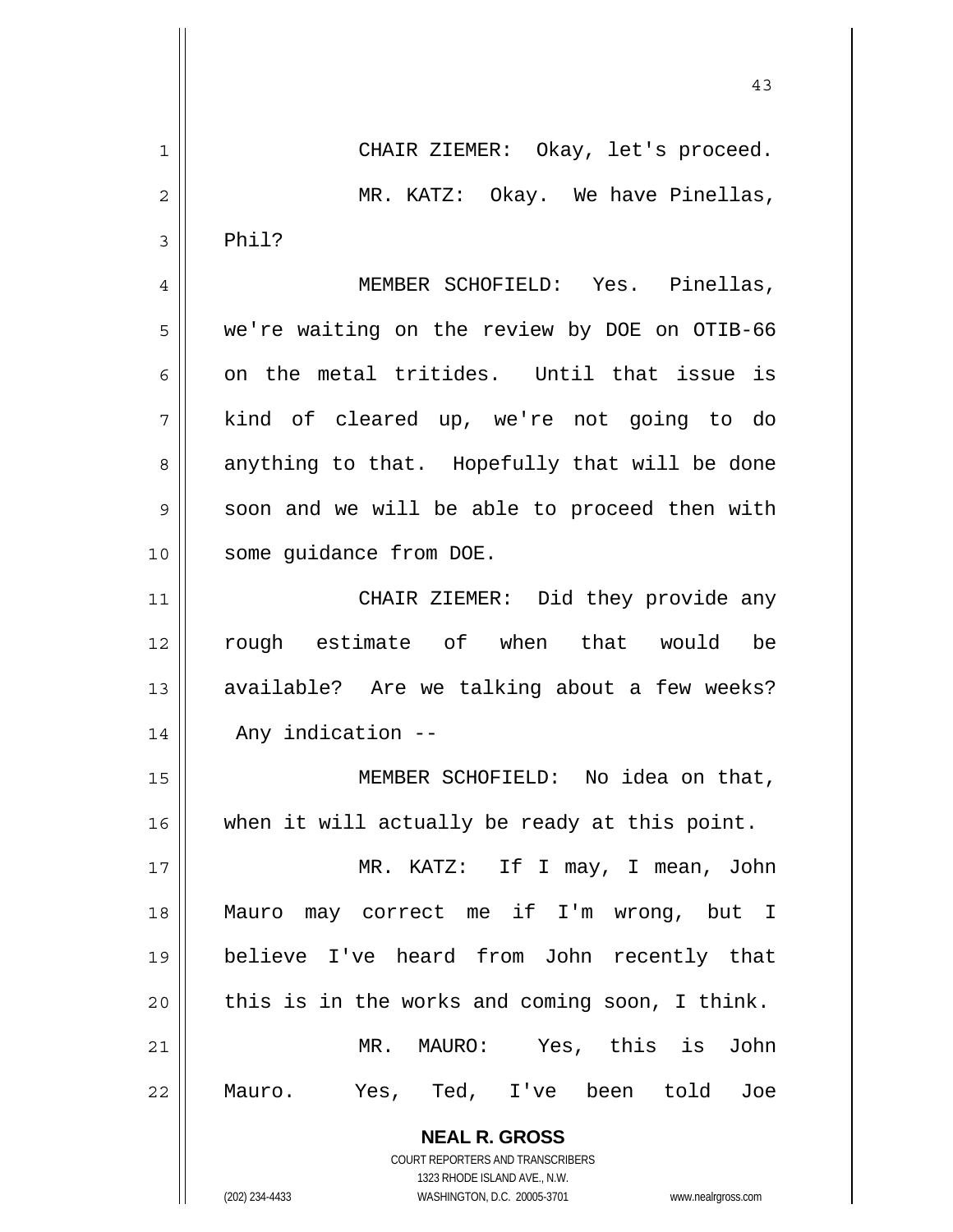**NEAL R. GROSS** COURT REPORTERS AND TRANSCRIBERS 1323 RHODE ISLAND AVE., N.W. 1 | Fitzgerald is our point man working with 2 || Regina and he's been in touch with her on this 3 matter. And I guess I was left with the 4 || impression that we're really close to getting  $5 \parallel$  that cleared. 6 MR. FITZGERALD: Yes, this is Joe. 7 That was held up at Hanford. I had it 8 || transferred to DOE headquarters. It's with 9 headquarters now for about a week, a little 10 over a week, so we expect to get that back 11 within a week or so. 12 CHAIR ZIEMER: Okay. That's 13 helpful. So then, Phil, your group can plan 14 | accordingly. 15 MEMBER SCHOFIELD: Thank you. 16 | Appreciate that update there. 17 CHAIR ZIEMER: Okay. Let's 18 proceed. 19 MR. KATZ: Okay. Procedures 20 | review, Wanda? 21 MEMBER MUNN: Procedures met in 22 Cincinnati on October  $14^{th}$  and spent a full day

44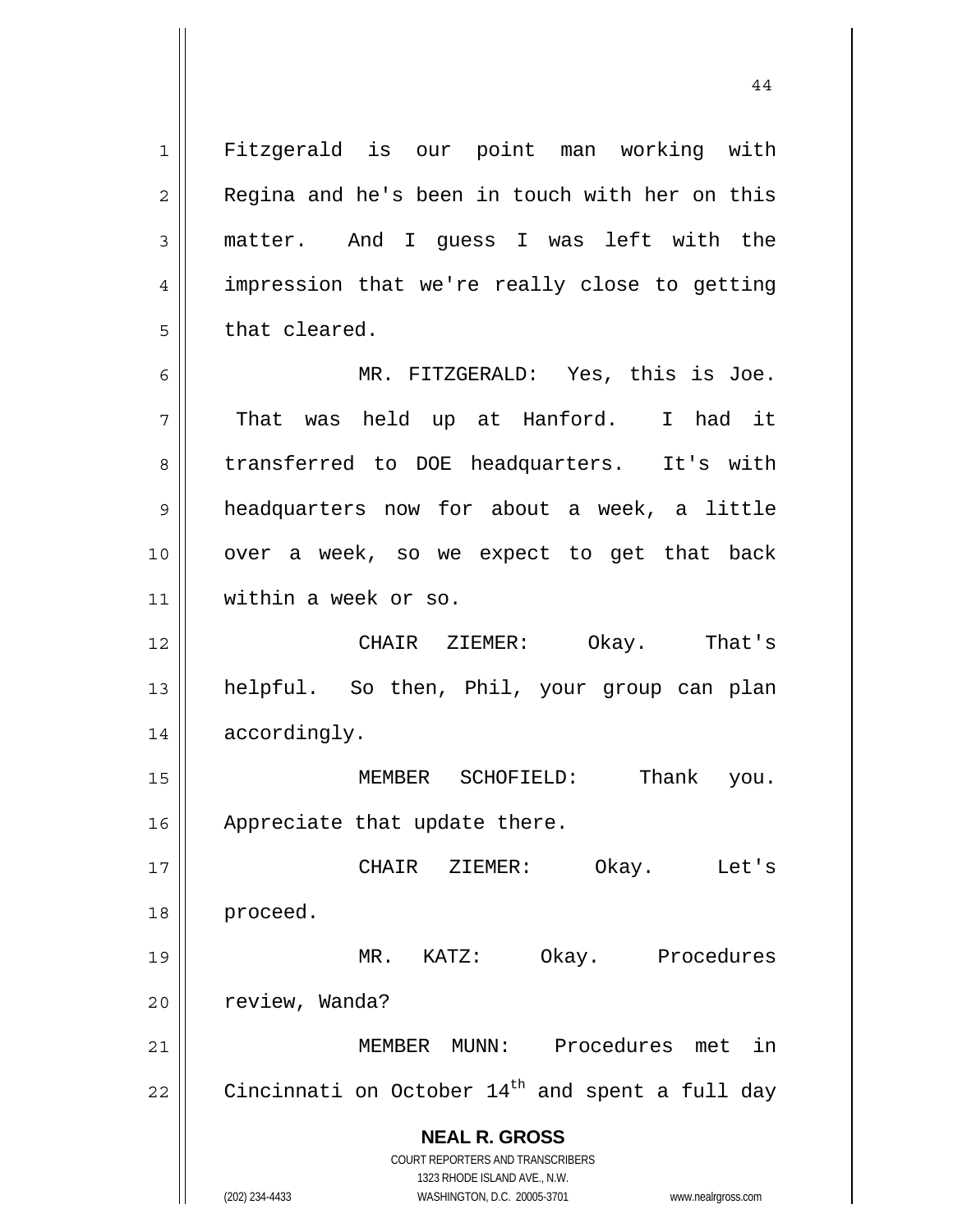1 || going through the outstanding items that we 2 || have. We have now fully transferred our 3 activities to electronic means and it seems to 4 be working quite well. 5 We spent a considerable amount of  $6 \parallel$  time discussing what the proper protocols were 7 for some of the handling of electronic 8 material, since that's a new process that 9 we're feeling our way through, trying to 10 establish, so that it will be workable for all 11 involved. 12 We are particularly concerned about 13 || the number and security of electronic links  $14$  | that we are incorporating into the database as 15 we go along to clarify some of the decisions 16 and comments that are made in the database 17 | proper. 18 We feel we're making reasonable 19 || progress with this. Procedures, of course, by 20 || its very nature is going to be ongoing  $21$  throughout the entire life of this board. So 22 we are pleased that we've been able to

> **NEAL R. GROSS** COURT REPORTERS AND TRANSCRIBERS 1323 RHODE ISLAND AVE., N.W.

(202) 234-4433 WASHINGTON, D.C. 20005-3701 www.nealrgross.com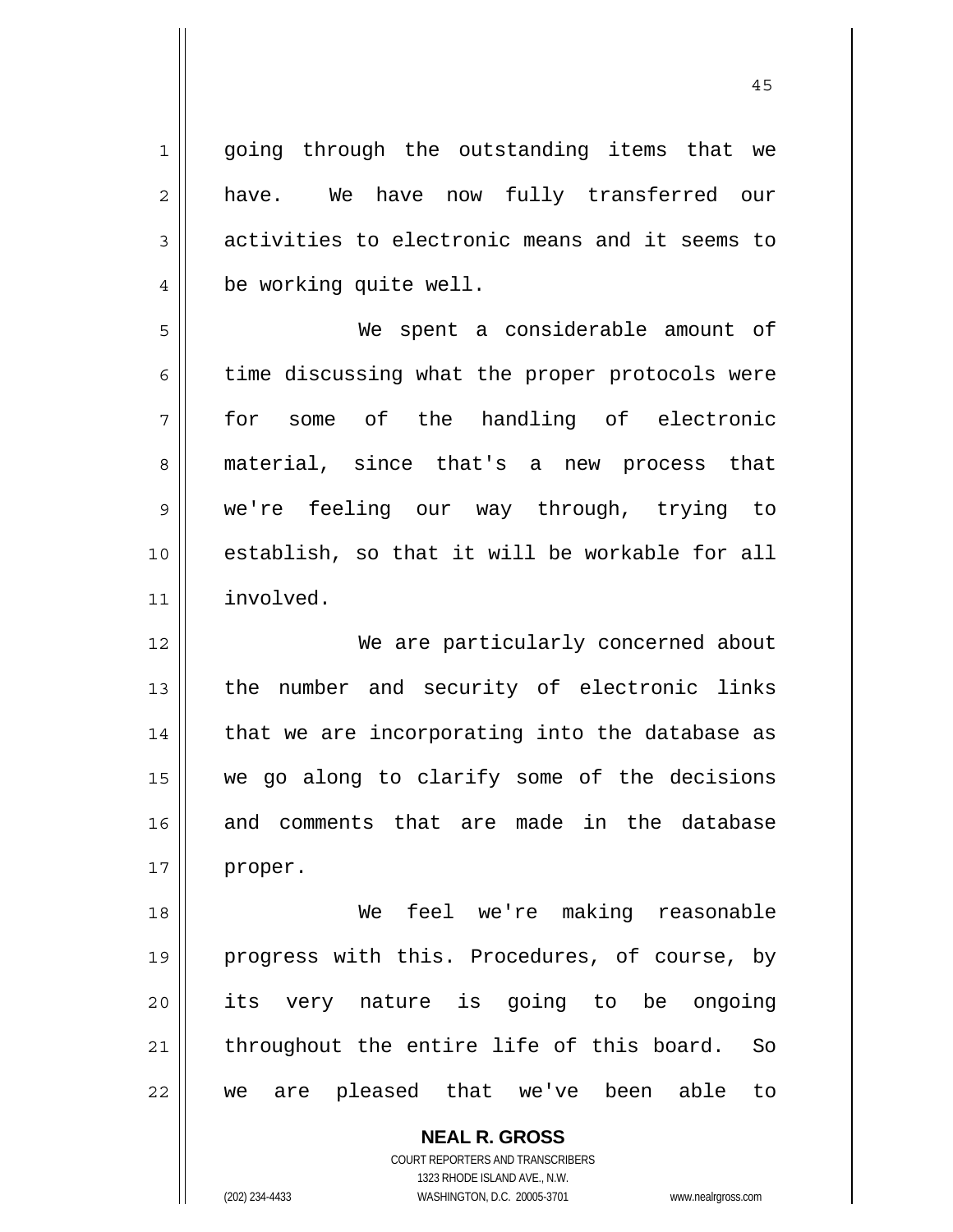1 accomplish what we have so far insofar as 2 collaborating with all of the entities  $3 \parallel$  involved to make this database what we feel it 4 | needs to be.

5 We had assumed, and it appears to  $6 \parallel$  be the case, that other work groups and 7 committees will be undertaking the use of this  $8 \parallel$  same type of format as we go forward. We have 9 another meeting scheduled, prior to the 10 || December meeting, tentatively scheduled.

We had not seen the agenda at that 12 time and we're not sure that we could have the 13 time available to us to do that. But at this moment, it is our expectation that we will meet again just prior to the December meeting | that's upcoming.

CHAIR ZIEMER: Thank you, Wanda. And let me make a note here that I believe Mr. Presley is trying to help us arrange for a 20 || site tour of the Savannah River Site also prior to that meeting. So we need to  $\parallel$  coordinate those activities.

> **NEAL R. GROSS** COURT REPORTERS AND TRANSCRIBERS 1323 RHODE ISLAND AVE., N.W. (202) 234-4433 WASHINGTON, D.C. 20005-3701 www.nealrgross.com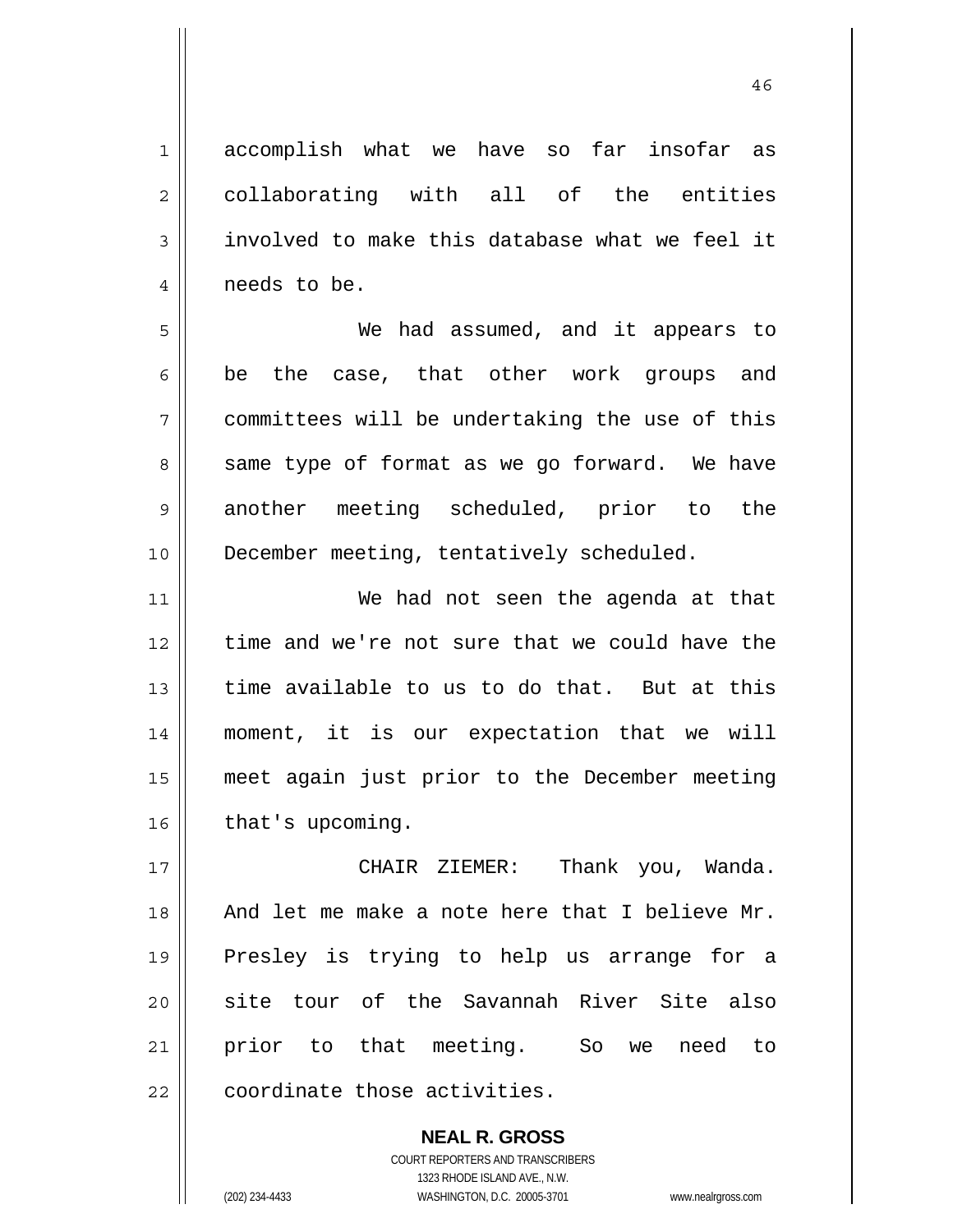|             | 47                                                                  |
|-------------|---------------------------------------------------------------------|
| $\mathbf 1$ | MEMBER MUNN: We'll try to do that                                   |
| 2           | offline.                                                            |
| 3           | CHAIR ZIEMER: Robert, can you tell                                  |
| 4           | us what the plans are there or is it too early                      |
| 5           | to say?                                                             |
| 6           | MEMBER PRESLEY: Well, it's really                                   |
| 7           | too early. I got an e-mail message back just                        |
| 8           | a few minutes ago and I forwarded it on to                          |
| 9           | Ted, that their group that does the tours will                      |
| 10          | be contacting me, hopefully today. And we                           |
| 11          | have asked them to set the tour up for either                       |
| 12          | the morning of the $15^{th}$ -- I'm sorry, the                      |
| 13          | afternoon of the 15 <sup>th</sup> or the morning of the             |
| 14          | $19^{\text{th}}$ .                                                  |
| 15          | CHAIR ZIEMER:<br>Just prior to or                                   |
| 16          | just following our --                                               |
| 17          | MEMBER PRESLEY: Prior to or --                                      |
| 18          | CHAIR ZIEMER:<br>-- actual board                                    |
| 19          | session?                                                            |
| 20          | MEMBER PRESLEY: Right, yes.                                         |
| 21          | CHAIR ZIEMER: Thank you.                                            |
| 22          | MEMBER PRESLEY: So that's where we                                  |
|             | <b>NEAL R. GROSS</b>                                                |
|             | COURT REPORTERS AND TRANSCRIBERS<br>1323 RHODE ISLAND AVE., N.W.    |
|             | (202) 234-4433<br>WASHINGTON, D.C. 20005-3701<br>www.nealrgross.com |

 $\mathsf{I}$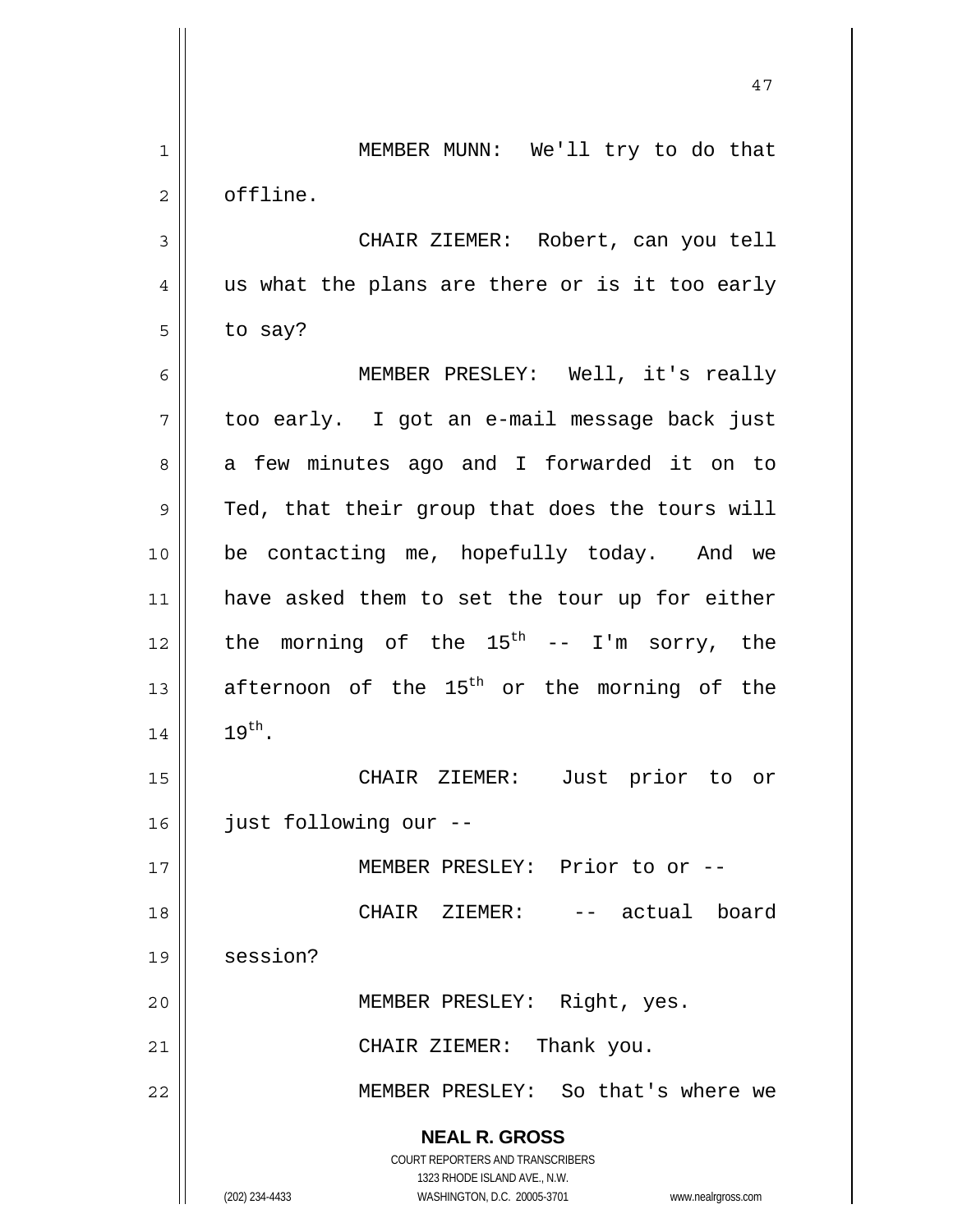1 stand.

2 || CHAIR ZIEMER: Thank you. 3 MEMBER MUNN: And procedures had 4 discussed the possibility of meeting that  $5$  morning of the  $15^{\text{th}}$ . So we'll reconsider what  $6 \parallel$  our possibilities are, once we know what the 7 | tour schedule's going to be. 8 || CHAIR ZIEMER: And let me add to  $9 \parallel$  that, that it will be important for us to 10 resolve that fairly fast because people making 11 both flight arrangements and hotel 12 arrangements for that meeting, it may be  $13$  effected by that schedule. For example, if 14 your work group is meeting that morning, folks 15 may need to come in a day earlier than they 16 | otherwise would have planned.

MEMBER MUNN: Yes. We will have to look at the overall schedule. And Bob 19 || Presley, when you get information, if you send 20 || it electronically and do not get a response from me, I would appreciate your calling me  $\parallel$  with that information, since I'm not sure how

> **NEAL R. GROSS** COURT REPORTERS AND TRANSCRIBERS 1323 RHODE ISLAND AVE., N.W. (202) 234-4433 WASHINGTON, D.C. 20005-3701 www.nealrgross.com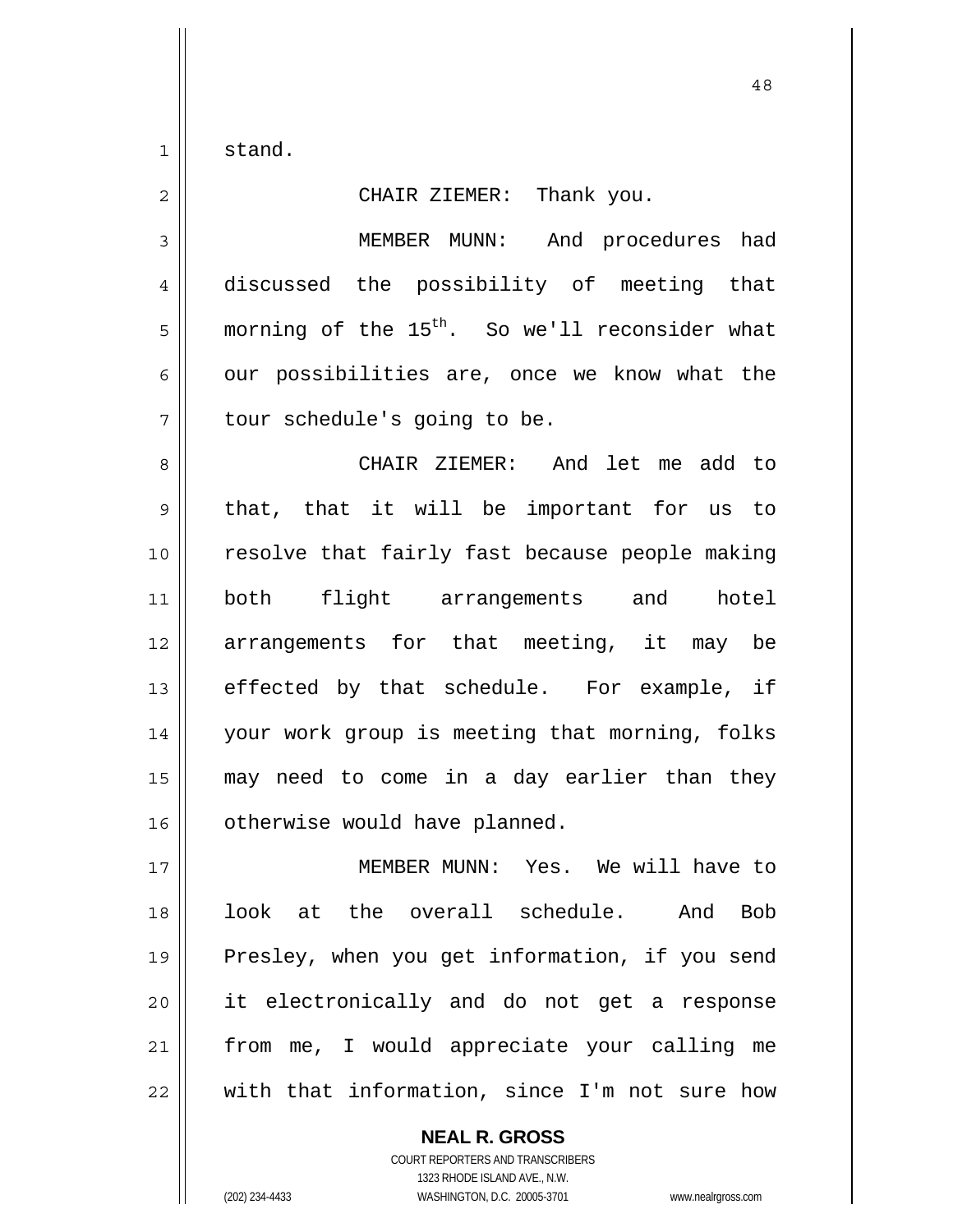1 || long our system's going to be down.

2 MEMBER PRESLEY: We can handle  $3 \parallel$  that.

4 MEMBER MUNN: Thank you so much.

5 CHAIR ZIEMER: One other comment  $6$  | let me make concerning procedures review, you  $7 \parallel$  may recall this particular work group we have 8 recommended it be transformed to the sub-9 committee status and I'd like to ask Ted if he 10 || can -- or perhaps Liz could give us a comment 11 | on where that stands, or Emily?

MR. KATZ: I can give you a comment  $\parallel$  on that, which is it's sitting in my hands, but it hasn't moved forward yet. So it's not going to take long to implement once I get to  $\parallel$  it.

CHAIR ZIEMER: Oh, okay. That doesn't effect, in a sense, the committees or the work group's ability to operate, it's 20 || simply -- once it takes effect will impact how | the meetings are announced.

22 MR. KATZ: Yes, it will impact that

 **NEAL R. GROSS** COURT REPORTERS AND TRANSCRIBERS 1323 RHODE ISLAND AVE., N.W. (202) 234-4433 WASHINGTON, D.C. 20005-3701 www.nealrgross.com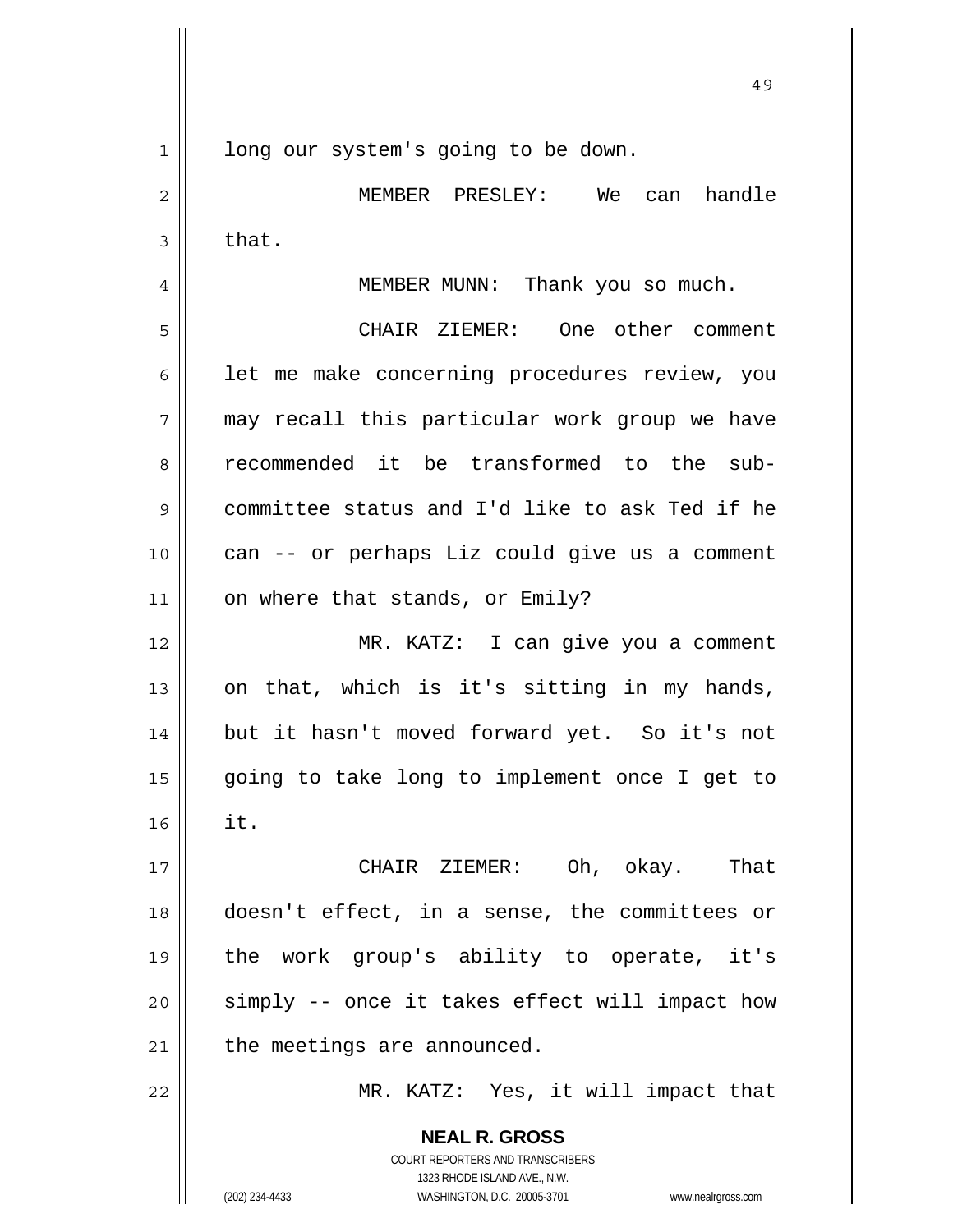| 1  | and it will require sort of scheduling further                      |
|----|---------------------------------------------------------------------|
| 2  | out too because there's a time -- a required                        |
| 3  | time frame for making public notice at the                          |
| 4  | Federal Register.                                                   |
| 5  | CHAIR ZIEMER: -- Federal Register                                   |
| 6  | announcements, right.                                               |
| 7  | MEMBER MUNN: We should be able to                                   |
| 8  | adapt to that in view of the fact that there                        |
| 9  | is seldom much leeway in terms of how long the                      |
| 10 | meeting is going to last, which is a common                         |
| 11 | unknown for work groups, but in this                                |
| 12 | particular case, virtually any meeting that we                      |
| 13 | have is going to be a full day meeting. So we                       |
| 14 | can handle that.                                                    |
| 15 | CHAIR ZIEMER:<br>Thank you. Let's                                   |
| 16 | proceed.                                                            |
| 17 | MR. KATZ: Okay, then we have Rocky                                  |
| 18 | Flats. Mark?                                                        |
| 19 | MEMBER GRIFFON: Yes. Just a short                                   |
| 20 | update on Rocky Flats. I mean, the only item                        |
| 21 | that's outstanding for the Rocky Flats work                         |
| 22 | group, well, other than the site profile items                      |
|    | <b>NEAL R. GROSS</b>                                                |
|    | <b>COURT REPORTERS AND TRANSCRIBERS</b>                             |
|    | 1323 RHODE ISLAND AVE., N.W.                                        |
|    | (202) 234-4433<br>WASHINGTON, D.C. 20005-3701<br>www.nealrgross.com |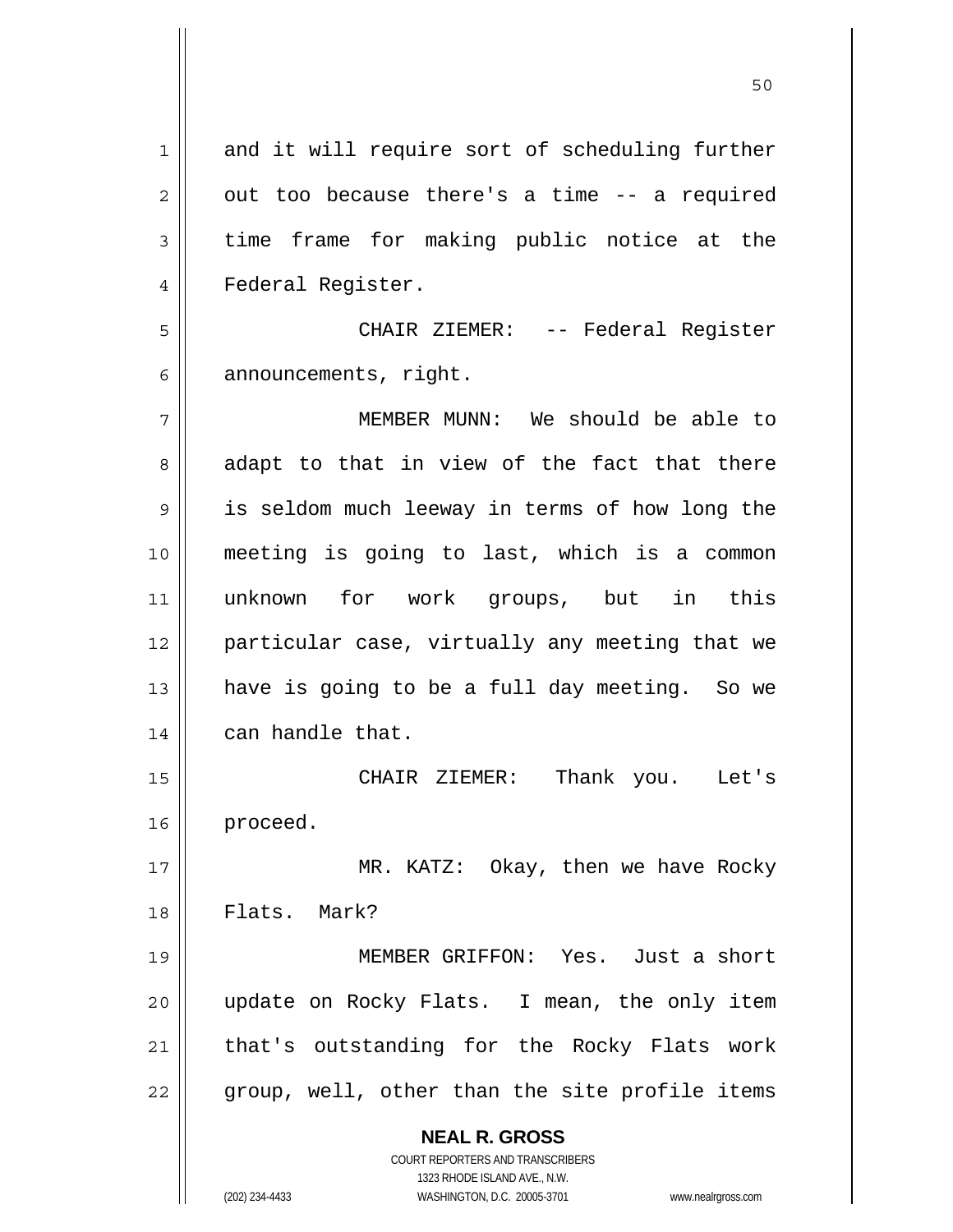1 || is related to the SEC, the only item 2 | outstanding is question on the implementation  $3 \parallel$  of the class and specifically the protocol for 4 | identifying who was monitored or should have 5 | been monitored for neutron exposures. I think 6 | people remember that.

7 Where we stand right now is that 8 || NIOSH is working with the University of 9 Colorado and I think they've at least been 10 talking with Margaret Ruttenburg about the 11 data she has versus the database that they  $12 \parallel$  have.

13 || I'm not sure, actually I think that 14 || the transfer of the physical database hasn't occurred yet, but hopefully it's going to happen soon. We just want to make sure that we're not talking past each other. There remains some concerns and we want to make sure that these databases are consistent and look || at that from that angle.

21 || And I don't know if, Larry Elliot, 22 if you can maybe give an update on your

> **NEAL R. GROSS** COURT REPORTERS AND TRANSCRIBERS 1323 RHODE ISLAND AVE., N.W. (202) 234-4433 WASHINGTON, D.C. 20005-3701 www.nealrgross.com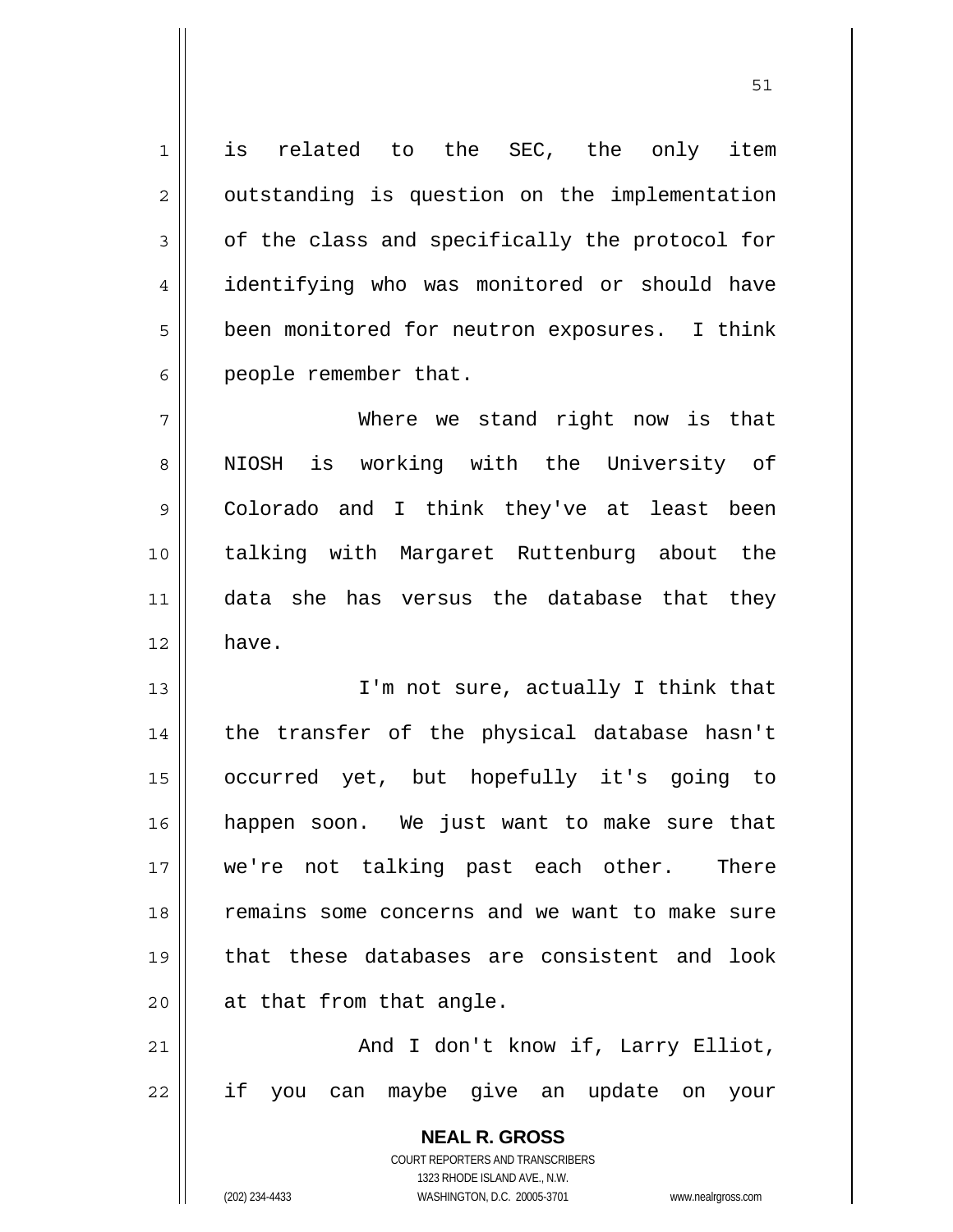1 | progress with the University of Colorado folks  $2 \parallel$  on -- am I characterizing that correctly,  $3 \parallel$  Larry, or --

4 MR. ELLIOT: Yes. Mark, this is 5 || Larry. Yes, you have it correct. I don't  $6 \parallel$  know that I can add much at this time, simply 7 awaiting a letter from Margaret Ruttenburg 8 that will, I hope, effect the full transfer of 9 the information to us. And we have had 10 conversations, as you indicate, between her 11 and technical staff here about ways to make 12 comparisons and better understand the data  $13$  sets that she has versus those that we have.

MEMBER GRIFFON: So we are going to stay on this item, but we really need that data to review and we're going to get that hopefully as soon as we can and follow up on 18 || that. And that's the only update I have at  $\parallel$  this time.

20 CHAIR ZIEMER: Okay. Thank you. 21 | Ouestions or comments for Mark?

22 (No response.)

 **NEAL R. GROSS** COURT REPORTERS AND TRANSCRIBERS 1323 RHODE ISLAND AVE., N.W.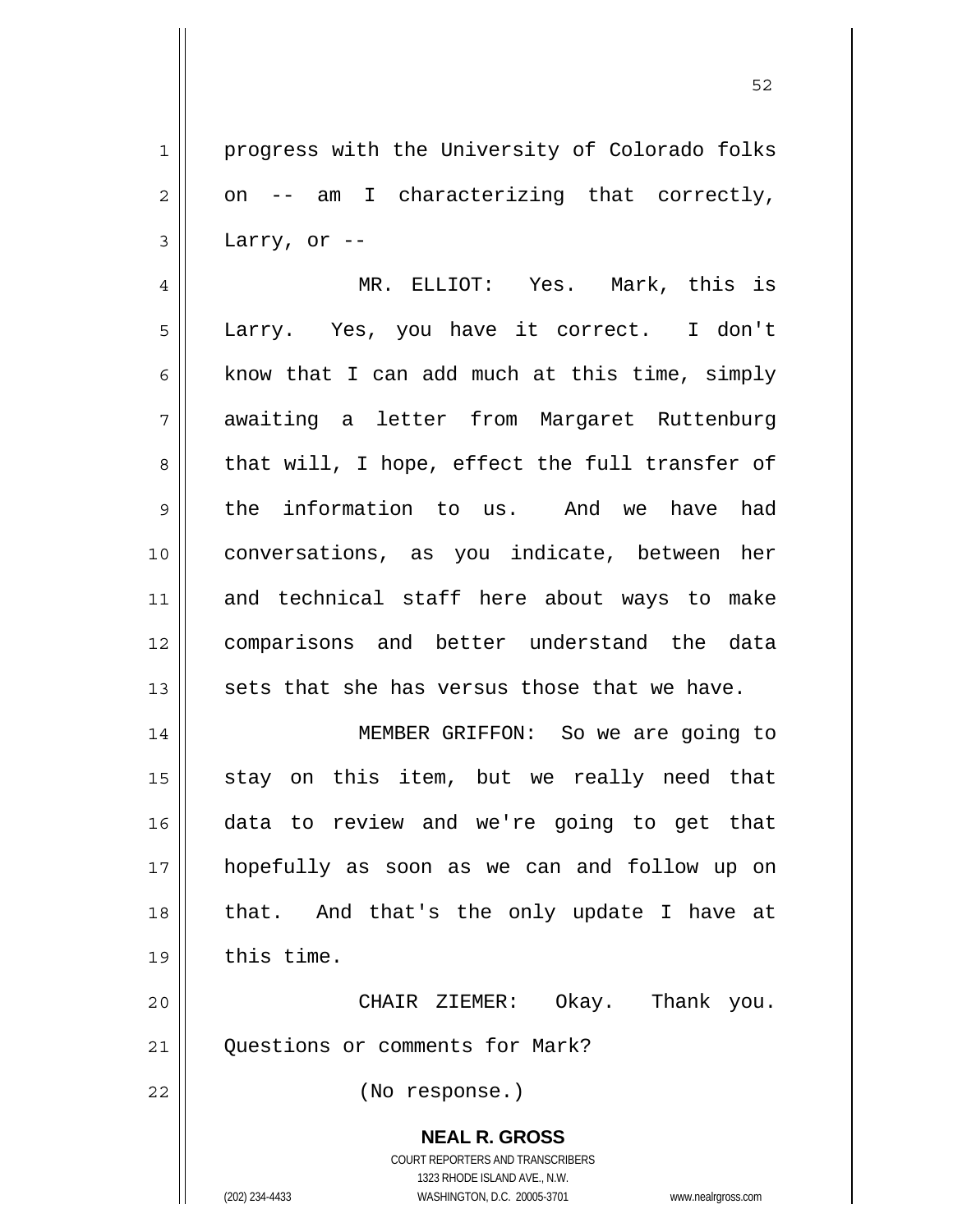|                | 53                                                                                                  |
|----------------|-----------------------------------------------------------------------------------------------------|
| 1              | CHAIR ZIEMER: Then let's proceed.                                                                   |
| $\overline{2}$ | MR. KATZ: Okay. Santa Susanna,                                                                      |
| 3              | Mike Gibson?                                                                                        |
| 4              | MEMBER GIBSON: Okay. Nothing new                                                                    |
| 5              | to report right now. Would still like to try                                                        |
| 6              | to get a work group meeting scheduled in that                                                       |
| 7              | area, if we can work it around everyone's                                                           |
| 8              | holiday schedules and the upcoming board                                                            |
| 9              | meeting. If not, we'll shoot for right after                                                        |
| 10             | the first of the year. So that's about it.                                                          |
| 11             | CHAIR ZIEMER: Okay. So you'll                                                                       |
| 12             | work with Ted in finding a suitable date.                                                           |
| 13             | MEMBER GIBSON: Right.                                                                               |
| 14             | MR. KATZ: Okay. Savannah River                                                                      |
| 15             | Site, Mark?                                                                                         |
| 16             | MEMBER GRIFFON: Yes, this is my                                                                     |
| 17             | same update as for LANL. LaVon just gave a                                                          |
| 18             | report, it looks like we're going to have the                                                       |
| 19             | Savannah evaluation report soon.<br>Is that                                                         |
| 20             | correct, LaVon?                                                                                     |
| 21             | MR. RUTHERFORD:<br>Yes, that's                                                                      |
| 22             | correct, Mark. It should be out after the                                                           |
|                | <b>NEAL R. GROSS</b>                                                                                |
|                | COURT REPORTERS AND TRANSCRIBERS                                                                    |
|                | 1323 RHODE ISLAND AVE., N.W.<br>(202) 234-4433<br>WASHINGTON, D.C. 20005-3701<br>www.nealrgross.com |

 $\overline{\phantom{a}}$ 

 $\mathsf{l}$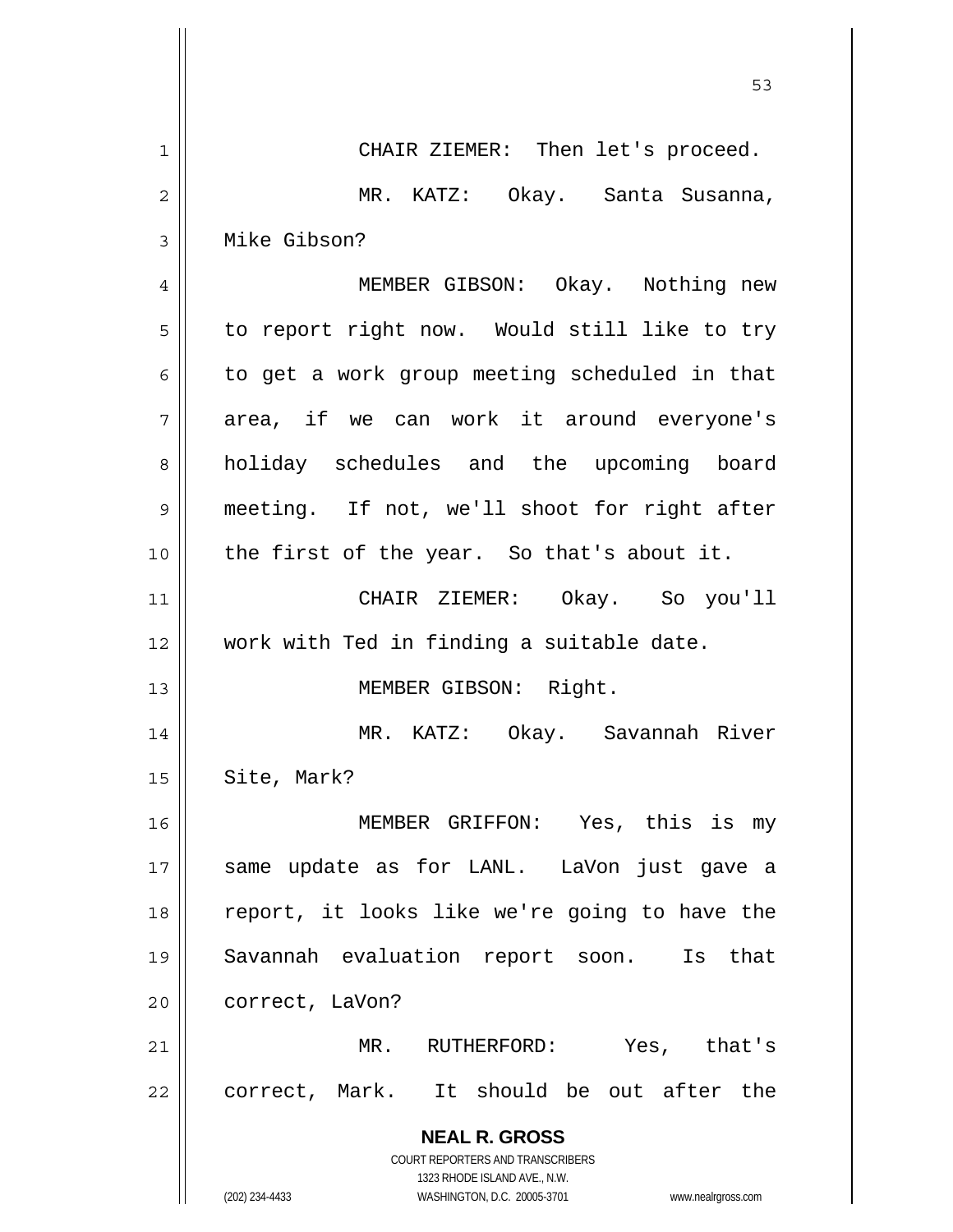**NEAL R. GROSS** COURT REPORTERS AND TRANSCRIBERS 1323 RHODE ISLAND AVE., N.W. (202) 234-4433 WASHINGTON, D.C. 20005-3701 www.nealrgross.com 1 || review by DOE within the next 10 to 14 days. 2 MEMBER GRIFFON: So my proposal is  $3 \parallel$  that, at the next board meeti,ng we'll set a 4 date to have our work group meet shortly after  $5 \parallel$  the next board meeting, probably early next 6 year, is what it amounts to. 7 CHAIR ZIEMER: Okay. Thank you. 8 MR. KATZ: Okay, SEC issues, Dr. 9 Melius. Jim? 10 MEMBER MELIUS: Yes. The SEC 11 evaluation work group has a meeting scheduled 12  $\parallel$  in Cincinnati on November 17<sup>th</sup> to discuss two 13 issues. One is the 250-day issue and the 14 || second issue is the Dow SEC report and so 15  $\parallel$  we'll have that on the 17<sup>th</sup> and report on those 16 || at the December board meeting, I suspect. 17 || CHAIR ZIEMER: Very good. 18 **Questions** for Jim? 19 (No response.) 20 CHAIR ZIEMER: Okay. Go ahead. 21 MR. KATZ: Dr. Ziemer, you're up  $22$  | now for TBD-6000.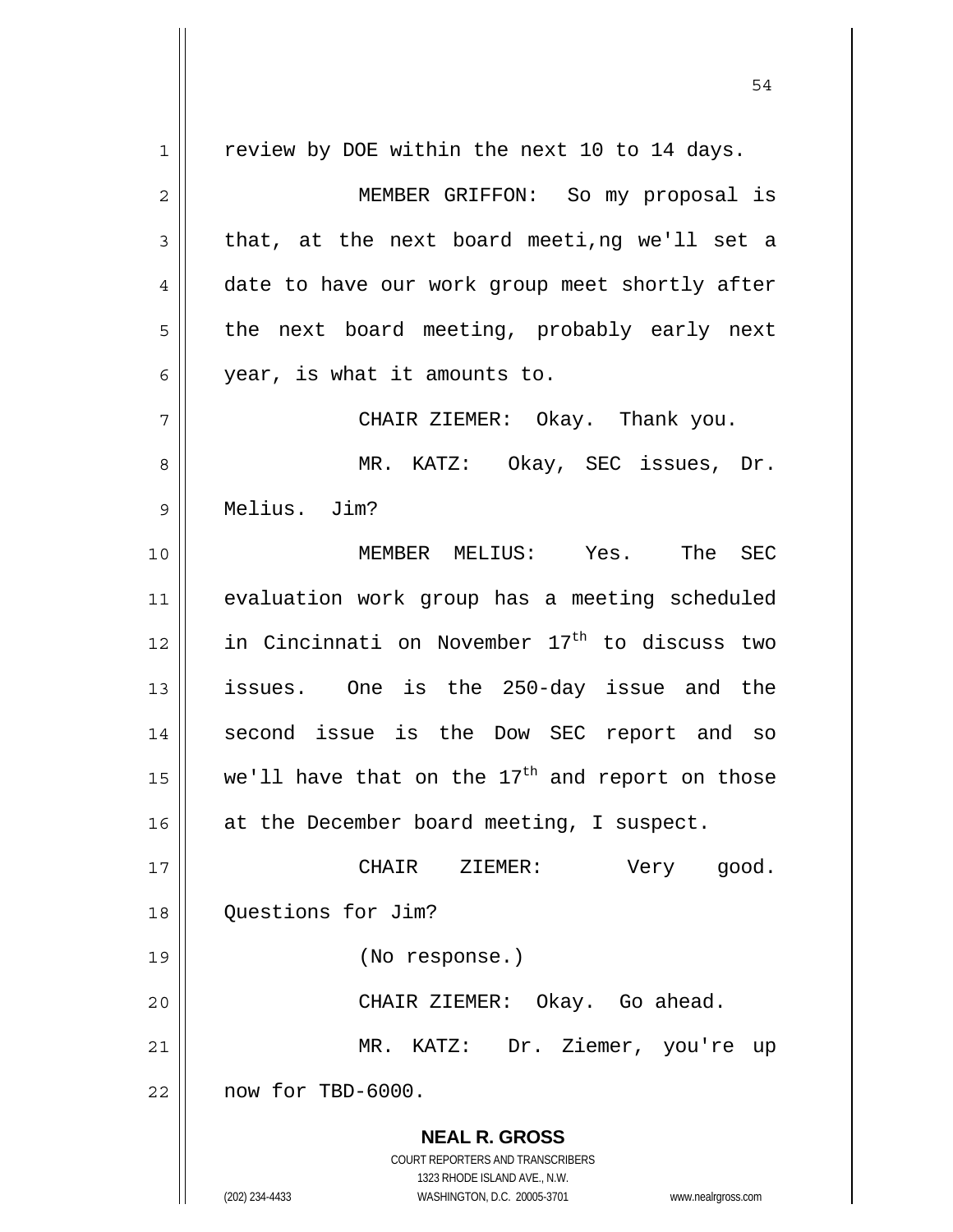| 1              | CHAIR ZIEMER: Okay. TBD-6000,                                       |
|----------------|---------------------------------------------------------------------|
| $\overline{c}$ | 6001 our work group will be meeting next week                       |
| 3              | on November 10 <sup>th</sup> . We have just, this past              |
| 4              | week, received the dosimetry report, basically                      |
| 5              | white paper from NIOSH. I do have once                              |
| 6              | concern on that and that's undergoing review                        |
| 7              | for -- it's currently still, I believe the                          |
| 8              | review has not been completed for                                   |
| 9              | confidentiality so that report has not yet                          |
| 10             | been made available to the petitioner.                              |
| 11             | So I wonder if Larry or Stu or Jim                                  |
| 12             | can kind of tell us if there's any change on                        |
| 13             | that, because I know the petitioners would                          |
| 14             | certainly like to have that before our work                         |
| 15             | group meeting.                                                      |
| 16             | MR. ELLIOT: I'm sorry, Dr. Ziemer,                                  |
| 17             | I<br>-- could you restate your question<br>was                      |
| 18             | again.                                                              |
| 19             | CHAIR ZIEMER: The white paper on                                    |
| 20             | dosimetry at General<br>film<br>the<br>Steel                        |
| 21             | Industries. I think the work group members                          |
| 22             | just received that this past week, but it's                         |
|                | <b>NEAL R. GROSS</b>                                                |
|                | <b>COURT REPORTERS AND TRANSCRIBERS</b>                             |
|                | 1323 RHODE ISLAND AVE., N.W.                                        |
|                | (202) 234-4433<br>WASHINGTON, D.C. 20005-3701<br>www.nealrgross.com |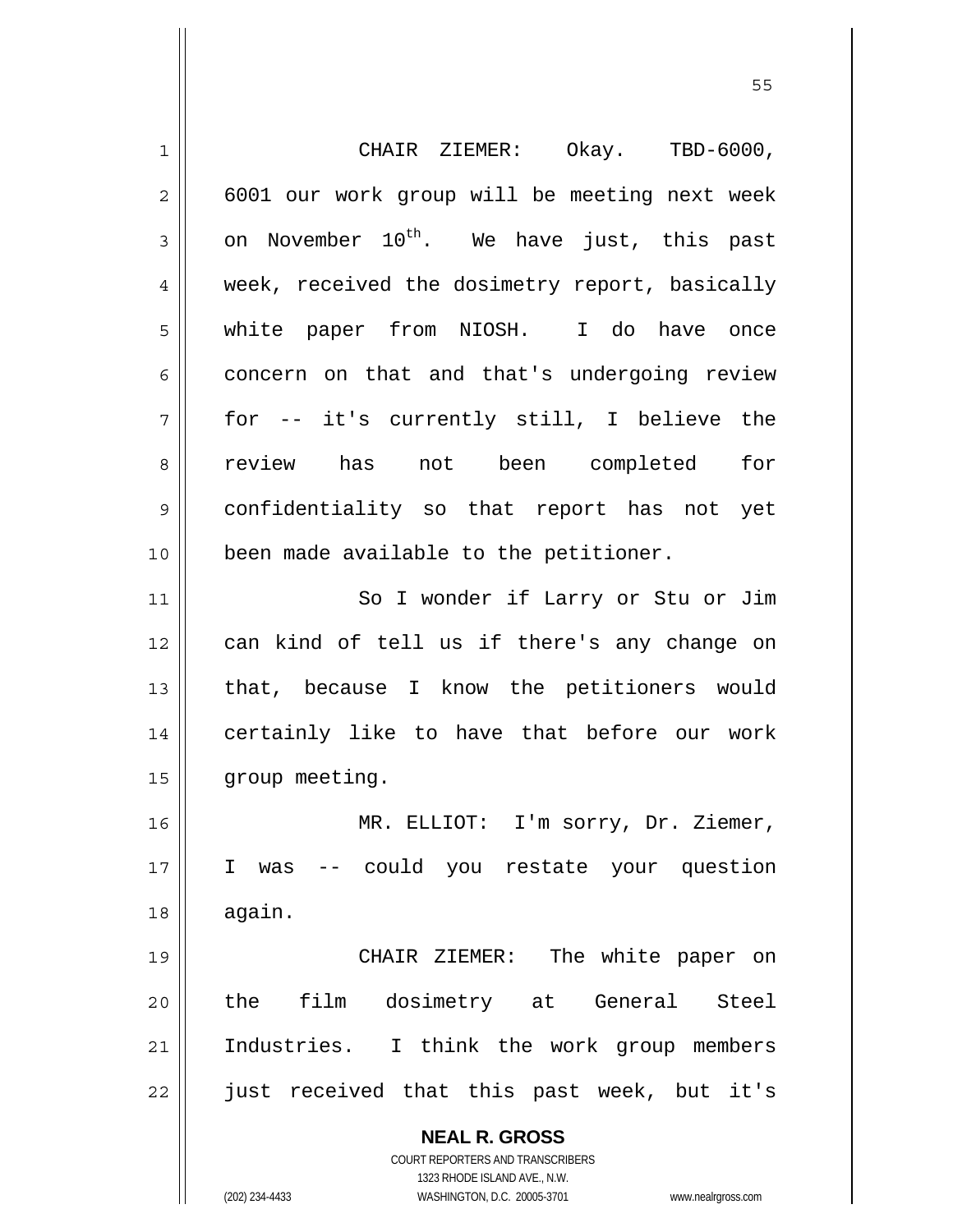**NEAL R. GROSS** 1 still undergoing confidentiality review and  $2 \parallel$  the petitioners have not yet received it. 3 MR. ELLIOT: Right. We're working 4 || toward providing that to the petitioners in 5 || advance of your meeting and I think we'll be  $6 \parallel$  successful in that. 7 CHAIR ZIEMER: Okay. Because today 8 || is Thursday and the meeting is coming up this 9 Monday. 10 MR. ELLIOT: Sure. I understand. 11 CHAIR ZIEMER: So, they will not 12 have too much time to review it, but at least 13 we'll have it in hand. SC&A is also -- has a 14 || copy of that and looking at that. They are 15 hoping to have some responses to that by the 16 time of the meeting. John Mauro, can you give 17 || us any update on that? 18 MR. MAURO: Yes. Good morning, 19 everyone. Yes, we received the document, we 20 || are reviewing it. We do plan on issuing, I  $21$  guess what we've called a white paper. My  $22$  || guess is, that won't be done until the end of

 $56$ 

 COURT REPORTERS AND TRANSCRIBERS 1323 RHODE ISLAND AVE., N.W.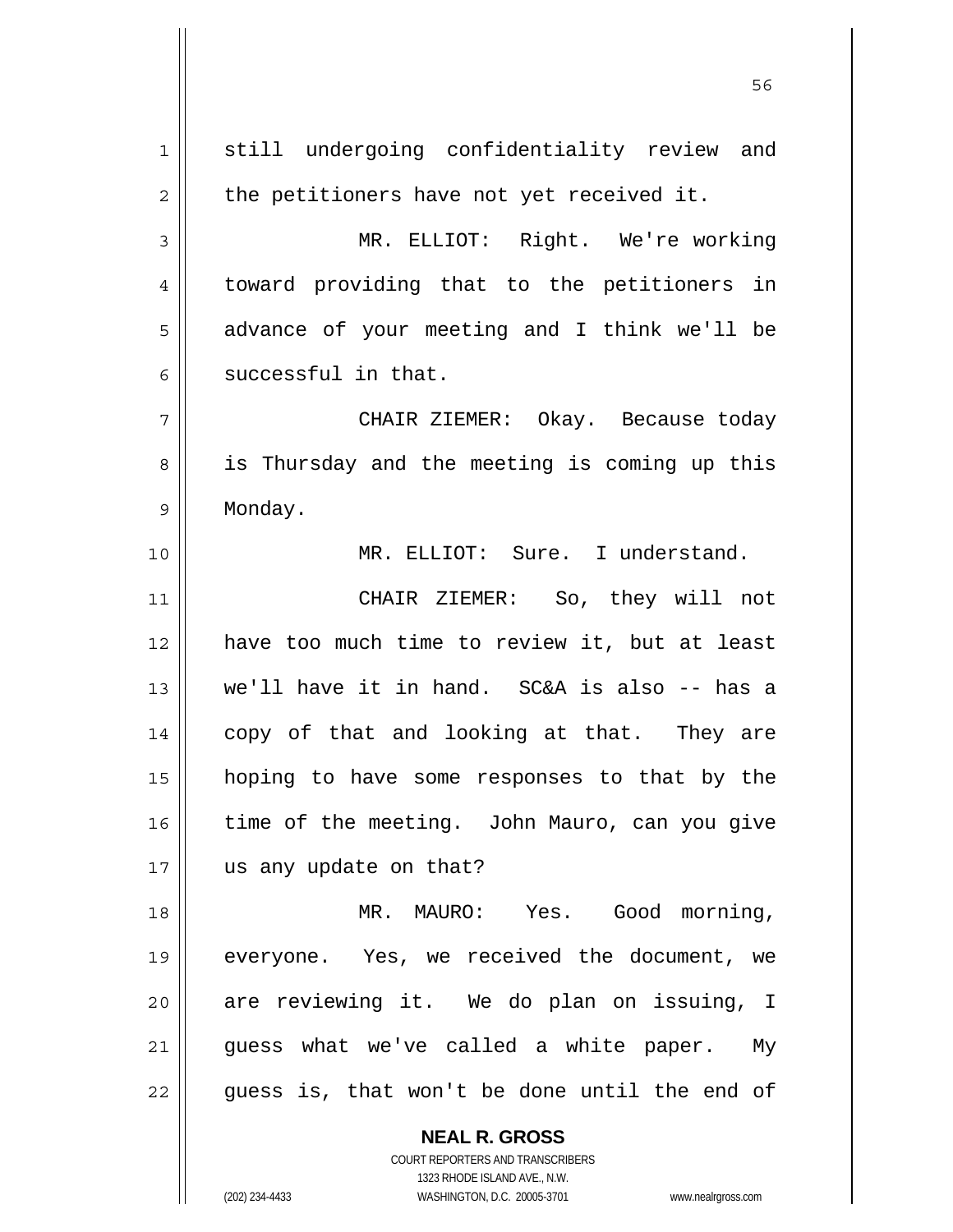57

 $1$  the day tomorrow though. I try to address as 2 || many of the issues in the white paper as 3 possible. 4 || I suspect it's going to make it  $5 \parallel$  very difficult to have that PA cleared. But  $6 \parallel$  we will try to have in the hands of the work 7 group and NIOSH our initial response to the 8 White paper and various issues. 9 We're also in the process of 10 reviewing the white paper, we're also 11 reviewing the evaluation report. It turns 12 out, it's very helpful -- is additional 13 information in the evaluation report that's 14 also very relevant to these discussions over 15 and above the material that's in the white 16 paper. 17 || So right now, we are prepared -- we 18 will be prepared to discuss all these matters 19 at our meeting on Monday. We are hoping to 20 || have some paper, white paper in the hands of 21 NIOSH and the work group tomorrow. Whether or 22 || not that provides sufficient time for it to be

> **NEAL R. GROSS** COURT REPORTERS AND TRANSCRIBERS

 1323 RHODE ISLAND AVE., N.W. (202) 234-4433 WASHINGTON, D.C. 20005-3701 www.nealrgross.com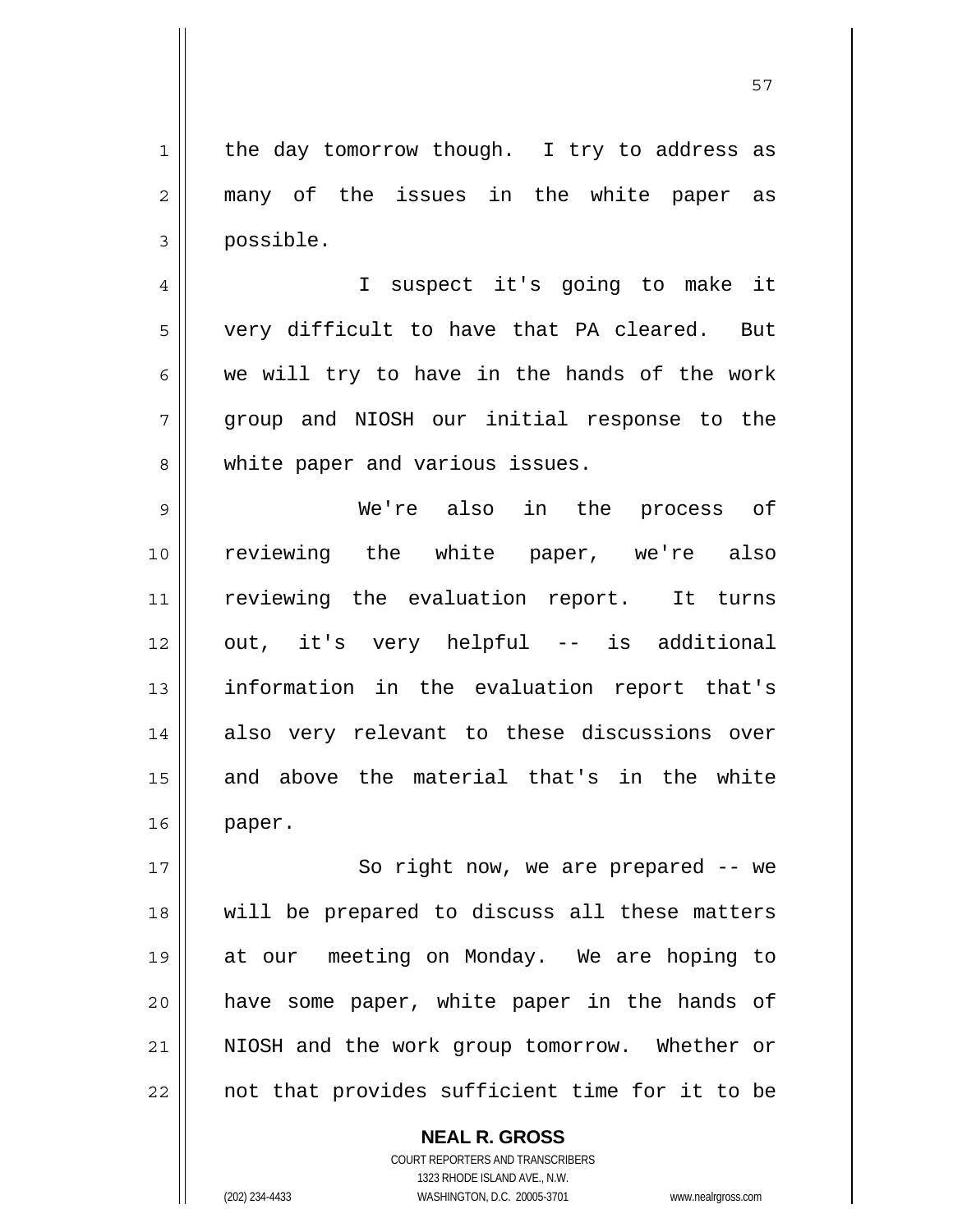1 | PA-cleared, that's another question.

| $\overline{2}$ | CHAIR ZIEMER: Yes. I'm guessing                |
|----------------|------------------------------------------------|
| 3              | that that's going to be very difficult for     |
| 4              | that to occur. So we'll be operating under a   |
| 5              | bit of a handicap there as far<br>as the       |
| 6              | petitioners are concerned. But at<br>least I   |
| 7              | think we can have our initial discussions on   |
| 8              | both the white paper on the evaluation report  |
| 9              | and begin to define some of the issues.        |
| 10             | I'm personally not expecting us to             |
| 11             | be ready to make any formal recommendation to  |
| 12             | the board at the time of the December meeting  |
| 13             | as far as the evaluation report is concerned   |
| 14             | because of the status of where we are on these |
| 15             | documents.                                     |
| 16             | But at least between the board and             |
| 17             | its contractor and NIOSH and the petitioners,  |
| 18             | I'm hopeful we'll be able to frame the issues  |
| 19             | sufficiently that we can move forward. So,     |
| 20             | let me ask if there's any questions on that.   |
| 21             | DR. MCKEEL: Dr. Ziemer, this is                |
| 22             | Dan McKeel.                                    |
|                | <b>NEAL R. GROSS</b>                           |

 COURT REPORTERS AND TRANSCRIBERS 1323 RHODE ISLAND AVE., N.W.

(202) 234-4433 WASHINGTON, D.C. 20005-3701 www.nealrgross.com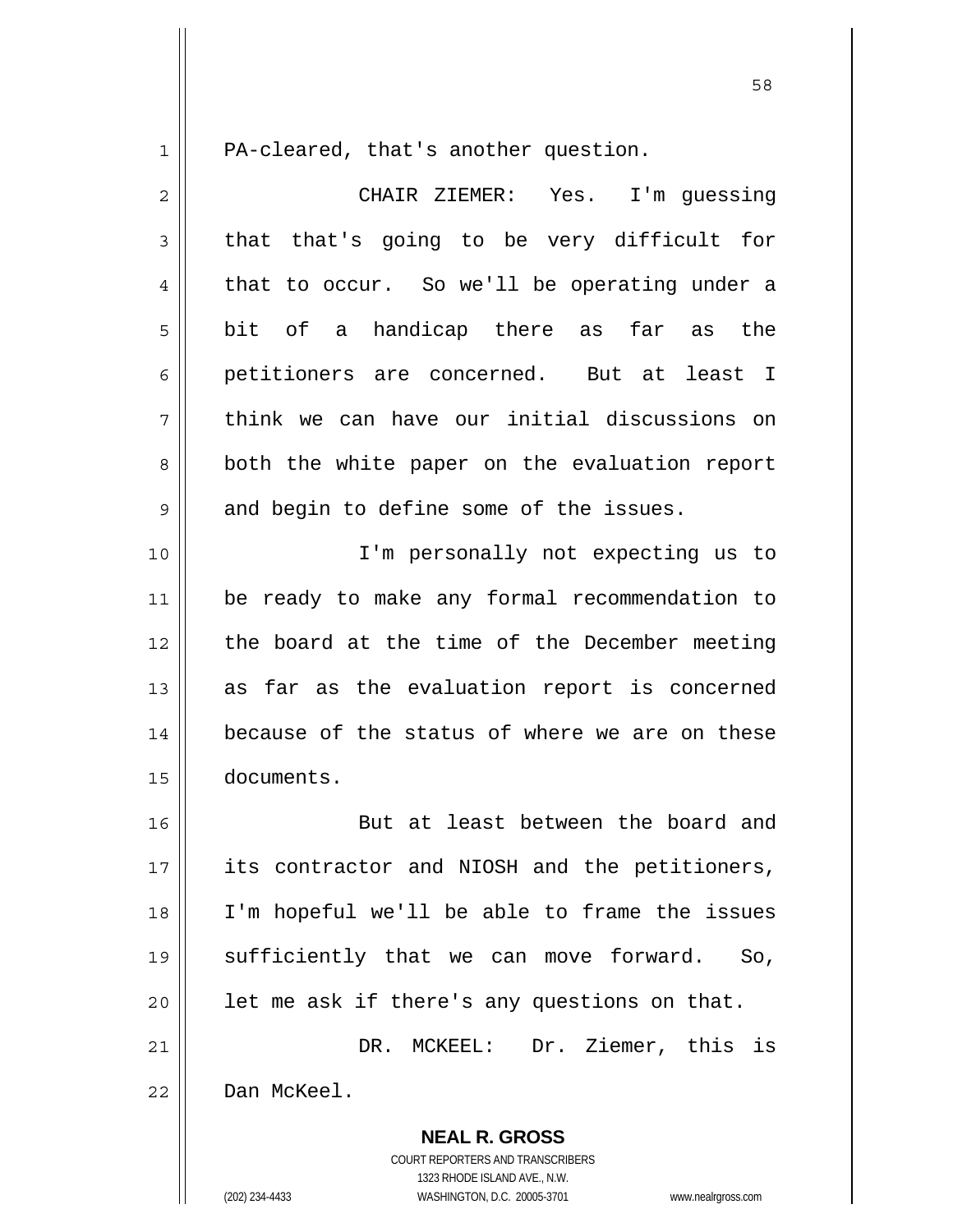| $\mathbf 1$  | CHAIR ZIEMER: Sure, Dan.                                                                            |
|--------------|-----------------------------------------------------------------------------------------------------|
| $\mathbf{2}$ | DR. MCKEEL: May I please mention                                                                    |
| 3            | that from the petitioner's point of view, the                                                       |
| 4            | most urgent thing to take place, which has not                                                      |
| 5            | taken place is to have a dispute resolution                                                         |
| 6            | process between SC&A, which has 13 findings                                                         |
| 7            | about Appendix BB indicating that their belief                                                      |
| 8            | was that NIOSH had seriously underestimated                                                         |
| 9            | the doses at GSI.                                                                                   |
| 10           | And it seems to the petitioners                                                                     |
| 11           | that that matter should take precedence                                                             |
| 12           | certainly over the evaluation of the SEC                                                            |
| 13           | petition, which came much later. And this                                                           |
| 14           | white paper, I sent you all an e-mail                                                               |
| 15           | reminding everybody that I alerted the board,                                                       |
| 16           | SC&A, NIOSH to the existence of that data more                                                      |
| 17           | than two years ago.                                                                                 |
| 18           | And so I really think the order                                                                     |
| 19           | that the documents for GSI, which are about 20                                                      |
| 20           | actually, should at least include a discussion                                                      |
| 21           | first of those 13 SC&A findings.                                                                    |
| 22           | CHAIR ZIEMER: Oh, yes, Dan, and                                                                     |
|              | <b>NEAL R. GROSS</b>                                                                                |
|              | COURT REPORTERS AND TRANSCRIBERS                                                                    |
|              | 1323 RHODE ISLAND AVE., N.W.<br>(202) 234-4433<br>WASHINGTON, D.C. 20005-3701<br>www.nealrgross.com |
|              |                                                                                                     |

 $\mathsf{I}$ 

<u>59 September 2005 September 2005 September 2005 September 2005 September 2005 September 2005 September 2005 S</u>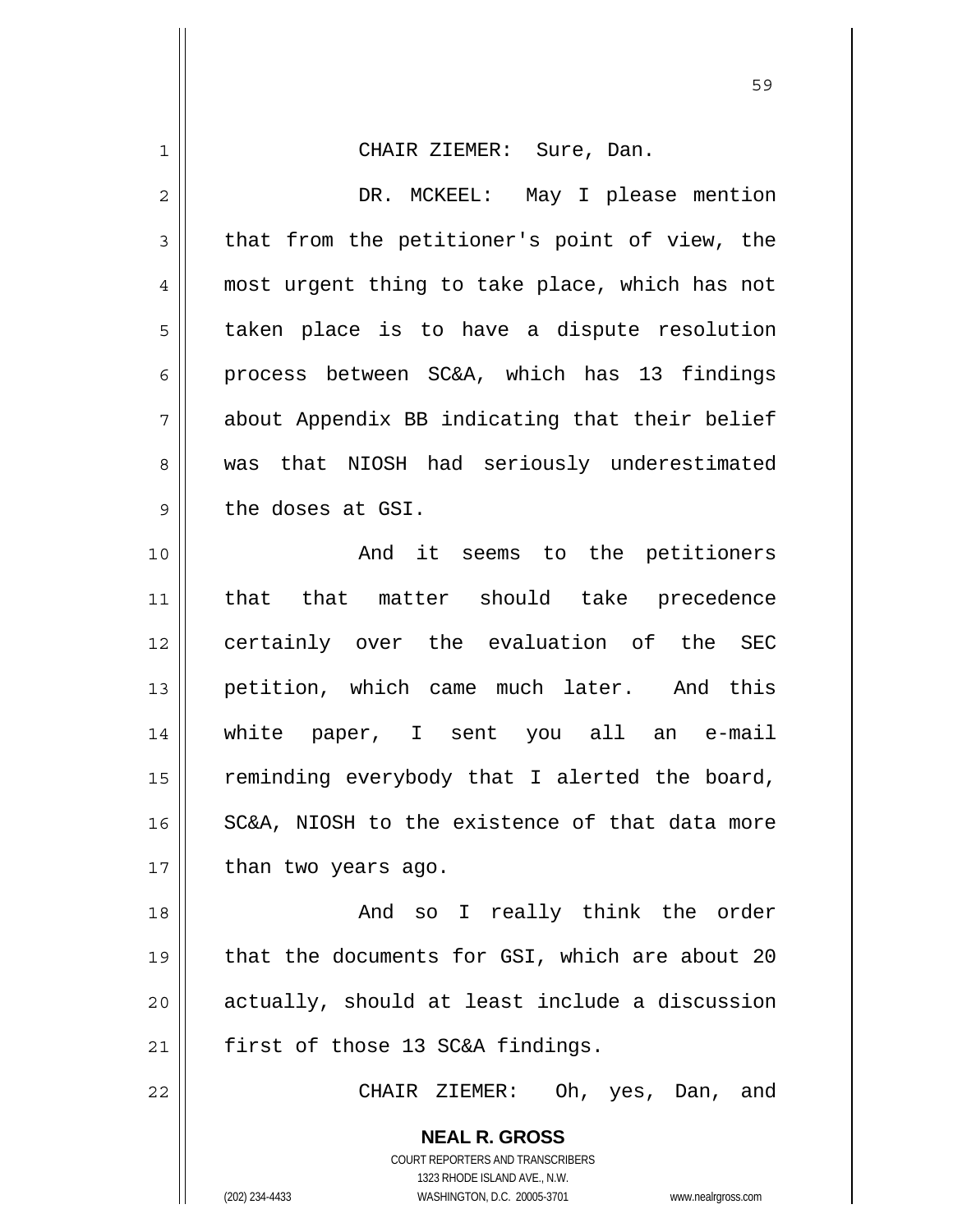**NEAL R. GROSS** COURT REPORTERS AND TRANSCRIBERS 1323 RHODE ISLAND AVE., N.W. (202) 234-4433 WASHINGTON, D.C. 20005-3701 www.nealrgross.com 1 || thank you for mentioning that because that  $2 \parallel$  certainly is going to be on the agenda. 3 || DR. MCKEEL: Okay. 4 CHAIR ZIEMER: We do have the 5 || findings, the SC&A findings and that will be  $6 \parallel$  on the agenda for discussion as well. 7 DR. MCKEEL: Good. Okay, thank  $8 \mid$  you. 9 CHAIR ZIEMER: I brought this other 10 up because of the issue of getting things 11 cleared regarding that white paper, but that 12 will be on the agenda and I appreciate you 13 | reminding us of that. 14 DR. MCKEEL: Thank you. 15 CHAIR ZIEMER: Any other questions 16 | or comments? 17 (No response.) 18 CHAIR ZIEMER: Okay. Thank you,  $19 \parallel$  next? 20 MR. KATZ: Okay. Before I go to  $21$  | the next, John Mauro, if you'll talk to me  $22$  | offline about the Privacy Act issue with this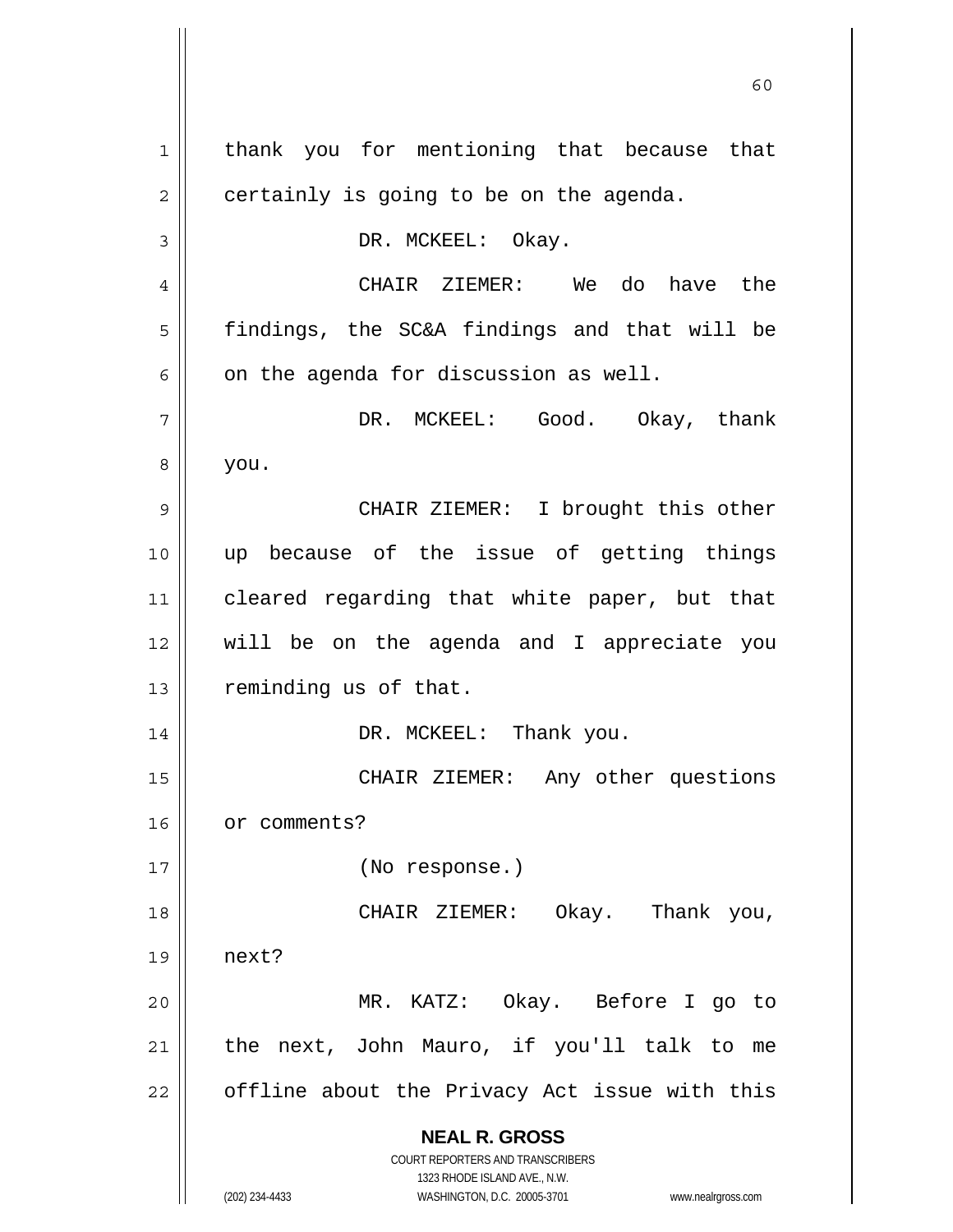| $\mathbf 1$    | -- sort of your response document, just in                          |
|----------------|---------------------------------------------------------------------|
| $\overline{c}$ | case we can do something.                                           |
| 3              | MR. MAURO: Sure.                                                    |
| 4              | MR. KATZ: Thank you.                                                |
| 5              | MR. MAURO: As soon as it's ready,                                   |
| 6              | I planned on as soon as it's prepared, we will                      |
| 7              | be distributing it. And of course,                                  |
| 8              | immediately we can work together and try to                         |
| 9              | get it cleared.                                                     |
| 10             | MR. KATZ: Okay. Thanks, John.                                       |
| 11             | Now we're up to surrogate data, Dr. Melius.                         |
| 12             | Jim?                                                                |
| 13             | MEMBER MELIUS: Yes. We circulated                                   |
| 14             | our draft report on the evaluation surrogate                        |
| 15             | data to the board around the time of the last                       |
| 16             | meeting, I believe. I can't remember exactly                        |
| 17             | when. I'm waiting to hear back from board                           |
| 18             | members. That's where we stand.                                     |
| 19             | Okay. Any<br>CHAIR ZIEMER:                                          |
| 20             | questions? Let me ask the board members and                         |
| 21             | remind the board members of that document and                       |
| 22             | ask that you reply to Jim and I myself, I'm                         |
|                | <b>NEAL R. GROSS</b>                                                |
|                | <b>COURT REPORTERS AND TRANSCRIBERS</b>                             |
|                | 1323 RHODE ISLAND AVE., N.W.                                        |
|                | (202) 234-4433<br>WASHINGTON, D.C. 20005-3701<br>www.nealrgross.com |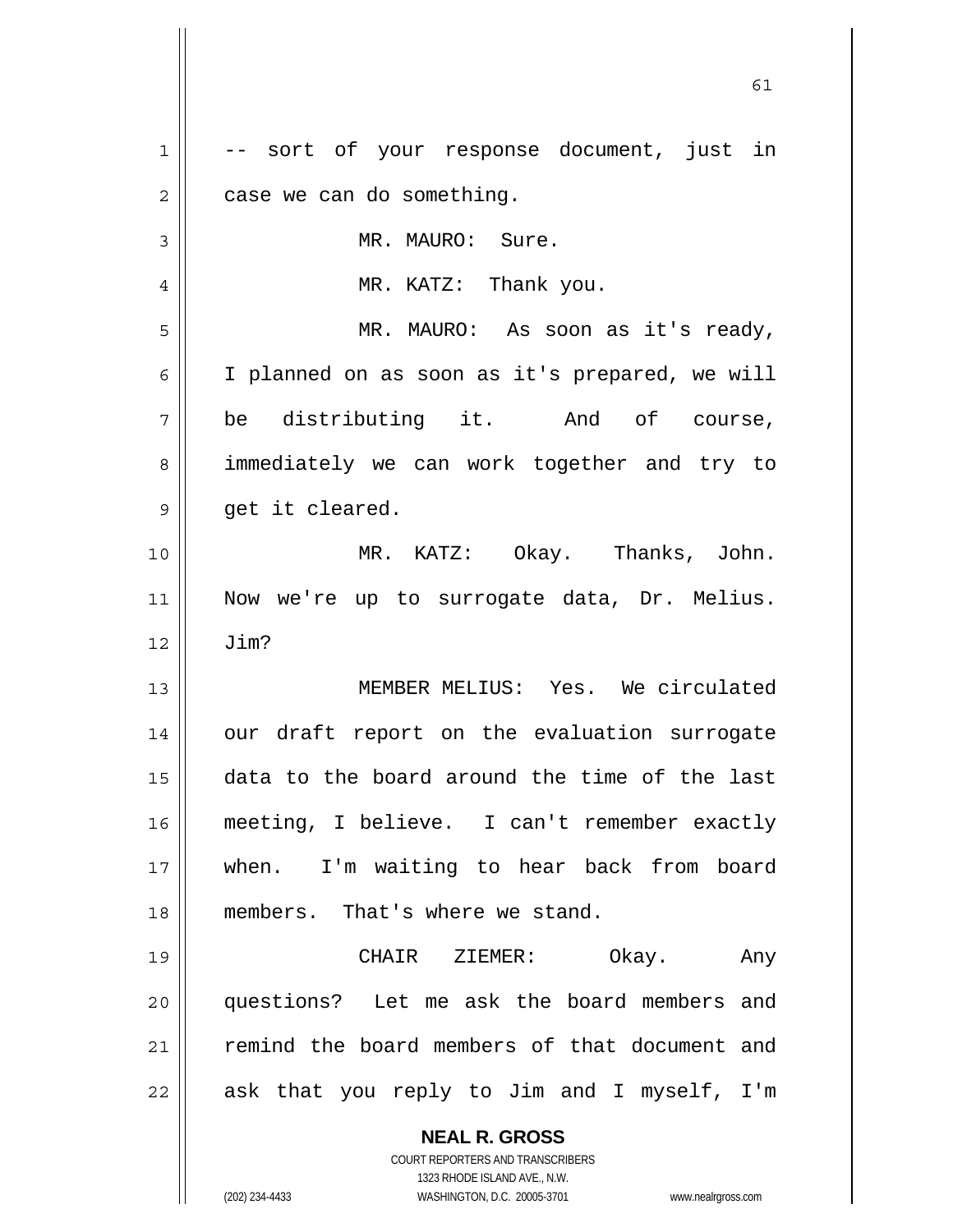1 speaking not only to the choir, but to the  $2 \parallel$  choir director here. I owe Jim a comment,  $3 \parallel$  too.

4 And Jim, I have my comments ready  $5 \parallel$  and Im going to transmit them here, hopefully 6 today. But I want the other board members to  $7 \parallel$  be sure to look at that document. I'm trying  $8 \parallel$  to look for the date that you distributed it. 9 The document itself, incidently does not have 10 a date on it, but it's called Criteria for the 11 | Use of Surrogate Data.

12 || And I think at this point we will 13 consider it a draft, although keep in mind 14 || that it's being used or tried already, I 15  $\parallel$  believe, for the -- was it for the Texas City  $16 \parallel$  site?

17 || MR. MAURO: Dr. Melius, this is 18 John Mauro. Yes, we tried it out both at the 19 || Texas City and for Blockson.

20 CHAIR ZIEMER: Right. But the 21 board has not officially adopted these  $22 \parallel$  criteria so we do need to get this in final

> **NEAL R. GROSS** COURT REPORTERS AND TRANSCRIBERS 1323 RHODE ISLAND AVE., N.W. (202) 234-4433 WASHINGTON, D.C. 20005-3701 www.nealrgross.com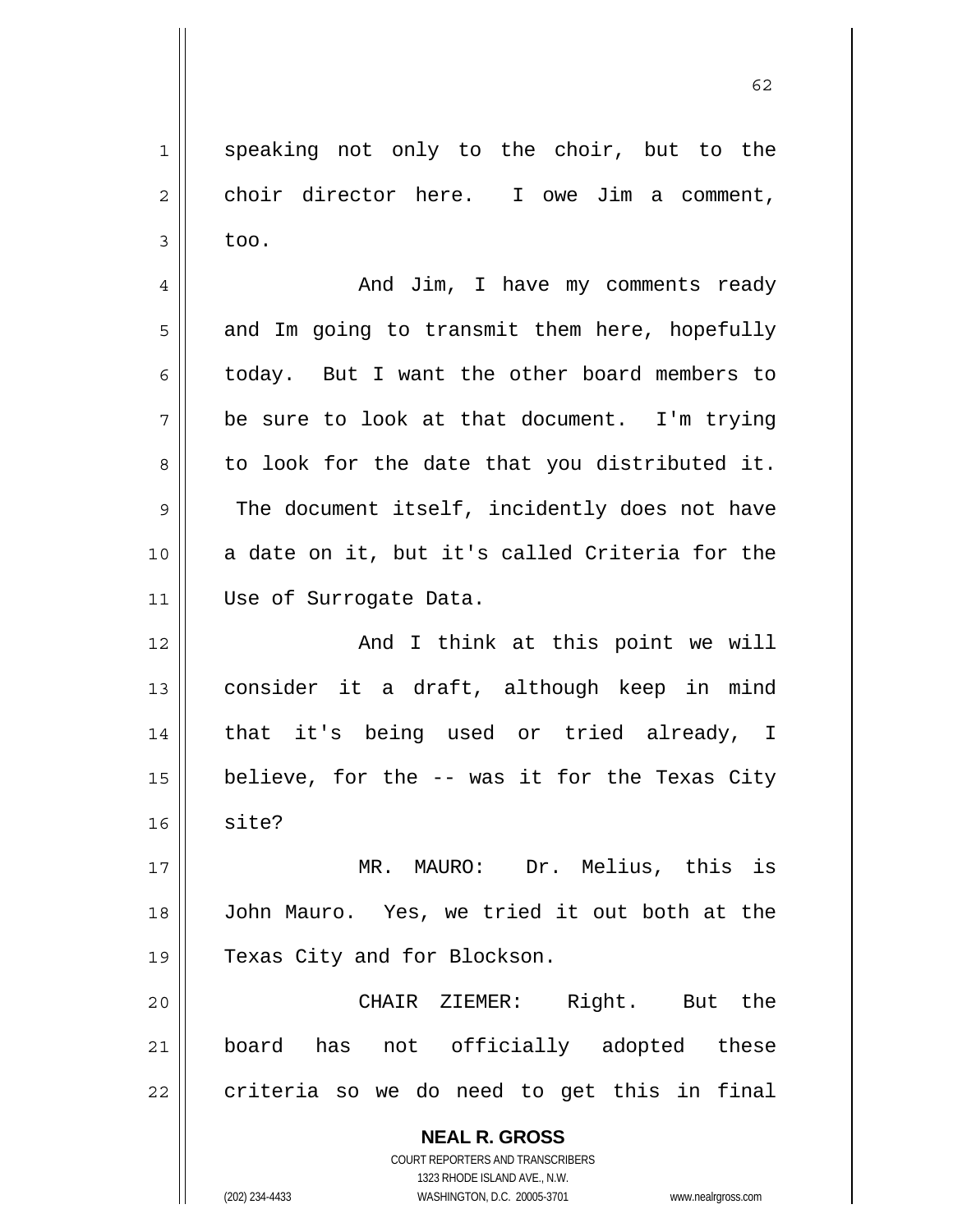**NEAL R. GROSS** COURT REPORTERS AND TRANSCRIBERS 1323 RHODE ISLAND AVE., N.W. (202) 234-4433 WASHINGTON, D.C. 20005-3701 www.nealrgross.com 1 || form and perhaps it's sort of trial use and 2 || those sites will help us see if we've  $3 \parallel$  addressed all the issues, but we still need to 4 formalize it sort of independently of any 5 particular site. So I ask you to make your 6 comments. 7 MEMBER ROESSLER: Hello, this is 8 Gen. I think that e-mail came through on 9  $\parallel$  October 14<sup>th</sup>. 10 CHAIR ZIEMER: Okay. That will 11 people help locate it in their computers or in 12 their e-mail files. So thank you. Jim, any 13 other comments on that then? Do you want to 14 | give us a deadline? 15 MEMBER MELIUS: Yes, no comments. 16 | I'm sorry, I had my mute on. 17 CHAIR ZIEMER: Yes. 18 MEMBER MELIUS: I wasn't naming  $19$  | names. 20 CHAIR ZIEMER: Well, I think 21 probably you've gotten very few comments as I 22 understand it.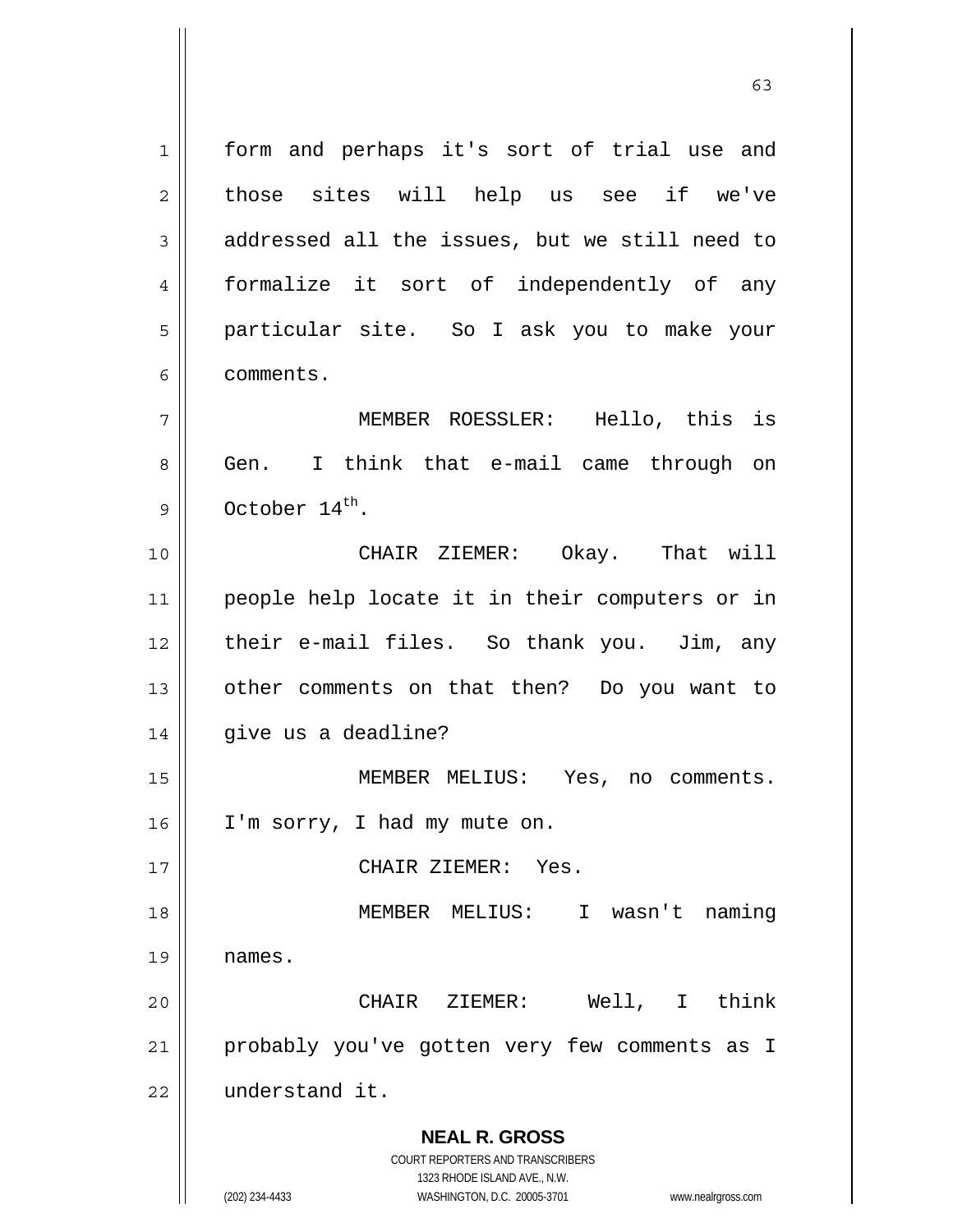|    | 64                                                                  |
|----|---------------------------------------------------------------------|
| 1  | MEMBER MELIUS: Yes.                                                 |
| 2  | CHAIR ZIEMER: So, board members,                                    |
| 3  | if you think it's okay, also let Jim know.                          |
| 4  | Silence is not that helpful. If you have                            |
| 5  | comments, give him your comments, if you think                      |
| 6  | it's great, let him know. And then Jim, you                         |
| 7  | folks can move to a final version, I think,                         |
| 8  | that the board could officially adopt. Very                         |
| 9  | good. Let's proceed.                                                |
| 10 | DR. MCKEEL: Dr. Ziemer?                                             |
| 11 | CHAIR ZIEMER: Yes.                                                  |
| 12 | DR. MCKEEL: This is Dan McKeel.                                     |
| 13 | CHAIR ZIEMER: Yes, sir.                                             |
| 14 | DR. MCKEEL: May I make<br>one                                       |
| 15 | comment?                                                            |
| 16 | CHAIR ZIEMER: You certainly may.                                    |
| 17 | In the evaluation of<br>DR. MCKEEL:                                 |
| 18 | Texas City Chemical's SEC 88 where this -- the                      |
| 19 | full criteria were applied as a test case,                          |
| 20 | SC&A made a recommendation that actually they                       |
| 21 | add a fifth criteria regarding plausibility.                        |
| 22 | And I would recommend that everyone read that                       |
|    | <b>NEAL R. GROSS</b>                                                |
|    | COURT REPORTERS AND TRANSCRIBERS<br>1323 RHODE ISLAND AVE., N.W.    |
|    | (202) 234-4433<br>WASHINGTON, D.C. 20005-3701<br>www.nealrgross.com |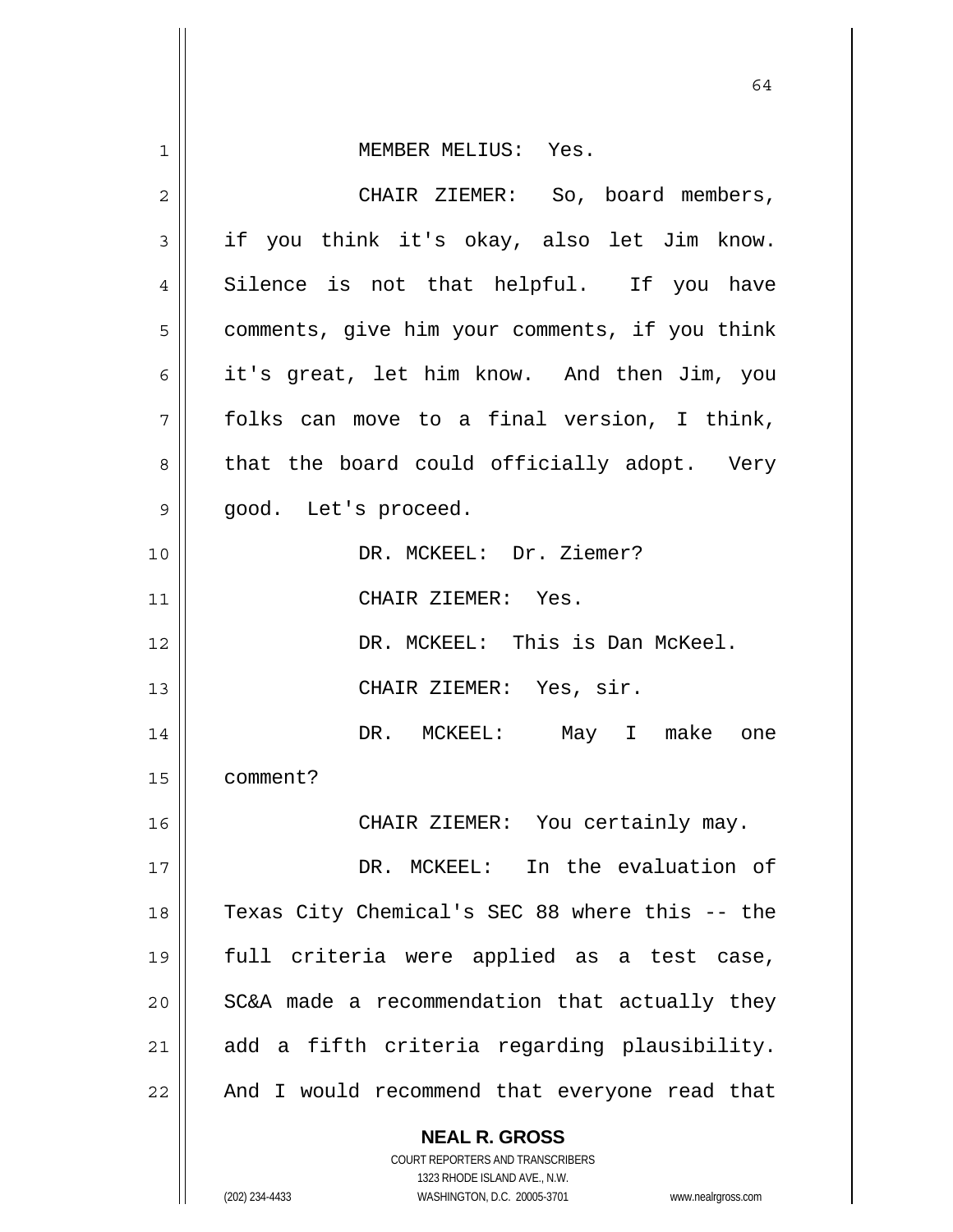1 || SC&A report because it raises the possibility  $2 \parallel$  of adding the plausibility criteria, which I  $3 \parallel$  would endorse. I think it's a very good idea. 4 || But if you read that and then 5 || incorporated that idea into your comments back  $6 \parallel$  to Dr. Melius, that would be very helpful. 7 CHAIR ZIEMER: Yes. And in fact 8 || that was, we thought in a sense, was one of 9 || the values of trying it out, although 10 || originally we hadn't planned that way, it kind 11 of turned out that way that a trial usage 12 might point out where there were either other 13 criteria or modifications of these four  $14$  | criteria that might be helpful. 15 || So the fifth criteria recommended 16 by SC&A, which they call plausibility, I 17 believe, and that could be added as an 18 additional one or it could in some form be 19 incorporated into one of the others. But 20 either way, that's an additional consideration  $21$  to keep in mind as you review this. Thank you  $22$  | again, Dan, for that comment.

> **NEAL R. GROSS** COURT REPORTERS AND TRANSCRIBERS 1323 RHODE ISLAND AVE., N.W. (202) 234-4433 WASHINGTON, D.C. 20005-3701 www.nealrgross.com

 $\sim$  65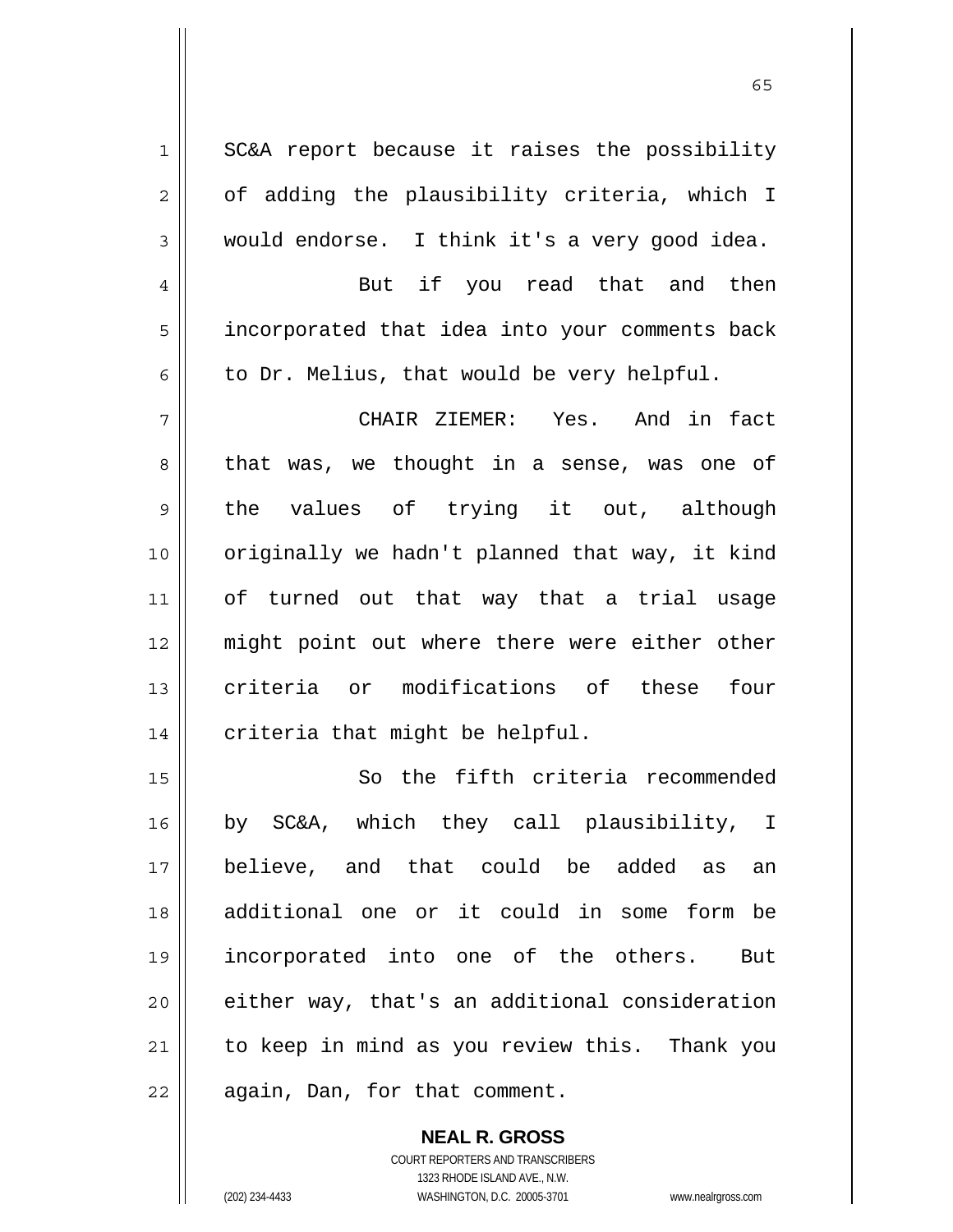|                | 66                                                                                                  |
|----------------|-----------------------------------------------------------------------------------------------------|
| $\mathbf 1$    | DR. MCKEEL: Thank you.                                                                              |
| $\overline{2}$ | CHAIR ZIEMER:<br>Okay. Let's                                                                        |
| 3              | proceed.                                                                                            |
| 4              | MR. KATZ: The last work group is                                                                    |
| 5              | worker outreach and that's Mike.                                                                    |
| 6              | MEMBER GIBSON: Okay.<br>On the                                                                      |
| 7              | worker outreach, we have not met. We did                                                            |
| 8              | discuss at last full board meeting that we're                                                       |
| 9              | going to take a little different approach                                                           |
| 10             | instead of waiting for NIOSH to develop a                                                           |
| 11             | policy and have SC&A review it and the back                                                         |
| 12             | and forth matrix-type deal.                                                                         |
| 13             | We're basically trying to                                                                           |
| 14             | brainstorm and look at areas for improvement                                                        |
| 15             | for worker outreach and worker input and we're                                                      |
| 16             | also kind of looking at some of the worker and                                                      |
| 17             | advocates' criticism and complaints and where                                                       |
| 18             | we can possibly make recommendations to NIOSH                                                       |
| 19             | to address those and better help the program                                                        |
| 20             | if possible.                                                                                        |
| 21             | So we're still plugging along at                                                                    |
| 22             | it, and should have a meeting here, you know,                                                       |
|                | <b>NEAL R. GROSS</b><br>COURT REPORTERS AND TRANSCRIBERS                                            |
|                | 1323 RHODE ISLAND AVE., N.W.<br>(202) 234-4433<br>WASHINGTON, D.C. 20005-3701<br>www.nealrgross.com |

 $\mathsf{I}$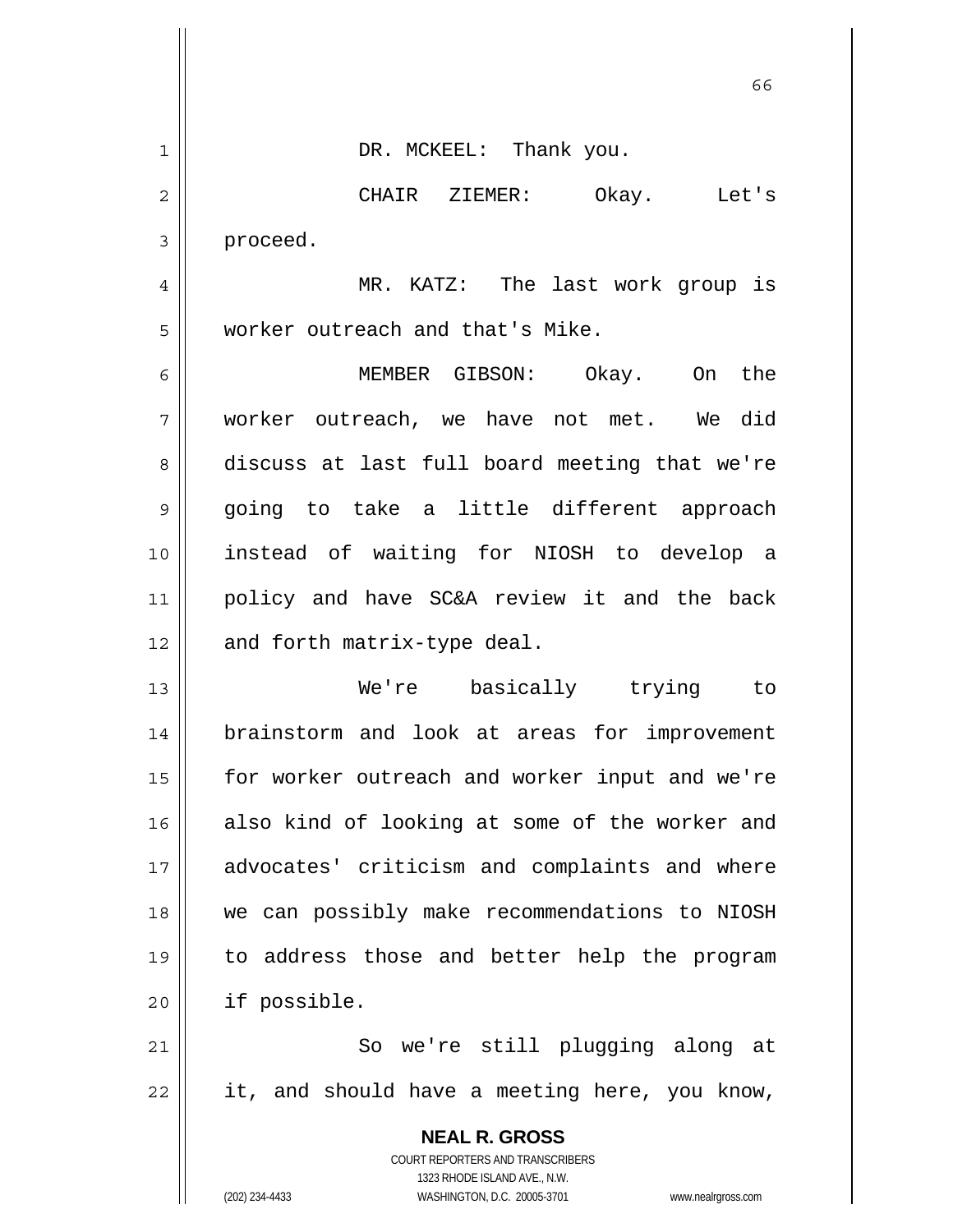1 | hopefully soon.

2 CHAIR ZIEMER: Okay. Thank you. 3 || Is that all the work groups Ted? 4 || MR. KATZ: That is, Dr. Ziemer.  $5 \parallel$  That concludes. 6 CHAIR ZIEMER: Okay. Last chance 7 | for any questions or comment. 8 || (No response.) 9 CHAIR ZIEMER: Okay. If not, let's 10 move on to update on the board's technical 11 || report contractor or no, update -- well, it's 12 actually update from the board's technical 13 || support contractor first, then we'll get an 14 || update on the selection process. 15 || So, John Mauro, you're going to 16 give us an update on where you folks are as 17 || you are closing out the five-year contract. 18 MR. MAURO: Yes, Dr. Ziemer. Our 19  $\parallel$  contract will end on December 1st and I tried 20 to assemble some notes to send out to  $21$  everyone. I hope everyone received the e-mail  $22$  || where I, in a, I guess the 30-second sound

 **NEAL R. GROSS**

 COURT REPORTERS AND TRANSCRIBERS 1323 RHODE ISLAND AVE., N.W. (202) 234-4433 WASHINGTON, D.C. 20005-3701 www.nealrgross.com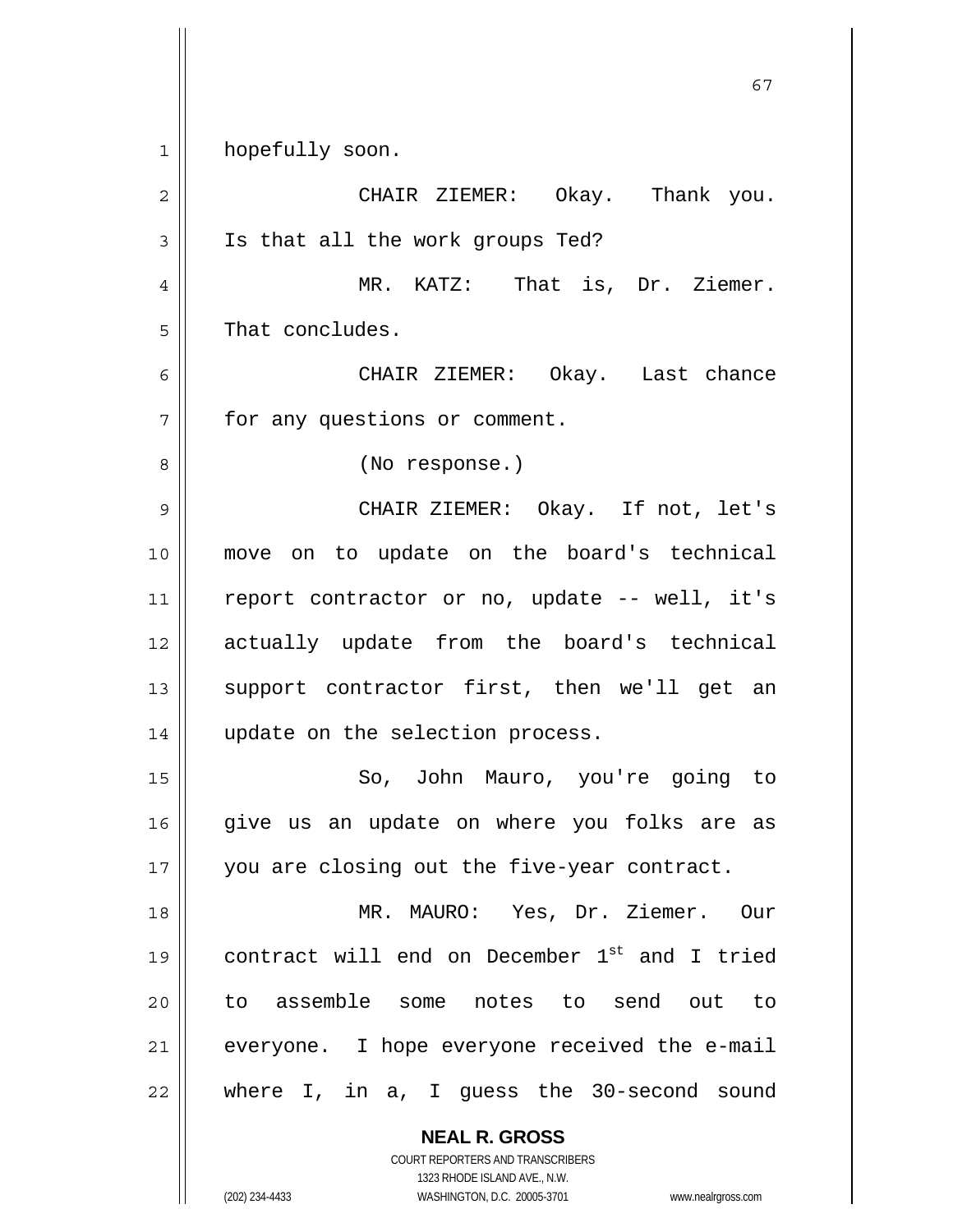$\sim$  68

| $\mathbf 1$    | bite regarding the status of each of our major                                                      |
|----------------|-----------------------------------------------------------------------------------------------------|
| 2              | tasks and where we are, what we've                                                                  |
| $\mathfrak{Z}$ | accomplished and what will<br>not<br>be                                                             |
| 4              | accomplished.                                                                                       |
| 5              | I think that's also important to                                                                    |
| 6              | point out when this contract comes to an end                                                        |
| 7              | on December 1 <sup>st</sup> . Did everyone receive that e-                                          |
| 8              | mail that it says Update on SC&A activities by                                                      |
| 9              | me dated $11/3/06$ ? The $06$ of course is an                                                       |
| 10             | error, but I emailed that out. I thought it                                                         |
| 11             | might be a little easier to just get that out                                                       |
| 12             | to everyone.                                                                                        |
| 13             | In a nutshell, all of our work                                                                      |
| 14             | products that we have been requested to                                                             |
| 15             | deliver on all tasks will have been delivered                                                       |
| 16             | to NIOSH and the work group by the end of this                                                      |
| 17             | contract. Right now, I'm sort of stepping                                                           |
| 18             | back from the write-up and giving you the real                                                      |
| 19             | big picture.                                                                                        |
| 20             | Right now, we owe a<br>number<br>of.                                                                |
| 21             | items. Everything's been delivered except for                                                       |
| 22             | a few number of items which will be delivered                                                       |
|                | <b>NEAL R. GROSS</b>                                                                                |
|                | COURT REPORTERS AND TRANSCRIBERS                                                                    |
|                | 1323 RHODE ISLAND AVE., N.W.<br>(202) 234-4433<br>WASHINGTON, D.C. 20005-3701<br>www.nealrgross.com |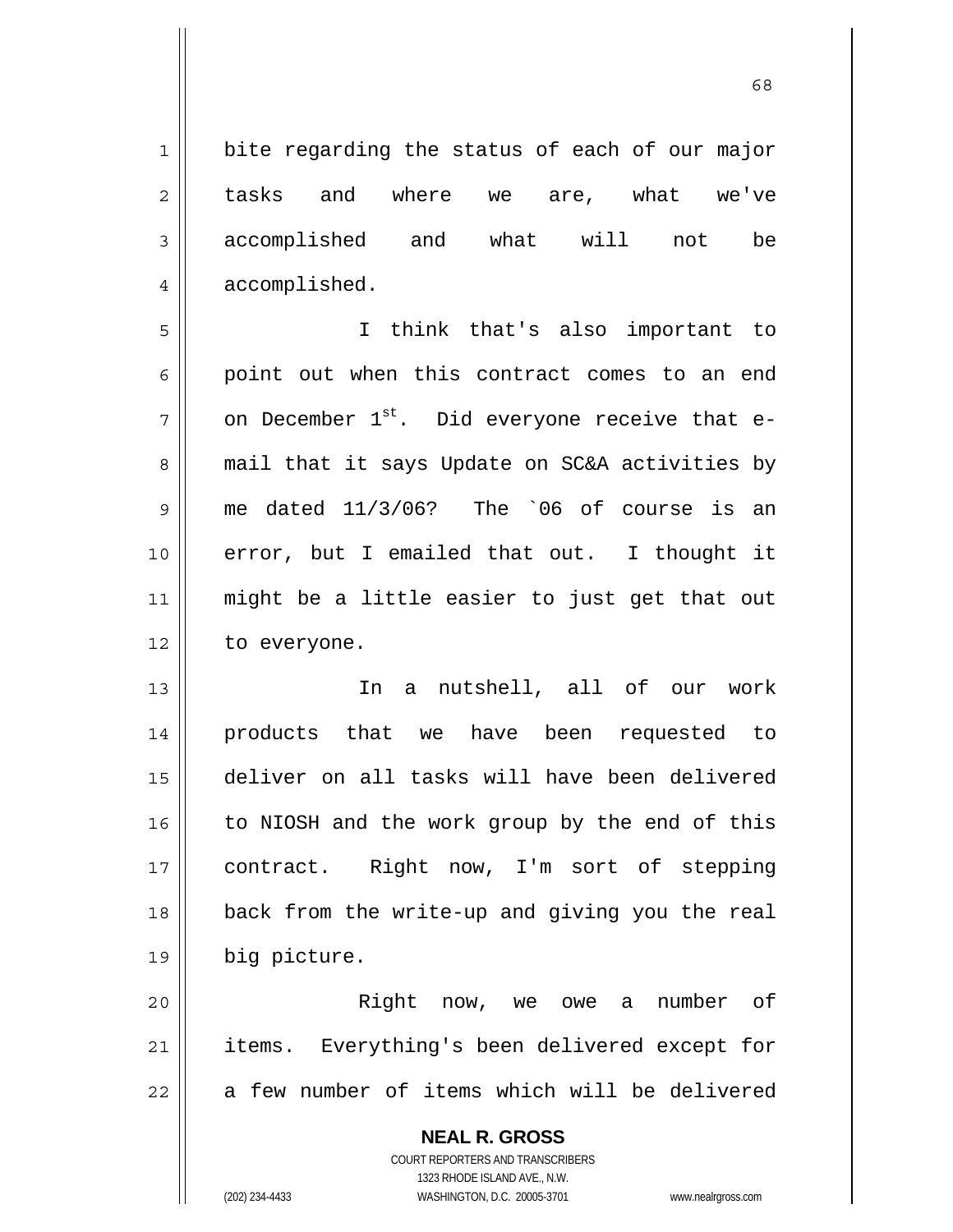1 | over the next couple of weeks. And these are

 $2 \parallel$  what we are calling -- there's some work 3 || related to site profile reviews on Santa 4 Susanna, Pantex and Savannah River 5 Construction.

6 As you recall, you folks had  $7 \parallel$  requested that. We put together what we would 8 call a paper study of the evaluation report 9 and site profiles as best we could to move 10 those programs along. And we will be 11 || delivering those work products into your hands 12 **before the end of the contract.** 

13 || One of the things I would like to 14 || ask is, our work on the Savannah River 15 | Construction is based on the SEC petition. Of 16 || course, the evaluation report has not been 17 || reviewed because we haven't seen it yet, but 18 we are actually able to put together a report 19 based on the petition itself and looking at  $20$  | the database.

21 || So, we do plan on delivering a work  $22$  || product so that you have something prior to

> **NEAL R. GROSS** COURT REPORTERS AND TRANSCRIBERS 1323 RHODE ISLAND AVE., N.W. (202) 234-4433 WASHINGTON, D.C. 20005-3701 www.nealrgross.com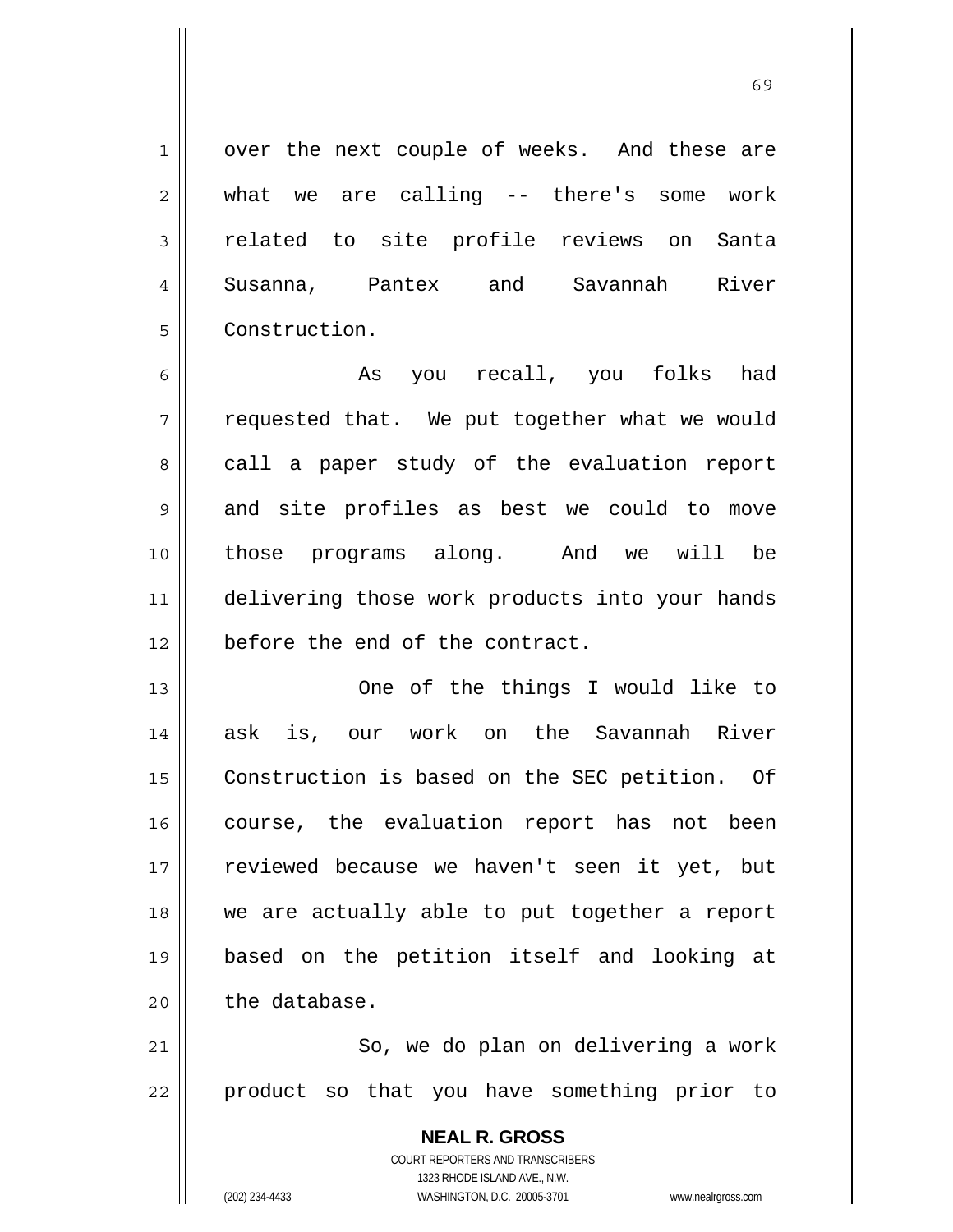1 || the end of our contract. So you will be  $2 \parallel$  receiving -- that's in progress.

70

3 The other item that we owe you, a 4 big item is the ninth set of 40 cases dose 5 | reconstruction reviews. Right now, many of 6 you are aware that we are scheduling our one- $7 \parallel$  on-one discussions. In fact, I believe, we 8 | have one scheduled for tomorrow, we had one 9 earlier this week.

10 || But the plan is to deliver that 11 large document, you've seen them before -- 12 || before the end of the contract. So, those are  $13$  || the major deliverables that we still owe you  $14$  | that we will be getting to you.

Now, but beside the delivery of 16 || these work products that you have, what's not done that's important is -- and that's what's 18 || really detailed in this handout that I sent is that for all intents and purposes we're, I would say -- if you wanted to say that in the grand scheme of things, we're about half way | through the close-out process.

> **NEAL R. GROSS** COURT REPORTERS AND TRANSCRIBERS 1323 RHODE ISLAND AVE., N.W. (202) 234-4433 WASHINGTON, D.C. 20005-3701 www.nealrgross.com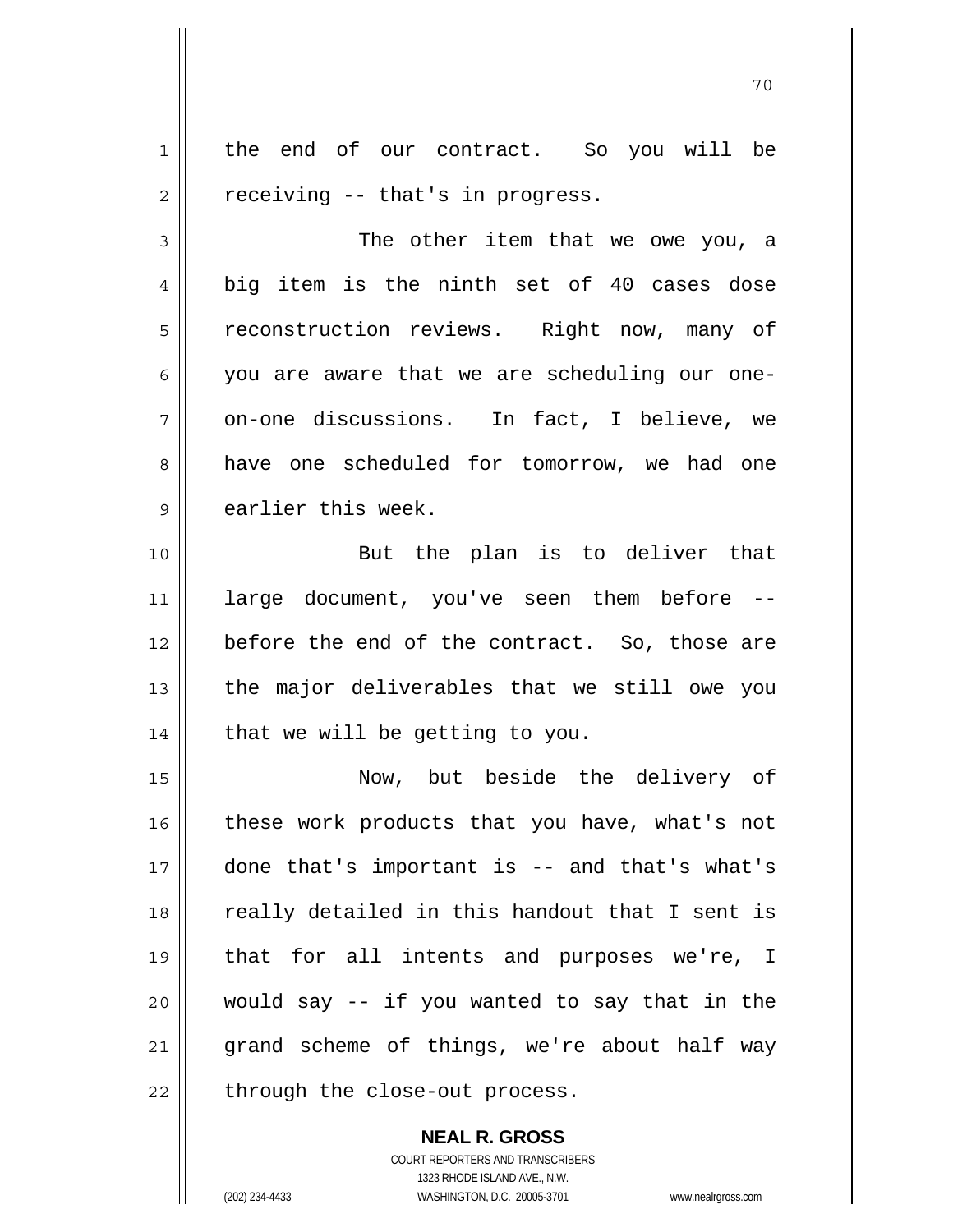| $\mathbf 1$ | You know, if you look at the issues                                                                 |
|-------------|-----------------------------------------------------------------------------------------------------|
| 2           | resolution process regarding site profiles,                                                         |
| 3           | SEC petitions, procedure reviews, dose                                                              |
| 4           | reconstruction reviews, all of those work                                                           |
| 5           | products and all of the matrices, the                                                               |
| 6           | databases, information, for all intents and                                                         |
| 7           | purposes, when I look at it and as I summarize                                                      |
| 8           | the information and the material I e-mailed to                                                      |
| 9           | everyone, we're really about half-way home and                                                      |
| 10          | there's a lot more work to do to close them                                                         |
| 11          | out.                                                                                                |
| 12          | I would say the good news is that                                                                   |
| 13          | regard to the site profiles, in the<br>with                                                         |
| 14          | handout you may have noticed that we actually                                                       |
| 15          | have 23 site profile reviews that are in                                                            |
| 16          | various stages of close-out and we only                                                             |
| 17          | actually closed out five and I've identified                                                        |
| 18          | the five that we've closed out, but leaving                                                         |
| 19          | what would appear to be quite a bit of work on                                                      |
| 20          | site profiles.                                                                                      |
| 21          | But, it's a little misleading.                                                                      |
| 22          | those site profile reviews<br>Many of<br>are                                                        |
|             | <b>NEAL R. GROSS</b>                                                                                |
|             | <b>COURT REPORTERS AND TRANSCRIBERS</b>                                                             |
|             | 1323 RHODE ISLAND AVE., N.W.<br>(202) 234-4433<br>WASHINGTON, D.C. 20005-3701<br>www.nealrgross.com |
|             |                                                                                                     |

 $\mathsf{I}$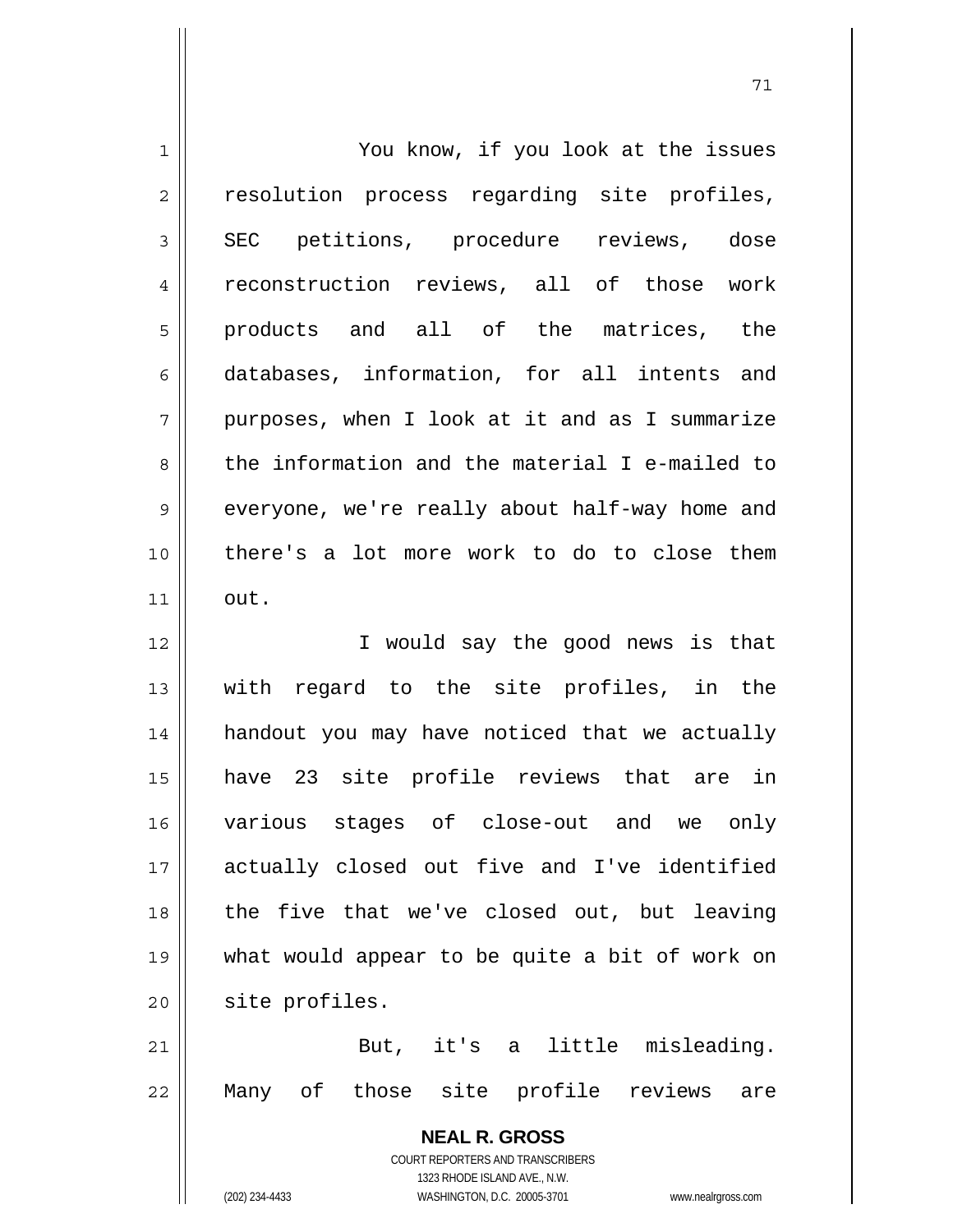1 || currently undergoing review within the context 2 of the SEC petitions that accompany those 3 documents. And I believe that -- and those  $4 \parallel$  are really moving along aggressively. 5 And I believe that when we resolve 6 the issues related to the SEC petition, we 7 will have accomplished a great deal in also 8 || resolving the issues that still remain on the 9 | site profile. 10 || So on first blush it would appear 11 that we really haven't put much of a dent in 12 the site profile review close-out process, but 13  $\parallel$  in reality, I think we have. And that's why I  $14$  | feel as if we're half-way home. 15 I think it may appear that, you 16 know, we have out of the 28 that we -- bottom 17 line is we did a formal large review of 28 18 || site profiles and we delivered these large-19 volume documents to the board. We've only 20 closed out the issues on five of them; 21 Bethlehem Steel, Mallinckrodt, Iowa Army 22 | Ammunition Plant, Linde and Nevada Test Site,

72

 **NEAL R. GROSS** COURT REPORTERS AND TRANSCRIBERS

 1323 RHODE ISLAND AVE., N.W. (202) 234-4433 WASHINGTON, D.C. 20005-3701 www.nealrgross.com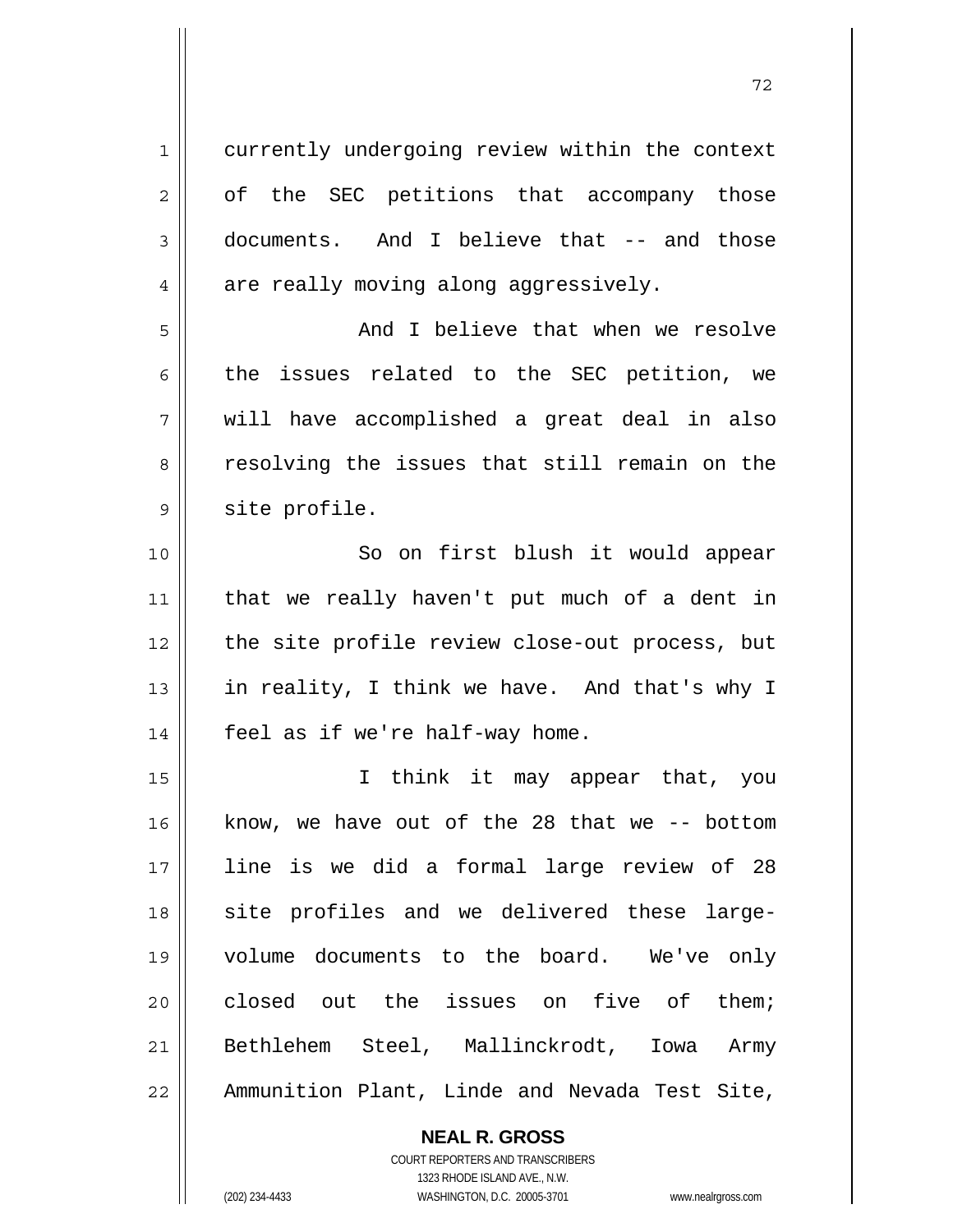1 || which would appear there are 23 remaining.

2 || But the fact is, many of those 23  $3 \parallel$  are really undergoing active review as part of 4 the SEC process. So from that prospective I 5 || think we're doing very well, but there are  $6 \parallel$  going to be many issues still that will  $7 \parallel$  require part of the close-out, which will not 8 || be completed under the current contract and 9 || will have to go to the next contract, whoever 10 is awarded. 11 There's also -- I'm still on the 12 || subject of site profile. Sandia, when I say 13 || we've delivered them all, reality is one of 14 them is quasi-delivered. I believe Joe 15 Fitzgerald could confirm this, I believe you 16 have not actually received the Sandia site 17 || profile review because it is currently in the 18 hands of DOE. 19 || But, Joe Fitzgerald, if you're on

 $21$  | of that one particular site profile review?

22 MR. FITZGERALD: No. We did

 **NEAL R. GROSS** COURT REPORTERS AND TRANSCRIBERS

 $20$  || the line, perhaps you can clarify the status

 1323 RHODE ISLAND AVE., N.W. (202) 234-4433 WASHINGTON, D.C. 20005-3701 www.nealrgross.com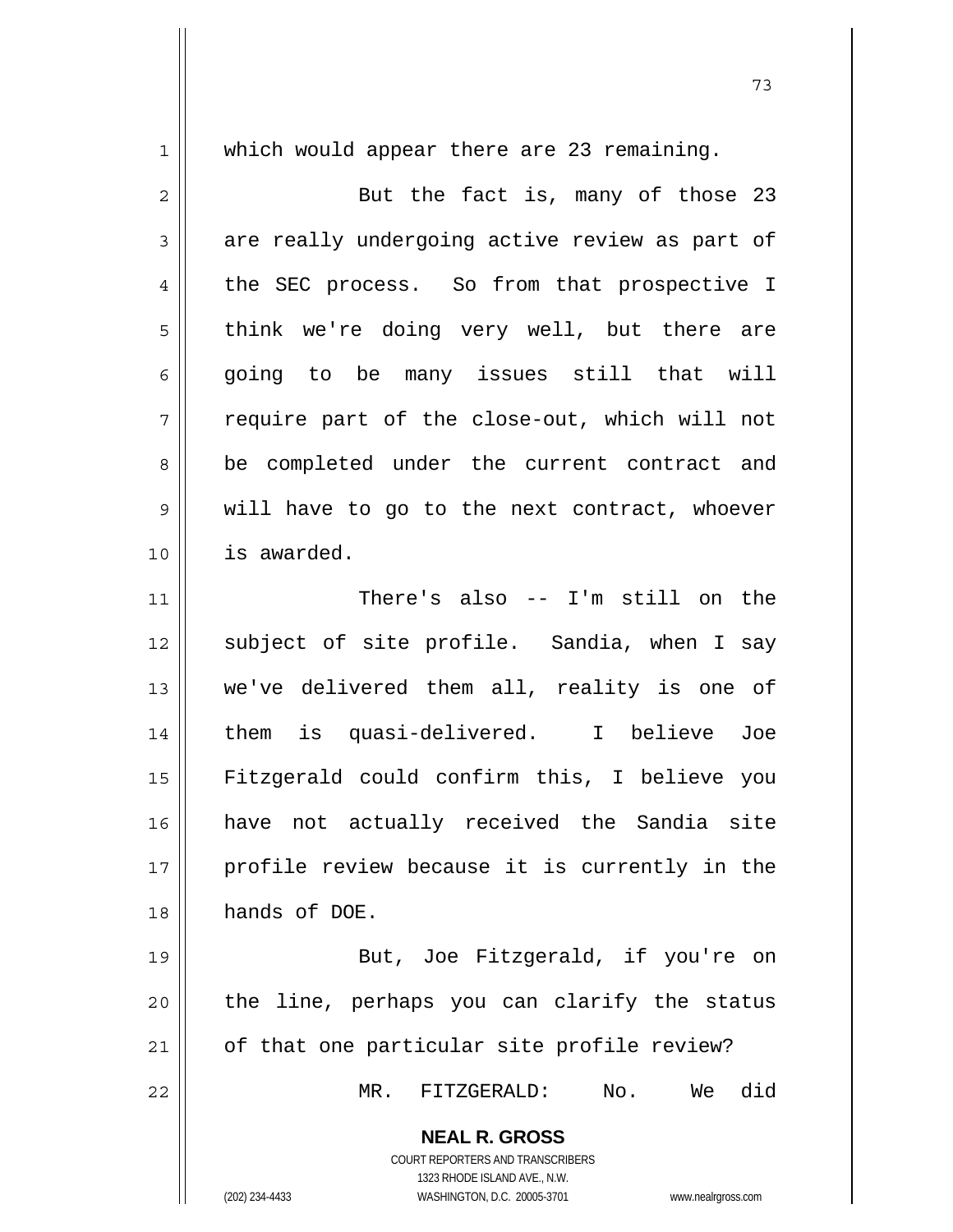**NEAL R. GROSS** 1 | receive Sandia back from DOE, I think early  $2 \parallel$  last week. So that should be forthcoming any  $3 \parallel$  day. 4 MR. MAURO: Okay. So we will be 5 | delivering that before --6 MR. FITZGERALD: Yes. 7 MR. MAURO: -- the end of the 8 l contract? 9 MR. FITZGERALD: Yes. 10 MR. MAURO: Great. Thank you. One 11 || other item that we owe you, during the, I 12 believe it was the meeting we held in Redondo 13 || Beach to activate the INL process, close-out 14 || process. One of the things you have asked us  $15$  to do was to sort of refresh the site profile 16 || review and it was actually three years old as 17 | of September sitting on the shelf. 18 And we will be delivering to you, 19 what I would call a refresher document, which 20 would allow the site, the work group, the 21 newly formed INL work group to move forward. 22 || So we will have delivered that also before the

74

 COURT REPORTERS AND TRANSCRIBERS 1323 RHODE ISLAND AVE., N.W.

(202) 234-4433 WASHINGTON, D.C. 20005-3701 www.nealrgross.com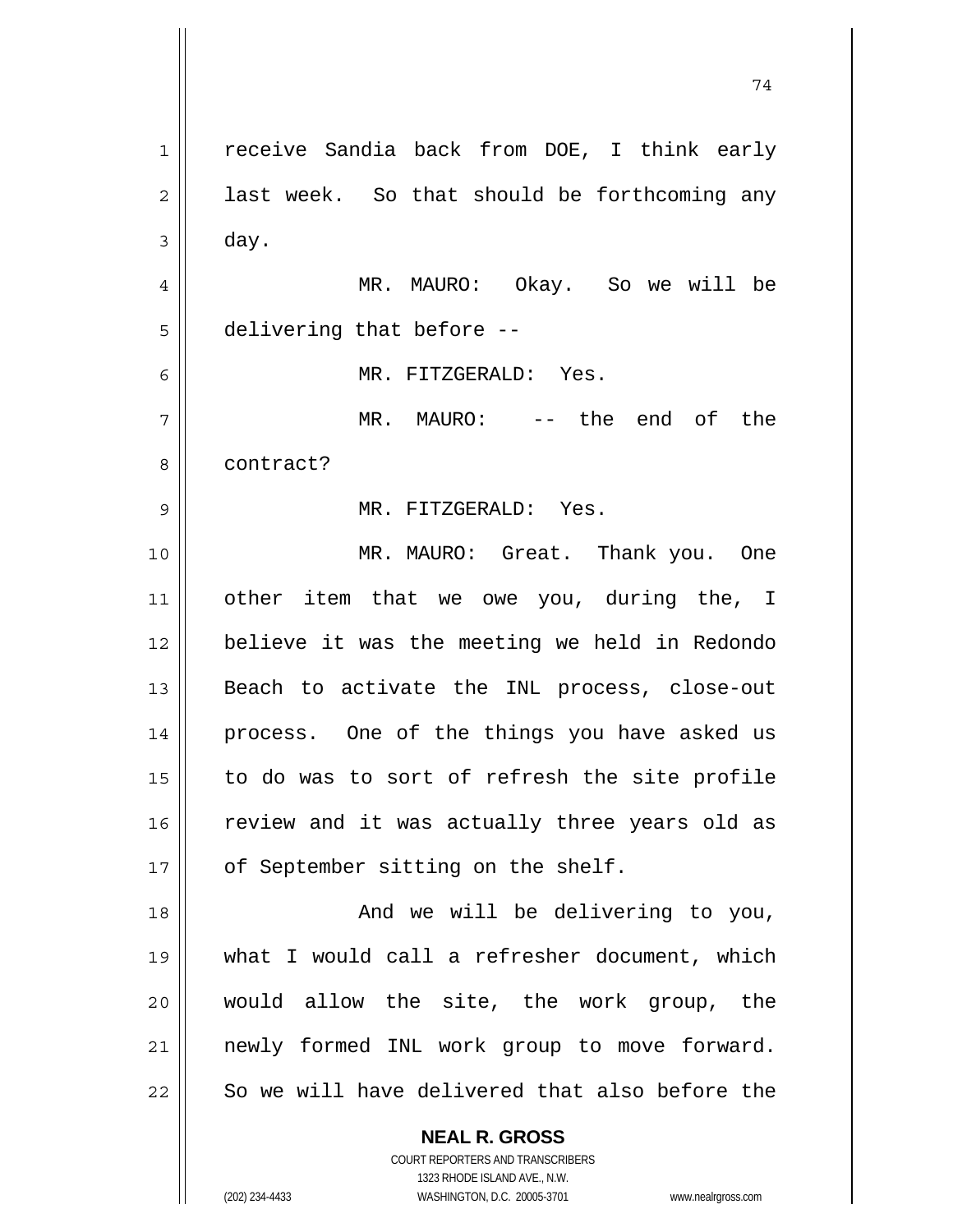$1 \parallel$  end of the contract.

| $\overline{2}$ | During the meeting, I believe also             |
|----------------|------------------------------------------------|
| $\mathfrak{Z}$ | in Redondo Beach, you had requested that we    |
| 4              | review two procedures, OCAS IG 4 and 3. Four,  |
| 5              | we will be $-$ and that has $-$ by the way     |
| 6              | that's a, I think, very important part of the  |
| 7              | surrogate issue that we talked about earlier.  |
| 8              | OCAS IG-004 deals with NIOSH's                 |
| 9              | protocol with dealing with surrogate data and  |
| 10             | we are preparing our review. We will be        |
| 11             | delivering that report before the end of our   |
| 12             | contract, and I think that will be very        |
| 13             | helpful to the surrogate working group because |
| 14             | it deals explicitly with that subject.         |
| 15             | Last item on the handout that I                |
| 16             | sent, if you have that in front of you, is     |
| 17             | OTIB-0066. That is, as Joe pointed out         |
| 18             | earlier, a very important OTIB in our review   |
| 19             | of that document. It deals with a subject      |
| 20             | that is of great interest to many of the SEC   |
| 21             | petitions and site profiles: metal tritides.   |
| 22             | think that once that<br>I.<br>our              |
|                | <b>NEAL R. GROSS</b>                           |

 COURT REPORTERS AND TRANSCRIBERS 1323 RHODE ISLAND AVE., N.W.

(202) 234-4433 WASHINGTON, D.C. 20005-3701 www.nealrgross.com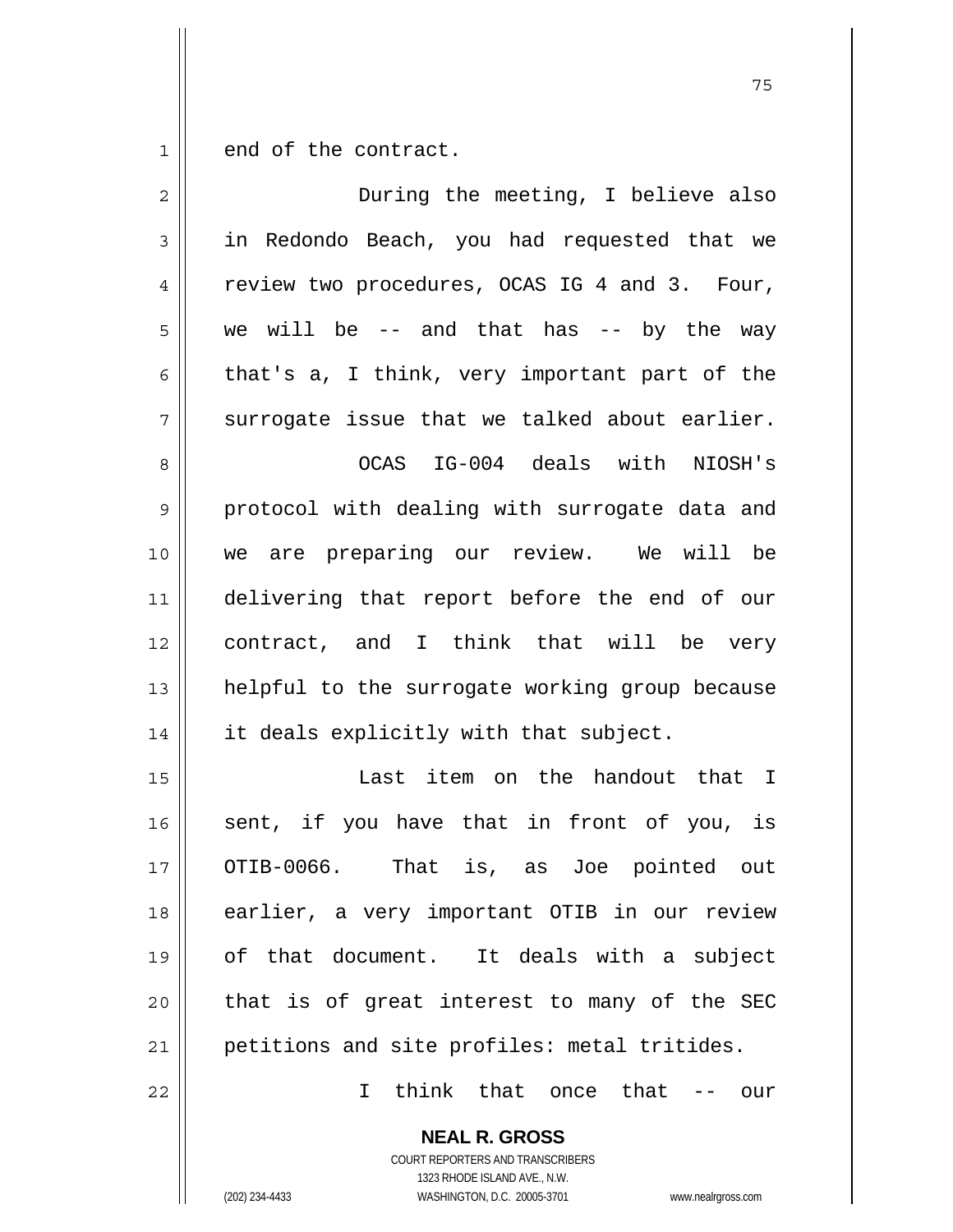| $\mathbf 1$ | review is cleared by DOE, and that could       |
|-------------|------------------------------------------------|
| 2           | happen any day, it sounds like Joe had         |
| 3           | indicated perhaps within a week, you will have |
| 4           | that in your hands. That will, I think, allow  |
| 5           | certainly, for example, Pinellas, I know you   |
| 6           | folks are eager to move forward with the       |
| 7           | Pinellas work group meeting and I think this   |
| 8           | is one of the more important issues. And once  |
| $\mathsf 9$ | that document is cleared, we'll be able to     |
| 10          | engage that issue.                             |
| 11          | So bottom-line on the site profile             |
| 12          | review is really we will have delivered just   |
| 13          | about everything, but there's still quite a    |
| 14          | bit of work on the close-out process that will |
| 15          | have to carry over into the next contract.     |
| 16          | Procedure reviews, in the handout              |
| 17          | that I forwarded to you folks, one of the      |
| 18          | conveniences of having everything automated    |
| 19          | now is I got in touch with Steve Marschke and  |
| 20          | I said, Steve, could you give me a quick       |
| 21          | printout of where we are, and he sent me this, |
| 22          | you know, 10 minutes later.                    |

и процесс в политическиот производство в село в 1968 године. В 1968 године при представление при предлагает пр<br>В 1968 године представляет представляет представительно представительно представительно представительно предст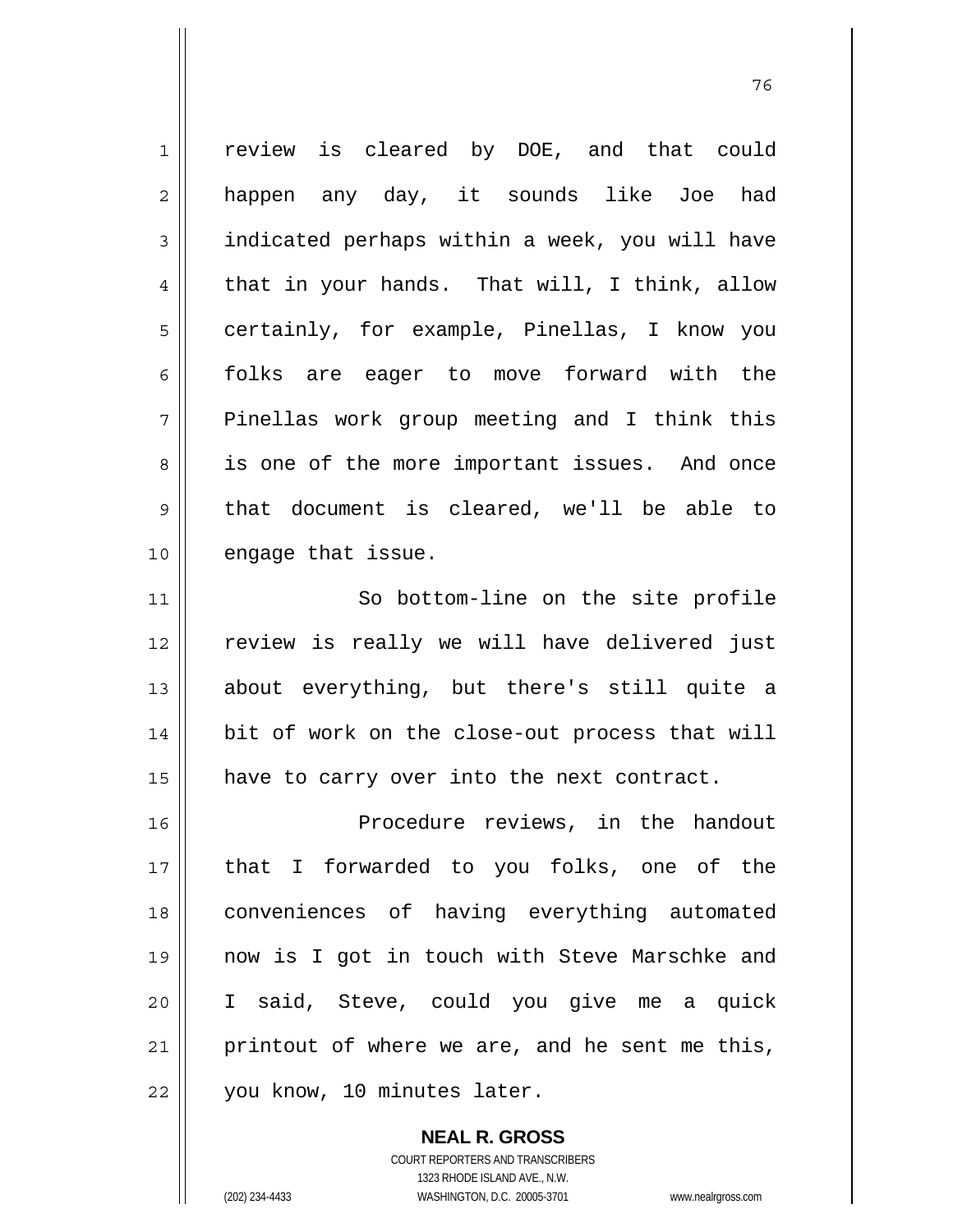| $\mathbf 1$ | Bottom-line is we<br>101<br>have               |
|-------------|------------------------------------------------|
| 2           | procedures in the system, there are a total of |
| 3           | 485 commentaries or issues associated with     |
| 4           | those 101 procedures. Half of them, about 215  |
| 5           | have been closed, which means that we<br>made  |
| 6           | quite a bit of progress on issues, resolution  |
| 7           | under the procedures work group.               |
| 8           | But the other half, and another                |
| 9           | chunk of them, 63 are in what we call in       |
| 10          | abeyance. That's good news. In abeyance        |
| 11          | really means that the work group agrees that   |
| 12          | by-and-large the technical issue has been      |
| 13          | resolved, but the procedure itself is yet to   |
| 14          | be revised and so it sort of sits in limbo     |
| 15          | until that, in fact, happens.                  |
| 16          | So the reality is we have 282                  |
| 17          | procedures out of the 405, for all intents and |
| 18          | purposes have been resolved and I think that's |
| 19          | a lot of progress. But the bottom line is,     |
| 20          | the remaining approximate, let's say 170, 160, |
| 21          | whatever the number comes to, 180, whatever    |
| 22          | the number comes to, still require issues      |

 COURT REPORTERS AND TRANSCRIBERS 1323 RHODE ISLAND AVE., N.W. (202) 234-4433 WASHINGTON, D.C. 20005-3701 www.nealrgross.com

 **NEAL R. GROSS**

 $\mathsf{II}$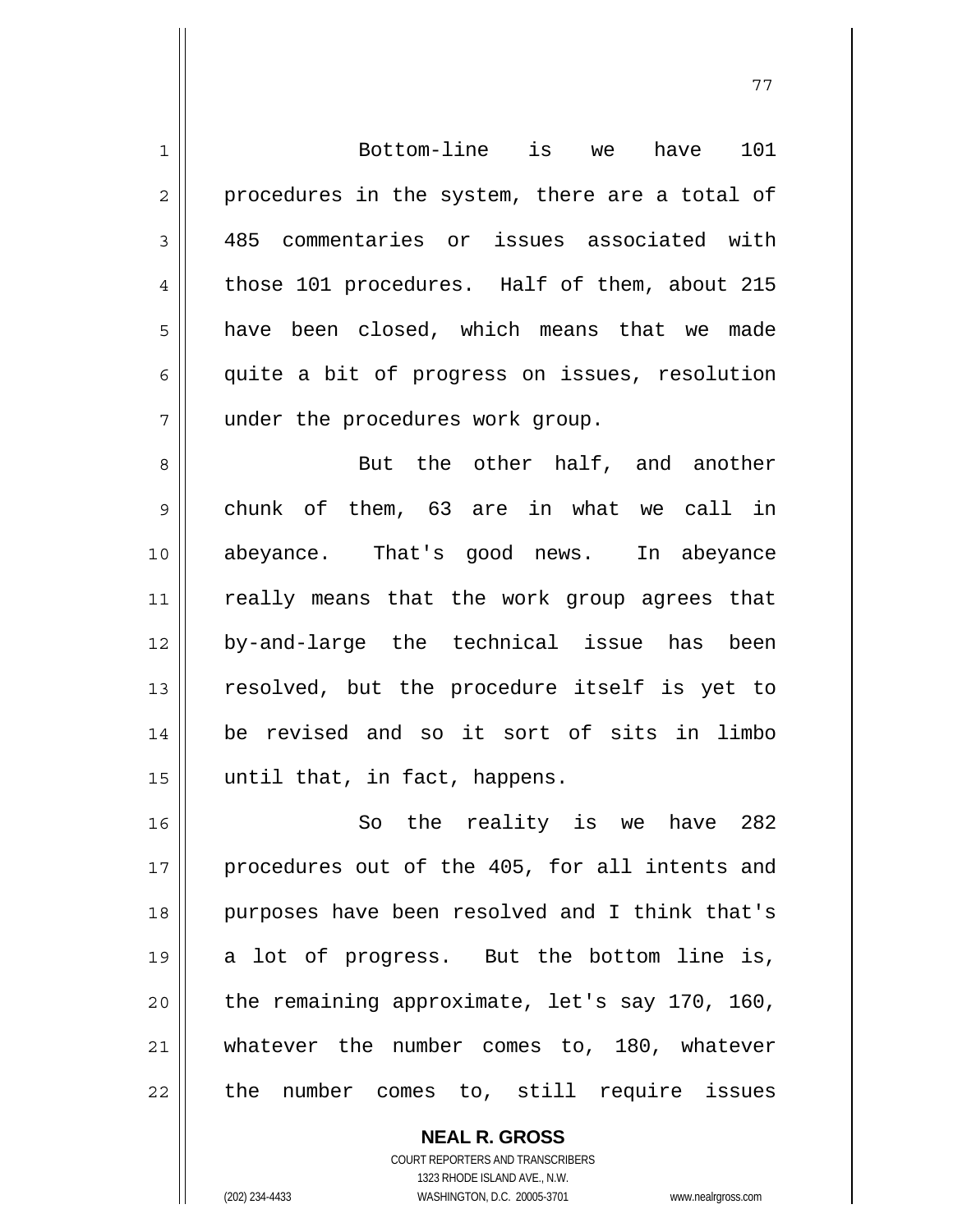1 || resolution and of course, that won't occur  $2 \parallel$  until the next contract period.

3 Dose reconstruction reviews, as I 4 mentioned earlier, you know, we will have 5 delivered our ninth set of 40 cases before the  $6 \parallel$  end of this contract. We will have delivered 7 the two blind dose reconstruction reports  $8 \parallel$  before the end of this contract, so over the 9 || next couple of weeks.

What we will not be able to do, unfortunately, is we did receive on October  $8^{th}$ , the  $10^{th}$  set of 20 cases and we are 13 || reviewing them as we speak, but clearly, we will not have a report delivered before the | end of this contract.

16 || That deliverable of the review of those 20 cases will not occur until the subsequent -- it will occur under the subsequent contract. And of course, as I mentioned earlier, the closeout process. As Mark had pointed out, for all intents and 22 || purposes, the first set of about 100 dose

> **NEAL R. GROSS** COURT REPORTERS AND TRANSCRIBERS 1323 RHODE ISLAND AVE., N.W. (202) 234-4433 WASHINGTON, D.C. 20005-3701 www.nealrgross.com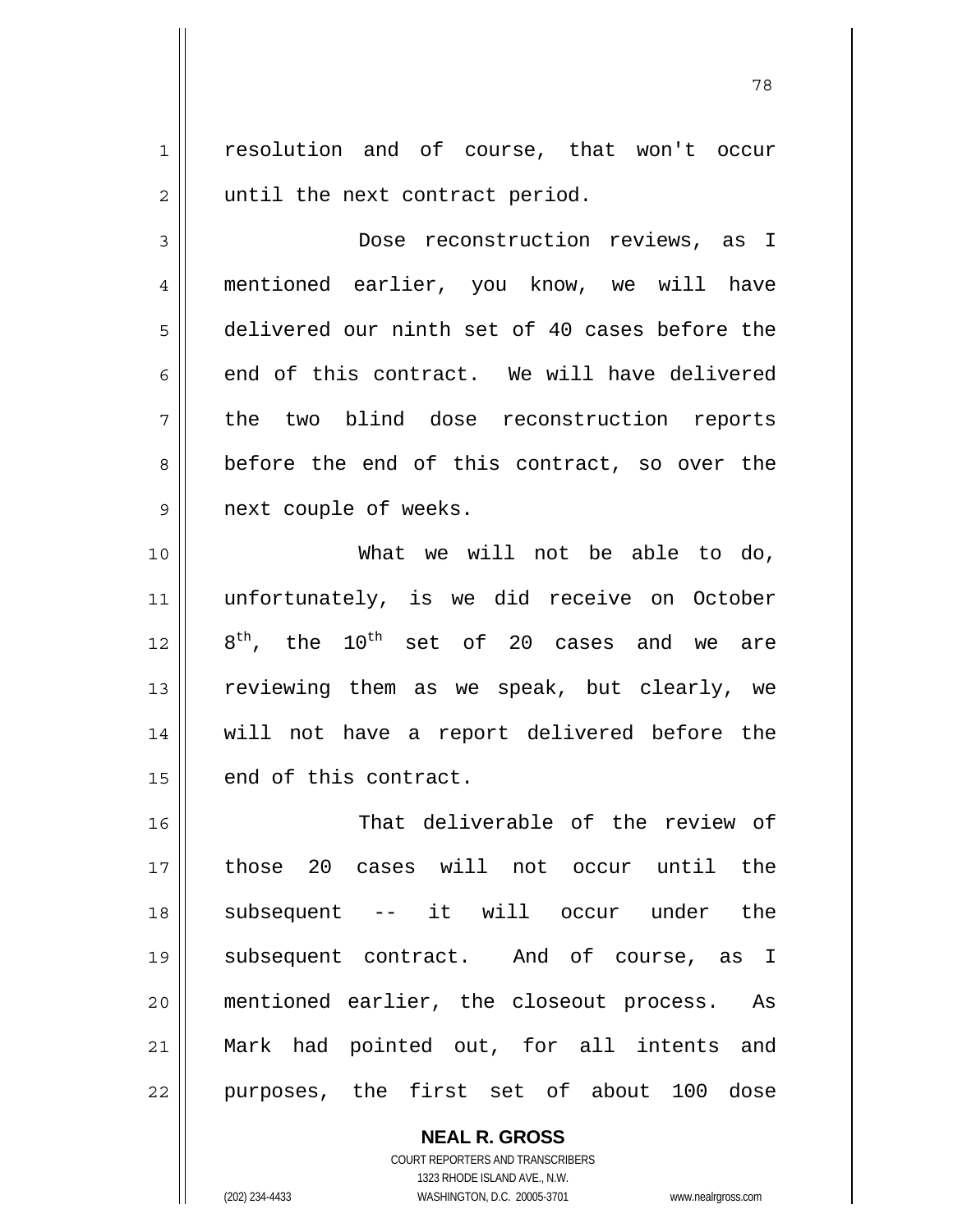| $\mathbf 1$    | reconstructions, the issues resolution<br>has  |
|----------------|------------------------------------------------|
| $\overline{2}$ | been resolved, but there are a large number of |
| 3              | cases and issues that remain to be closed out  |
| 4              | as part of subcommittee activities.            |
| 5              | SEC petitions, bottom-line is 16               |
| 6              | SEC -- over the course of the last five years  |
| 7              | there have been 16 SEC petition reviews. The   |
| 8              | draft reports have been completed and          |
| 9              | delivered to the board for 13 of those.        |
| 10             | We still owe you, as I mentioned               |
| 11             | earlier these what I call white paper, they've |
| 12             | not white paper, they are paper studies for    |
| 13             | Santa Susanna, Pantex, Savannah River, we will |
| 14             | be delivering them before the end of this      |
| 15             | contract. They're in production as we speak.   |
| 16             | Of the 13 reviews that have been               |
| 17             | completed, the issues resolution process has   |
| 18             | actually only been closed on Rocky Flats, IAAP |
| 19             | and Mallinckrodt. The remainder are very much  |
| 20             | in active review, the issues resolution        |
| 21             | process. So there's a great -- that work of    |
| 22             | course will not be completed during this       |

 **NEAL R. GROSS** COURT REPORTERS AND TRANSCRIBERS 1323 RHODE ISLAND AVE., N.W. (202) 234-4433 WASHINGTON, D.C. 20005-3701 www.nealrgross.com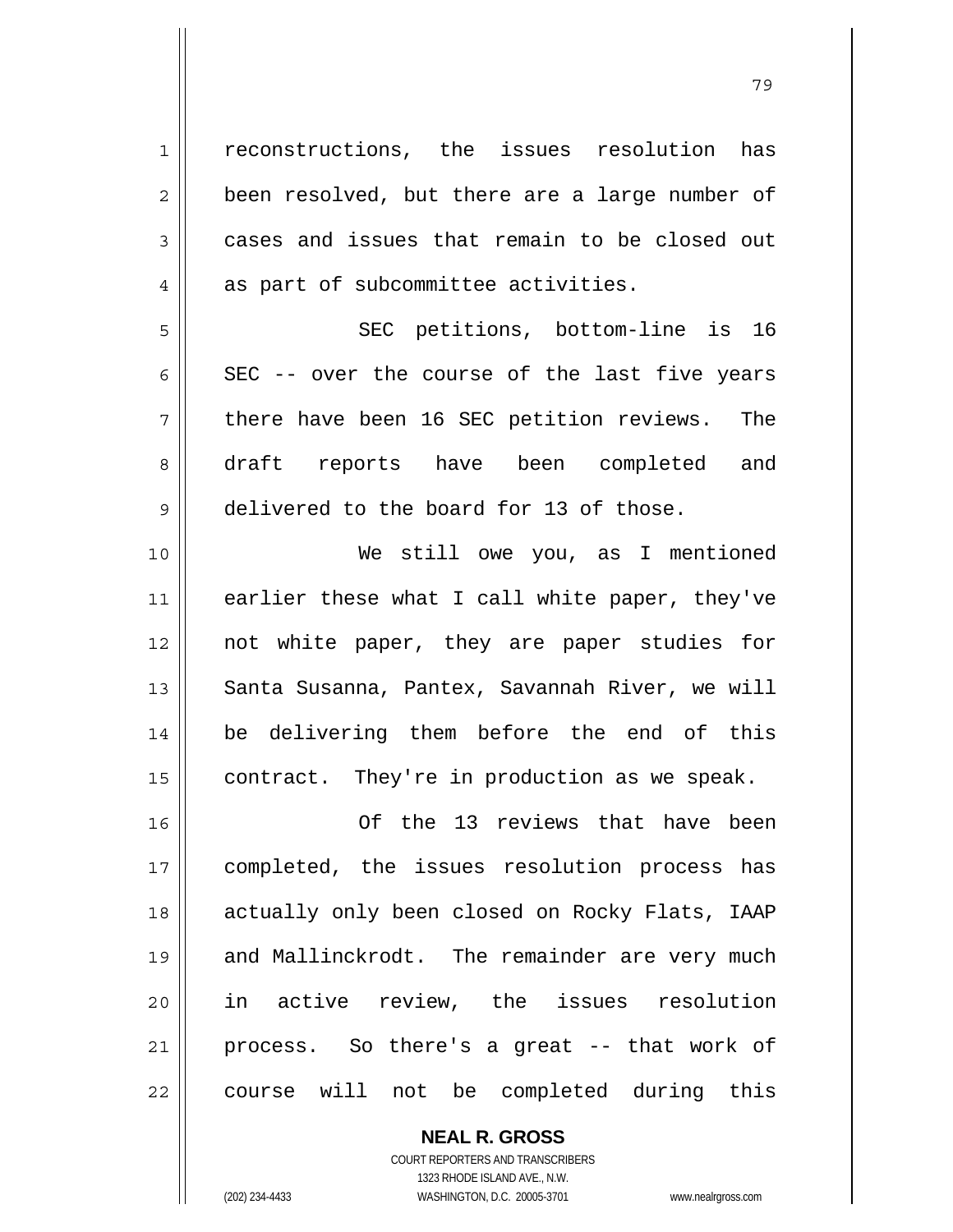1 contract and will carry over to the next 2 | contract.

 $3 \parallel$  and the last item on this page, if 4 you have it in front of you, is number 16 and  $5 \parallel$  that's the 250-workday issue. And on November 6  $\parallel$  17<sup>th</sup>, we will be meeting with the work group to  $7$  || engage that particular issue.

As far as -- so, I mean, the way I look at it, as I mentioned earlier, and I think we've delivered the work, the draft work products and the few remaining ones that we still owe, we will be getting into your hands.

13 What has been, you know, when you 14 || step back and look at the past five years 15 where we were helping out, what has been part 16 of the process that has been the most 17 challenging is the issues resolution process 18 || and that is of course taking more time and 19 resources than I guess anyone's really 20 || anticipated. Although I guess, we probably  $21$  should have realized that that was going to be  $22$  | the tough part of this.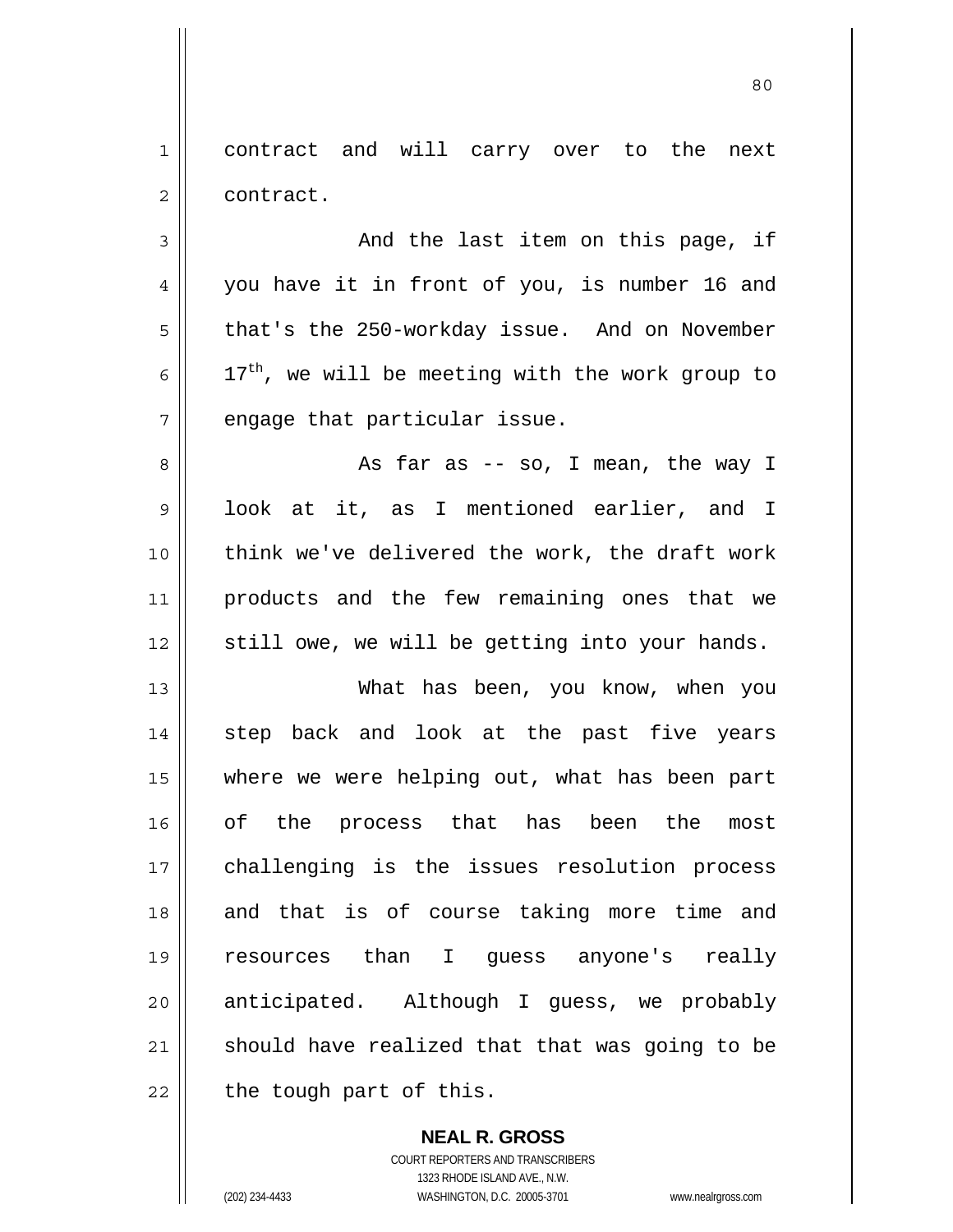**NEAL R. GROSS** COURT REPORTERS AND TRANSCRIBERS 1323 RHODE ISLAND AVE., N.W. (202) 234-4433 WASHINGTON, D.C. 20005-3701 www.nealrgross.com 1 Finally, as far as the budget goes, 2 we have, certainly more than sufficient  $3 \parallel$  resources to allow us to finish up everything  $4 \parallel$  we have to finish up by the end of December. 5 We will have, perhaps \$600,000, \$700,000 left  $6 \parallel$  over on December 1<sup>st</sup> when we stop work. 7 That doesn't mean we're coming 8 under budget because there's still lots of 9 work to do, but that \$700,000 is in effect 10 there as resources that in principle is 11 available to keep the issues resolution 12 || process going into the next contract. 13 That summarizes what -- I believe 14 || that captures the essence of what we've 15 accomplished and where we are on all the work 16 | we've been doing to support the board. 17 || CHAIR ZIEMER: Thank you very much, 18 John. Board members, do you have any 19 questions for John? 20 (No response.) 21 CHAIR ZIEMER: And let me ask David  $22$  || Staudt a question, David, if you're still on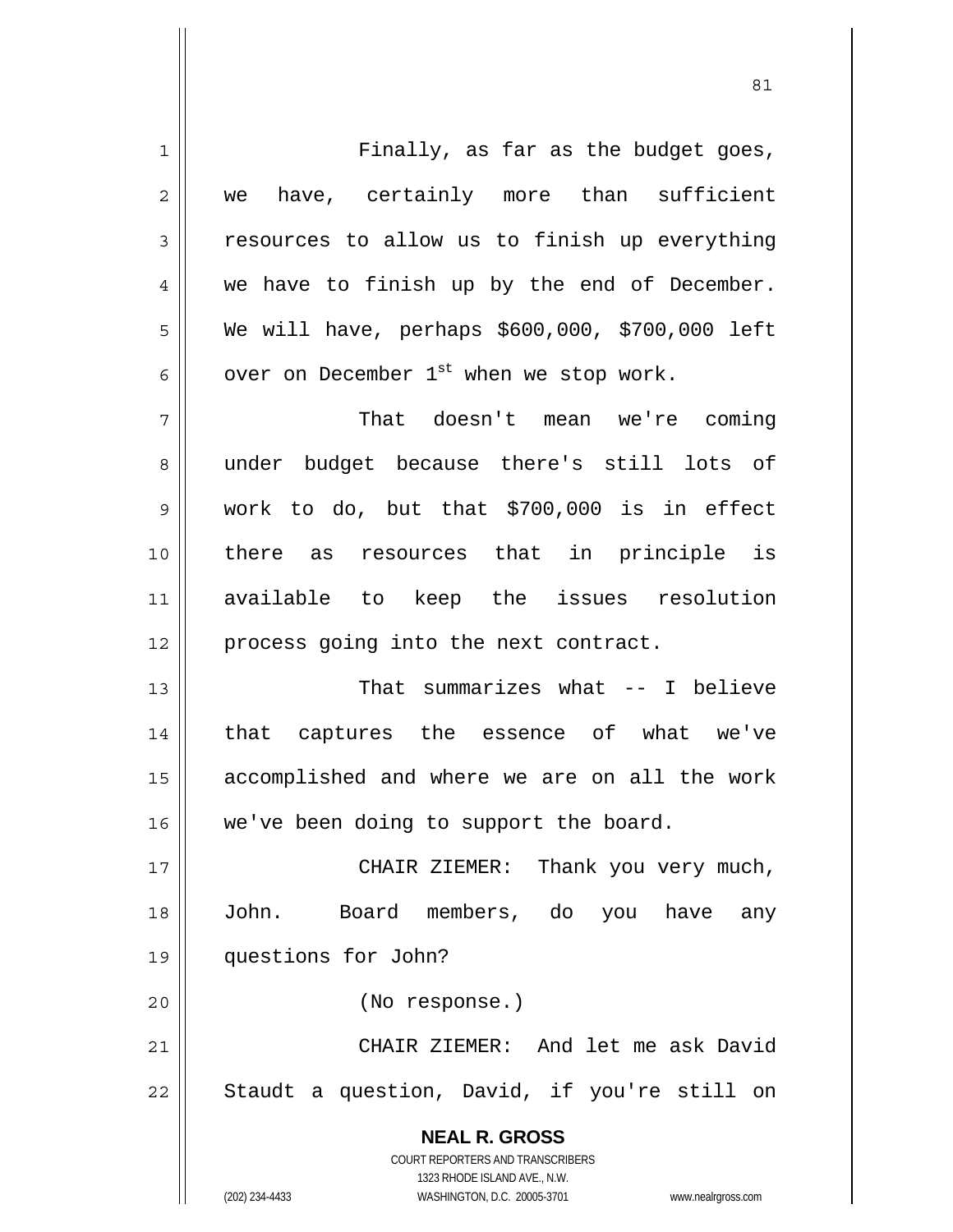1 | the line.

 **NEAL R. GROSS** COURT REPORTERS AND TRANSCRIBERS 1323 RHODE ISLAND AVE., N.W. (202) 234-4433 WASHINGTON, D.C. 20005-3701 www.nealrgross.com 2 MR. STAUDT: Yes, sir. 3 CHAIR ZIEMER: If there were a 4 different contractor, could this contract  $5 \parallel$  still be extended to assist in resolving 6 | issues based on the money still left? 7 || MR. STAUDT: Yes, sir. 8 CHAIR ZIEMER: Okay. Thank you,  $9 \parallel$  that's helpful. If the contractor remains the 10 || same, does this money carry forward in 11 addition to a new contract? 12 || MR. STAUDT: A couple things could 13 happen. We could just utilize the funding 14 || that's on there and/or else that money could 15 be just deobligated and put towards a new 16 contract. 17 CHAIR ZIEMER: Okay. Thank you. 18 || Board members, other questions? 19 (No response.) 20 CHAIR ZIEMER: If not, Ted Katz, 21 could you comment on OCAS IG-003, which is a  $22 \parallel$  sub-topic on this activity?

<u>82</u>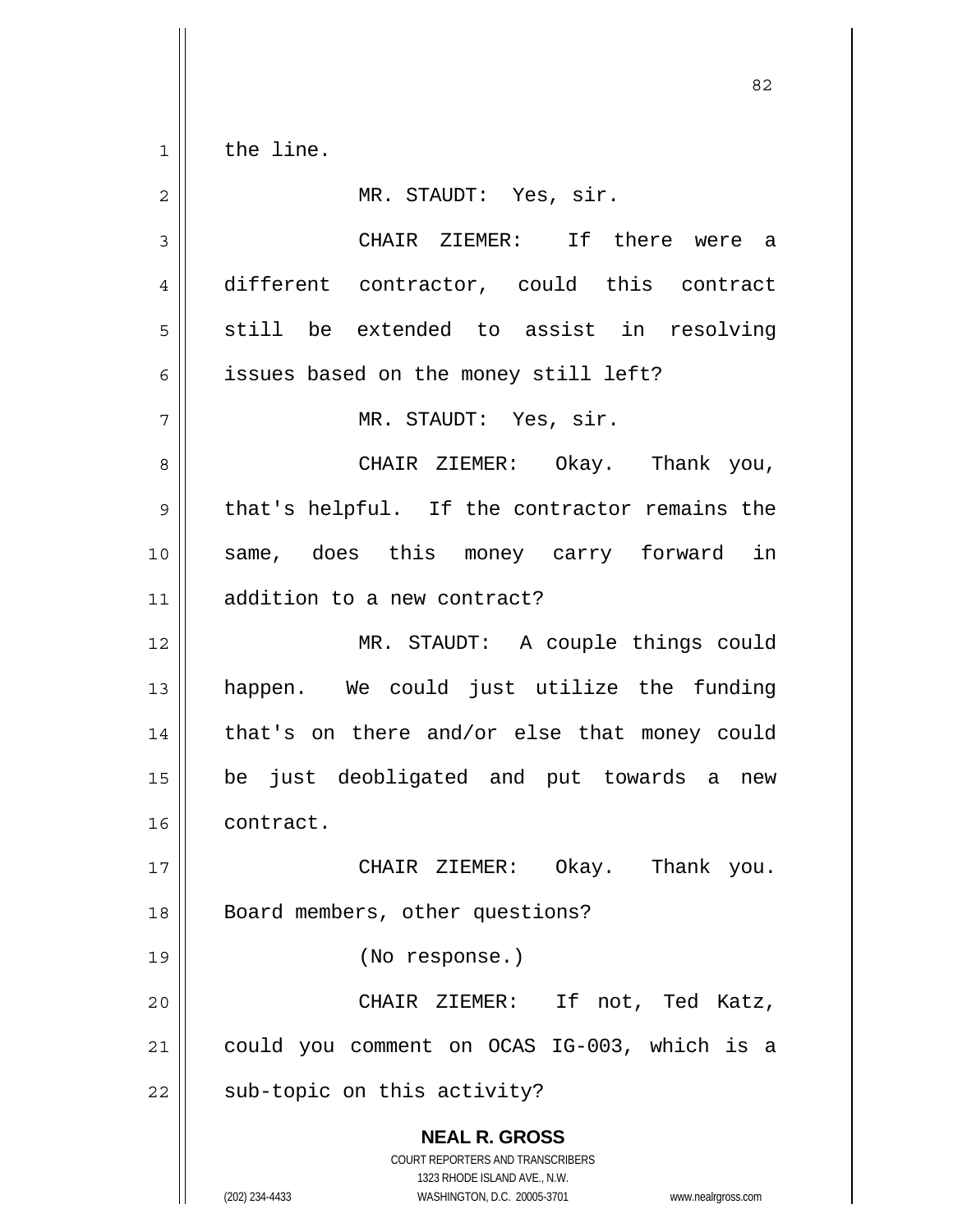| $\mathbf 1$ | MR. KATZ: Yes, sure. And I don't               |
|-------------|------------------------------------------------|
| 2           | know whether John had managed -- I had a       |
| 3           | slight disruption, I don't know whether John   |
| 4           | managed to mention anything about this.        |
| 5           | But as he said at the Redondo Beach            |
| 6           | meeting, SC&A was tasked with reviewing IG-003 |
| 7           | and 4. 003, which is titled radiation          |
| 8           | exposures covered for radiation -- dose        |
| 9           | reconstructions in the part B of EEOICPA.      |
| 10          | John called me a couple weeks ago              |
| 11          | regarding that review with concern because he  |
| 12          | had sort of read it over and realized that     |
| 13          | this OCAS procedure is really essentially an   |
| 14          | interpretation provided, you know, with legal  |
| 15          | counsel for OCAS' use so they know what        |
| 16          | radiation doses are covered under EEOICPA.     |
| 17          | And it really does not provide any,            |
| 18          | you know, technical HP type guidance about how |
| 19          | to go about doing dose reconstructions.<br>And |
| 20          | John, I think, properly felt this was really - |
| 21          | - does not fall under the scope of work for    |
| 22          | what SC&A does in its technical and scientific |

 **NEAL R. GROSS** COURT REPORTERS AND TRANSCRIBERS 1323 RHODE ISLAND AVE., N.W. (202) 234-4433 WASHINGTON, D.C. 20005-3701 www.nealrgross.com

<u>83</u>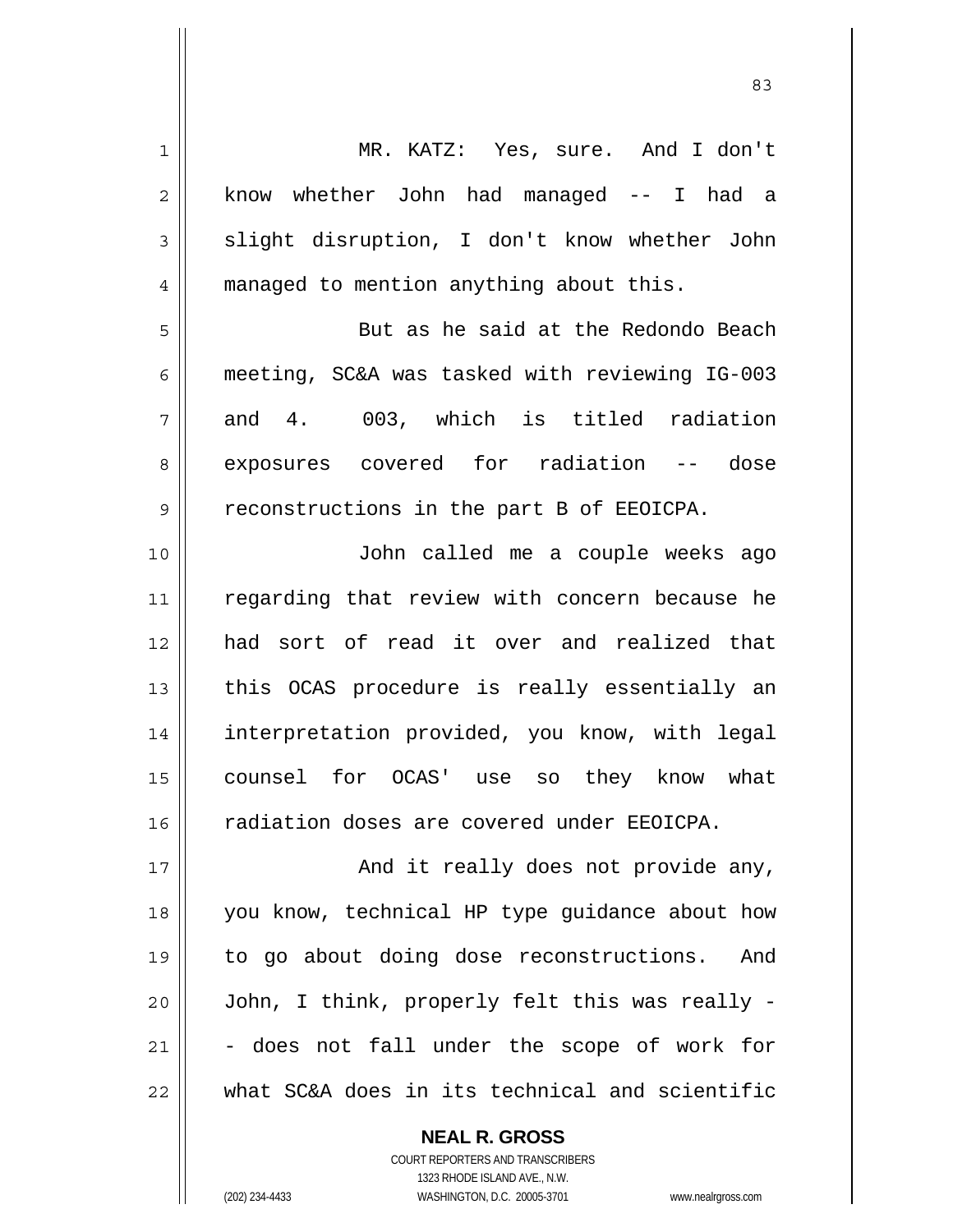$1 \parallel$  reviews.

| $\overline{c}$ | You know, I've reviewed the                                                                                                                                            |
|----------------|------------------------------------------------------------------------------------------------------------------------------------------------------------------------|
| $\mathfrak{Z}$ | document and concurred, I believe he's right                                                                                                                           |
| $\overline{4}$ | about this. And I sent, I think, all of the                                                                                                                            |
| 5              | board members, you know, a summary of this                                                                                                                             |
| 6              | consideration that I've given.                                                                                                                                         |
| 7              | What I wanted to do now, of course,                                                                                                                                    |
| 8              | is if there are any issues with this,                                                                                                                                  |
| $\mathsf 9$    | certainly, we should discuss them, but                                                                                                                                 |
| 10             | otherwise, I certainly wanted to make this a                                                                                                                           |
| 11             | matter of record since they were tasked at                                                                                                                             |
| 12             | Redondo with reviewing this that we would have                                                                                                                         |
| 13             | a clear detasking of them with respect to this                                                                                                                         |
| 14             | review, if everybody's in agreement with this.                                                                                                                         |
| 15             | CHAIR ZIEMER: And Ted's e-mail to                                                                                                                                      |
| 16             | the board members was dated November 3rd, I                                                                                                                            |
| 17             | believe, if board members you need to track                                                                                                                            |
| 18             | that back. The subject was -- what was the                                                                                                                             |
| 19             | subject of the e-mail --                                                                                                                                               |
| 20             | MEMBER MUNN: It<br>was annotated                                                                                                                                       |
| 21             | ABRWH meeting agenda under that list.                                                                                                                                  |
| 22             | CHAIR ZIEMER:<br>Okay.<br>I guess it                                                                                                                                   |
|                | <b>NEAL R. GROSS</b><br><b>COURT REPORTERS AND TRANSCRIBERS</b><br>1323 RHODE ISLAND AVE., N.W.<br>(202) 234-4433<br>WASHINGTON, D.C. 20005-3701<br>www.nealrgross.com |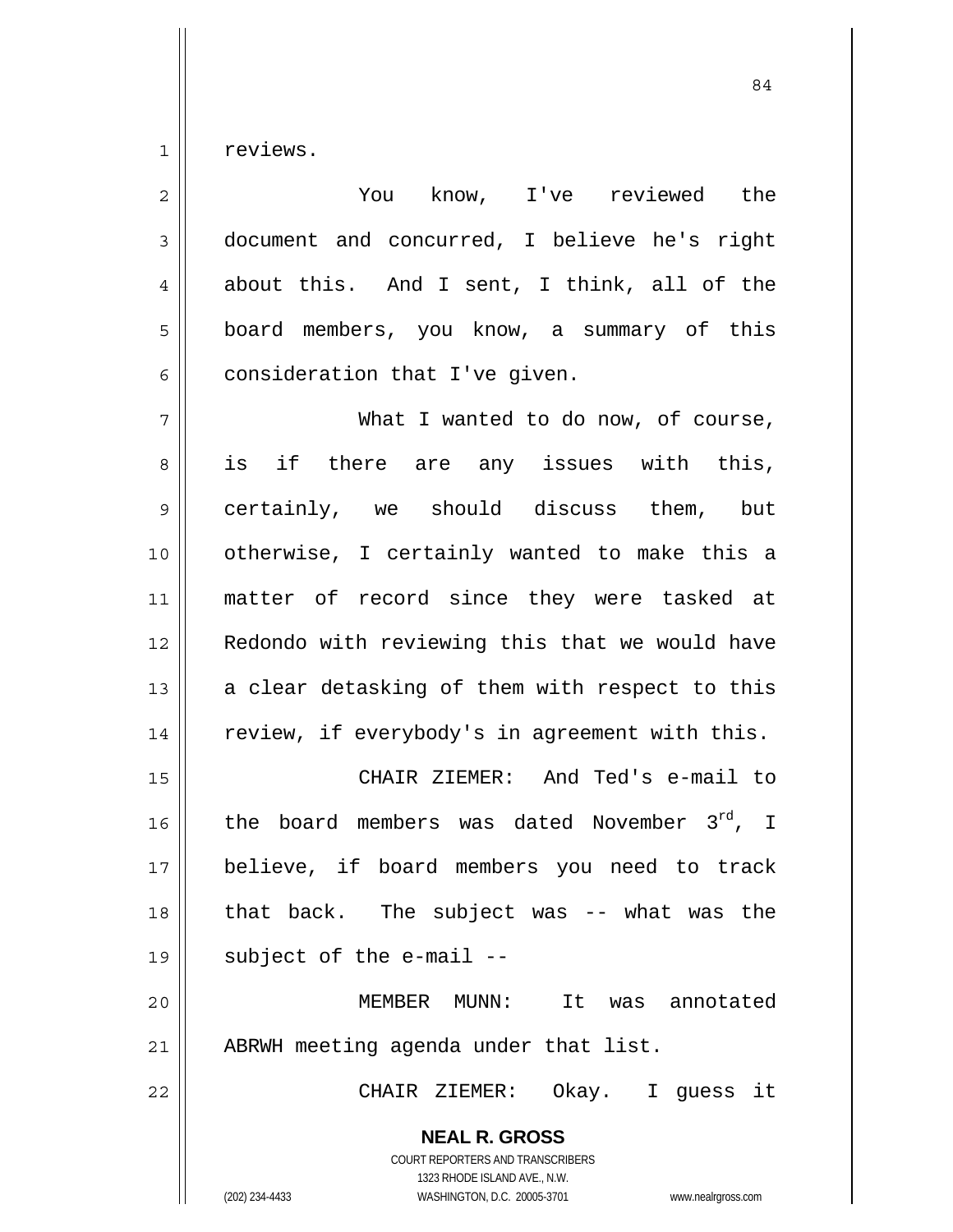1 || had carried a topic from an earlier couple of 2 e-mails where initially an annotated agenda 3 had been sent out and then John Mauro had 4 || replied to that and then Ted had replied to 5 | John and copied all of us on that and that was  $6 \parallel$  this particular issue.

<u>85 and 2001 and 2001 and 2001 and 2001 and 2001 and 2001 and 2001 and 2001 and 2001 and 2001 and 2001 and 200</u>

7 What we need is an agreement on the 8 || part of the board that review of that 9 procedure, OCAS IG-003, which was tasked to 10 SC&A should be rescinded that the tasking is 11 inappropriate since it's actually not a 12 technical procedure per se, it really gives 13 || what was indicated legal statutory and 14 || regulatory interpretations necessary for dose 15 | reconstructions.

16 Really defines how OCAS is going to 17 || carry out some things legally, but it doesn't 18 provide technical or scientific guidance and 19 therefore it's recommended that that not be 20 || subject to our procedures review by SC&A. And 21 || I think we can do this by a formal motion,  $22$  | Ted, if necessary to get it on the record.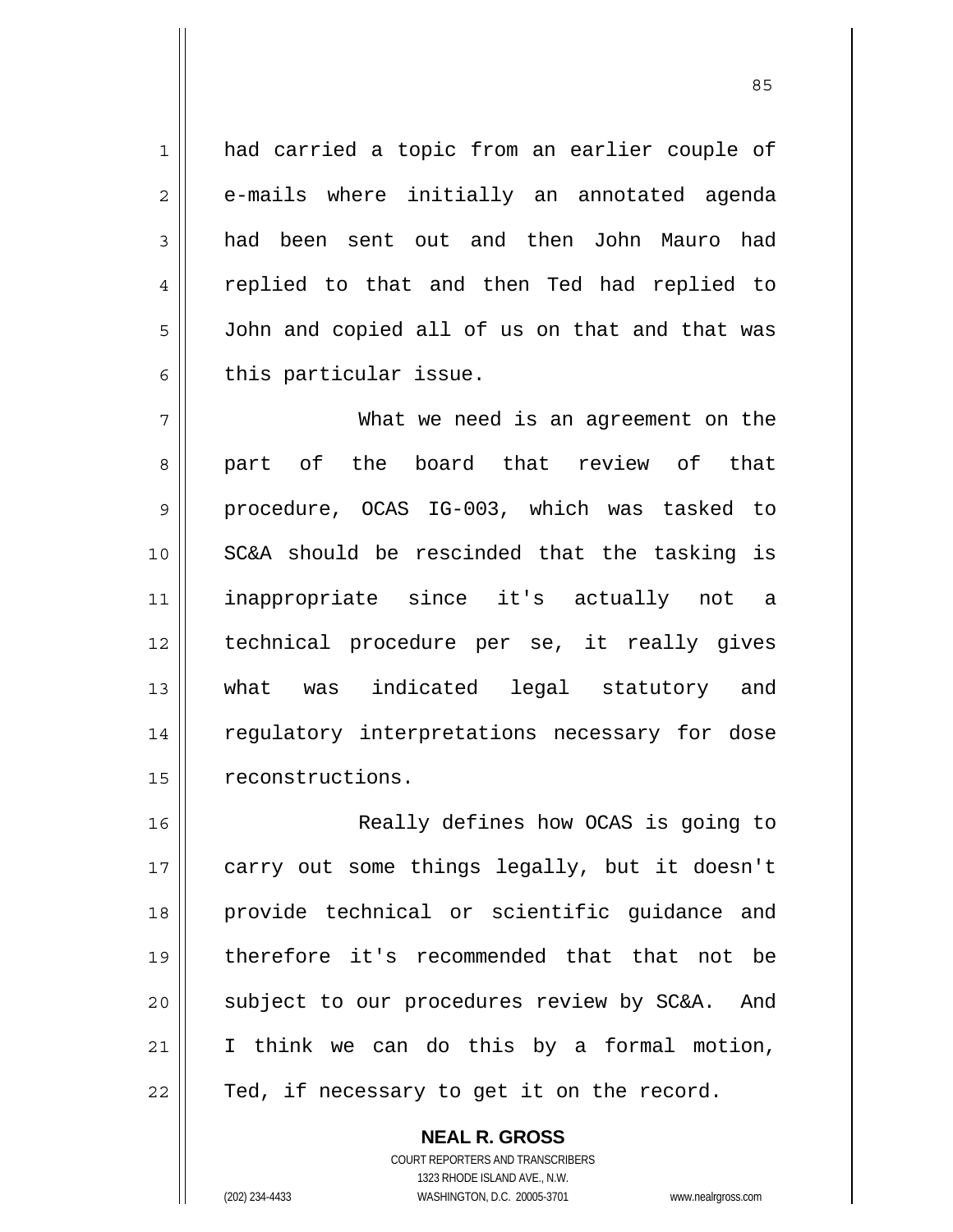**NEAL R. GROSS** COURT REPORTERS AND TRANSCRIBERS 1323 RHODE ISLAND AVE., N.W. (202) 234-4433 WASHINGTON, D.C. 20005-3701 www.nealrgross.com 1 The Chair would ask for a motion to  $2 \parallel$  rescind the tasking of SC&A for procedure -- $3 \parallel$  or for OCAS IG-003. 4 MEMBER MUNN: This is Wanda. I'll  $5 \parallel$  be glad to make a motion to the effect that we 6 rescind the direction to our contractor to  $7 \parallel$  review IG-003 based on the fact that it is not 8 || in effect a true technical document, it is 9 more an administrative document and therefore,  $10$  | not in the purview of what we prefer to task. 11 CHAIR ZIEMER: Okay. The Chair's 12 || going to interpret the first part of the 13 sentence as the motion and the rest as 14 discussion for the motion. 15 || MEMBER MUNN: Fine. 16 CHAIR ZIEMER: The motion is to 17 || rescind the tasking of 003. Is there a 18 second? 19 MEMBER BEACH: There is a second. 20 This is Josie. 21 CHAIR ZIEMER: Thank you Josie. 22 | Any discussion?

<u>86 and 2001 and 2002 and 2003 and 2003 and 2003 and 2003 and 2003 and 2003 and 2003 and 2003 and 2003 and 200</u>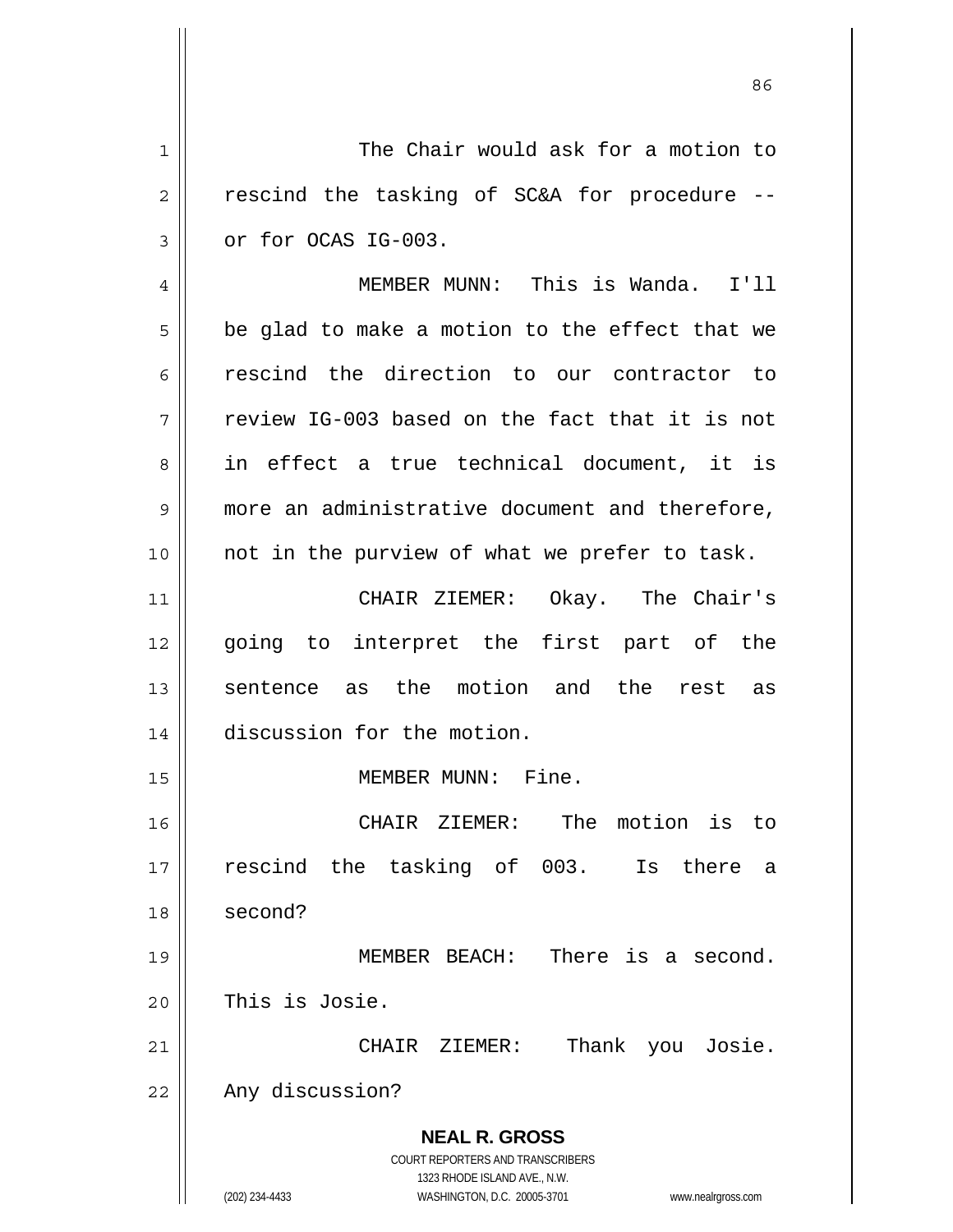|                | 87                                                                                                                                                              |
|----------------|-----------------------------------------------------------------------------------------------------------------------------------------------------------------|
| 1              | (No response.)                                                                                                                                                  |
| $\overline{2}$ | CHAIR ZIEMER: Let's, for the                                                                                                                                    |
| 3              | record, do a roll call vote, Ted.                                                                                                                               |
| 4              | MR. KATZ: Okay. Are we ready for                                                                                                                                |
| 5              | that?                                                                                                                                                           |
| 6              | CHAIR ZIEMER: Yes.                                                                                                                                              |
| 7              | MR. KATZ: Yes, okay. And I will                                                                                                                                 |
| 8              | just run it alphabetically.                                                                                                                                     |
| 9              | CHAIR ZIEMER: Yes.                                                                                                                                              |
| 10             | MR. KATZ: Ms. Beach?                                                                                                                                            |
| 11             | MEMBER BEACH: Yes.                                                                                                                                              |
| 12             | MR. KATZ: Mr. Clawson?                                                                                                                                          |
| 13             | MEMBER CLAWSON: Yes.                                                                                                                                            |
| 14             | MR. KATZ: Mr. Gibson?                                                                                                                                           |
| 15             | MEMBER GIBSON: Yes.                                                                                                                                             |
| 16             | MR. KATZ: Mr. Griffon?                                                                                                                                          |
| 17             | MEMBER GRIFFON: Yes.                                                                                                                                            |
| 18             | MR. KATZ: Dr. Lockey?                                                                                                                                           |
| 19             | MEMBER LOCKEY: Yes.                                                                                                                                             |
| 20             | MR. KATZ: Dr. Melius?                                                                                                                                           |
| 21             | MEMBER MELIUS: I'll abstain.                                                                                                                                    |
| 22             | MR. KATZ: Okay. Ms. Munn?                                                                                                                                       |
|                | <b>NEAL R. GROSS</b><br>COURT REPORTERS AND TRANSCRIBERS<br>1323 RHODE ISLAND AVE., N.W.<br>WASHINGTON, D.C. 20005-3701<br>(202) 234-4433<br>www.nealrgross.com |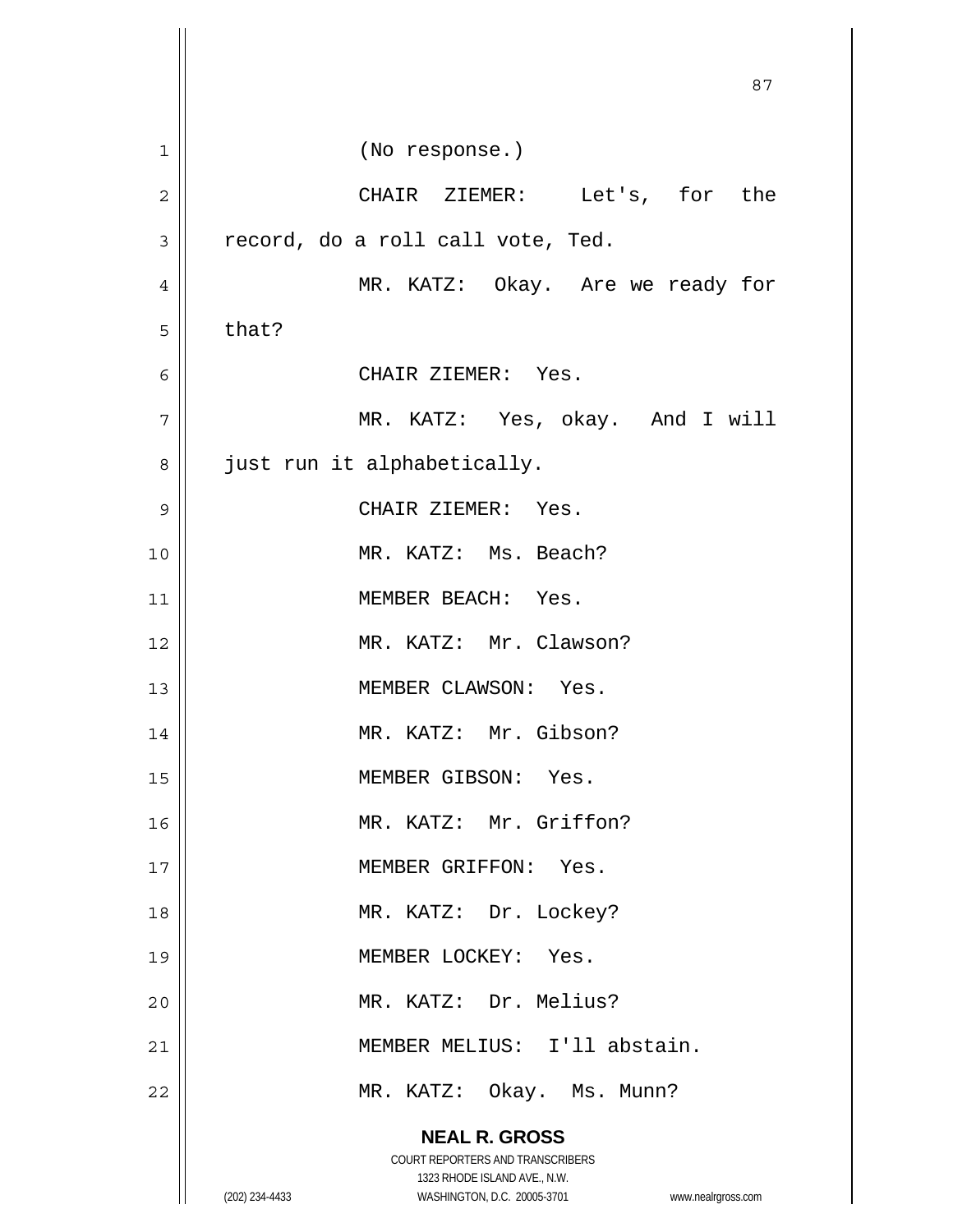|    | 88                                                                  |
|----|---------------------------------------------------------------------|
| 1  | MEMBER MUNN: Yes.                                                   |
| 2  | MR. KATZ: And Dr. Poston is not                                     |
| 3  | present for the record. Mr. Presley?                                |
| 4  | MEMBER PRESLEY: Yes.                                                |
| 5  | MR. KATZ: And Dr. Roessler?                                         |
| 6  | MEMBER ROESSLER: Yes.                                               |
| 7  | MR. KATZ: And Mr. Schofield?                                        |
| 8  | MEMBER SCHOFIELD: Yes.                                              |
| 9  | MR. KATZ: And Dr. Ziemer?                                           |
| 10 | CHAIR ZIEMER: Yes. Motion carries                                   |
| 11 | and that tasking is thereby rescinded. Are                          |
| 12 | there any other questions for SC&A for John                         |
| 13 | Mauro or his staff?                                                 |
| 14 | DR. MCKEEL: Dr. Ziemer?                                             |
| 15 | CHAIR ZIEMER: Yes.                                                  |
| 16 | DR. MCKEEL: This is Dan McKeel.                                     |
| 17 | CHAIR ZIEMER: Yes, Dan.                                             |
| 18 | DR. MCKEEL: This is just a                                          |
| 19 | clarification. I believe SC&A was reviewing                         |
| 20 | the site profile for Weldon Spring and I know                       |
| 21 | I gave a site expert interview about that, but                      |
| 22 | at least I haven't seen that review. Was that                       |
|    | <b>NEAL R. GROSS</b><br>COURT REPORTERS AND TRANSCRIBERS            |
|    | 1323 RHODE ISLAND AVE., N.W.                                        |
|    | (202) 234-4433<br>WASHINGTON, D.C. 20005-3701<br>www.nealrgross.com |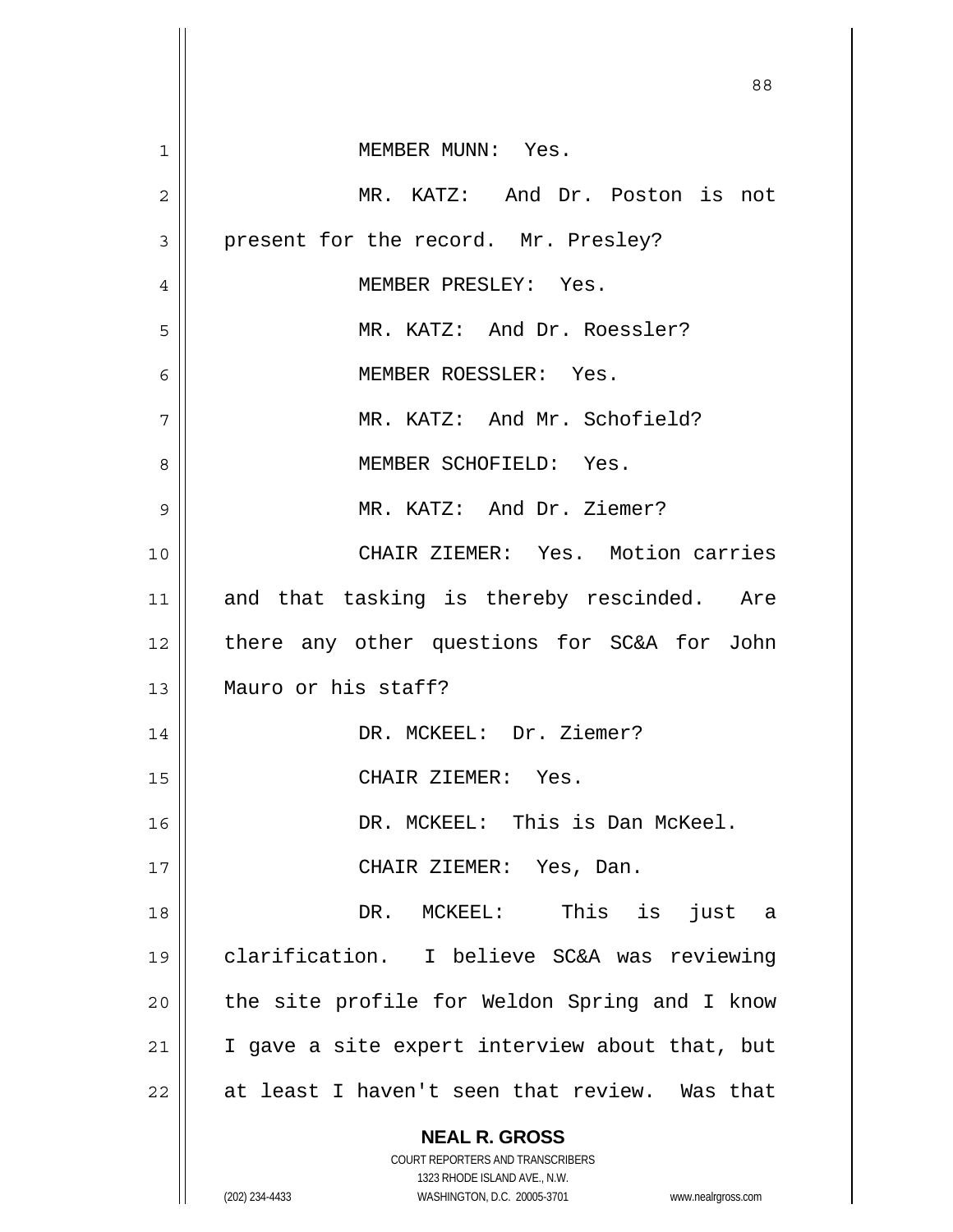1 released?

 **NEAL R. GROSS** 2 CHAIR ZIEMER: John, can you speak  $3 \parallel$  to that? 4 MR. MAURO: This is John. Yes, we  $5 \parallel$  completed that and Joe, is that being held up  $6 \parallel$  at DOE or has that moved through the system? 7 MR. STAUDT: No, that has moved 8 || through the system and we did get notification 9 again, I think it was late last week. So a 10 || lot of these are coming out. 11 CHAIR ZIEMER: I have not seen this 12 myself. 13 MR. STAUDT: No. All the site 14 profile reviews go to DOE before they go on  $15$  | the public website. 16 || DR. MCKEEL: Thank you. 17 MR. MAURO: Yes. This is John 18 Mauro. Let me just add, one of the things we 19 don't have control over, of course, if this 20 || new step in the process by going through the 21 DOE cycle that I do believe that all of our 22 || work products, such as the Weldon Springs you

 1323 RHODE ISLAND AVE., N.W. (202) 234-4433 WASHINGTON, D.C. 20005-3701 www.nealrgross.com

COURT REPORTERS AND TRANSCRIBERS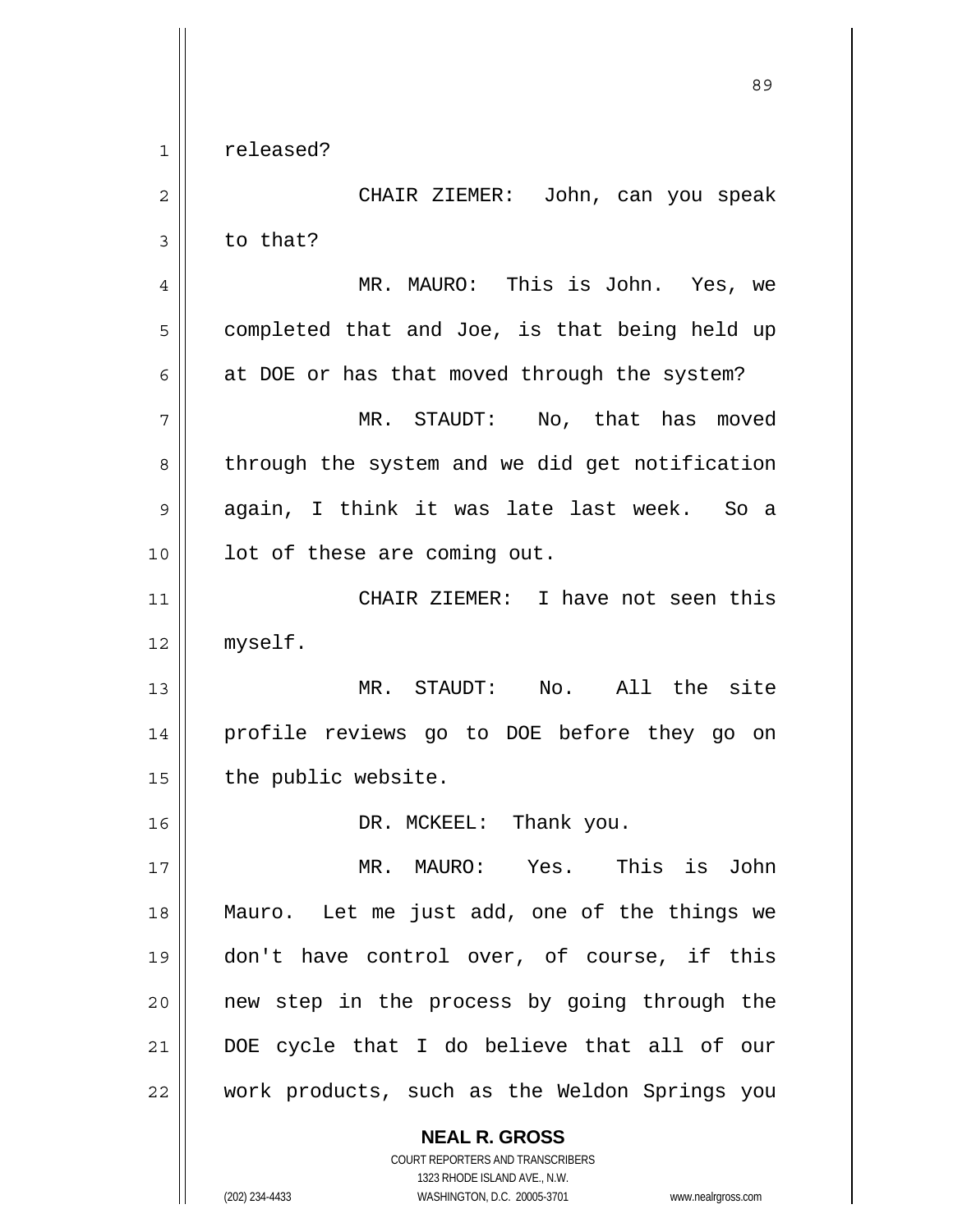$1 \parallel$  just mentioned, will -- once we get them back  $2 \parallel$  from DOE, we do move them very quickly. 3 Usually there's very little for us  $4 \parallel$  to do to polish them up, get them through PA  $5 \parallel$  clearance, but when I said earlier that we  $6 \parallel$  will have delivered, I guess, we will have 7 delivered to the extent that some of them 8 might still be held up in DOE or in the  $9 \parallel$  process of working their way through the final 10 DOE process where we go through PA clearance 11 || then it goes through another DOE review. 12 || So there is some procedural steps  $13$  || to actually have them finally in the hands of 14 || the board and the public and on the website 15  $\parallel$  that I guess in reality, will in fact carry 16 || over into the next contract. Even though from 17 || SC&A's perspective, all technical work is done 18 || and we actually completed our work products, 19 there are certain administrative steps that 20 || need to be taken that will result in some of 21 | our work products might actually have to carry  $22$   $\parallel$  over into the next contract.

90

 COURT REPORTERS AND TRANSCRIBERS 1323 RHODE ISLAND AVE., N.W. (202) 234-4433 WASHINGTON, D.C. 20005-3701 www.nealrgross.com

 **NEAL R. GROSS**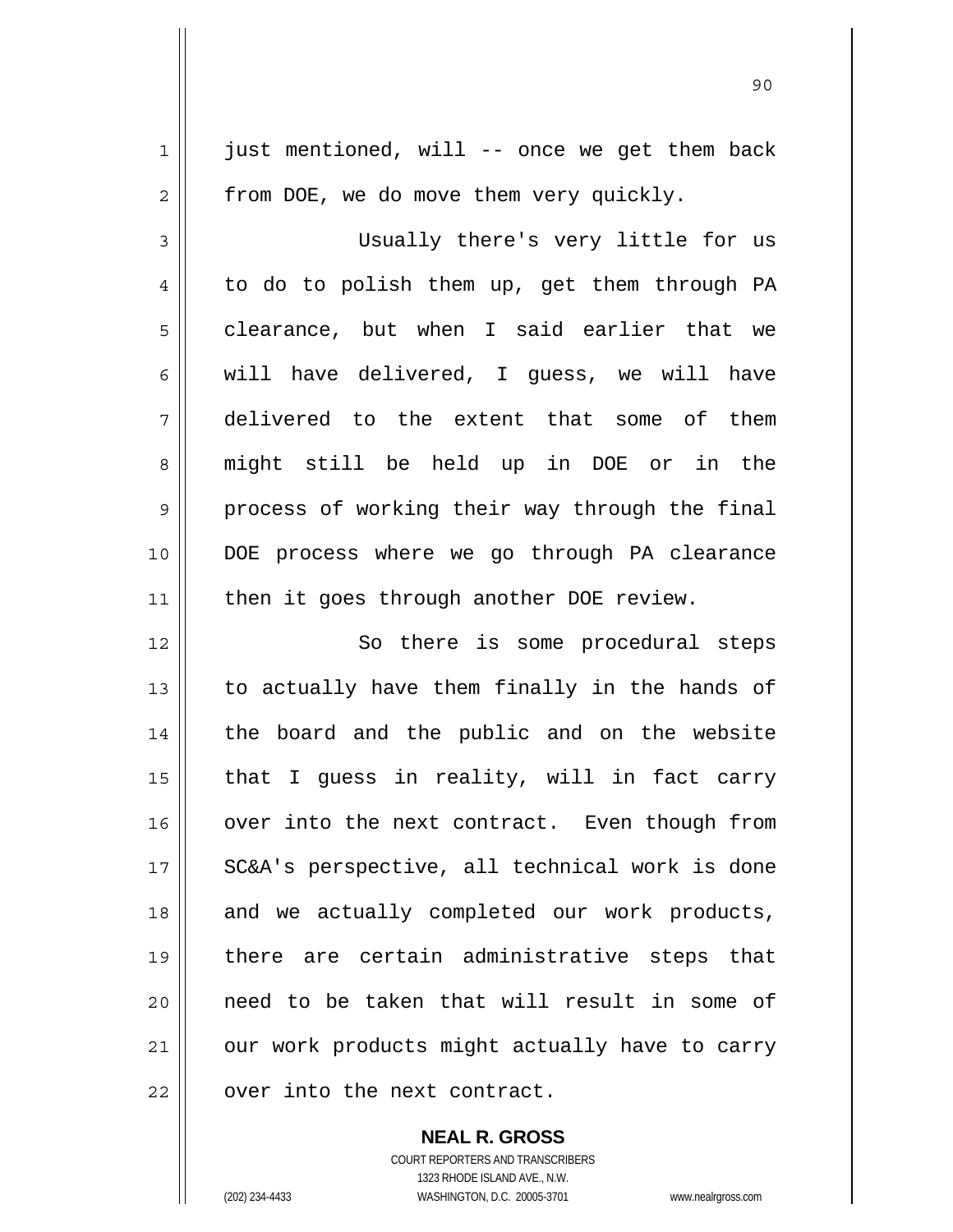**NEAL R. GROSS** COURT REPORTERS AND TRANSCRIBERS 1323 RHODE ISLAND AVE., N.W. (202) 234-4433 WASHINGTON, D.C. 20005-3701 www.nealrgross.com 1 CHAIR ZIEMER: Yes, thank you for  $2 \parallel$  that clarification John. Okay, I think we're 3 || ready to move on. Next we have an update on 4 the selection of the board's contractor and 5 || Ted Katz will update us on that and David  $6 \parallel$  Staudt, contracting official is also on the  $7 \parallel$  line. 8 MR. KATZ: Yes, this will be very 9 || brief just to tell you the proposals that 10 we've received have been reviewed by the 11 valuation panel and we're on track to awarding 12 a new contract. We expect to do that still 13 | before Thanksgiving. 14 CHAIR ZIEMER: So if that occurs 15 before Thanksgiving, is there a likelihood an 16 || announcement could be made by the time of our 17 | next board meeting? 18 MR. STAUDT: Yes, this is David 19 Staudt. Yes, we should be able to make that 20 | announcement by then. 21 CHAIR ZIEMER: Thank you. 22 | Ouestions board members?

<u>91</u>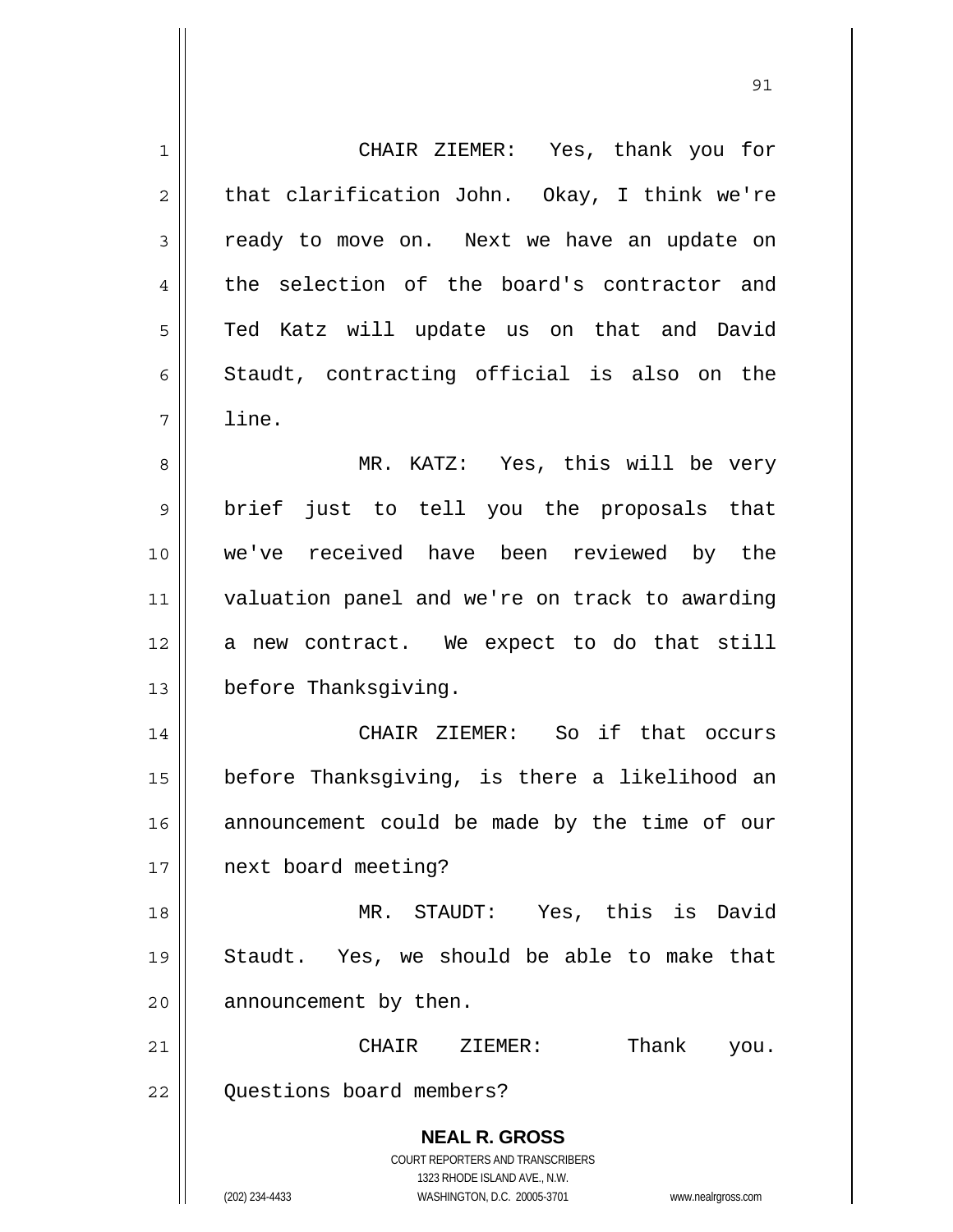**NEAL R. GROSS** COURT REPORTERS AND TRANSCRIBERS 1323 RHODE ISLAND AVE., N.W. (202) 234-4433 WASHINGTON, D.C. 20005-3701 www.nealrgross.com 1 || (No response.) 2 CHAIR ZIEMER: Okay. Thank you. 3 Board response to congressional letter from 4 | Senators Schumer, Clinton and Representative  $5 \parallel$  Slaughter. I distributed a draft and then a 6 second draft or a revised draft because of the 7 fact that I had omitted mentioning the 8 || residual period in the first draft, so I had  $9 \parallel$  added that. 10 Let me ask, are there any board 11 members that do not have a copy of the 12 proposed draft letter to the congressional 13 people? 14 (No response.) 15 || CHAIR ZIEMER: I'm taking that by 16  $\parallel$  the silence that everyone has a copy. I would 17 || like to propose a motion to accept the letter  $18$  || and then we can amend it as needed. 19 MEMBER CLAWSON: Second. 20 CHAIR ZIEMER: Did somebody move to  $21$ 22 MEMBER CLAWSON: Yes, Paul I did.

<u>92 and 2014 and 2014 and 2014 and 2014 and 2014 and 2014 and 2014 and 2014 and 2014 and 2014 and 2014 and 201</u>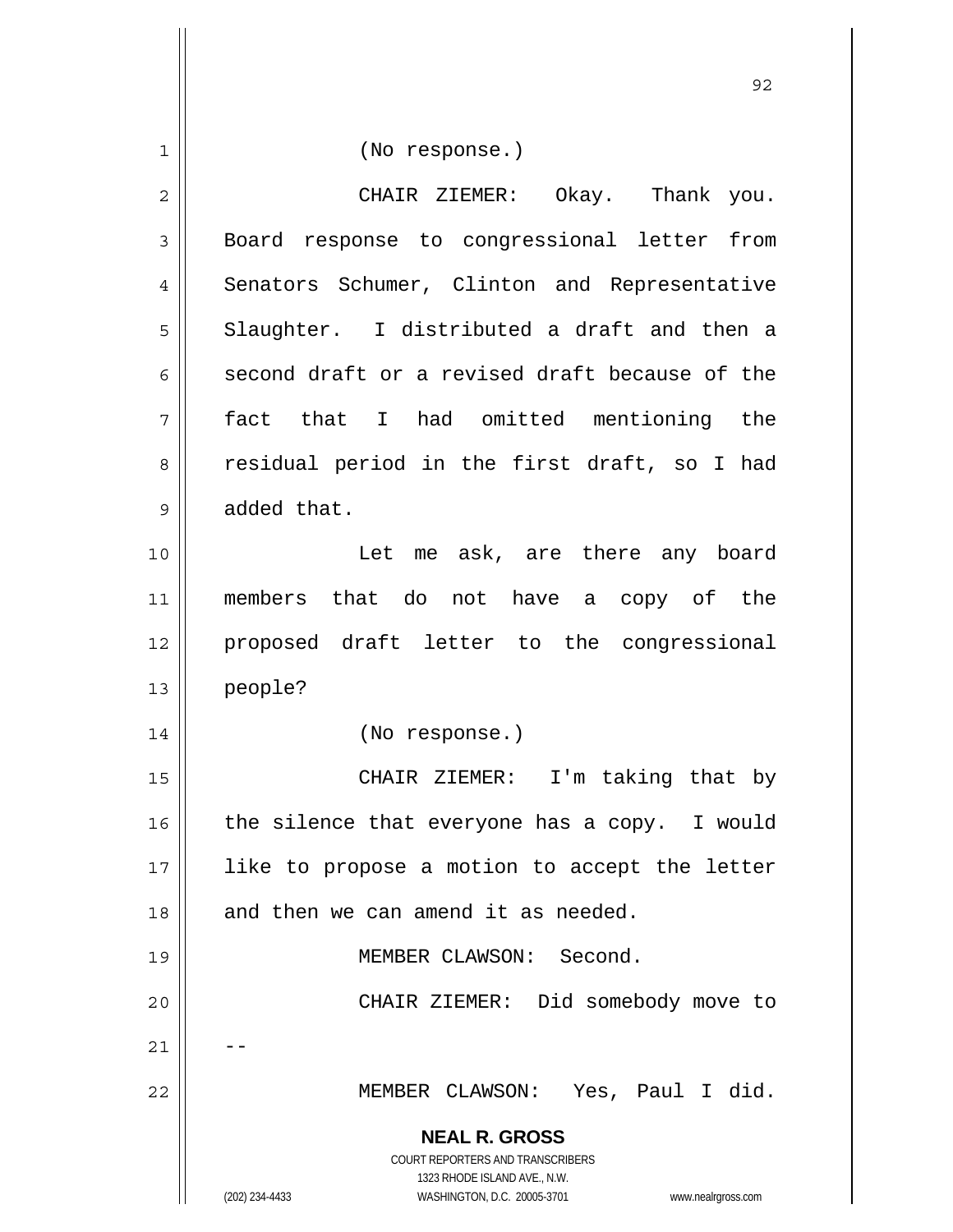1 | I'll second that motion.

| $\overline{2}$ | CHAIR ZIEMER: Okay. So we have a               |
|----------------|------------------------------------------------|
| 3              | motion with a second to transmit the proposed  |
| 4              | letter to<br>these two senators and<br>the     |
| 5              | congresswoman. I'd like to now ask for any     |
| 6              | suggested revisions or amendments to<br>the    |
| 7              | letter.                                        |
| 8              | (No response.)                                 |
| 9              | CHAIR ZIEMER:<br>I, myself, was                |
| 10             | thinking that it might be important to mention |
| 11             | something further on the period, the '47 to    |
| 12             | `53 period which LaVon discussed a little bit. |
| 13             | That is a period for which the petition did    |
| 14             | not qualify.                                   |
| 15             | I was going to add this<br>And                 |
| 16             | sentence and let me give you the sentence I'm  |
| 17             | suggesting because although the third          |
| 18             | paragraph says basically the board is aware of |
| 19             | the concerns about that period, and then we    |
| 20             | mention that the earlier period `42 to `47     |
| 21             | already is in the special exposure cohort and  |
| 22             | we mention here that the period from `54 to    |

 **NEAL R. GROSS**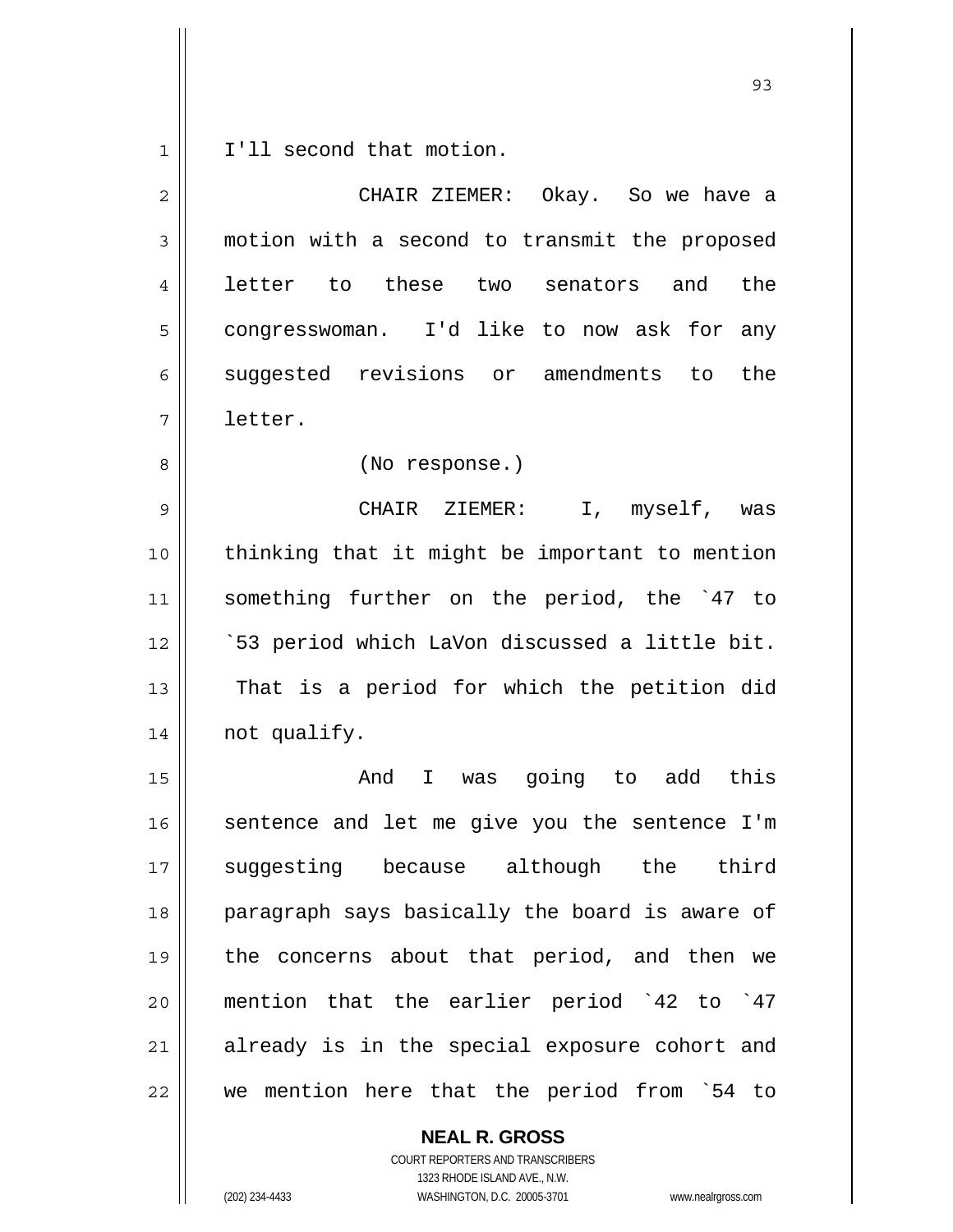**NEAL R. GROSS** COURT REPORTERS AND TRANSCRIBERS 1 2006, the so-called residual period, that 2 || petition now has qualified, nothing further is  $3 \parallel$  said on the `47 to `53 period. 4 Now, I guess LaVon, we should add  $5 \parallel$  that it not only now is -- the residual period 6 || not only qualified, but we now have an 7 | evaluation report? 8 MR. RUTHERFORD: That's correct. 9 Yes, the evaluation report was approved 10 yesterday and you will have your electronic 11 | copy later this afternoon. 12 CHAIR ZIEMER: Okay. The last  $13$  sentence before the closing brief phrase says  $14$  || this, at the present time, further action by 15 || the board concerning employees for the later 16 || time period will await the official evaluation 17 | report from NIOSH. 18 Now, see we basically, that is 19 going to be issued or has it been issued? 20 MR. RUTHERFORD: It has been  $21$  approved and the actual  $-$  it will be FedExed  $22$  || out later today and the petitioner already has

94

1323 RHODE ISLAND AVE., N.W.

(202) 234-4433 WASHINGTON, D.C. 20005-3701 www.nealrgross.com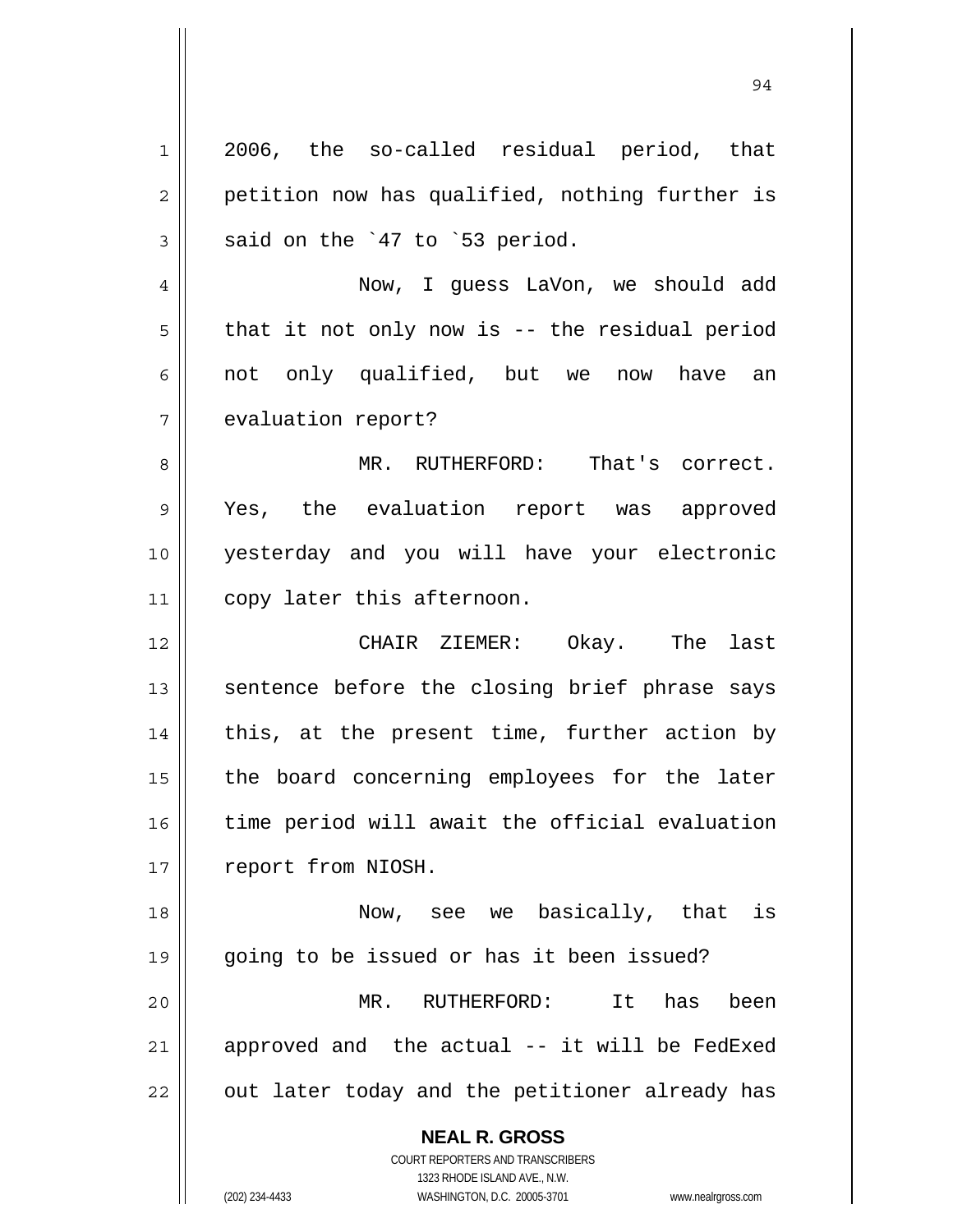| 1  | an electronic copy we sent her this morning.                                                        |
|----|-----------------------------------------------------------------------------------------------------|
| 2  | CHAIR ZIEMER: What will the date                                                                    |
| 3  | on that be? Today's date?                                                                           |
| 4  | MR. RUTHERFORD: The actual report                                                                   |
| 5  | will say -- it was approved yesterday and it                                                        |
| 6  | will have yesterday's date. The letter that                                                         |
| 7  | will go out today will have today's date.                                                           |
| 8  | CHAIR ZIEMER: Okay. Well, there's                                                                   |
| 9  | two things. One is the last sentence I think                                                        |
| 10 | needs to say, on October -- today's date -- or                                                      |
| 11 | November 5 <sup>th</sup> the evaluation report was issued                                           |
| 12 | and further action by the board concerning                                                          |
| 13 | employees related time period will await the                                                        |
| 14 | board's review of the evaluation report from                                                        |
| 15 | NIOSH.                                                                                              |
| 16 | Would that modification<br>be                                                                       |
| 17 | agreeable? Any objection?                                                                           |
| 18 | MEMBER MUNN:<br>That's agreeable and                                                                |
| 19 | appropriate.                                                                                        |
| 20 | CHAIR ZIEMER: Okay. Unless I hear                                                                   |
| 21 | an objection, I'm going to take it that,                                                            |
| 22 | that's basically a friendly amendment to make                                                       |
|    | <b>NEAL R. GROSS</b>                                                                                |
|    | <b>COURT REPORTERS AND TRANSCRIBERS</b>                                                             |
|    | 1323 RHODE ISLAND AVE., N.W.<br>(202) 234-4433<br>WASHINGTON, D.C. 20005-3701<br>www.nealrgross.com |

 $\mathsf{I}$ 

<u>95 and 2001 and 2001 and 2001 and 2001 and 2001 and 2001 and 2001 and 2001 and 2001 and 2001 and 2001 and 200</u>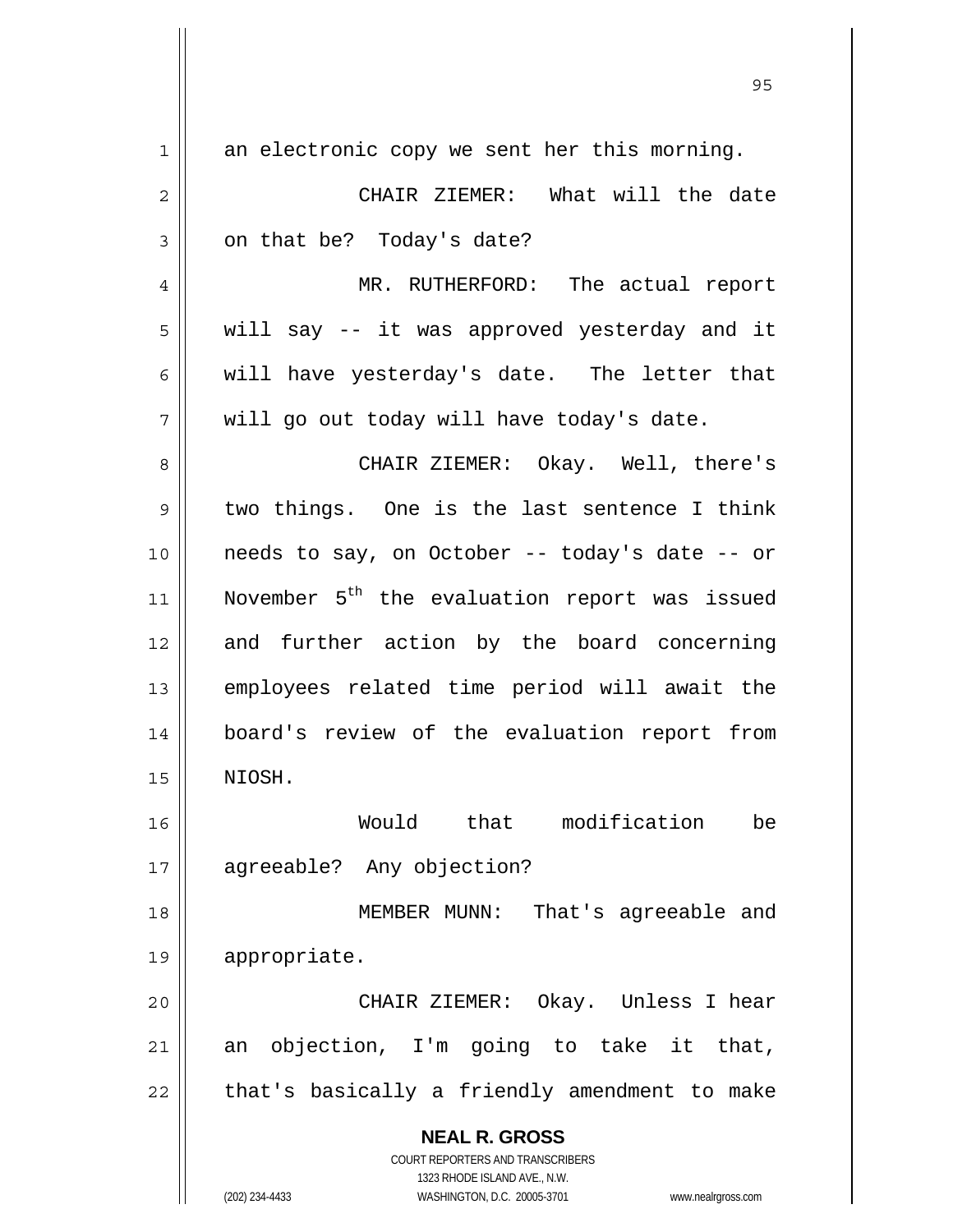1 sure we're up to date on what actually 2 | happens.

3 || The other thing I'm proposing to 4 | insert would be right after the first sentence  $5 \parallel$  in that third paragraph, the first sentence 6  $\parallel$  says, as a follow-up to that information, I 7 want to assure you that the advisory board 8 members are aware of your concerns about the 9 petition submitted on behalf of Linde 10 || employees who worked during the 1947 through 11 `53 time period.

I was going to suggest inserting after that sentence, inserting the following 14 || comment, since there is currently no qualified petition for the period from 1947 to 1953, the board is not in a position to make a recommendation concerning special exposure || cohort status for that time span.

20 MEMBER MUNN: It's adequate for me

 $21$  and appropriate.

19 || Shall I read that again?

22 CHAIR ZIEMER: Let me read it again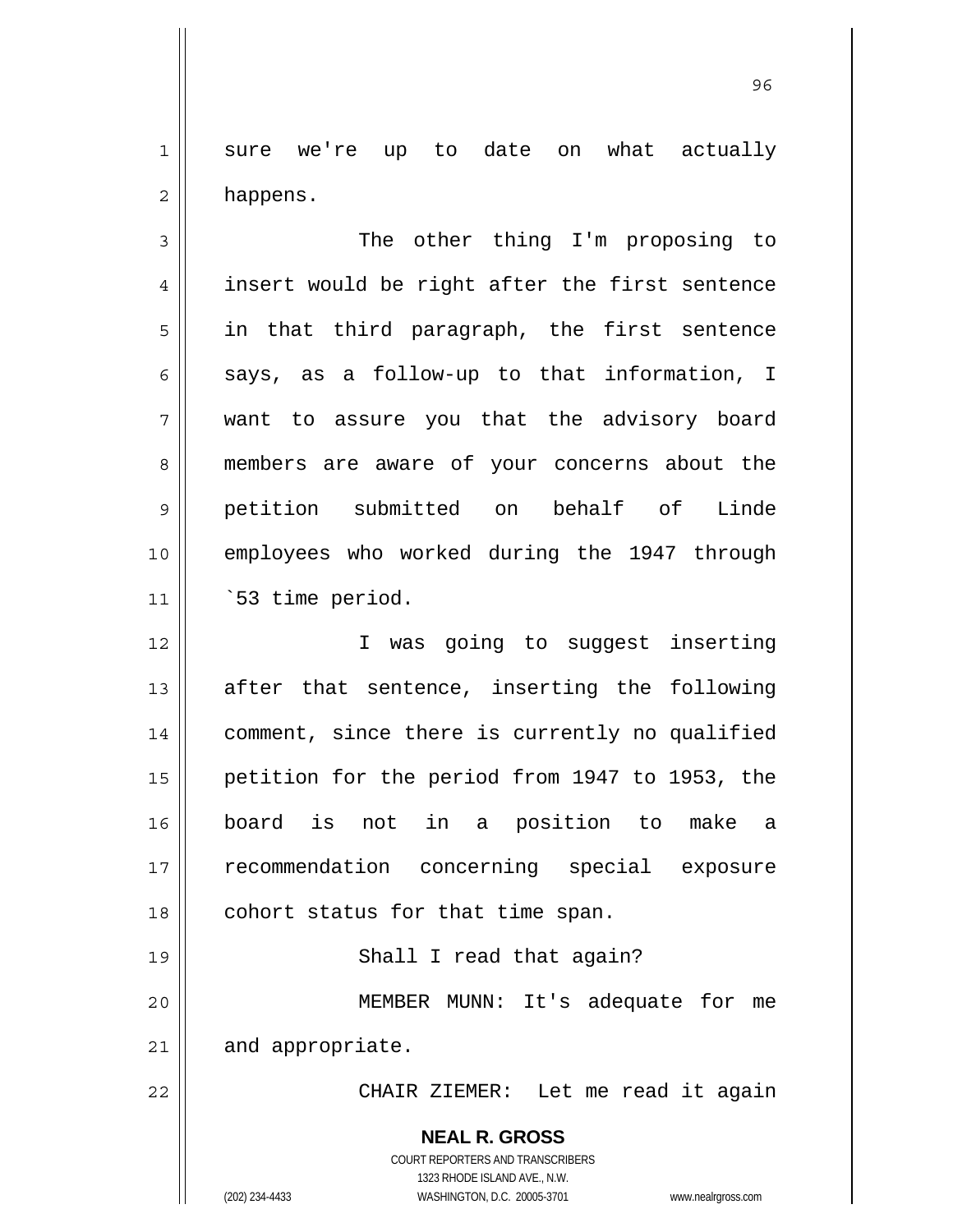1 and make sure that -- this would become the  $2 \parallel$  second sentence of the third paragraph. Since  $3 \parallel$  there is currently no qualified petition for 4  $\parallel$  the period from 1947 to 1953, the board is not 5 || in a position to make a recommendation 6 concerning special exposure cohort status for  $7$  || that time period.

8 MEMBER ROESSLER: This is Gen, I  $9 \parallel$  think that clarifies things and I think it's a  $10$  |  $qood$  idea.

11 || CHAIR ZIEMER: Any other comments 12 pro or con? Both of these changes, I think 13 are friendly amendments just to clarify. 14 There's the earlier period for which the SEC  $15$  status has already been recommended, there is 16 || this '47 to '53 period for which there is no 17 qualified petition and then there is the 18 residual period which now has qualified and 19 for which an evaluation report has just been 20 issued.

21 || So I think with that, this should  $22$  || clarify things. And of course the original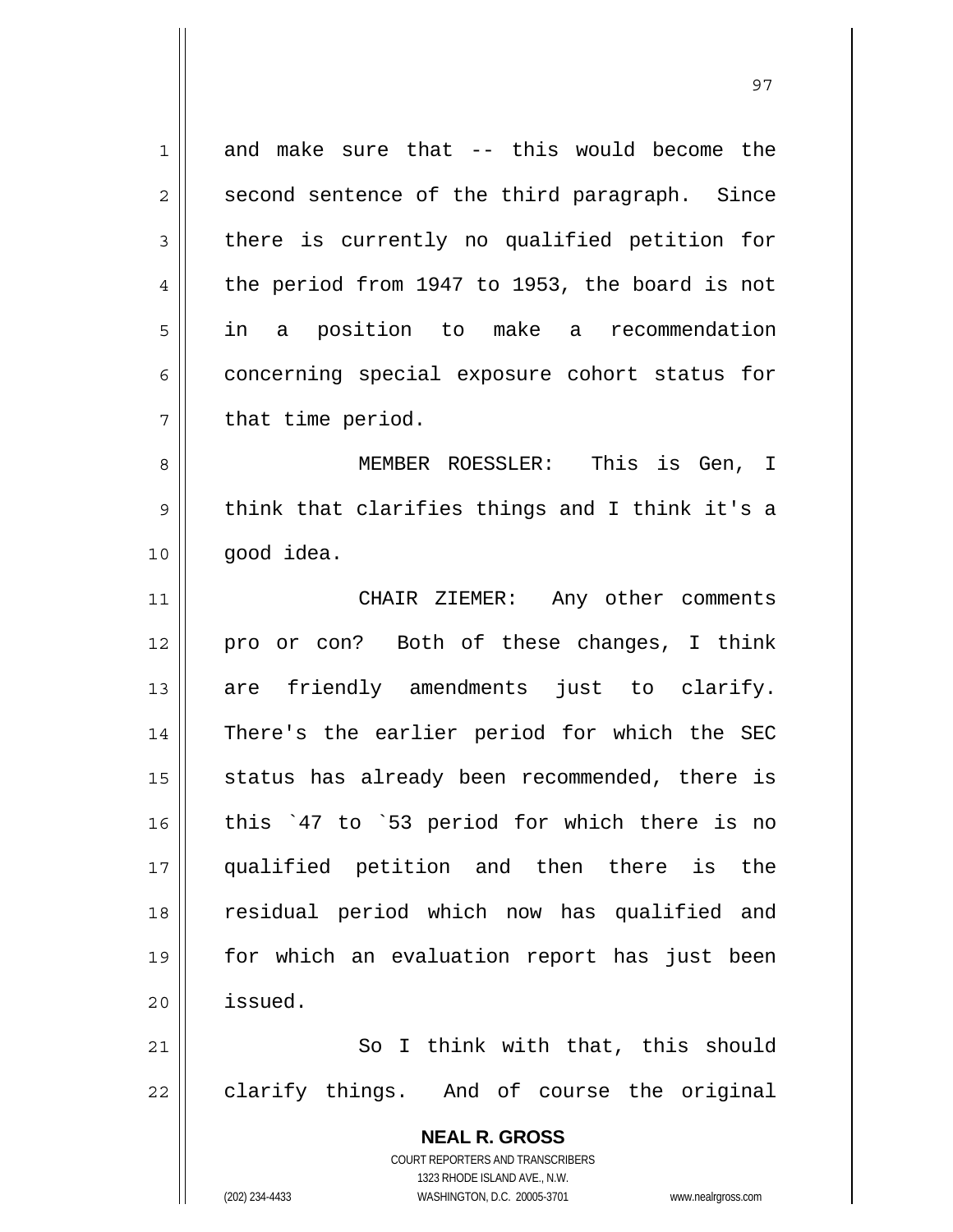**NEAL R. GROSS** COURT REPORTERS AND TRANSCRIBERS 1323 RHODE ISLAND AVE., N.W. (202) 234-4433 WASHINGTON, D.C. 20005-3701 www.nealrgross.com 1 issues that were raised, which were procedural 2 || issues on handling the various documents and 3 Some concerns from the petitioner were 4 addressed by Christine Branche in her 5 || response, early response to the letter from  $6 \parallel$  the congressional group. 7 So with those changes, are you 8 prepared to, as you recall, you have to 9 || approve an official response on behalf of the 10 board. So, are you prepared to vote on this 11 | response? 12 MEMBER MUNN: Yes. 13 || CHAIR ZIEMER: Let's do a roll call 14 vote again. 15 || MR. KATZ: Okay. Ms. Beach? 16 | **MEMBER BEACH:** Yes. 17 || MR. KATZ: Mr. Clawson? 18 MEMBER CLAWSON: Yes. 19 MR. KATZ: Mr. Gibson? 20 MEMBER GIBSON: Yes. 21 || MR. KATZ: Mr. Griffon? 22 MEMBER GRIFFON: Yes.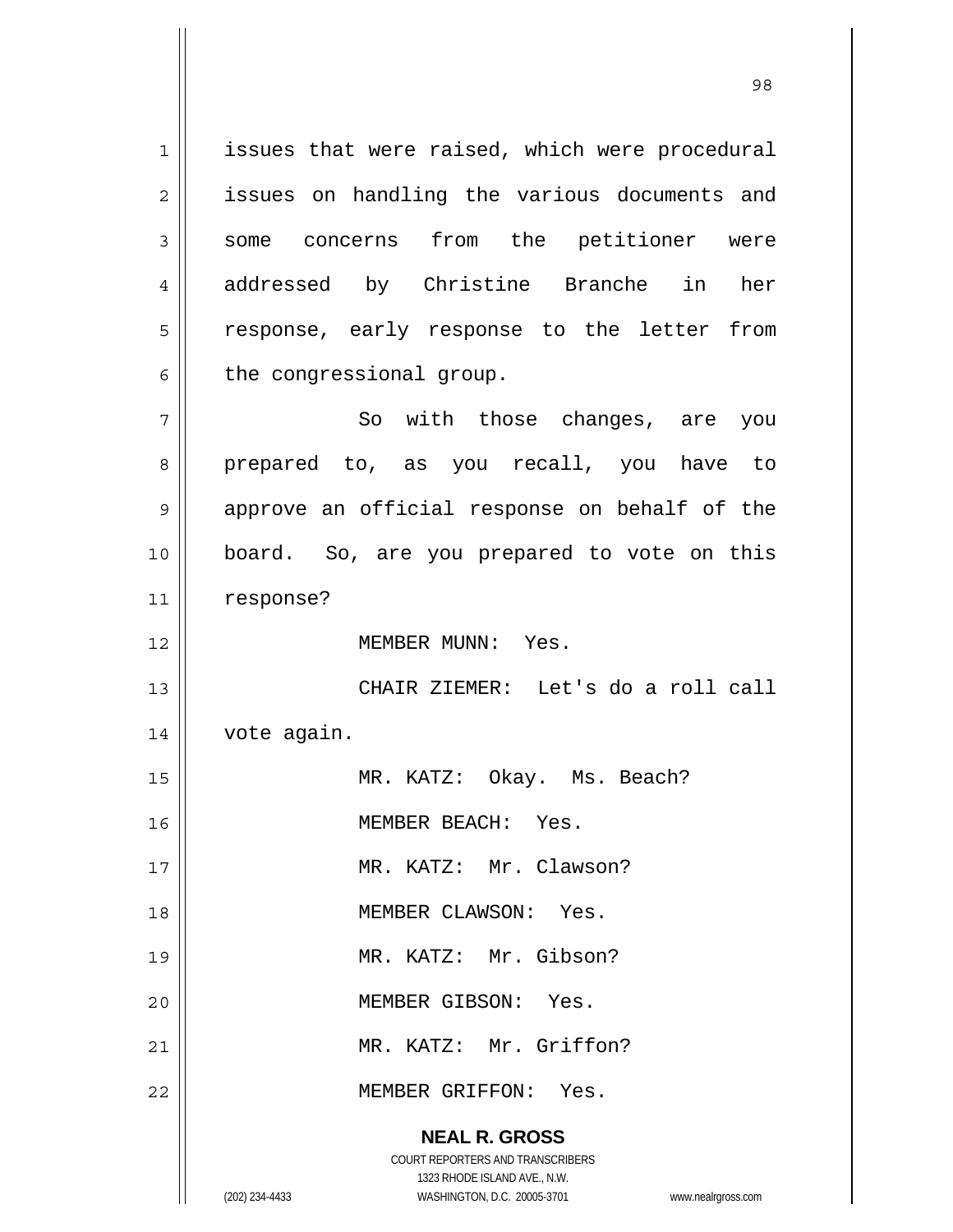|                | 99                                                                                                                                                              |
|----------------|-----------------------------------------------------------------------------------------------------------------------------------------------------------------|
| 1              | MR. KATZ: Dr. Lockey?                                                                                                                                           |
| $\overline{2}$ | MEMBER LOCKEY: Yes.                                                                                                                                             |
| 3              | MR. KATZ: Dr. Melius?                                                                                                                                           |
| 4              | (No response.)                                                                                                                                                  |
| 5              | MR. KATZ: Maybe he's on mute.                                                                                                                                   |
| 6              | Dr. Melius?                                                                                                                                                     |
| 7              | (No response.)                                                                                                                                                  |
| 8              | MR. KATZ: Okay. Let me carry on.                                                                                                                                |
| 9              | Ms. Munn?                                                                                                                                                       |
| 10             | MEMBER MUNN: Yes.                                                                                                                                               |
| 11             | MR. KATZ: Dr. Poston, for the                                                                                                                                   |
| 12             | record, is not available. Mr. Presley?                                                                                                                          |
| 13             | MEMBER PRESLEY: Yes.                                                                                                                                            |
| 14             | MR. KATZ: Dr. Roessler?                                                                                                                                         |
| 15             | MEMBER ROESSLER: Yes.                                                                                                                                           |
| 16             | MR. KATZ: Mr. Schofield?                                                                                                                                        |
| 17             | MEMBER SCHOFIELD: Yes.                                                                                                                                          |
| 18             | MR. KATZ: And Dr. Ziemer?                                                                                                                                       |
| 19             | CHAIR ZIEMER: Yes.                                                                                                                                              |
| 20             | MR. KATZ: Jim Melius, Dr. Melius                                                                                                                                |
| 21             | are you still with us?                                                                                                                                          |
| 22             | (No response.)                                                                                                                                                  |
|                | <b>NEAL R. GROSS</b><br>COURT REPORTERS AND TRANSCRIBERS<br>1323 RHODE ISLAND AVE., N.W.<br>WASHINGTON, D.C. 20005-3701<br>(202) 234-4433<br>www.nealrgross.com |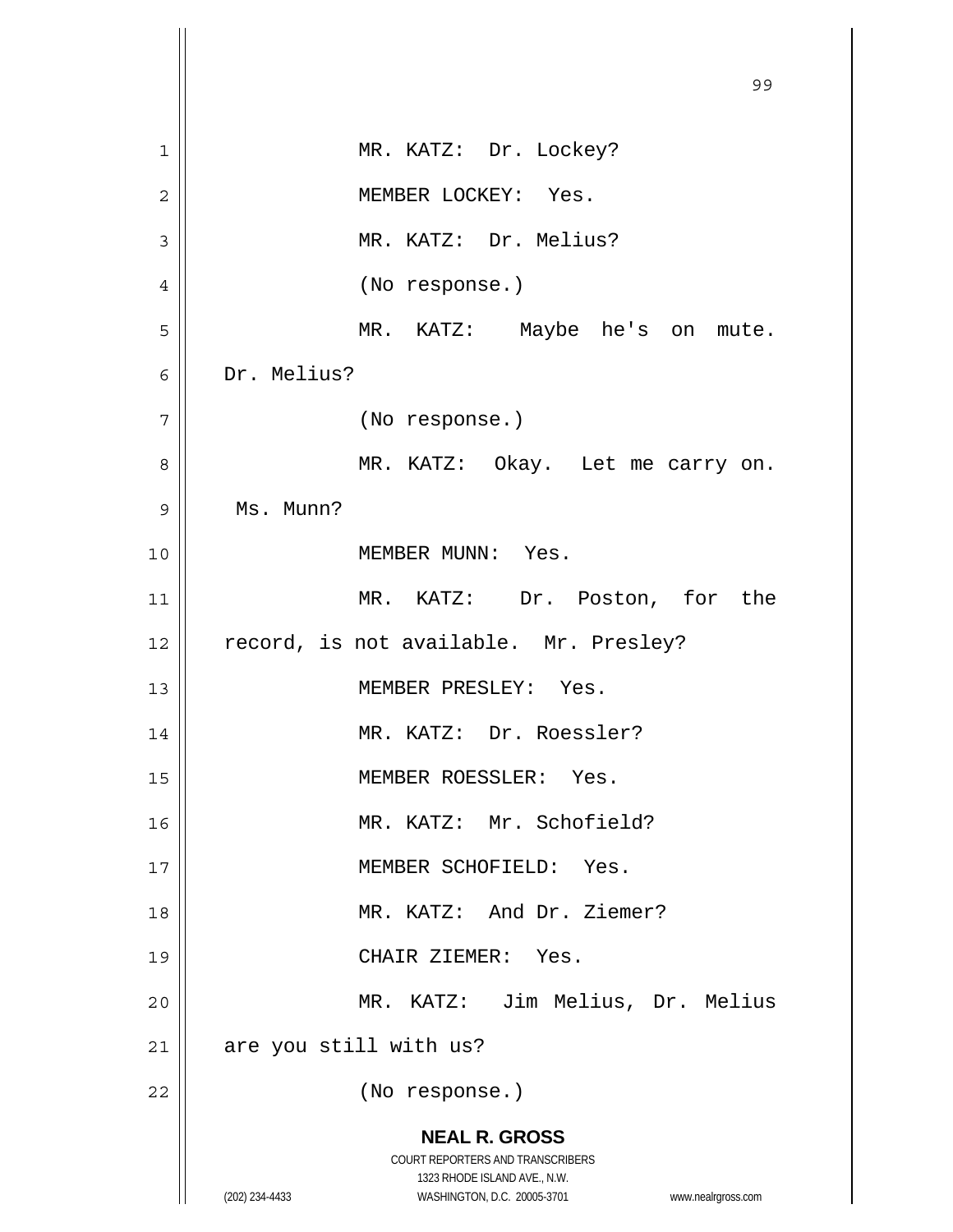**NEAL R. GROSS** COURT REPORTERS AND TRANSCRIBERS 1323 RHODE ISLAND AVE., N.W. (202) 234-4433 WASHINGTON, D.C. 20005-3701 www.nealrgross.com 1 CHAIR ZIEMER: Maybe he lost him,  $2 \parallel$  but the vote carries in any event. 3 MR. KATZ: Right. 4 CHAIR ZIEMER: So, board members I  $5 \parallel$  will send you a final copy of this before we 6  $\parallel$  actually distribute it so you'll have a chance  $7 \parallel$  to look at the actual words before it goes out 8 and actually, Larry Elliot if you'll make sure  $9 \parallel$  that we have everything correct on dates and  $10$  | so on as well, I'd appreciate it. 11 MR. ELLIOT: I'd be happy to. 12 | Thank you. 13 CHAIR ZIEMER: Let's go on then. 14 We received notice recently that there will be 15  $\parallel$  a GAO evaluation of the program and I've asked 16 Liz Homoki-Titus if she could give us a quick 17 update on that and what board members should 18 || or should not do. You may be contacted by GAO 19 and what are the ground rules for responses  $20$  and so on. 21 || MS. HOWELL: Dr. Ziemer, this is  $22$  | Emily.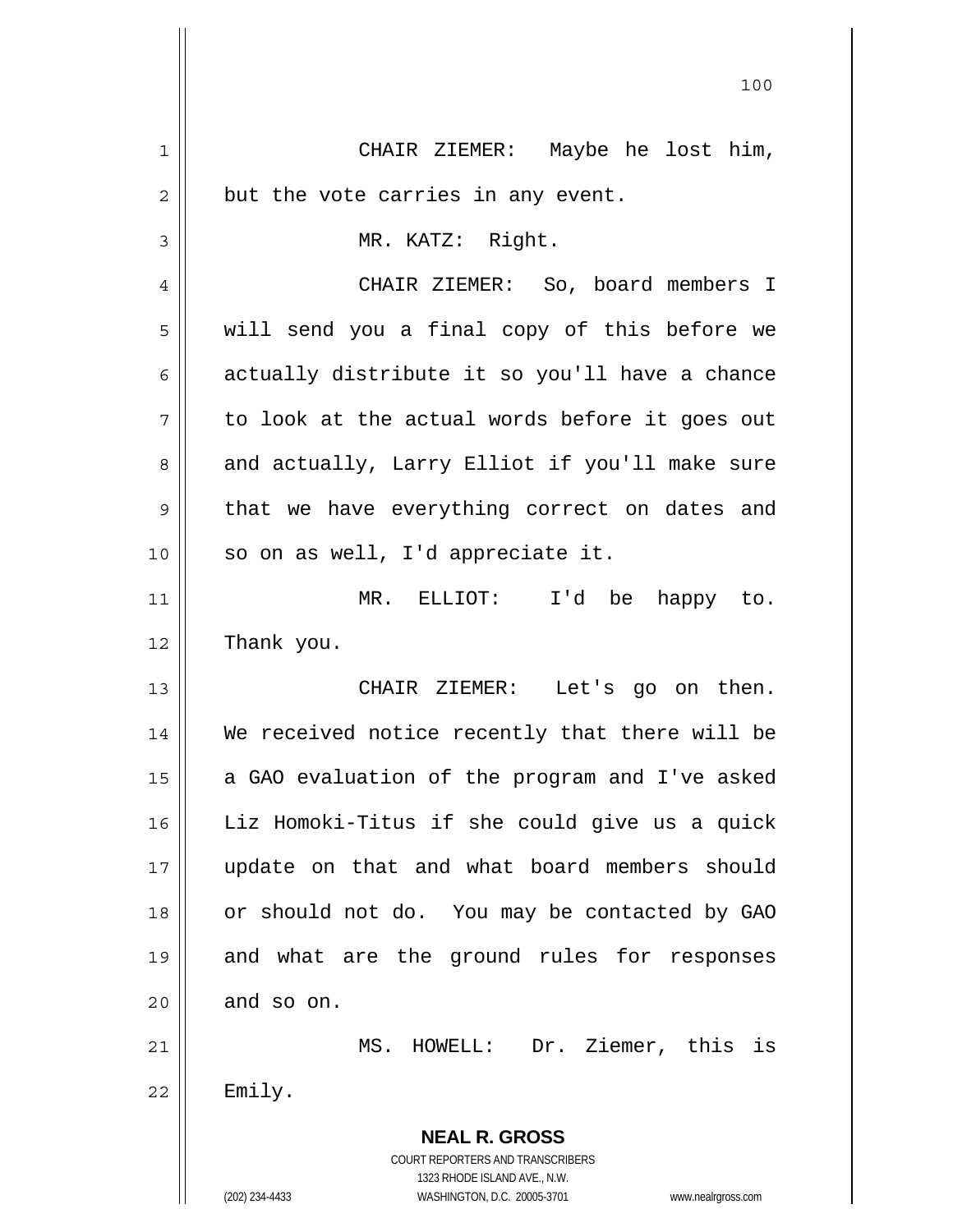| 1  | CHAIR ZIEMER: Okay, Emily Howell                         |
|----|----------------------------------------------------------|
| 2  | will speak from General Counsel.                         |
| 3  | MS. HOWELL: Right. Regarding the                         |
| 4  | GAO report, if a board member is contacted by            |
| 5  | GAO, the policy that we follow is similar to             |
| 6  | the policy with respect to board members                 |
| 7  | speaking with members of the press.                      |
| 8  | You are always able to speak with                        |
| 9  | GAO in your personal capacity, but you need to           |
| 10 | be very clear about the fact that you're                 |
| 11 | speaking in your personal capacity and not in            |
| 12 | your board capacity.                                     |
| 13 | If you do wish to speak with GAO as                      |
| 14 | a board member in your official capacity, then           |
| 15 | need to coordinate those discussions<br>you              |
| 16 | through Ted as the DFO and he will help you              |
| 17 | coordinate them through HHS. So that's a                 |
| 18 | short and simple policy for any conversations            |
| 19 | you may have with GAO.                                   |
| 20 | The other item that we were on the                       |
| 21 | agenda for was just to offer a gentle reminder           |
| 22 | regarding the Privacy Act and some of the                |
|    | <b>NEAL R. GROSS</b><br>COURT REPORTERS AND TRANSCRIBERS |

1323 RHODE ISLAND AVE., N.W.

 $\prod$ 

(202) 234-4433 WASHINGTON, D.C. 20005-3701 www.nealrgross.com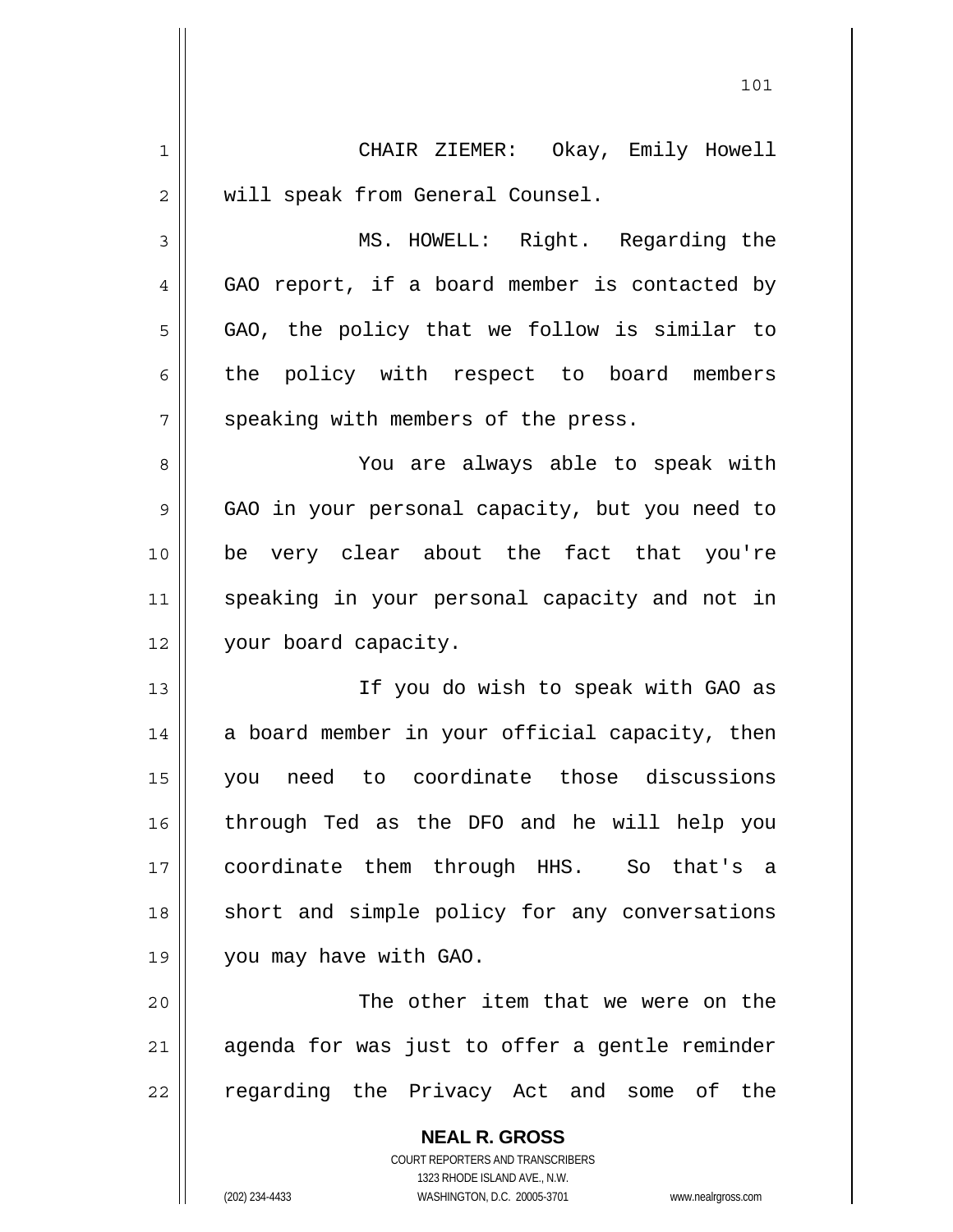1 documents that the board members receive 2 | through working groups from Nancy Johnson with  $3 \parallel$  SC&A.

4 We had an issue about a month or so  $5 \parallel$  ago where a document that had not been privacy 6 act reviewed and cleared was forwarded on and  $7 \parallel$  released to a member of the public even though 8 || it had privacy act restricted information in  $9 \parallel$  it.

10 || The Constand I realize you all get many e-11 mails from SC&A and it can be confusing 12 sometimes to tell which documents have been 13 reviewed and which have not and the same 14 | person documents from NIOSH.

We're trying to be more clear. The | e-mail, the cover e-mails usually always state || that the materials are Privacy Act restricted, 18 || but sometimes, I think what happened in this instance is that the e-mail that went out did 20 || not necessarily say that and the document itself did have a Privacy Act restriction 22 || notice on each page, but I think it was

> **NEAL R. GROSS** COURT REPORTERS AND TRANSCRIBERS

 1323 RHODE ISLAND AVE., N.W. (202) 234-4433 WASHINGTON, D.C. 20005-3701 www.nealrgross.com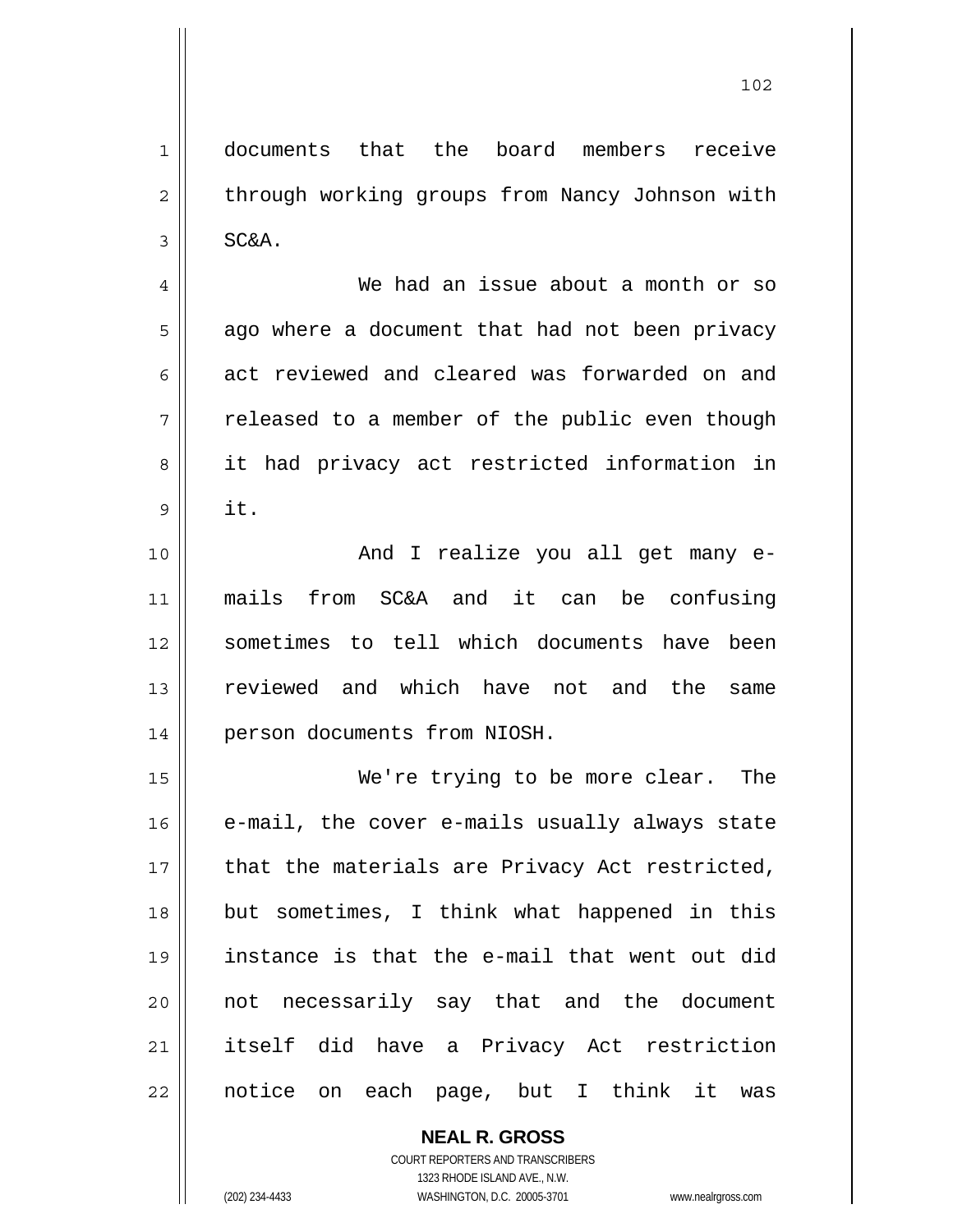forwarded without being opened.

| $\overline{c}$ | So, we just wanted to, you know,                                                                                                                                |
|----------------|-----------------------------------------------------------------------------------------------------------------------------------------------------------------|
| 3              | offer our standard reminder that, you know, if                                                                                                                  |
| 4              | you ever feel like there's a petitioner,                                                                                                                        |
| 5              | claimant, a member of the public or someone                                                                                                                     |
| 6              | else who has requested or should be privy to a                                                                                                                  |
| 7              | working group document to work with Ted to                                                                                                                      |
| 8              | ensure that you have the right versions of                                                                                                                      |
| 9              | those documents and not to just forward things                                                                                                                  |
| 10             | without being certain that they've been                                                                                                                         |
| 11             | cleared first.                                                                                                                                                  |
| 12             | Ted, did you have any follow-up on                                                                                                                              |
| 13             | either of those two items?                                                                                                                                      |
| 14             | MR. KATZ: No. No, I have nothing                                                                                                                                |
| 15             | else, but thank you Emily.                                                                                                                                      |
| 16             | MS. HOWELL: Thanks.                                                                                                                                             |
| $17$           | CHAIR ZIEMER: Emily, let me pose a                                                                                                                              |
| 18             | question. This is Ziemer again. I want to                                                                                                                       |
| 19             | clarify when board members speak as members of                                                                                                                  |
| 20             | the public versus board members.                                                                                                                                |
| 21             | My experience with GAO is that they                                                                                                                             |
| 22             | may ask questions about your opinion on either                                                                                                                  |
|                | <b>NEAL R. GROSS</b><br>COURT REPORTERS AND TRANSCRIBERS<br>1323 RHODE ISLAND AVE., N.W.<br>(202) 234-4433<br>WASHINGTON, D.C. 20005-3701<br>www.nealrgross.com |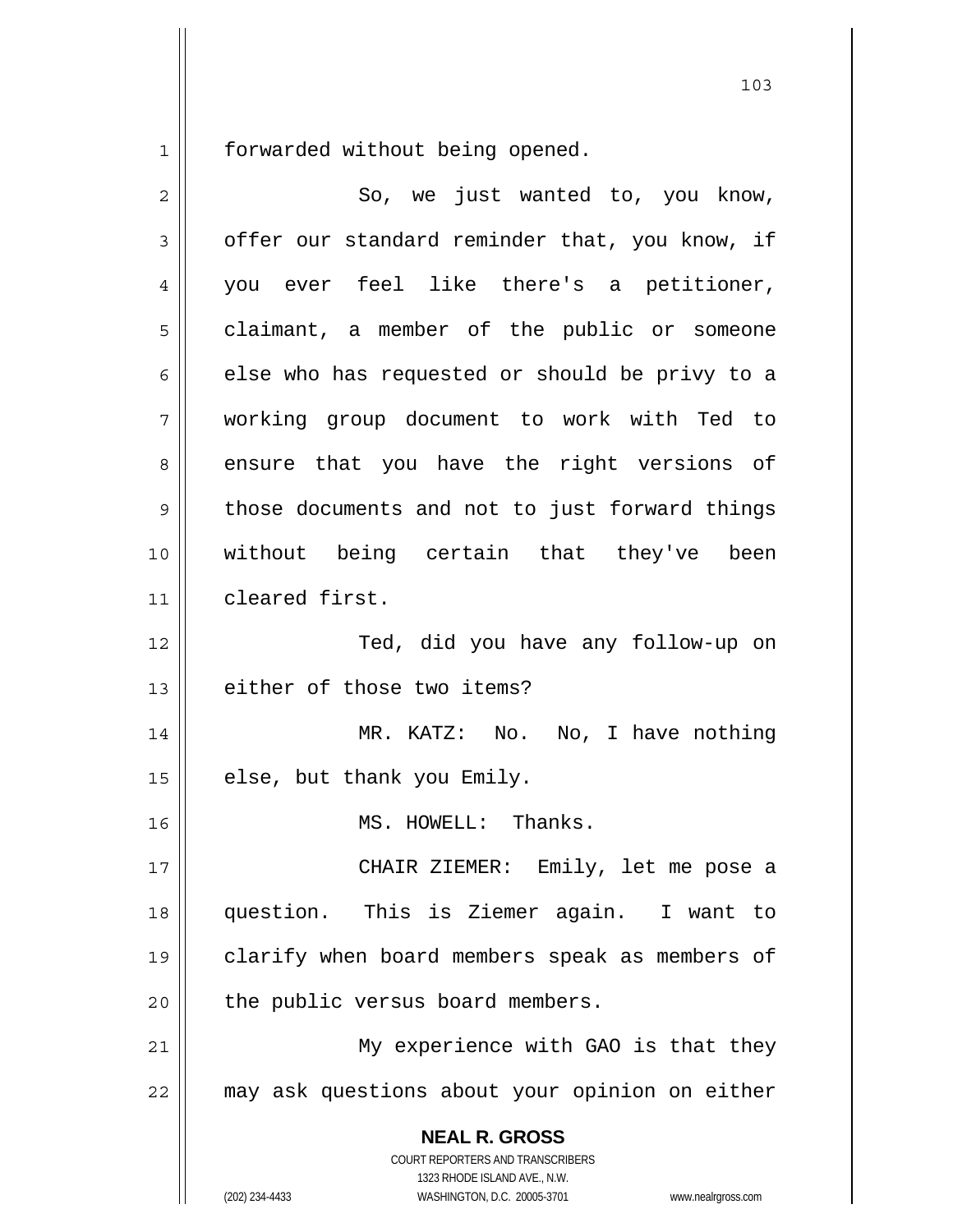1 || board or NIOSH operations. Now clearly, you  $2 \parallel$  can't answer those questions in a sense of the 3 member of the public because it requires a 4 || knowledge of the board's activities, but they  $5 \parallel$  often want individual opinions.

104

6 || Like the GAO may say something  $7 \parallel$  like, do you think the size of the board is  $8 \parallel$  adequate? Now, I think, if I'm not mistaken, 9 we can still answer that as an individual. 10 You would not be representing, for example, if 11 I said, I think the board should have 17 12 members or something like that, that still is 13 your personal opinion. It does not represent 14 | a position of the board.

And as long as we stick to something like that, because I think the GAO questions often ask about sort of the 18 || operational things, what could be done to make 19 || the operation more efficient or they may ask your opinion of whether or not the contractor is carrying out its task and so on.

22 We're still allowed to give our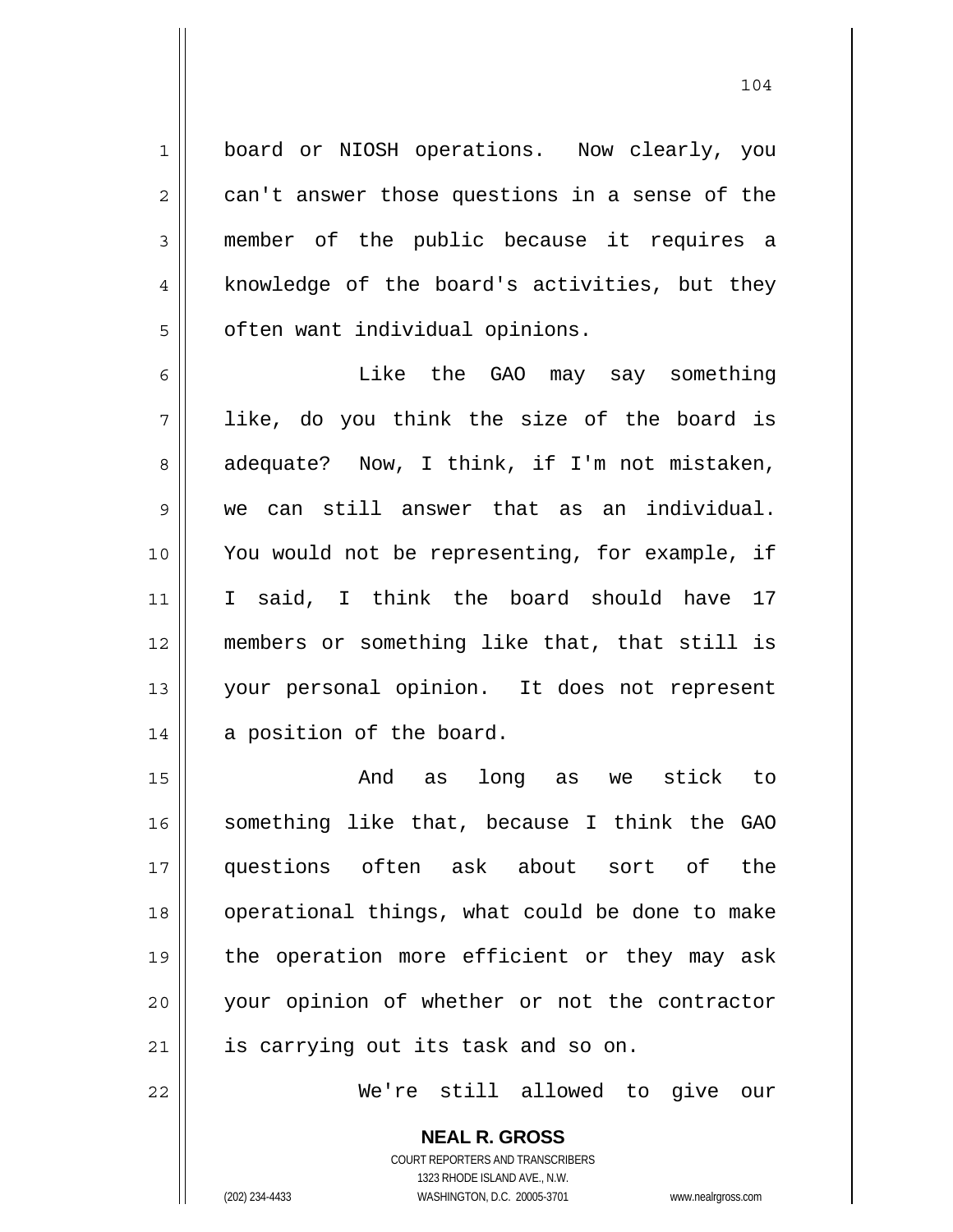| 1  | individual opinions, which come out of our     |
|----|------------------------------------------------|
| 2  | work on the board. Is that not correct?        |
| 3  | MS. HOWELL: Right. I mean, we                  |
| 4  | would just ask that you be very clear with the |
| 5  | person that you're speaking to that you are    |
| 6  | stating your individual opinion. And if you    |
| 7  | ever are in a situation where you have         |
| 8  | questions about it or you're concerned, then   |
| 9  | we would just ask that you get in touch with   |
| 10 | Ted as he can help facilitate that.            |
| 11 | CHAIR ZIEMER: Right.<br>Board                  |
| 12 | members, any other questions or clarity        |
| 13 | needed?                                        |
| 14 | MEMBER MUNN: This is Wanda. You                |
| 15 | asked the question that was foremost in my     |
| 16 | mind already, Paul, that's how one can clarify |
| 17 | that is still a bit of a mystery, I think.     |
| 18 | It's obvious GAO would not be contacting us if |
| 19 | we were not board members, they know that.     |
| 20 | Surely they must also know that we cannot      |
| 21 |                                                |
|    | speak as a representative of the board without |

 **NEAL R. GROSS** COURT REPORTERS AND TRANSCRIBERS

1323 RHODE ISLAND AVE., N.W.

(202) 234-4433 WASHINGTON, D.C. 20005-3701 www.nealrgross.com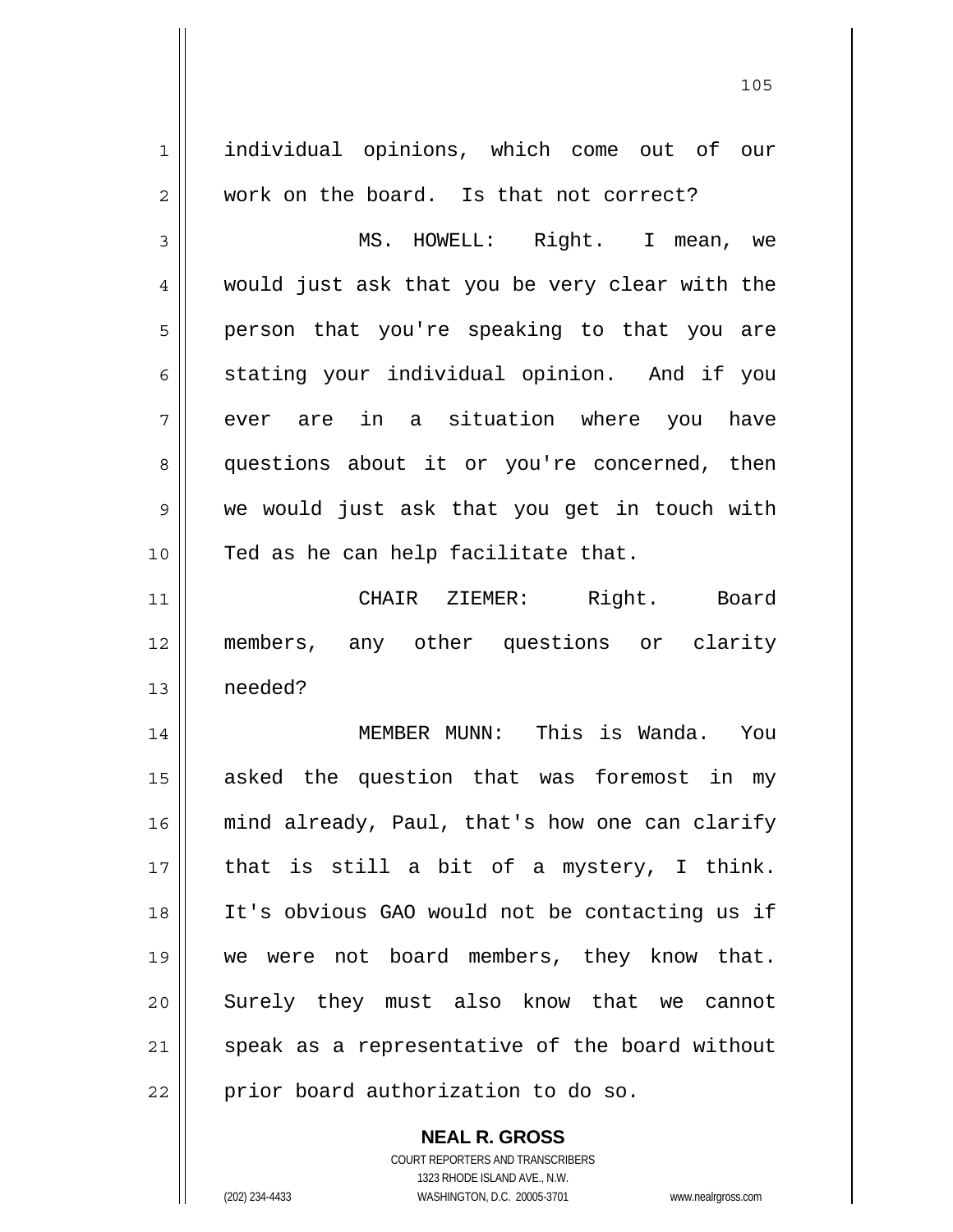<u>106</u>

 **NEAL R. GROSS** 1 || It seems obvious to me that any 2 || response that we give would have to be 3 considered a personal response and not a board 4 approved response. Am I missing something?  $5 \parallel$  Emily? 6 MS. HOWELL: No. You know, I don't  $7 \parallel$  think you are, I just think that, you know, it 8 || is always helpful, especially if you're asked 9 || questions, I mean, this probably comes up with 10 Dr. Ziemer more than anyone else, but if you 11 are asked questions because of your role as a 12 working group chair or whatnot and you feel 13 like the questions are being asked of you 14 because of that, you know, to reiterate the 15 fact that you're speaking in your personal 16 || capacity and if they want a board opinion on 17 || something then they're going to have to work 18 || through Dr. Ziemer and Ted and HHS. 19 MEMBER MUNN: Hopefully one could 20 make that statement up front in any context  $21$  | that occurs and not have to keep repeating it. 22 MEMBER ROESSLER: This is Gen. I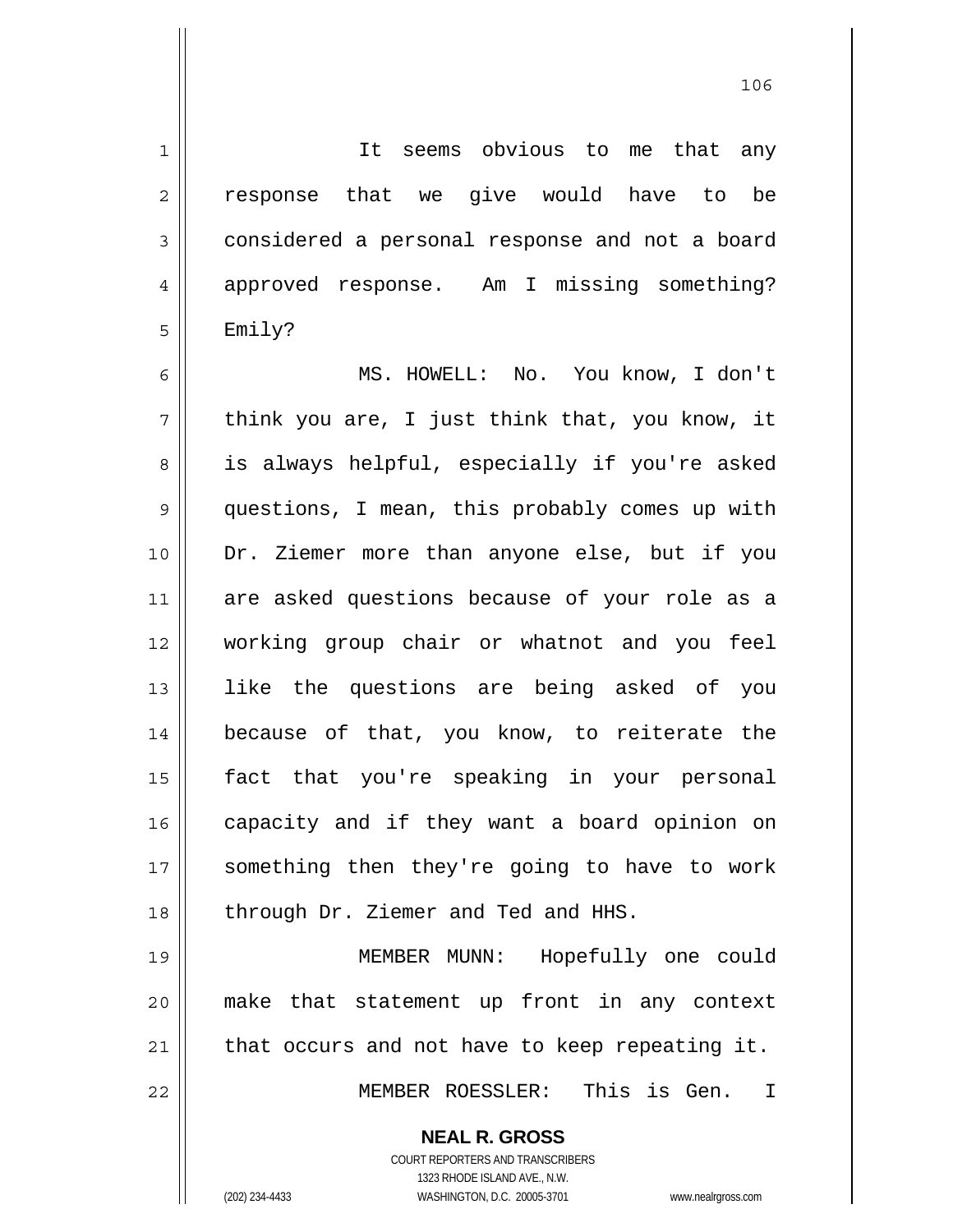1 am hesitant to answer any questions because 2 || I'm not sure on the spur of the moment I can  $3 \parallel$  come up with something and be confident that 4 I'm answering appropriately. Is it just okay  $5 \parallel$  to say I prefer not to answer it?

MEMBER MUNN: I mean certainly you have that ability if you're concerned about 8 wanting to, you know, if the concern is just 9 that you're being asked stuff and you haven't had proper time to prepare or a meeting to be set up and I'm sure that Ted could assist individual board members to make sure that, you know, you're not being blindsided, I 14 || quess, with questions.

15 I mean, you know, like I said, you 16 don't have to go to Ted only if you think that 17 || they're asking you in your official capacity 18 if you have individual conversations or you're 19 approached for kind of an interview, you know, 20 || and you would just like to let Ted know that 21 || might be helpful for everyone.

22 || But, I mean, I don't think that, I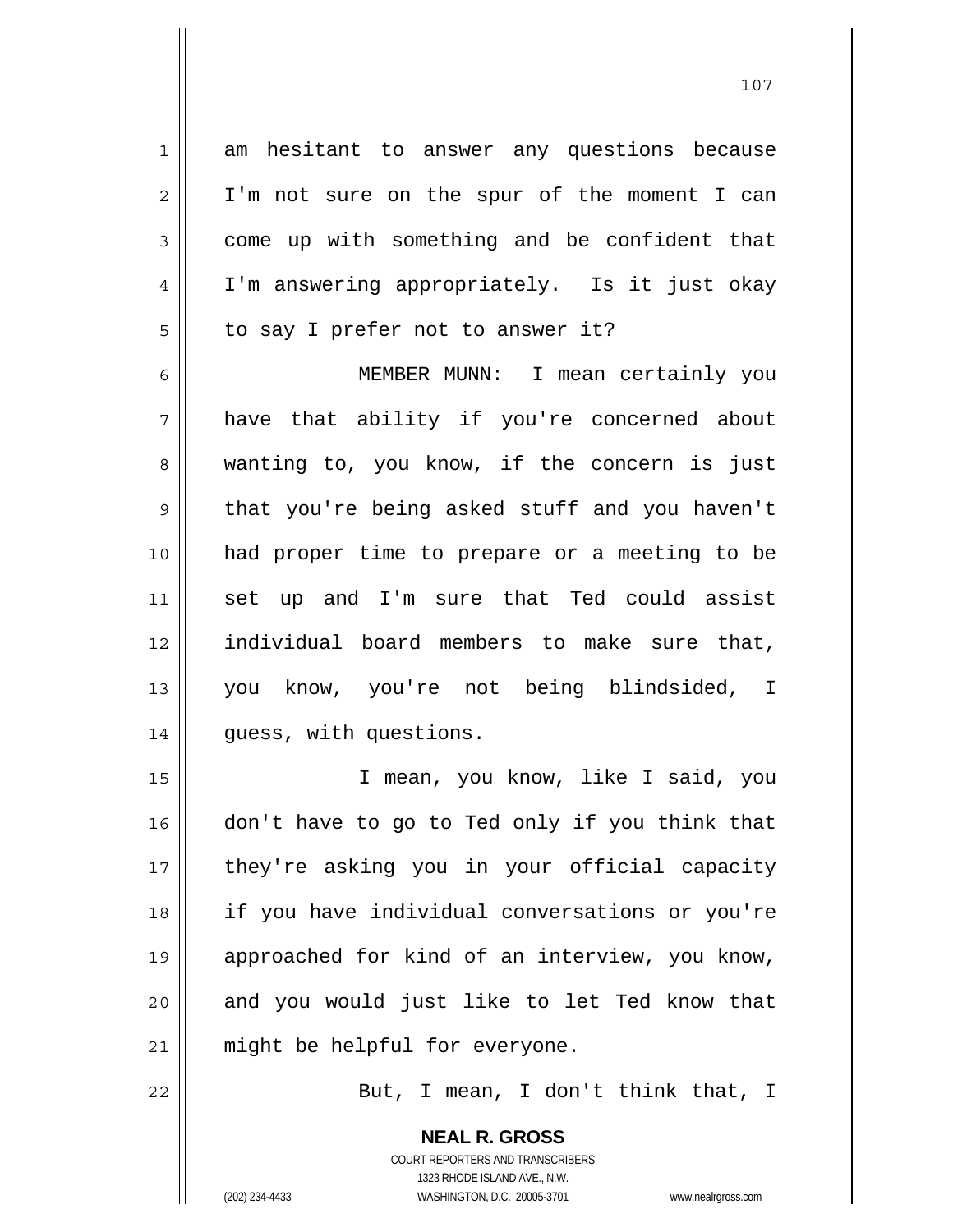1 || mean, Ted, do you have any response to this? 2 || I don't know that, you know, there's any 3 problem with you, you know, saying that you'd 4 prefer not to give responses. It just maybe 5 interpreted perhaps in a way you don't intend  $6 \parallel$  for it to be. 7 MEMBER ROESSLER: Okay. Thank you. 8 CHAIR ZIEMER: And I think you just 9 || have to use good judgment on many of these and 10 we don't know in advance who we're -- how many 11 board members may or may not be contacted in  $12 \parallel$  any event. 13 || So, just to give you a heads-up to 14 || remind you that if you are contacted, you're 15 certainly welcome to give your individual 16 | opinions on any issues that they raise. 17 || The only thing that you can -- if 18 the board has taken an official action on 19 something and they ask you what that position 20 is, you can certainly refer to it, you know, 21 what is the board's position on whatever it 22 may be. But, if it's not an official board

> COURT REPORTERS AND TRANSCRIBERS 1323 RHODE ISLAND AVE., N.W. (202) 234-4433 WASHINGTON, D.C. 20005-3701 www.nealrgross.com

 **NEAL R. GROSS**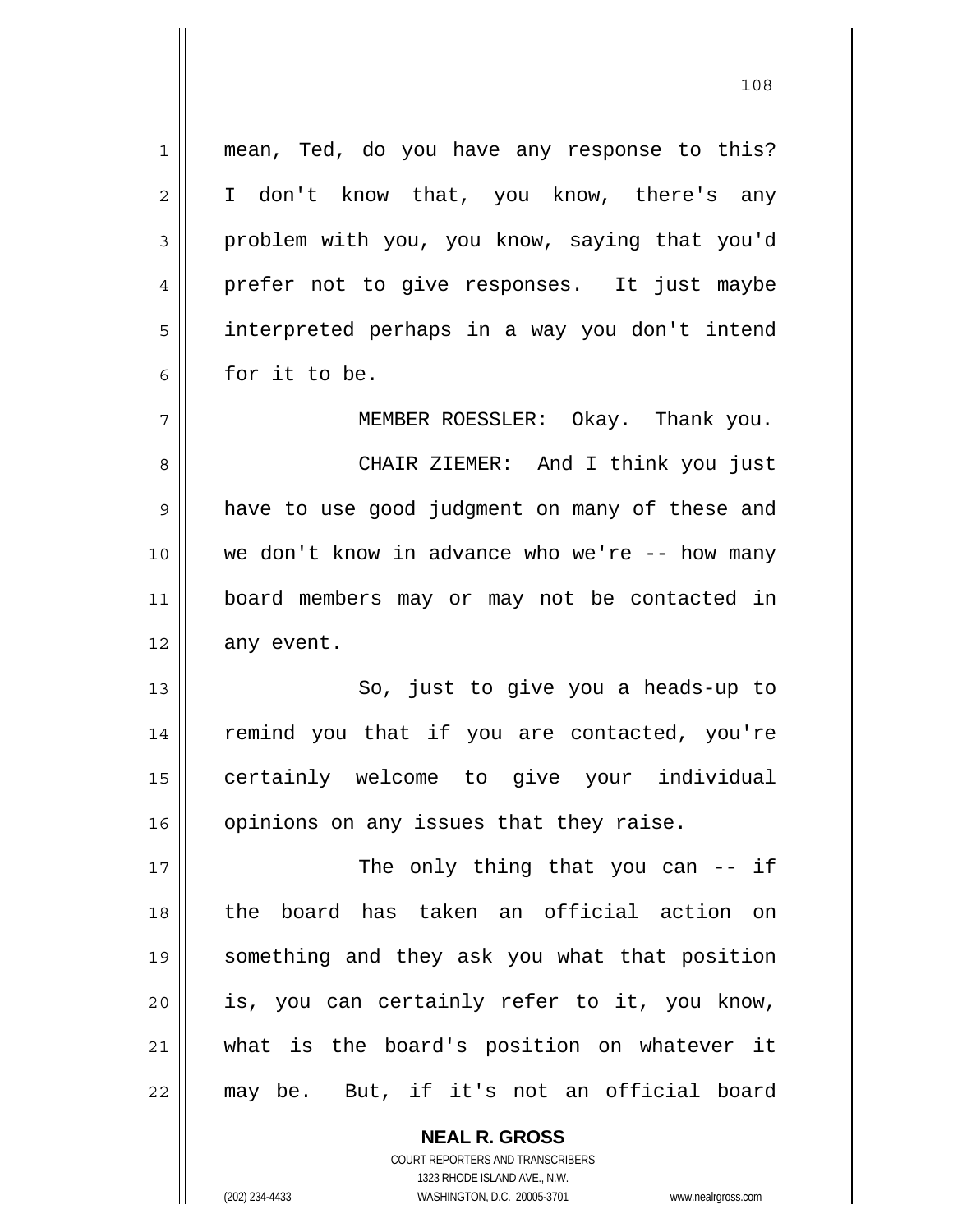**NEAL R. GROSS** 1 | position, if it's your opinion, then you have  $2 \parallel$  to make that very clear. 3 || Any other comments or questions? 4 || (No response.) 5 CHAIR ZIEMER: Okay. Let's move to 6 future plans. Ted, we need to talk about 7 meeting date issues and also some issues 8 | relating to upcoming IT security issues. 9 MR. KATZ: Right. And I've sent 10 around, I think, I hope everybody got it. I 11 know it was just yesterday I believe, so I 12 || know it's sort of late coming. I mean, one 13 || issue where we have a date set, but the date's 14 || a problem now and that is the October  $27^{\text{th}}$ 15  $\parallel$  through 29<sup>th</sup> full board meeting. 16 CHAIR ZIEMER: That's in 2009  $17$  | though. 18 MR. KATZ: Of course, 2009. That 19 is in conflict with NIOSH meeting and won't 20 work. And so I've suggested the weeks on  $21$  either side of that whether, I don't know if 22 || anybody's has had a chance to review that

<u>109</u>

 COURT REPORTERS AND TRANSCRIBERS 1323 RHODE ISLAND AVE., N.W.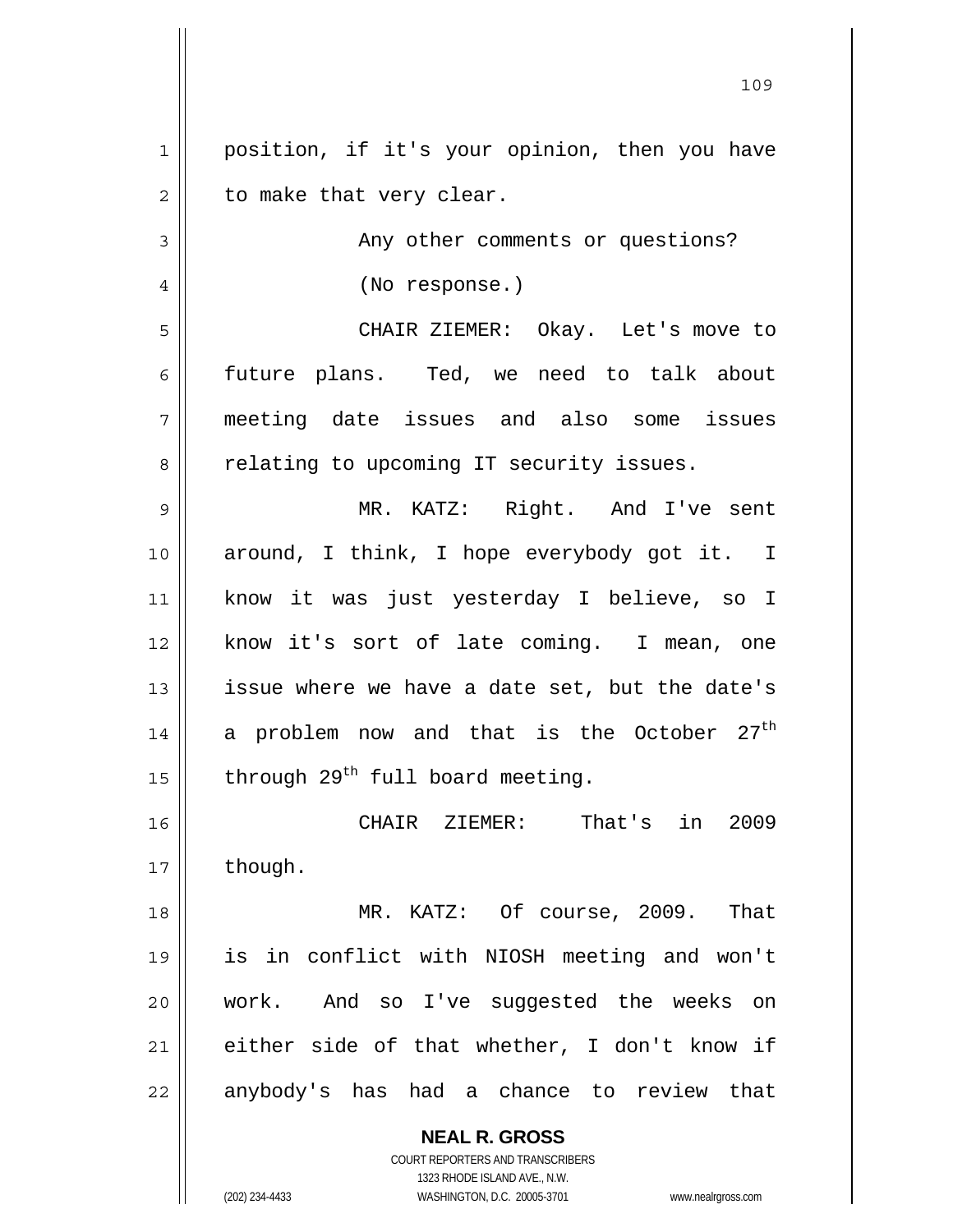**NEAL R. GROSS** COURT REPORTERS AND TRANSCRIBERS 1323 RHODE ISLAND AVE., N.W. 1 calendar to see whether one or the other would 2 | work for them. 3 CHAIR ZIEMER: Well, let's find 4 || out. So what are our options? Would it be  $5 \parallel$  the 20<sup>th</sup> through the 22<sup>nd</sup>? 6 MR. KATZ: No. There's one option  $\begin{array}{c|c} 7 \parallel & \text{is October } 19^{\text{th}} \text{ through the } 23^{\text{rd}} \text{, that week.} \end{array}$ 8 || CHAIR ZIEMER: Or? 9  $\parallel$  MR. KATZ: Or November 2<sup>nd</sup> through  $10 \parallel 6^{th}$ . 11 CHAIR ZIEMER: Yes. And what would 12 you like at this time Ted? To know if there 13 are conflicts? 14 MR. KATZ: Yes, absolutely. A  $15$  sense if one or the other works. 16 CHAIR ZIEMER: Okay. Let's start 17 with October 19<sup>th</sup> through 23<sup>rd</sup>. Any board 18 members have significant conflicts that week? 19 (No response.) 20 CHAIR ZIEMER: Okay. I'm hearing 21 || none. Let's look at the other week, November 22  $\parallel$  2<sup>nd</sup> through 6<sup>th</sup>, any conflicts that week?

110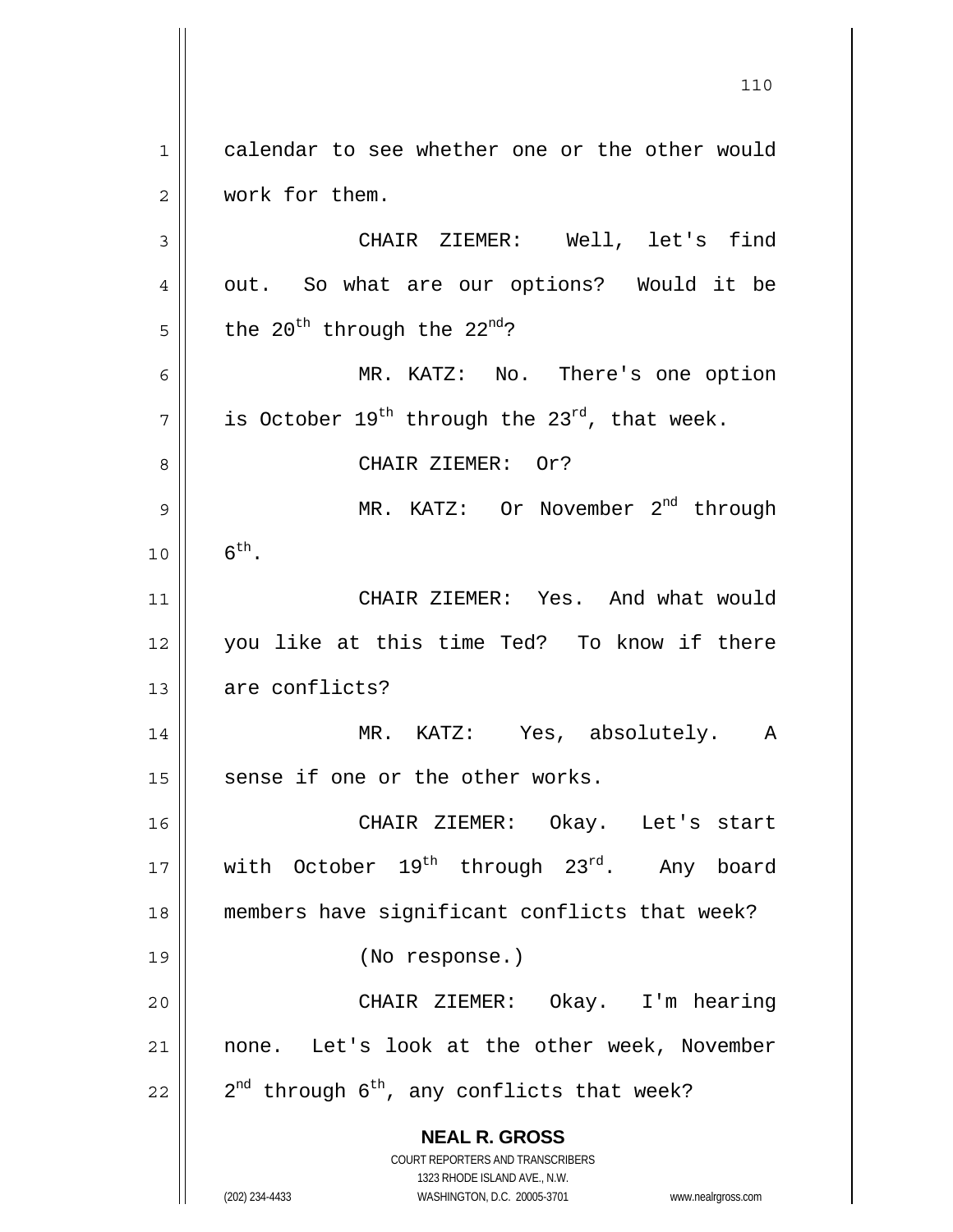**NEAL R. GROSS** COURT REPORTERS AND TRANSCRIBERS 1323 RHODE ISLAND AVE., N.W. (202) 234-4433 WASHINGTON, D.C. 20005-3701 www.nealrgross.com 1 MEMBER MUNN: No. This is Wanda. 2  $\parallel$  Isn't the 19<sup>th</sup> to the 23<sup>rd</sup> very close to the 3 | Thanksqiving date? 4 CHAIR ZIEMER: No. We're in 5 || October, not -- oh, yes, October right.  $6 \parallel$  Thanksgiving is --7 || MEMBER MUNN: In November. 8 CHAIR ZIEMER: -- in November. 9 MEMBER MUNN: No, now forget what I 10 || said. I was looking at the wrong month. 11 CHAIR ZIEMER: Okay. There appear 12 || to be no conflicts of the group on the phone. 13 || Ted, I would also ask you to check with John 14 Poston separately and did Dr. Melius come back 15 | on the line? 16 (No response.) 17 CHAIR ZIEMER: If you would double 18 || check their schedules and can we give Ted the 19 freedom to make the choice depending on the 20 | outcome of those contacts? 21 || MEMBER MUNN: Yes, fine with me. 22 My personal preference would be the October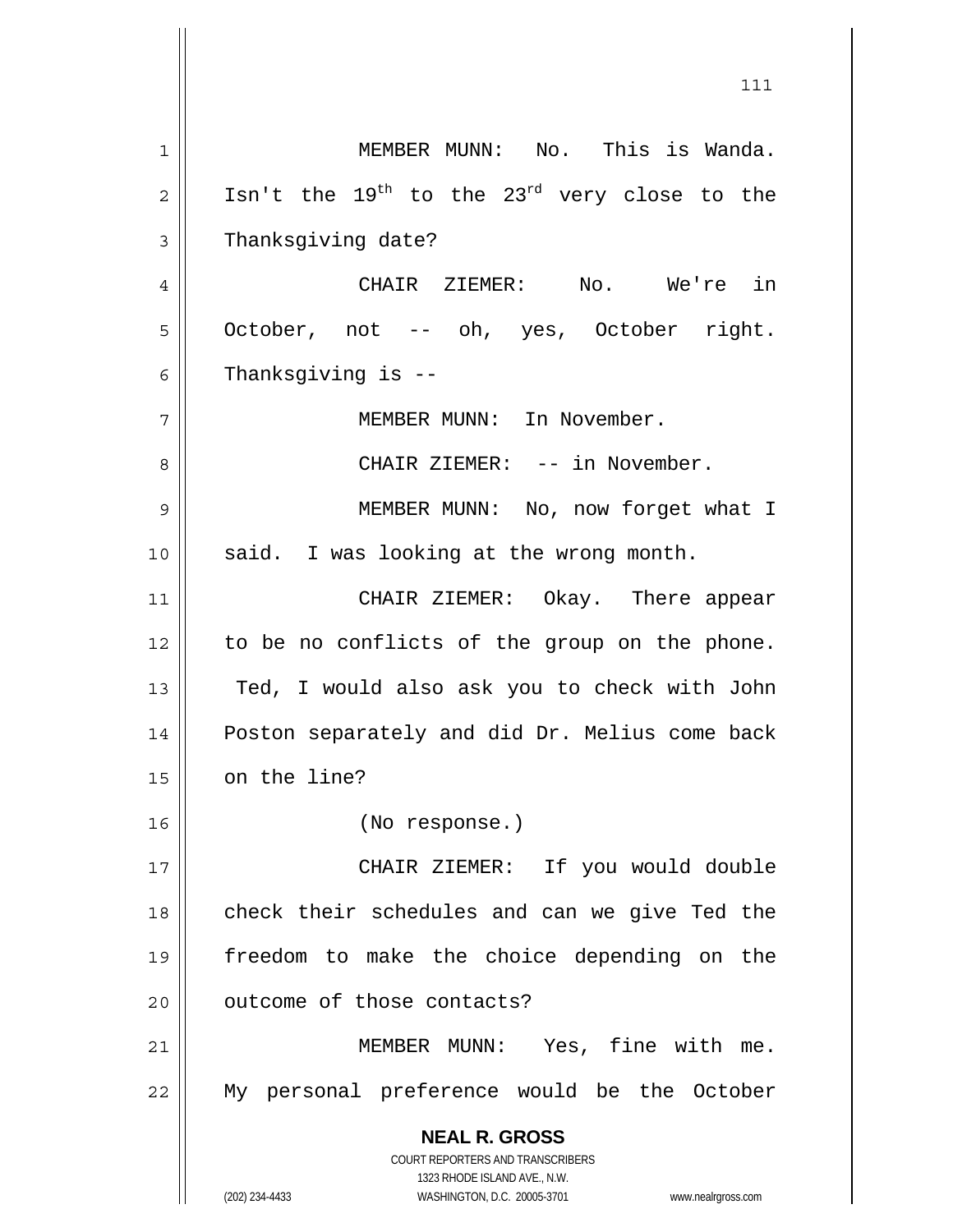**NEAL R. GROSS** COURT REPORTERS AND TRANSCRIBERS 112 1 | dates, the 19<sup>th</sup> through 23<sup>rd</sup>. 2 CHAIR ZIEMER: Any other comments  $3 \parallel$  pro or con? 4 || (No response.) 5 CHAIR ZIEMER: It sounds like the  $6 \parallel$  rest are fairly neutral Ted. 7 MEMBER LOCKEY: Well, it's Jim 8 || Lockey. It would be great if they could do  $9 \parallel$  that as soon as possible. 10 CHAIR ZIEMER: To finalize it? 11 Yes. Okay. 12 || MR. KATZ: Absolutely Jim. I mean, 13  $\parallel$  that's why I'm raising this now, I'd like to 14 || settle this, you know, within the week. So, I 15 will check with John Poston and Jim Melius 16 before I decide this and then send out a 17 | notice to everybody. 18 And if anybody, you know, discovers 19 in going back to their calendars after, you  $20$  || know, in the next few days that they actually 21 || have a problem, of course let me know. 22 CHAIR ZIEMER: Okay.

1323 RHODE ISLAND AVE., N.W.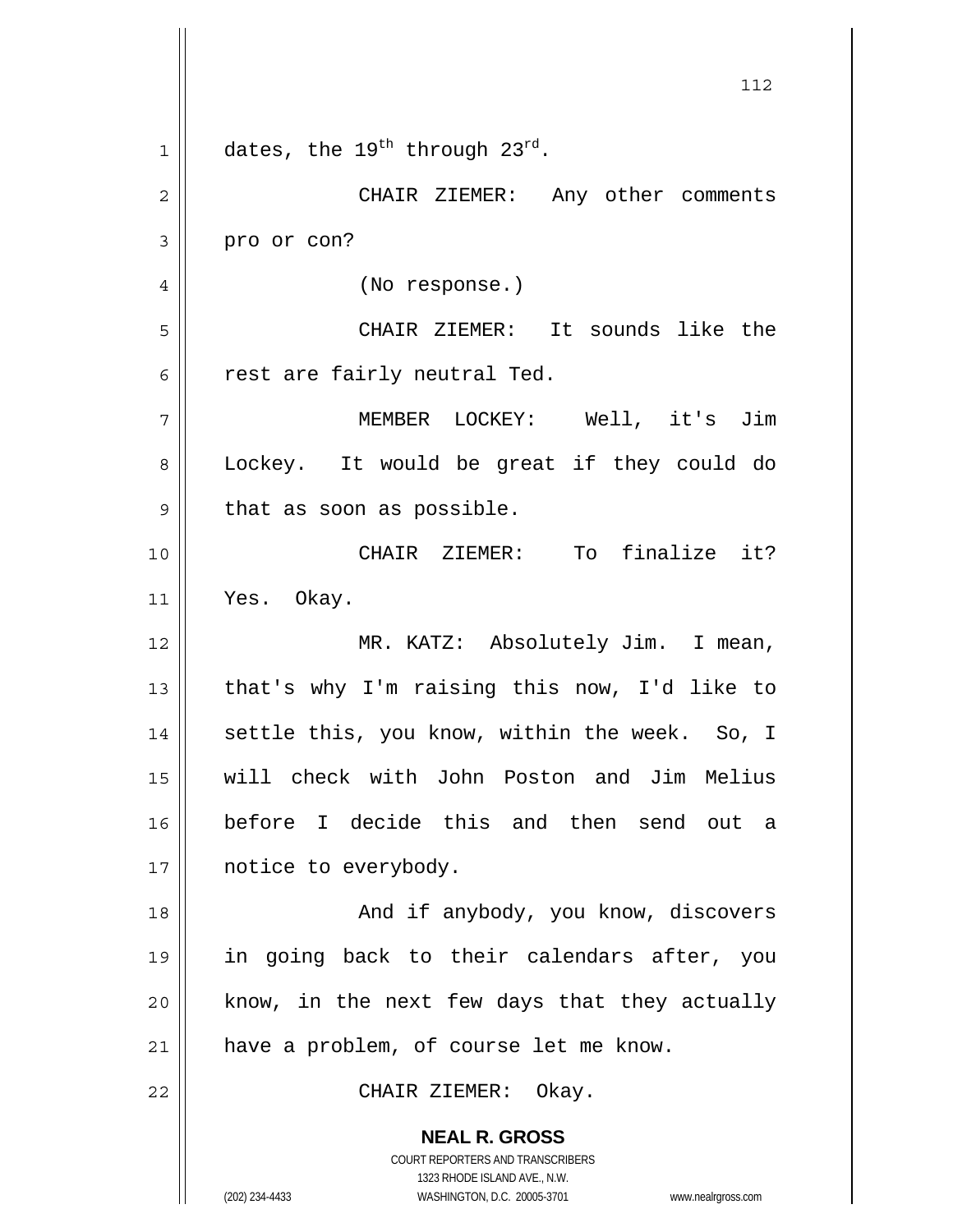**NEAL R. GROSS** COURT REPORTERS AND TRANSCRIBERS 1323 RHODE ISLAND AVE., N.W. (202) 234-4433 WASHINGTON, D.C. 20005-3701 www.nealrgross.com 1 || MR. KATZ: That's great. That was  $2 \parallel$  easier than I expected. Thanks. We're just  $3 \parallel$  trying to push out the planning for a couple 4 more meetings to keep that decent cushion for  $5 \parallel$  those members that tend to have issues, even 6 | pretty far out. 7 And so I hoped we could schedule,  $8 \parallel$  this would be the next call, you know, at the  $9 \parallel$  end of the list here for 2010, around March  $10$  ||  $30<sup>th</sup>$  is the right timing, but I don't know 11 || which day that week of March  $30<sup>th</sup>$  is best for 12  $\parallel$  the crew or if March 30<sup>th</sup> is fine, that's 13 || great. 14 || MEMBER LOCKEY: Jim Lockey, March  $15$  |  $30<sup>th</sup>$  is not good for me. 16 || MEMBER MUNN: Ted, your note says 17  $\parallel$  March 20<sup>th</sup> I think if I'm reading it right. 18 || CHAIR ZIEMER: Yes, your note said 19 | March  $20^{th}$  of 2010. 20 MEMBER ROESSLER: Which is a 21 | Saturday. 22 | MEMBER LOCKEY: Is a Saturday, yes.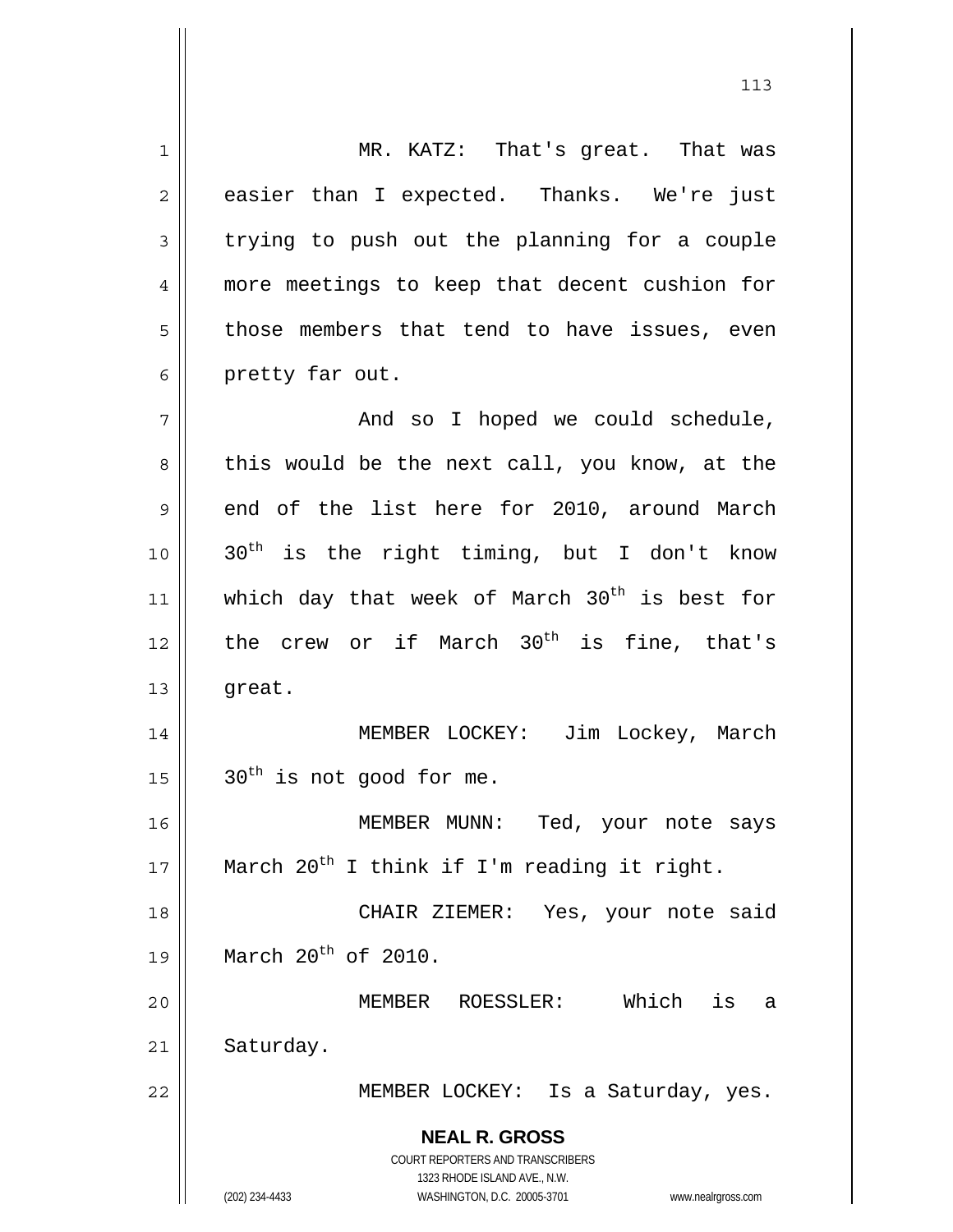**NEAL R. GROSS** COURT REPORTERS AND TRANSCRIBERS 1323 RHODE ISLAND AVE., N.W. (202) 234-4433 WASHINGTON, D.C. 20005-3701 www.nealrgross.com 1 | MR. KATZ: Okay. I mean, must have  $2 \parallel$  -- I'm sorry. I must have mistyped, because  $3 \parallel$  note in front of me says the  $30^{\text{th}}$ , but that's 4 || what I was meaning the March 30<sup>th</sup>. 5 MEMBER LOCKEY: That date's not 6 | good for me. It's Jim Lockey. 7 MR. KATZ: Right. Right. But I 8 guess on either side of it is the question 9 too. That whole week whether, I mean, that 10 || week is the right timing if that works. 11 || MEMBER LOCKEY: The  $31^{\text{st}}$  is good 12 || for me. March  $31^{st}$ . 13 CHAIR ZIEMER: Anyone else have 14 conflicts? 15 (No response.) 16 CHAIR ZIEMER: What works then Ted? 17  $\parallel$  Is the 31<sup>st</sup> okay? 18 MR. KATZ: I think so. I think 19  $\parallel$  that will be fine. It might be a -- I haven't  $20$  || looked at my calendar to see the day of the  $21$  week, but  $-$ 22 || MEMBER LOCKEY: It's a Wednesday.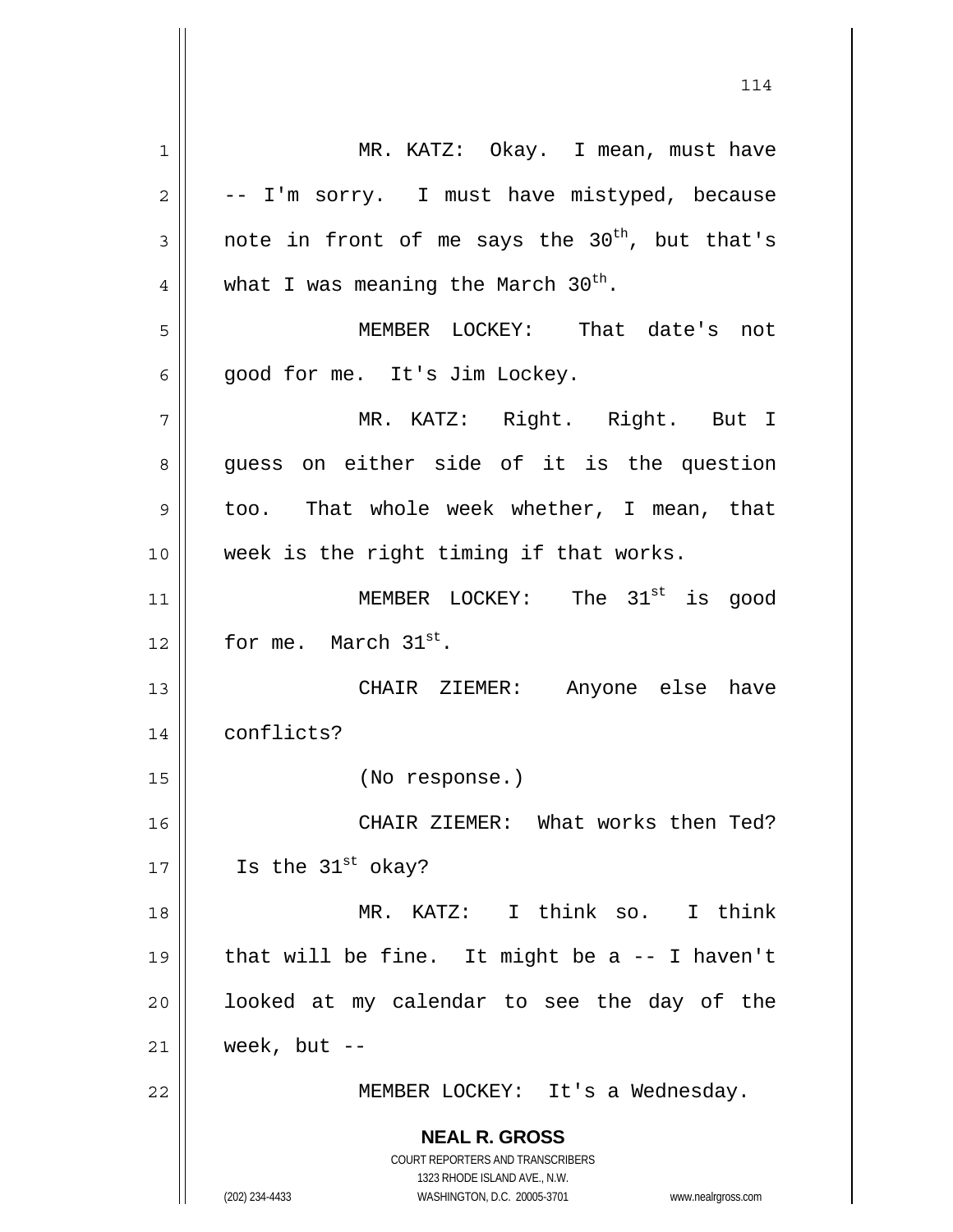**NEAL R. GROSS** COURT REPORTERS AND TRANSCRIBERS 1323 RHODE ISLAND AVE., N.W. (202) 234-4433 WASHINGTON, D.C. 20005-3701 www.nealrgross.com <u>115</u> 1 MR. KATZ: Yes, so that should be  $2 \parallel$  great. 3 CHAIR ZIEMER: Okay, this is a 4 | conference call. 5 MR. KATZ: Right. 6 CHAIR ZIEMER: So, put that down  $\vert 7 \vert \vert$  then, the 31<sup>st</sup>. 8 || MR. KATZ: I've got it. 9 CHAIR ZIEMER: Okay. And then 10 || finally, we're into May of 2010? 11 || MR. KATZ: That's correct. And the 12  $\parallel$  right timing again is the 10<sup>th</sup> through the 14<sup>th</sup> 13  $\parallel$  or the 17<sup>th</sup> through the 21<sup>st</sup> if one of those 14 || weeks would work. That's a face-to-face. And  $15$  we generally shoot for the middle of the week,  $16$  but of course if we have a problem we can push 17 || it to one end or the other end of the week as 18 well. 19 CHAIR ZIEMER: Okay. Any 20 preferences? 21 MEMBER MUNN: I'm sorry, Ted. I'm  $22$  | flying blind here because I don't have your e-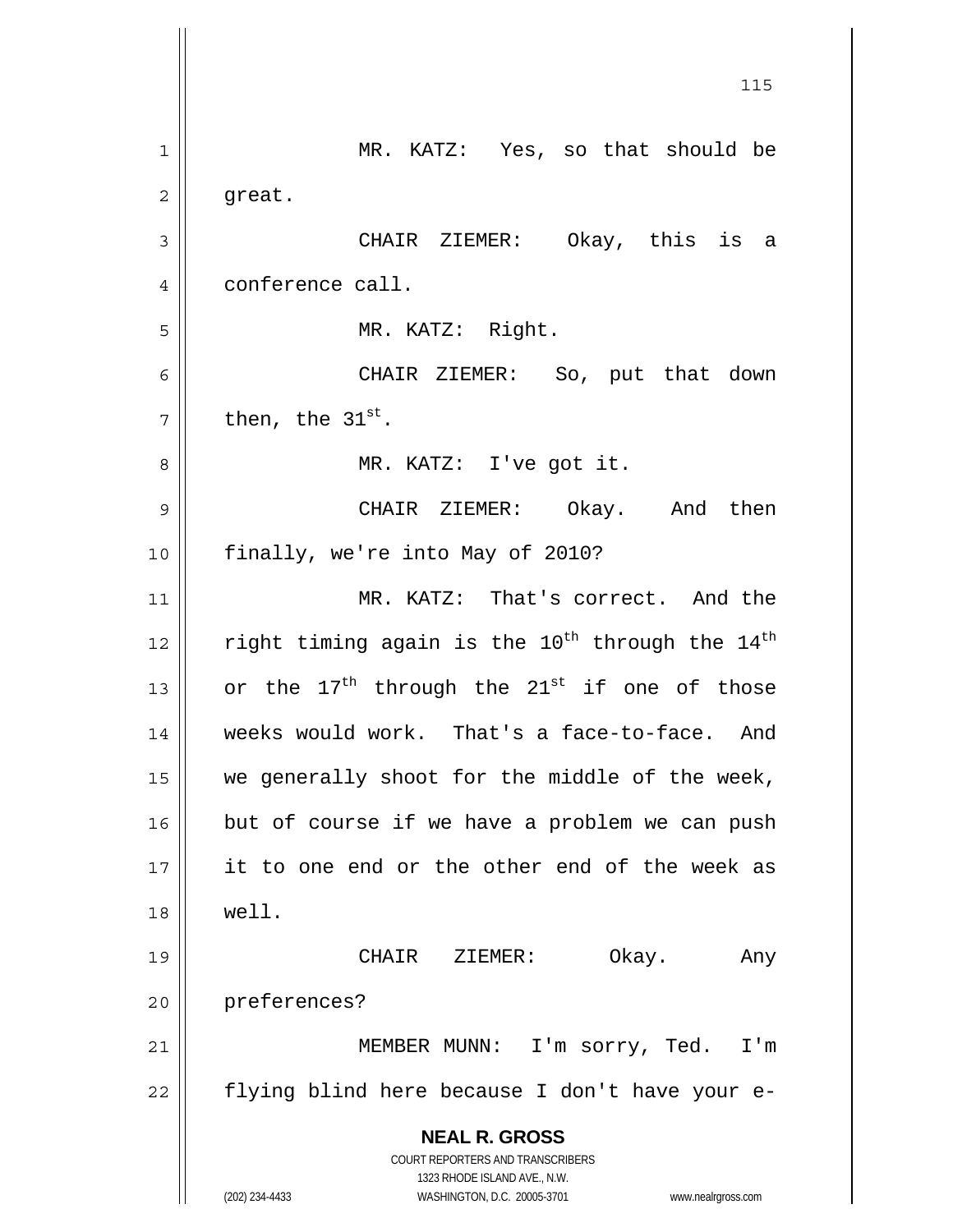**NEAL R. GROSS** COURT REPORTERS AND TRANSCRIBERS 1323 RHODE ISLAND AVE., N.W. (202) 234-4433 WASHINGTON, D.C. 20005-3701 www.nealrgross.com 1 || mail, I don't have anybody's e-mail. What 2 | were the dates you said again? 3 MR. KATZ: I'm sorry. So the -- 4 | MEMBER MUNN: In May?  $\vert$  5 || MR. KATZ: Yes, May  $10^{\text{th}}$  through 6 the  $14^{th}$  of 2010. 7 MEMBER LOCKEY: That week's good 8 || for me. Jim Lockey. 9 MEMBER MUNN: I prefer to avoid 10 || that particular week if possible. 11 || CHAIR ZIEMER: The other option was  $12$  | the following week. 13 || MR. KATZ: The following week May 14  $\vert$  17<sup>th</sup> through the 21<sup>st</sup>, that week. 15 || MEMBER MUNN: Seventeen through 21 16 would be much better for me. 17 MEMBER LOCKEY: It's not good for 18 me. 19 CHAIR ZIEMER: It's not good for  $20$   $\parallel$   $\quad$  Jim. 21 || MEMBER MUNN: Oh, sorry. 22 CHAIR ZIEMER: Any others pro or

<u>116</u>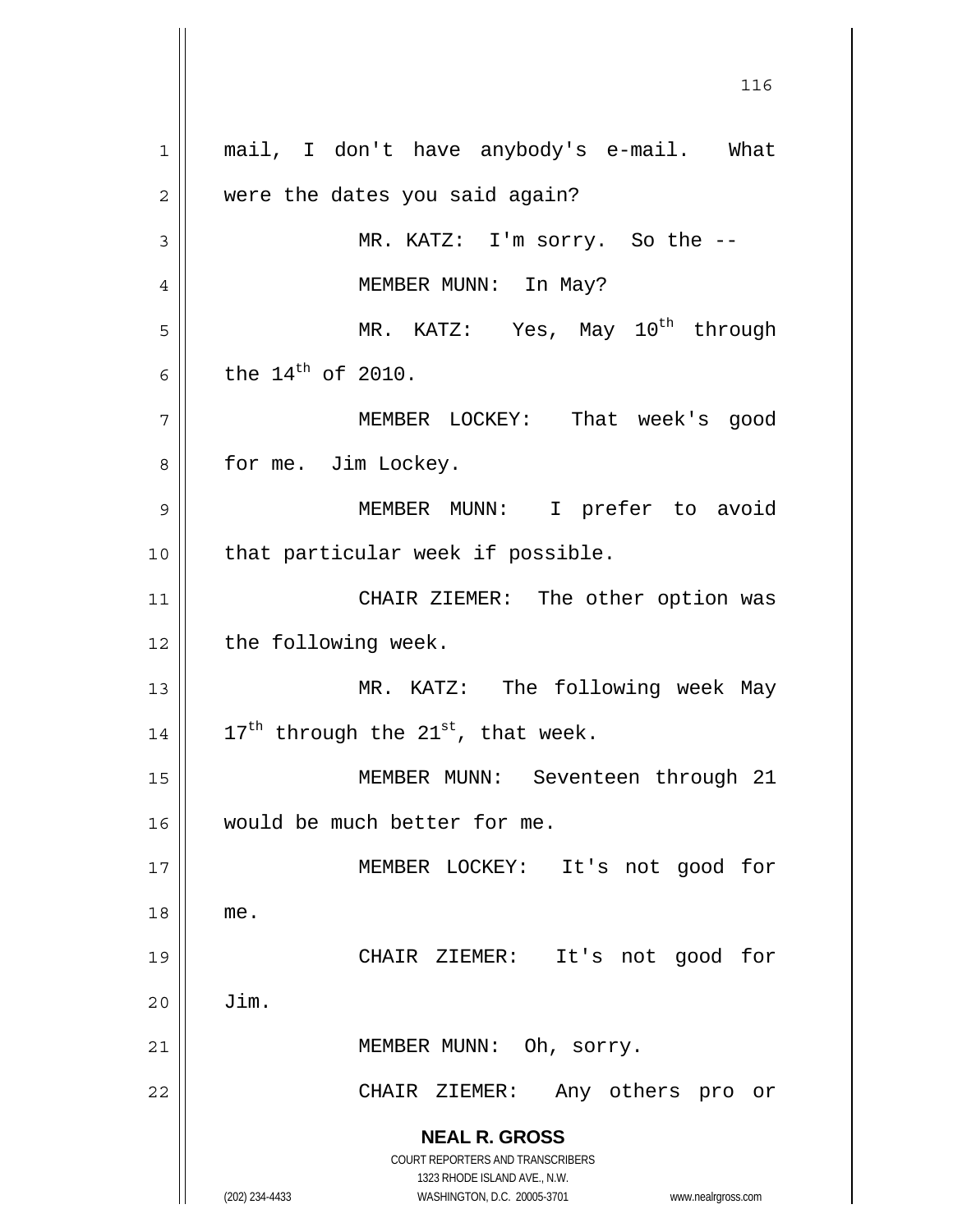**NEAL R. GROSS** COURT REPORTERS AND TRANSCRIBERS 1323 RHODE ISLAND AVE., N.W. (202) 234-4433 WASHINGTON, D.C. 20005-3701 www.nealrgross.com 117  $1 \parallel \cdot \cdot \cdot \cdot$ 2 MEMBER LOCKEY: The following week  $3 \parallel$  is fine. 4 CHAIR ZIEMER: Any others?  $\vert$  5 | MR. KATZ: That would be May 24<sup>th</sup>, 6 beginning May 24<sup>th</sup>? 7 | MEMBER LOCKEY: Right. 8 MR. KATZ: How does that work for 9 | everybody? 10 CHAIR ZIEMER: Is that getting in 11 to Memorial Day? 12 MR. KATZ: Yes, it's -- I don't 13  $\parallel$  have that up right now to see that, but it 14 || sounds like it's close. 15 MEMBER LOCKEY: The week of May 16 |  $16$ <sup>th</sup> is alright with me, but not that Tuesday. 17 So if it's the 19<sup>th</sup>, 20<sup>th</sup>, that's okay with me,  $18$  | but I can't do it that Tuesday. 19 MR. KATZ: Okay. So then you're 20 saying it would have to be Wednesday, 21 | Thursday, Friday? 22 || MEMBER LOCKEY: Right.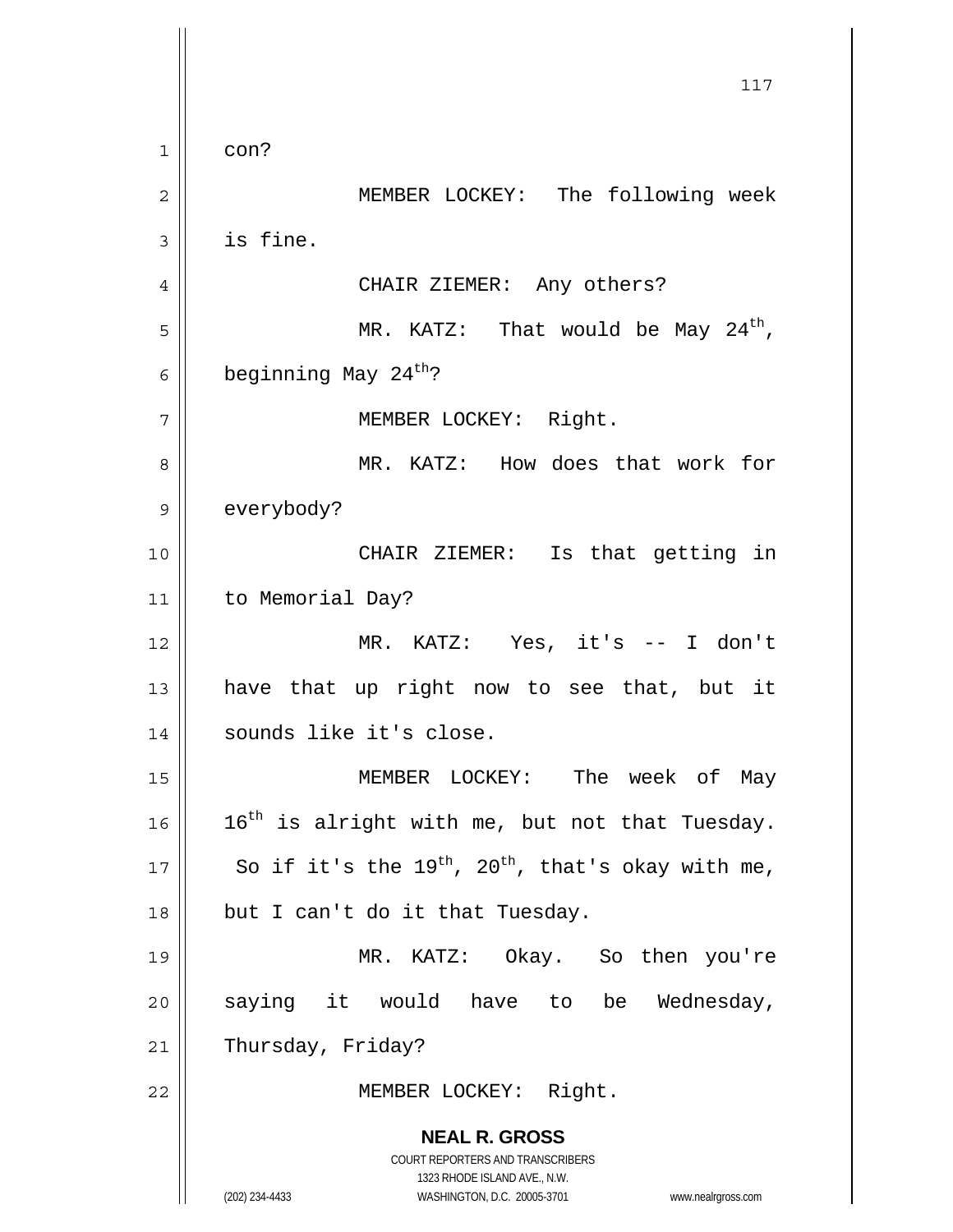**NEAL R. GROSS** COURT REPORTERS AND TRANSCRIBERS 1323 RHODE ISLAND AVE., N.W. (202) 234-4433 WASHINGTON, D.C. 20005-3701 www.nealrgross.com 118 1 MS. ADAMS: Memorial Day is 2 || actually on 2010 is May  $31^{st}$ . 3 MR. KATZ: Okay, so that's not a 4 problem. Thank you Nancy. So we have a 5 || possibility of the last half of the week 6  $\parallel$  beginning May --7 || MEMBER LOCKEY: Nineteenth. CHAIR ZIEMER: May 19th 8 through 21 9 would work for Jim, for Wanda. 10 MEMBER MUNN: Yes. 11 CHAIR ZIEMER: Anyone else? 12 (No response.) 13 || CHAIR ZIEMER: Why don't we go for  $14$  that Ted? 15  $\parallel$  MR. KATZ: Okay. May 19<sup>th</sup> through 16  $\parallel$  21<sup>st</sup>. Okay. And then that actually -- I mean  $17$  || given that we have the front-end of the week, 18 you know, it might leave room then for some 19 work groups as well. 20 MEMBER MUNN: Yes. 21 || MR. KATZ: Which that might be nice 22 actually.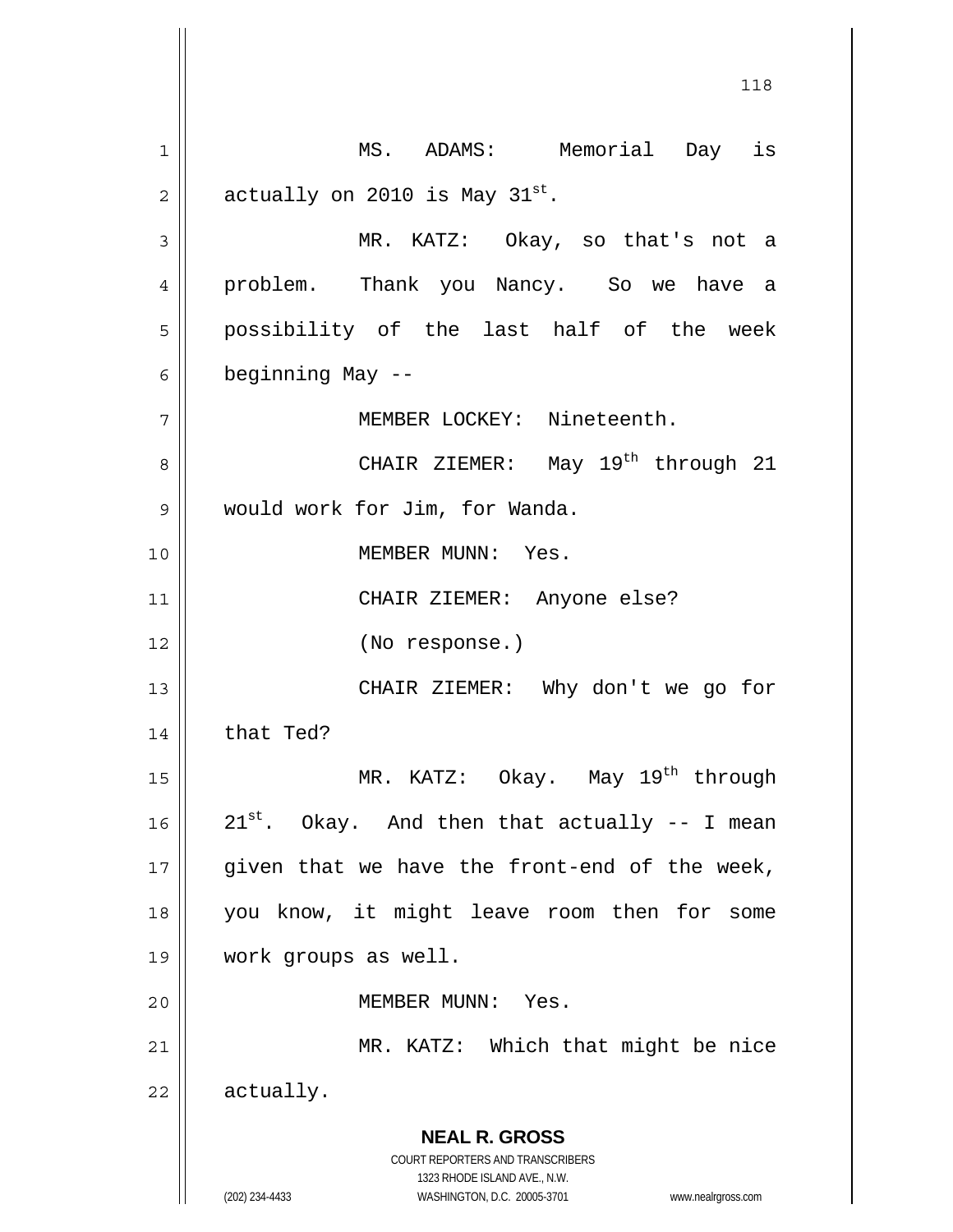|             | 119                                                                 |
|-------------|---------------------------------------------------------------------|
| $\mathbf 1$ | CHAIR ZIEMER: Okay.                                                 |
| 2           | MR. KATZ: Okay. That's great.                                       |
| 3           | That does it. That's as far out really I                            |
| 4           | think as we need to plan at this point. We                          |
| 5           | can push it out a couple more dates -- another                      |
| 6           | date, you know, in the turn of the year.                            |
| 7           | CHAIR ZIEMER: Sure. Okay. Let's                                     |
| 8           | go ahead with those then you'll confirm it                          |
| 9           | with an e-mail or something, Ted?                                   |
| 10          | MR. KATZ: Absolutely.                                               |
| 11          | CHAIR ZIEMER: Okay. Then what are                                   |
| 12          | the issues on IT security we need to be                             |
| 13          | looking for?                                                        |
| 14          | MR. KATZ: Right. So, Ed Dacey                                       |
| 15          | spoke with you at the California board meeting                      |
| 16          | to let you know there's sort of cause on the                        |
| 17          | horizon in terms of having to make changes of                       |
| 18          | procedures for access to information so that                        |
| 19          | NIOSH can be compliant with IT security                             |
| 20          | requirements of the department.                                     |
| 21          | This is now -- and it was at that                                   |
| 22          | meeting, I think, you know, everybody felt it                       |
|             | <b>NEAL R. GROSS</b>                                                |
|             | COURT REPORTERS AND TRANSCRIBERS<br>1323 RHODE ISLAND AVE., N.W.    |
|             | (202) 234-4433<br>WASHINGTON, D.C. 20005-3701<br>www.nealrgross.com |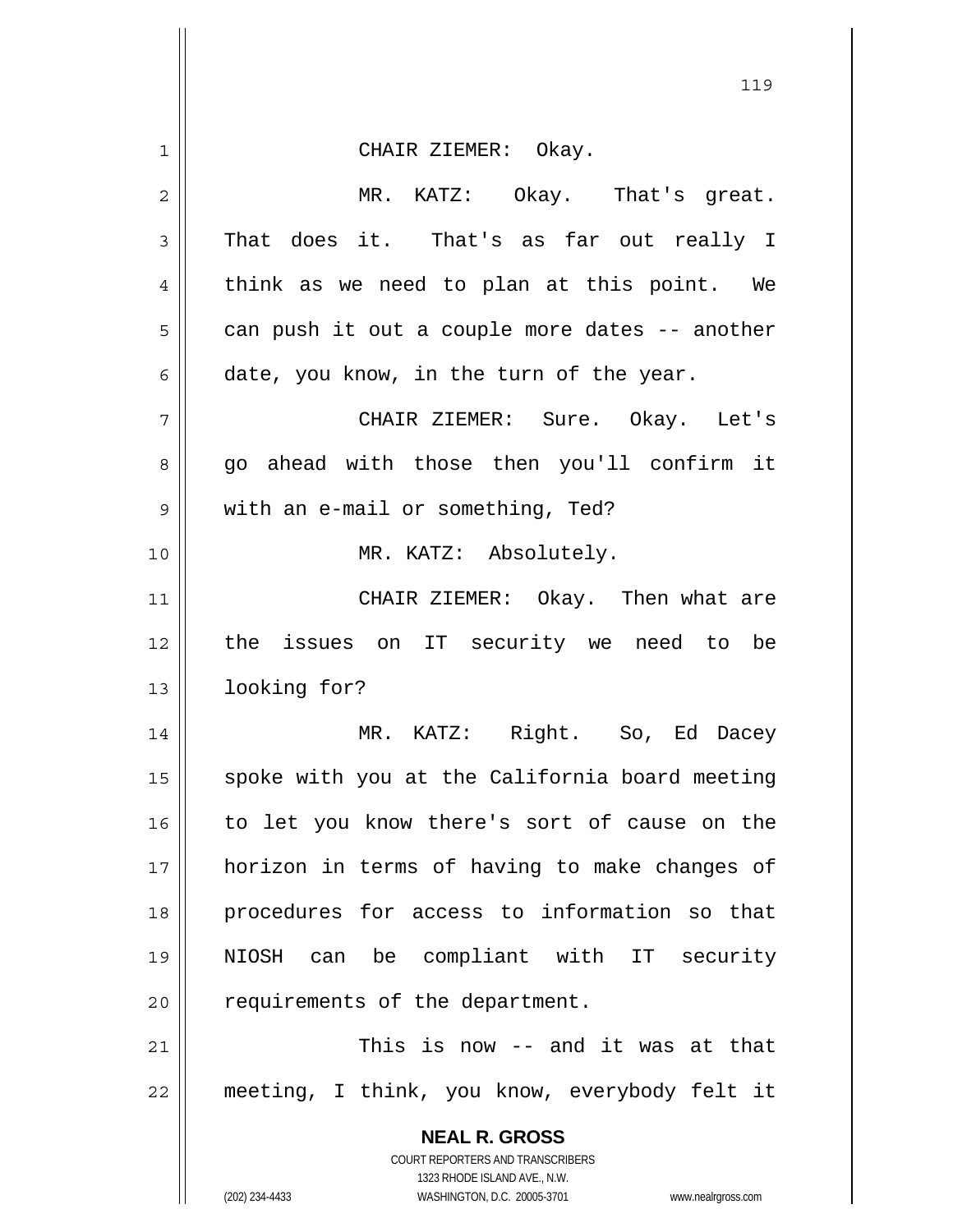1 was fairly unclear when things would come to a 2 || head, but they're coming to that pretty 3 | quickly now.

4 OCAS will be having a new contract, 5 a dose reconstruction contract, which should  $6 \parallel$  be awarded soon towards the end of the year, 7 which means -- and as sort of part of that 8 || process, it will then have to implement this 9 || IT security step to sort of straighten out our 10 situation with respect to being compliant with 11 || HHS requirements, policies.

12 || That will mean bringing the O: 13 || drive, which everybody, you know, up until now 14 || can go to, which exists outside of the NIOSH 15 firewall or the CDC firewall, computer 16 firewall, that O: drive will be brought inside 17 l the firewall.

18 || So, all of our board members, to 19 access information, they won't be able to do 20 it the way they have up until now. This won't 21 || change anything for all the information that 22 || OCAS posts, you know, on its website of

> **NEAL R. GROSS** COURT REPORTERS AND TRANSCRIBERS 1323 RHODE ISLAND AVE., N.W. (202) 234-4433 WASHINGTON, D.C. 20005-3701 www.nealrgross.com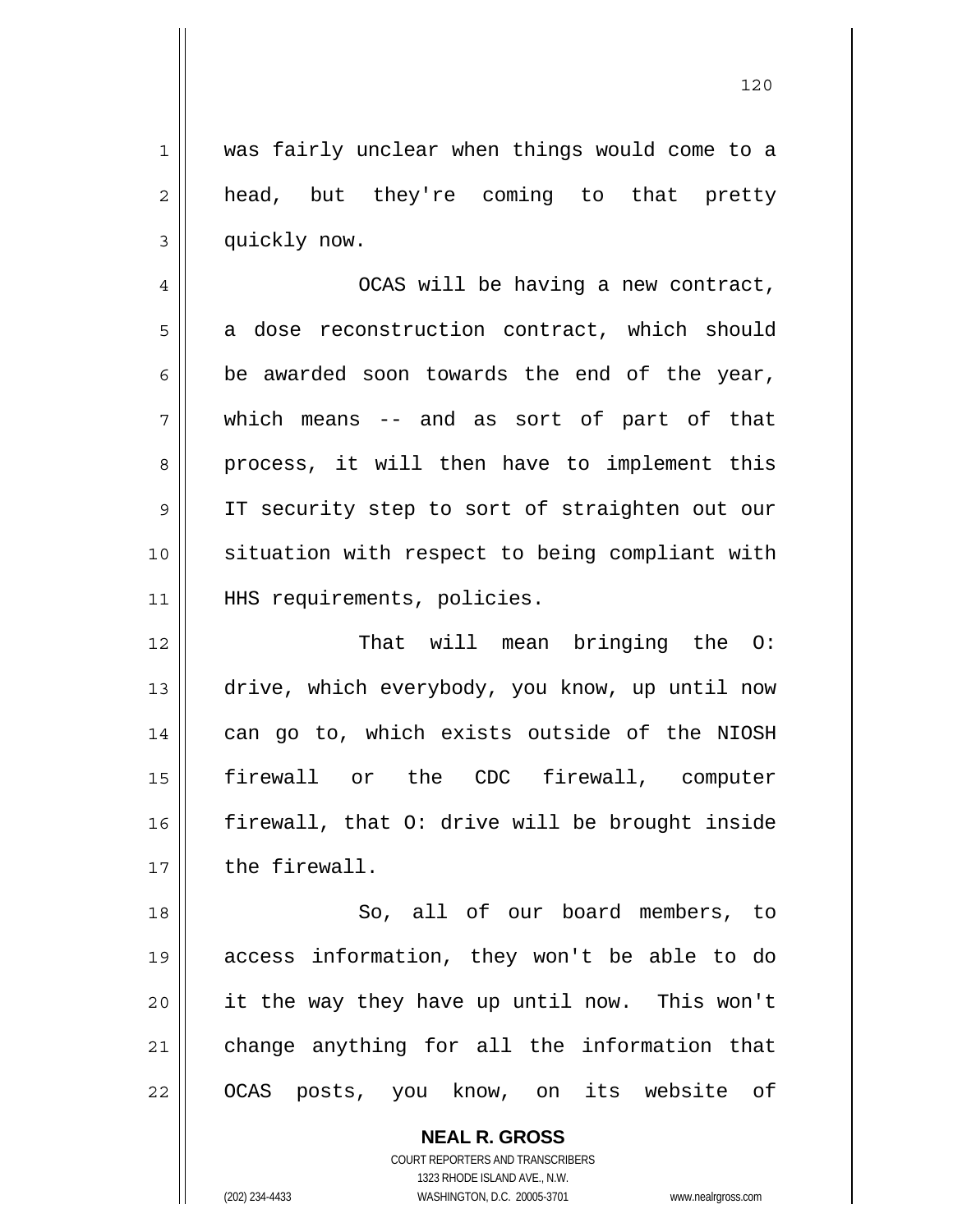$1 \parallel$  course.

| $\overline{2}$ | So everything that's been through             |
|----------------|-----------------------------------------------|
| 3              | PA review, Privacy Act review and all of the  |
| 4              | OCAS technical documents and so on and all of |
| 5              | the SC&A, you know, response documents that   |
| 6              | have been through all that process, they'll   |
| 7              | all get posted and they'll all be available   |
| 8              | just as they are now. There's no change for   |
| $\mathsf 9$    | those.                                        |
| 10             | What it is going to impact is, you            |
| 11             | know, documents that haven't been Privacy Act |
| 12             | reviewed, it will -- and that's not just      |
| 13             | things that are posted necessarily on the O:  |
| 14             | drive, but also documents that get sent       |
| 15             | around, you know, particularly prior to work  |
| 16             | group meetings in the hurry to get prepared   |
| 17             | for work group meetings.                      |
| 18             | Now, I'm giving you this as                   |
| 19             | basically just a heads-up and I'll want to    |
| 20             | talk with all of you individually to see what |
| 21             | your personal preferences are. There are a    |
| 22             | number of ways we can work this to give you   |

 **NEAL R. GROSS** COURT REPORTERS AND TRANSCRIBERS

1323 RHODE ISLAND AVE., N.W.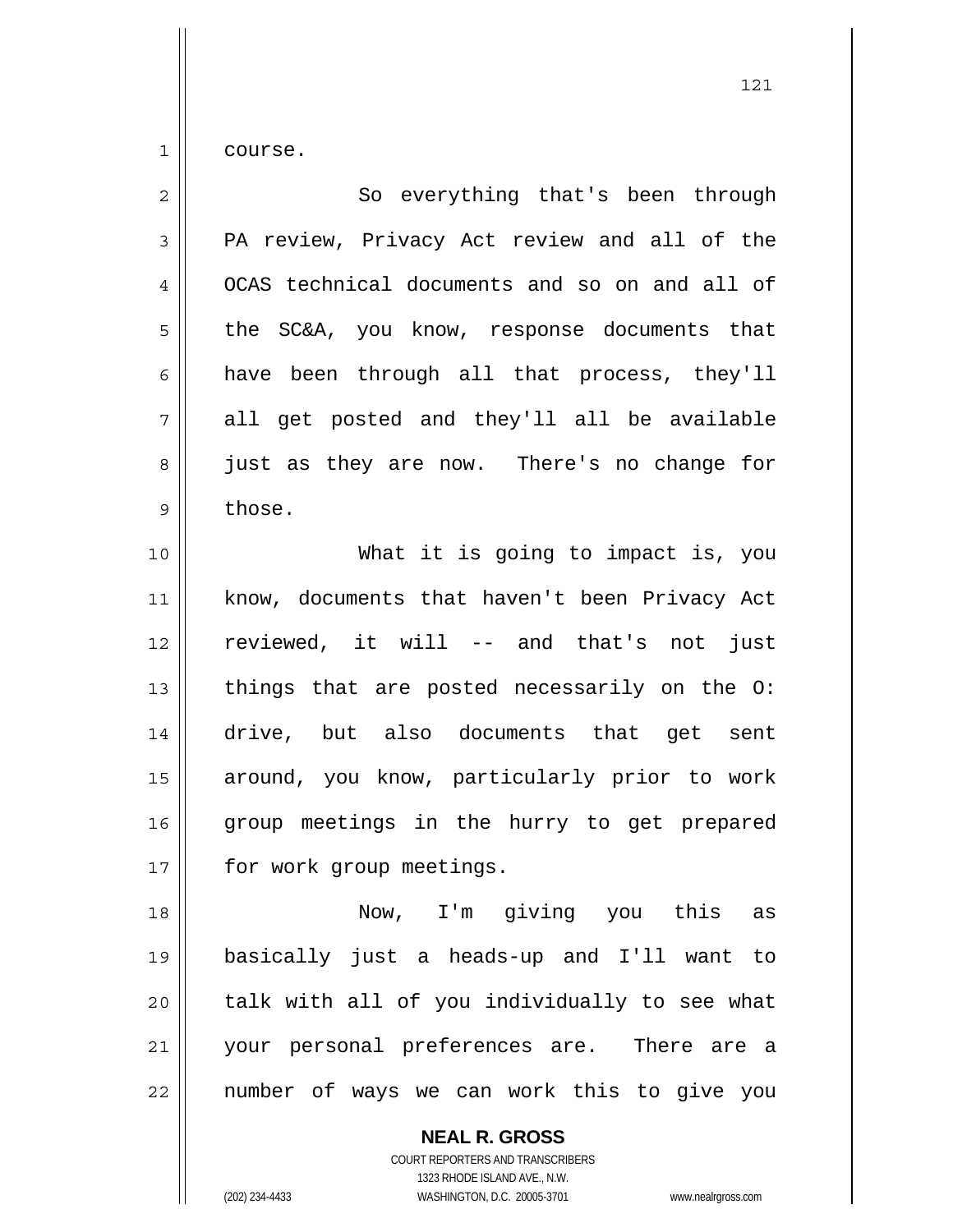1 || the level of access that you individually 2 Would want as a board member to continue doing  $3 \parallel$  the work, you know, as you've been doing it. 4 || So there's three options. I mean,  $5 \parallel$  the third will take some discussion, because  $6 \parallel$  it would require some change in, you know, 7 board procedures, work group procedures and 8 all to make it work. 9 I mean, the first option is for 10 those of you who want to be able to download 11 data onto a computer, want to be able to 12 crunch data, want to be able to download 13 || reports that are not Privacy Act reviewed and  $14$  so on, to be able to do that, you're going to 15 have to have a government personal computer -- 16 a government computer rather than a personal 17 | computer. 18 And that will entail not just 19 having that computer, but you'll have to go 20 through, you know, just as the rest of us

21 government employees do, an annual IT security  $22$  fraining, which is an online training, it

> **NEAL R. GROSS** COURT REPORTERS AND TRANSCRIBERS 1323 RHODE ISLAND AVE., N.W. (202) 234-4433 WASHINGTON, D.C. 20005-3701 www.nealrgross.com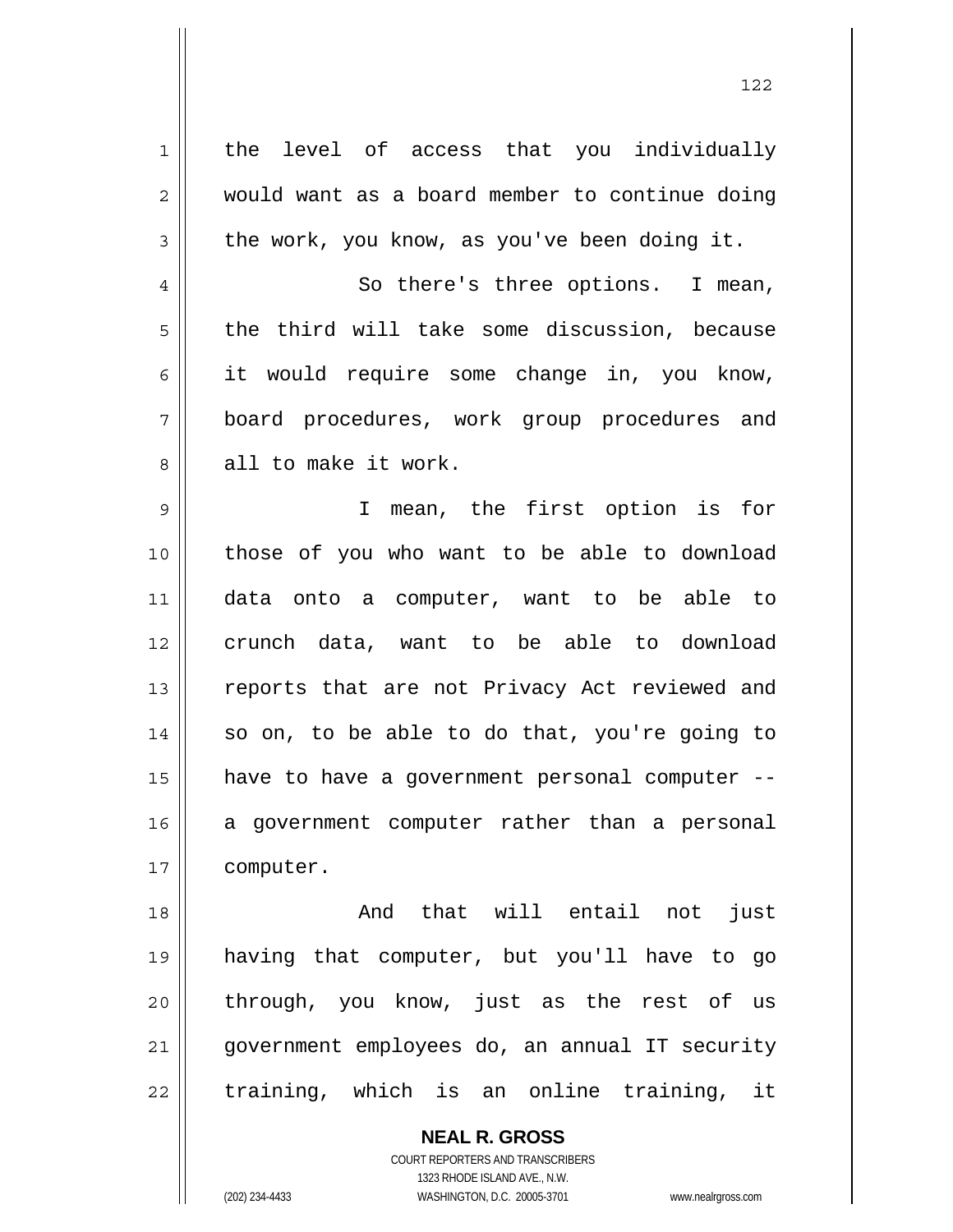1 doesn't take a lot of time, but that's an 2 l element of it.

3 You would be assigned a key fob, 4 || which, you know, is a device that random 5 || number generated help you with security to get  $6 \parallel$  you into the firewall in effect and you would 7 come through a service called SCITGO, which 8 || all of us government employees use.

9 || But you would come right inside the firewall and then you would have access to, you know, all the information as you have so far and you would be able to download it onto your personal computer -- I mean, your government computer that you would be 15 | assigned.

16 || And we'd have to get cracking here to get these computers purchased and out to you and get the IT training done and so on and the assignments of key fobs and all that business. So there's, you know, there's work to be done, which is why I'll need to talk to 22 || you very quickly, you know, I think in the

> **NEAL R. GROSS** COURT REPORTERS AND TRANSCRIBERS 1323 RHODE ISLAND AVE., N.W. (202) 234-4433 WASHINGTON, D.C. 20005-3701 www.nealrgross.com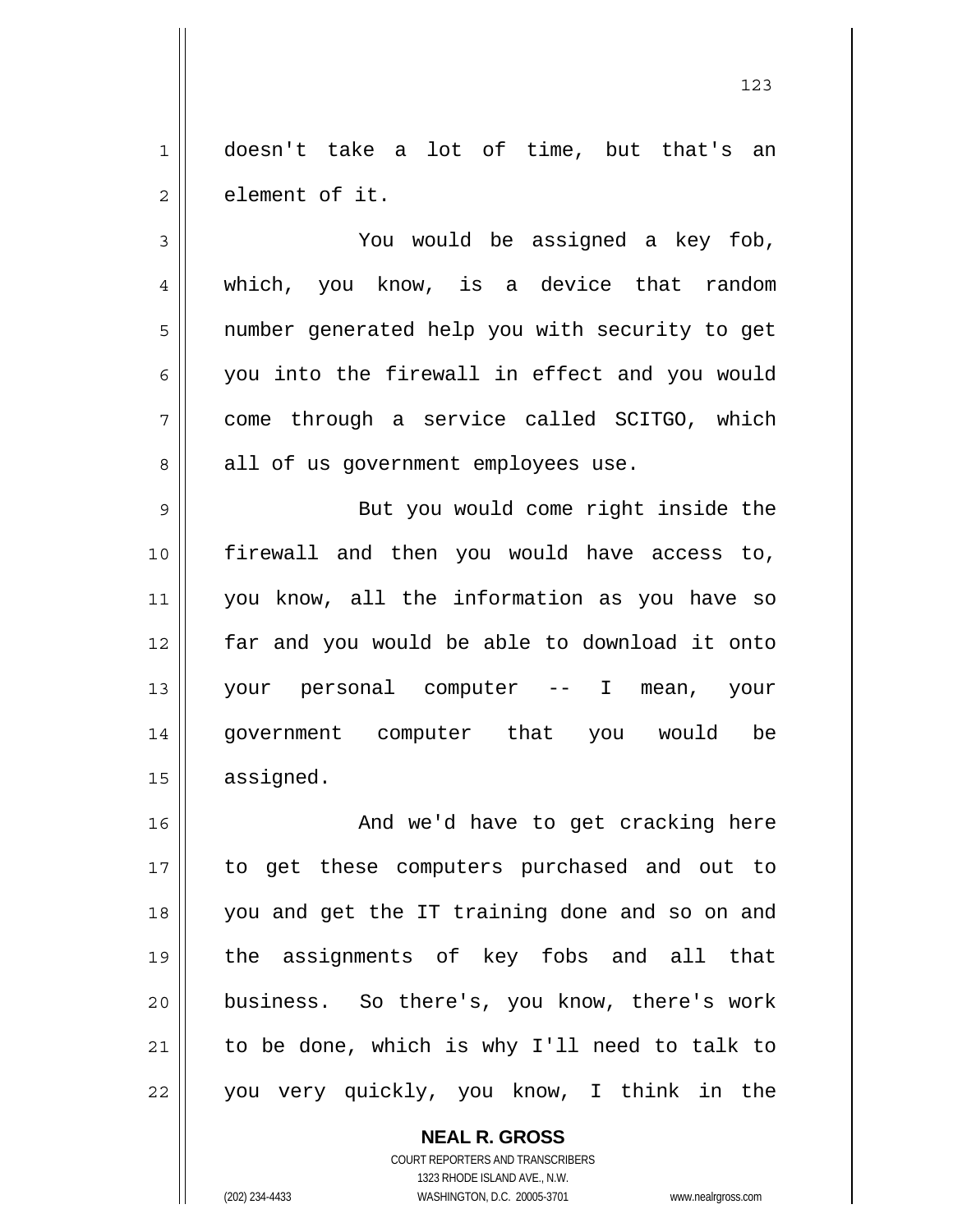1 next week to get this all going so that  $2 \parallel$  there's no disruption for any of you in what  $3 \parallel$  you're able to do as board members. 4 || A second option, for those of you 5 who, you know, feel less need perhaps to

 $6 \parallel$  download stuff onto a computer, but want to be  $7 \parallel$  able to read and review these things, that, if 8 || you wanted that option you wouldn't need a 9 | computer from the government.

We could assign you a key fob, which is again, access to use your personal computer and we could set things up so that you would have in effect a view only mode. You'd be able to view all documents, you just simply wouldn't be able to download them.

16 || And that would still require that 17 you have, you know, this annual IT security 18 || training, again that's not really a big deal, 19 but you would have that annually just as 20 government employees do. So we still have to 21 || get to work to put that in place. But that's 22 || an option which would allow you not to have to

> COURT REPORTERS AND TRANSCRIBERS 1323 RHODE ISLAND AVE., N.W. (202) 234-4433 WASHINGTON, D.C. 20005-3701 www.nealrgross.com

 **NEAL R. GROSS**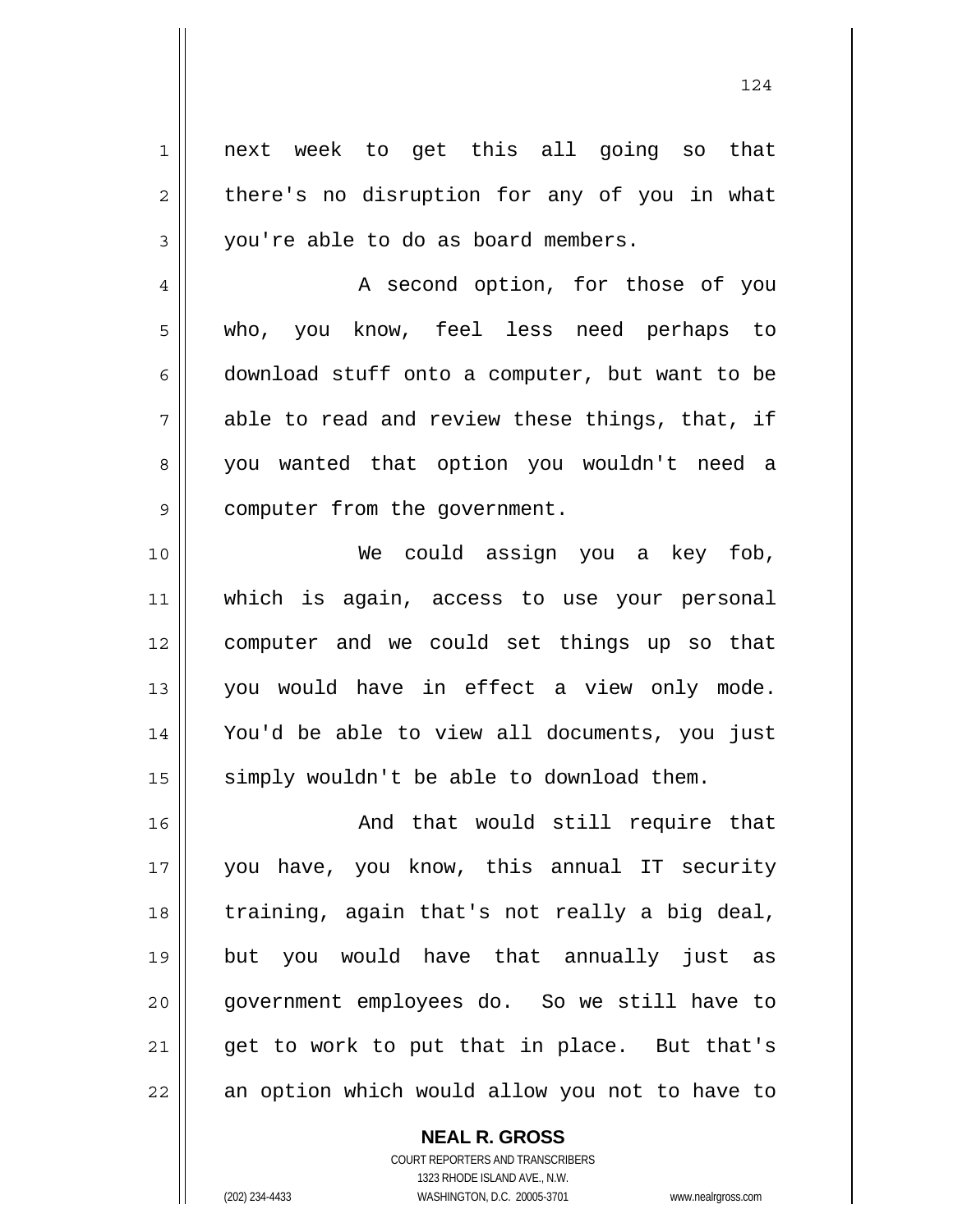1 | bother with a government computer, which, you  $2 \parallel$  know, is obviously a responsibility.

3 || The third option, as I mentioned,  $4 \parallel$  you know, if it's feasible would be -- I mean, 5 we'd have to do things differently with our 6 work groups and so on in terms of pushing out 7 Scheduling and so on to ensure that all the 8 board members, that all the materials could be 9 Privacy Act reviewed before their distributed 10 and so on to make those work groups 11 functional.

12 || There's still some limitations if 13 we try to go that route though, because as you 14 || all know, some of these documents, you know, 15 || are replete with Privacy Act information and 16 would be in effect meaningless without it, not 17 || useful to your work groups.

18 || The Sand so those documents, of course, you know this would be a problem for that. There would be no fix for that. But if, you know, I'm not sure how common those are. They || are, but they do  $-$  I've seen a number of them

> **NEAL R. GROSS** COURT REPORTERS AND TRANSCRIBERS 1323 RHODE ISLAND AVE., N.W. (202) 234-4433 WASHINGTON, D.C. 20005-3701 www.nealrgross.com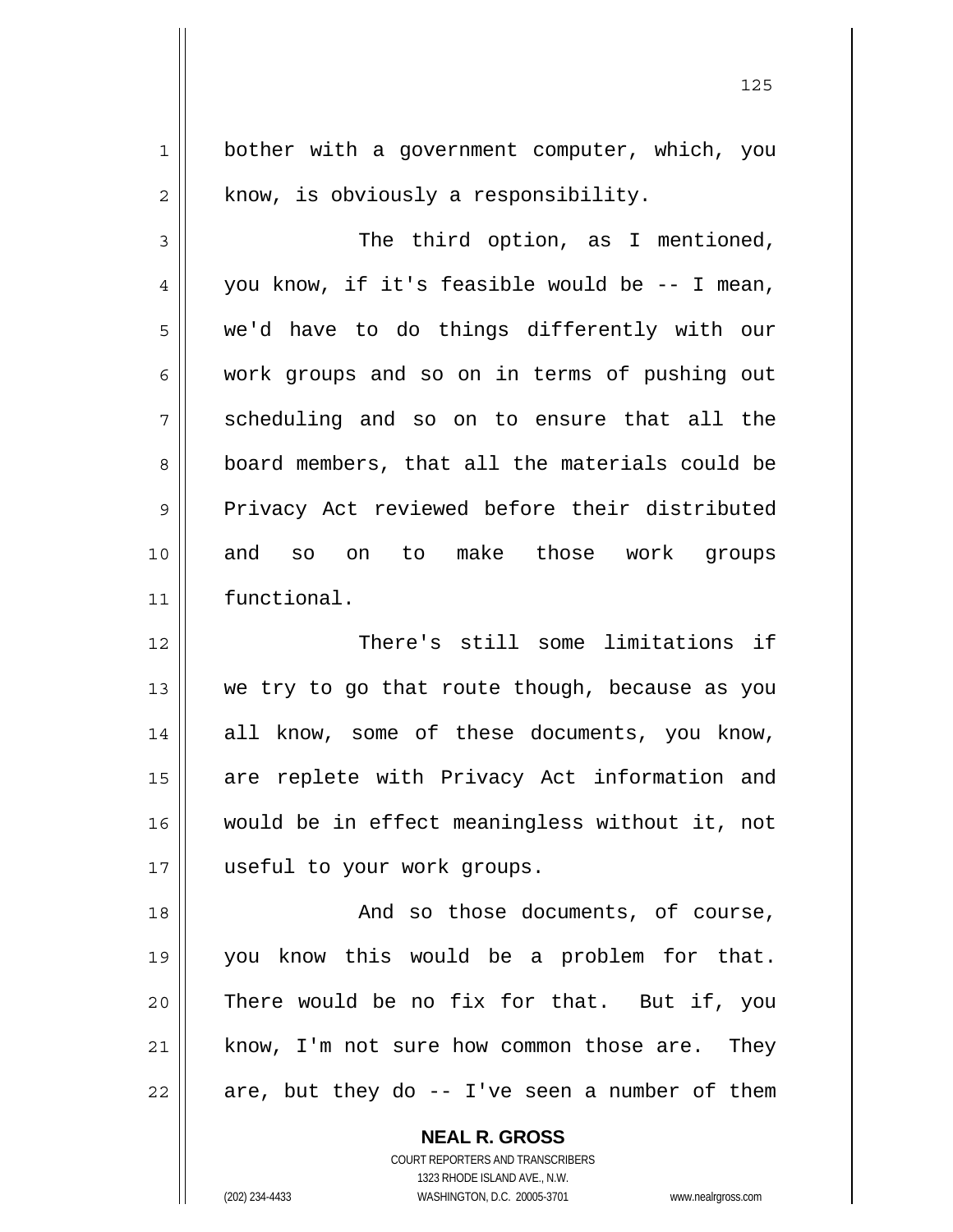**NEAL R. GROSS** 1 || recently where really the Privacy Act 2 || information was essential and couldn't be 3 meaningfully redacted. So that's a caveat. 4  $\parallel$  But if we want to talk about that, 5 we could talk about how, you know, we might 6 try to deal with that situation. If you don't  $7 \parallel$  want to deal with a key fob, you don't want to 8 deal with a government computer, any of it. 9 CHAIR ZIEMER: Okay. Is that it 10 then Ted? 11 MR. KATZ: And that's it. That's  $12 \parallel$  it. 13 CHAIR ZIEMER: Okay. Maybe take a 14 || few questions if there are any, otherwise 15 you'll contact each board member individually  $16$  and see what their needs are? 17 || MR. KATZ: That's exactly right. 18 MR. OSTROW: This is Steve Ostrow 19 from SC&A listening in. This also effects the 20 board's contractor SC&A or successor because 21 || we use the O: drive extensively also. So 22 whatever solution comes up, we would have to

126

 COURT REPORTERS AND TRANSCRIBERS 1323 RHODE ISLAND AVE., N.W.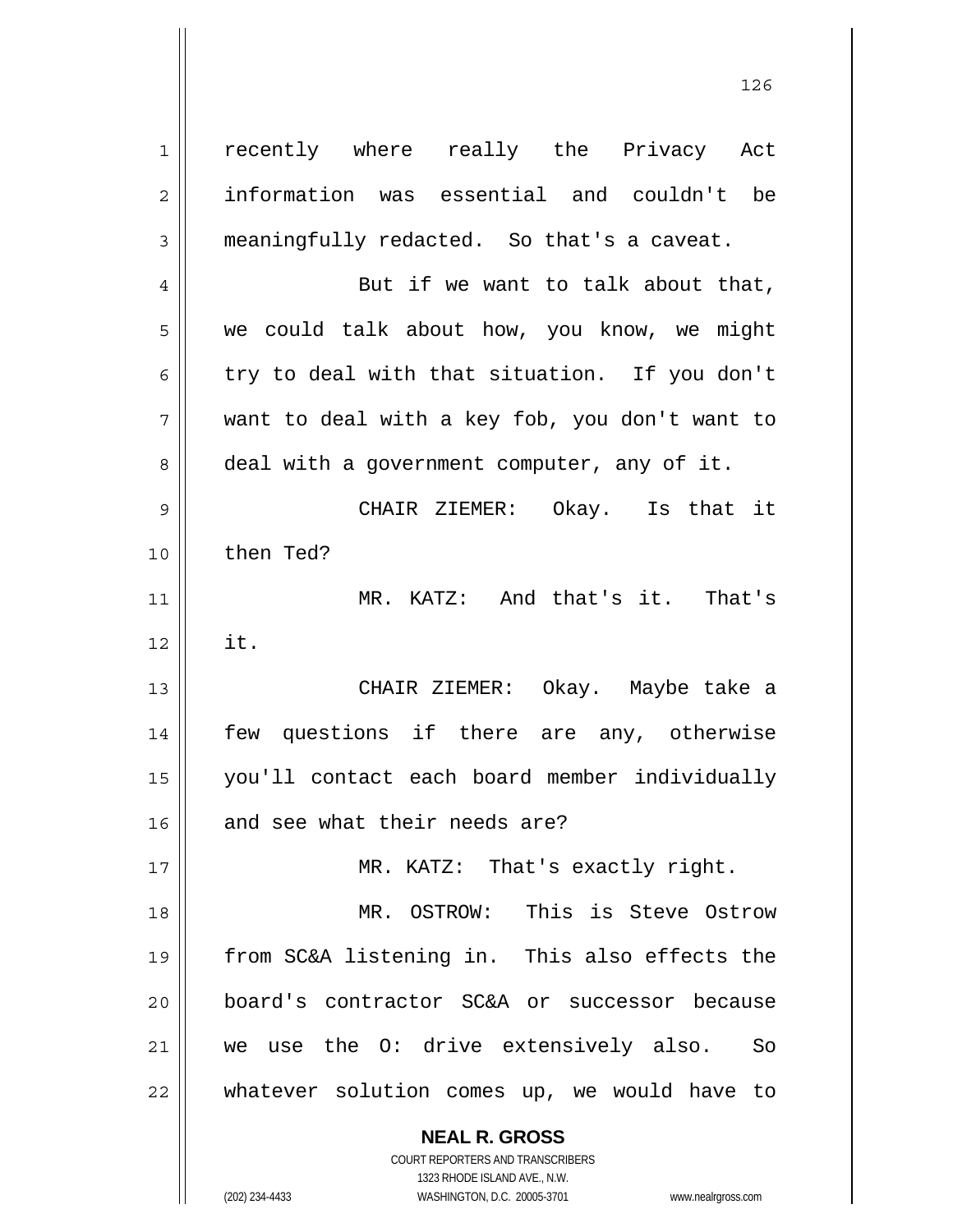1 be included too.

 **NEAL R. GROSS** COURT REPORTERS AND TRANSCRIBERS 1323 RHODE ISLAND AVE., N.W. (202) 234-4433 WASHINGTON, D.C. 20005-3701 www.nealrgross.com 2 MR. KATZ: Steve, that's absolutely 3 correct. This will effect the board's 4 | contractor equally. Absolutely. 5 MR. OSTROW: And I don't know, John 6 are you listening in? Do you have any idea of 7 how many of us actually access the -- have 8 access to the 0: drive? 9 MR. MAURO: I would say on the 10 || order of about eight. 11 || MR. OSTROW: Okay. 12 CHAIR ZIEMER: And in that case, 13 || those folks probably would have to have 14 government computers then too right? If  $15$  | they're downloading things. 16 MR. KATZ: That's absolutely 17 correct. And it would be the same situation 18 || as applies for the people who do the dose 19 reconstruction work for OCAS and SEC work,  $20$  || that contractor as well. 21 CHAIR ZIEMER: Well, I assume then 22 | Ted that you'll proceed and we'll individually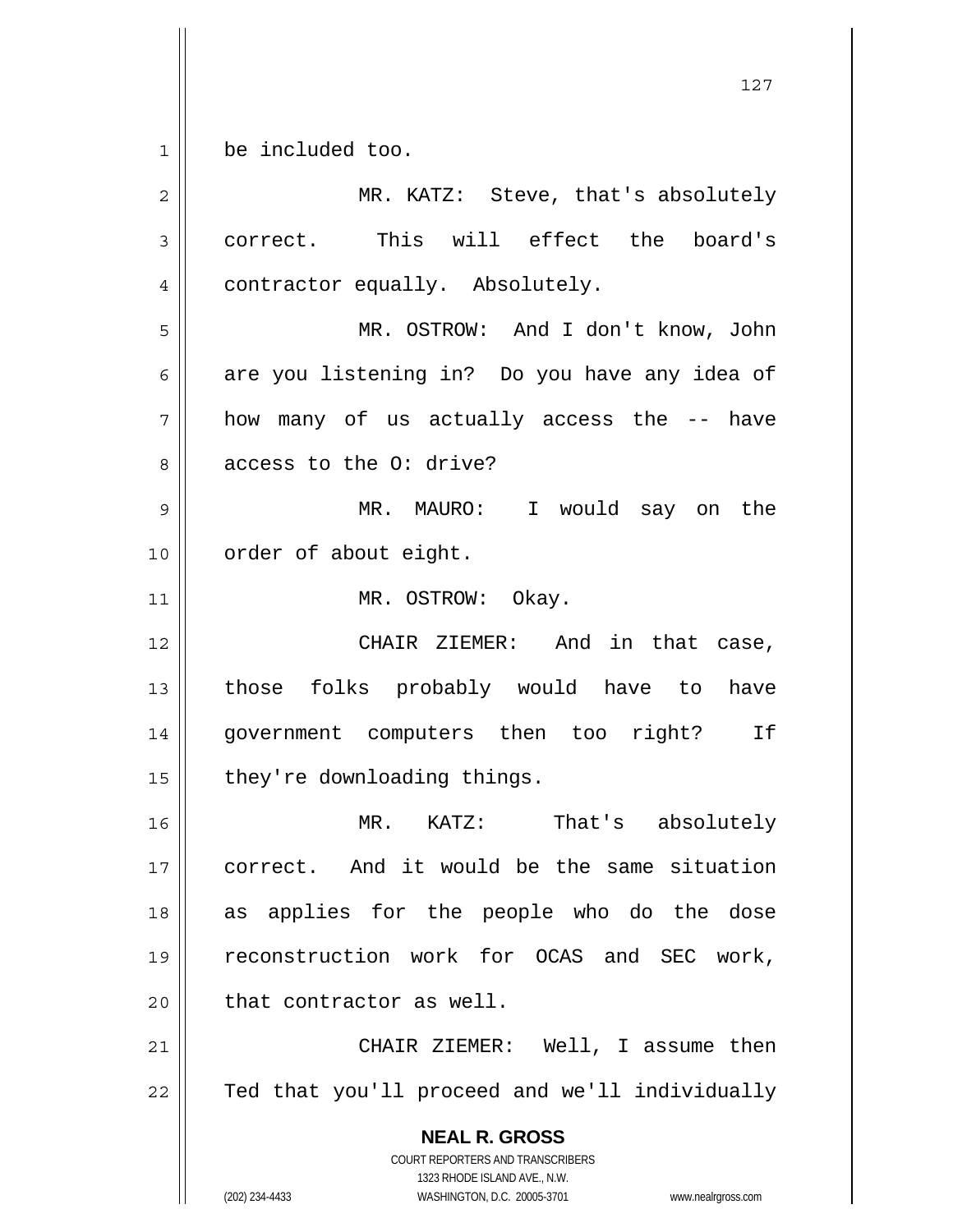| 1            | have the opportunity to decide what level of   |
|--------------|------------------------------------------------|
| $\mathbf{2}$ | need and determine what the<br>access<br>we    |
| 3            | appropriate equipment and training measures    |
| 4            | are on an individual persona-by-person basis.  |
| 5            | MR. KATZ: That's exactly right.                |
| 6            | If you don't want to discuss the -- I mean,    |
| 7            | again, if you don't feel like it's feasible to |
| 8            | go the third route, then yes and that's all    |
| 9            | we'll do here.                                 |
| 10           | CHAIR ZIEMER: Okay. Thank you.                 |
| 11           | Any additional questions?                      |
| 12           | (No response.)                                 |
| 13           | CHAIR ZIEMER: So that's going to               |
| 14           | begin almost immediately right?                |
| 15           | That's correct. Over<br>MR. KATZ:              |
| 16           | the next week I'd like to be able to talk with |
| 17           | each of you and get your wishes. And if you,   |
| 18           | you know, listened and you think you           |
| 19           | understand it all well enough and want to pop  |
| 20           | me an e-mail saying I already know what I      |
| 21           | need, feel free. Feel free to do that. That    |
| 22           | will be one less phone call we'll need to      |

 **NEAL R. GROSS** COURT REPORTERS AND TRANSCRIBERS

1323 RHODE ISLAND AVE., N.W.

(202) 234-4433 WASHINGTON, D.C. 20005-3701 www.nealrgross.com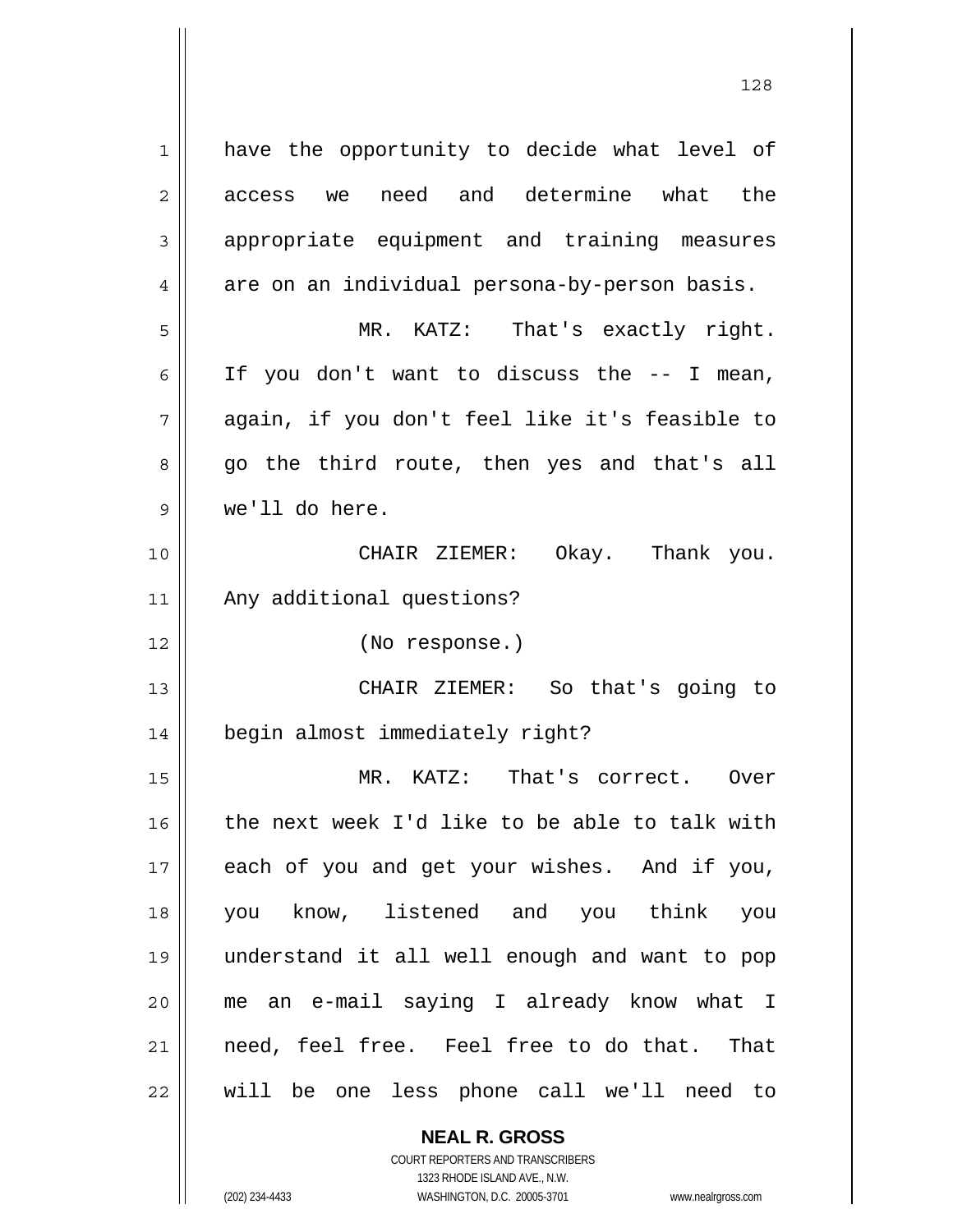$1 \parallel$  have.

| $\mathbf 2$    | CHAIR ZIEMER: Okay. Thank you                                                                       |
|----------------|-----------------------------------------------------------------------------------------------------|
| $\mathfrak{Z}$ | very much. Let me ask if there are any other                                                        |
| $\overline{4}$ | items that need to come before us this morning                                                      |
| 5              | or this afternoon.                                                                                  |
| 6              | (No response.)                                                                                      |
| 7              | CHAIR ZIEMER:<br>It appears that                                                                    |
| 8              | there aren't. If there are none, then I will                                                        |
| $\mathsf 9$    | declare the meeting adjourned and we will see                                                       |
| 10             | all of you in December or sooner in the case                                                        |
| 11             | of the work groups. Thanks everybody.                                                               |
| 12             | (Whereupon, the above-entitled                                                                      |
| 13             | matter was concluded at $1:14$ p.m.)                                                                |
| 14             |                                                                                                     |
| 15             |                                                                                                     |
| 16             |                                                                                                     |
| 17             |                                                                                                     |
| 18             |                                                                                                     |
| 19             |                                                                                                     |
| 20             |                                                                                                     |
| 21             |                                                                                                     |
| 22             |                                                                                                     |
|                | <b>NEAL R. GROSS</b><br><b>COURT REPORTERS AND TRANSCRIBERS</b>                                     |
|                | 1323 RHODE ISLAND AVE., N.W.<br>(202) 234-4433<br>WASHINGTON, D.C. 20005-3701<br>www.nealrgross.com |